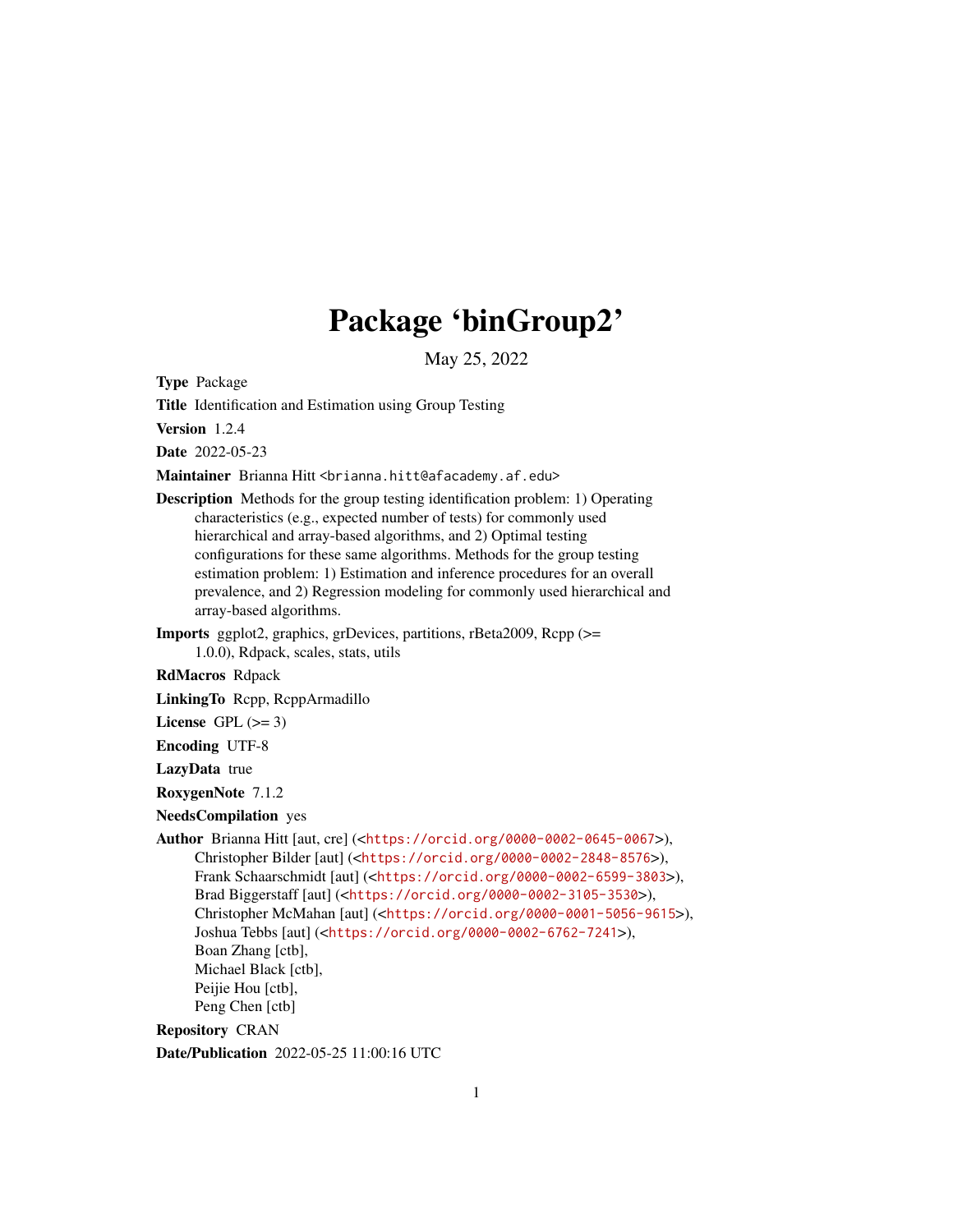# R topics documented:

|                     | $\overline{3}$ |
|---------------------|----------------|
|                     | $\overline{4}$ |
|                     | 10             |
|                     | 11             |
|                     | 12             |
|                     | 13             |
|                     | 14             |
|                     | 15             |
|                     | 17             |
|                     | 20             |
|                     | - 22           |
|                     |                |
|                     |                |
|                     |                |
|                     |                |
|                     |                |
|                     |                |
|                     |                |
|                     |                |
|                     |                |
|                     |                |
|                     |                |
|                     |                |
|                     |                |
|                     |                |
|                     |                |
|                     |                |
|                     |                |
|                     |                |
|                     |                |
|                     |                |
|                     | 74             |
|                     | - 76           |
|                     | 77             |
|                     | - 78           |
|                     | 78             |
|                     | 80             |
|                     | 81             |
| print.gtReg         | 81             |
| print.gtTest        | 82             |
|                     | 83             |
| print.halving       | 83             |
| print.OTC.          | 84             |
|                     | 85             |
| print.predict.gtReg |                |
|                     | 85             |
|                     | 86             |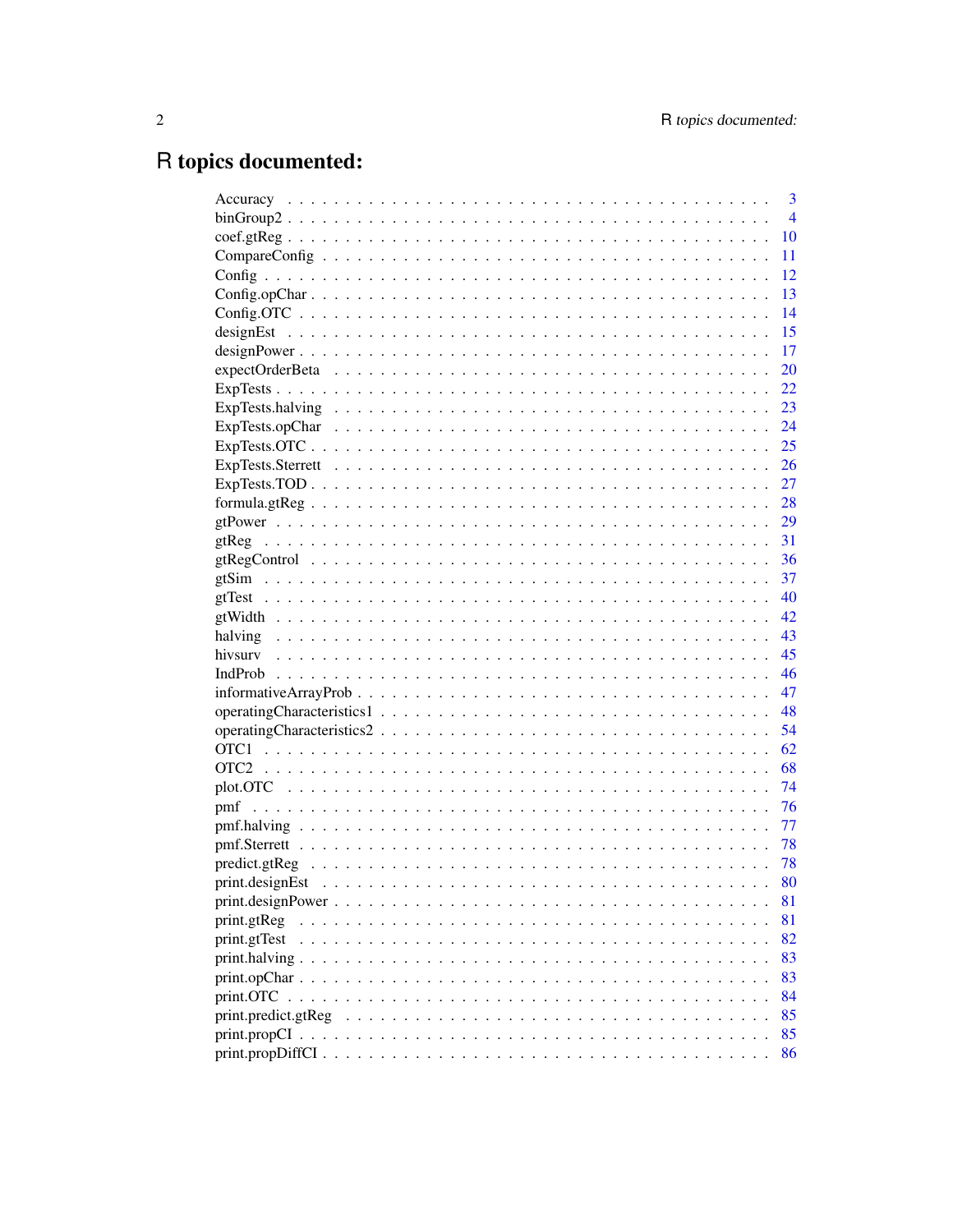#### <span id="page-2-0"></span>Accuracy 3

| Index |  |
|-------|--|

Accuracy *Extract the accuracy measures from group testing results*

# Description

Extract the accuracy measures from objects of class "opchar" returned by [operatingCharacteristics1](#page-47-1) (opChar1) or [operatingCharacteristics2](#page-53-1) (opChar2).

#### Usage

```
Accuracy(object, individual = TRUE, ...)
```
### Arguments

| object                  | An object of class "opChar", from which the accuracy measures are to be ex-<br>tracted.                                       |
|-------------------------|-------------------------------------------------------------------------------------------------------------------------------|
| individual              | A logical argument that determines whether the accuracy measures for each<br>individual (individual=TRUE) are to be included. |
| $\cdot$ $\cdot$ $\cdot$ | Additional arguments to be passed to Accuracy (e.g., digits to be passed to<br>round or signif for appropriate rounding).     |

#### Details

The Accuracy function gives the individual accuracy measures for each individual in object and the overall accuracy measures for the algorithm. If individual=TRUE, individual accuracy measures are provided for each individual specified in the a argument of the call to [operatingCharacteristics1](#page-47-1) (opChar1) or [operatingCharacteristics2](#page-53-1) (opChar2).

Accuracy measures included are the pooling sensitivity, pooling specificity, pooling positive predictive value, and pooling negative predictive value. The overall accuracy measures displayed are weighted averages of the corresponding individual accuracy measures for all individuals in the algorithm. Expressions for these averages are provided in the Supplementary Material for Hitt et al. (2019). For more information, see the Details' section for the [operatingCharacteristics1](#page-47-1) (opChar1) or [operatingCharacteristics2](#page-53-1) (opChar2) function.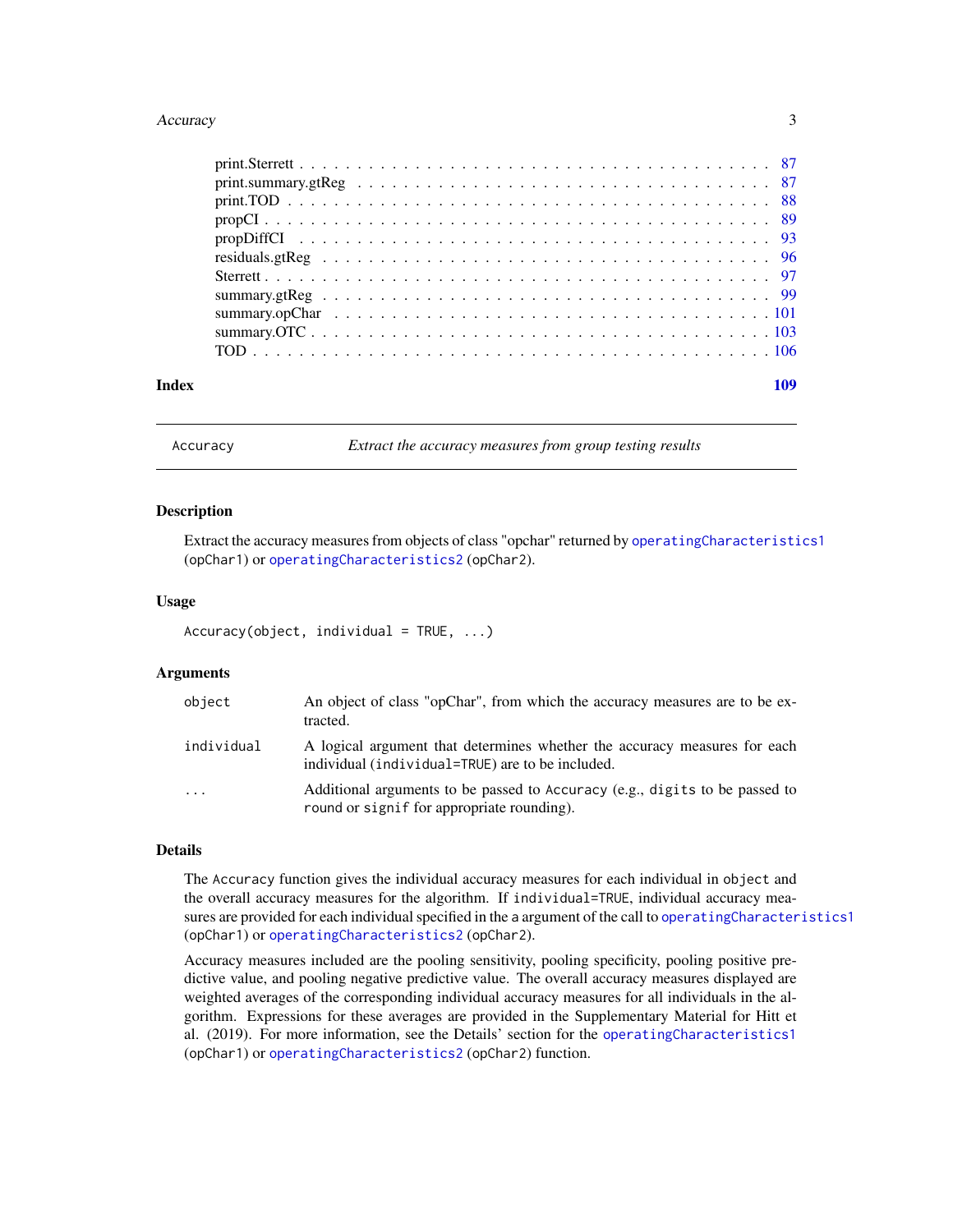The rows in the matrices of individual accuracy measures correspond to each unique set of accuracy measures in the algorithm. Individuals with the same set of accuracy measures are displayed together in a single row of the matrix. The columns correspond to the pooling sensitivity, pooling specificity, pooling positive predictive value, pooling negative predictive value, and the indices for the individuals in each row of the matrix. Individual accuracy measures are provided only if individual=TRUE.

# Value

A list containing:

| Individual           | matrix detailing the accuracy measures for each individual from object (for<br>objects returned by opChar1).                           |  |
|----------------------|----------------------------------------------------------------------------------------------------------------------------------------|--|
| Disease 1 Individual |                                                                                                                                        |  |
|                      | matrix detailing the accuracy measures pertaining to disease 1 for each individ-<br>ual from object (for objects returned by opChar2). |  |
| Disease 2 Individual |                                                                                                                                        |  |
|                      | matrix detailing the accuracy measures pertaining to disease 2 for each individ-<br>ual from object (for objects returned by opChar2). |  |
| Overall              | matrix detailing the overall accuracy measures for the algorithm from object.                                                          |  |

#### Author(s)

Brianna D. Hitt

#### Examples

```
config.mat \leq matrix(data = c(rep(1, 10), 1:10),
                     nrow = 2, ncol = 10, byrow = TRUE)
res1 <- opChar1(algorithm = "D2", p = 0.05, Se = 0.99, Sp = 0.99,
        hier.config = config.mat)
Accuracy(res1, individual = FALSE)
Accuracy(res1, individual = TRUE)
res2 <- opChar2(algorithm = "A2M",
                p.vec = c(0.92, 0.05, 0.02, 0.01),
                Se = rep(0.95, 2), Sp = rep(0.99, 2),
                rowcol.sz = 8)
Accuracy(res2)
```
binGroup2 *binGroup2: Identification and Estimation using Group Testing*

#### Description

Methods for the group testing identification and estimation problems.

<span id="page-3-0"></span>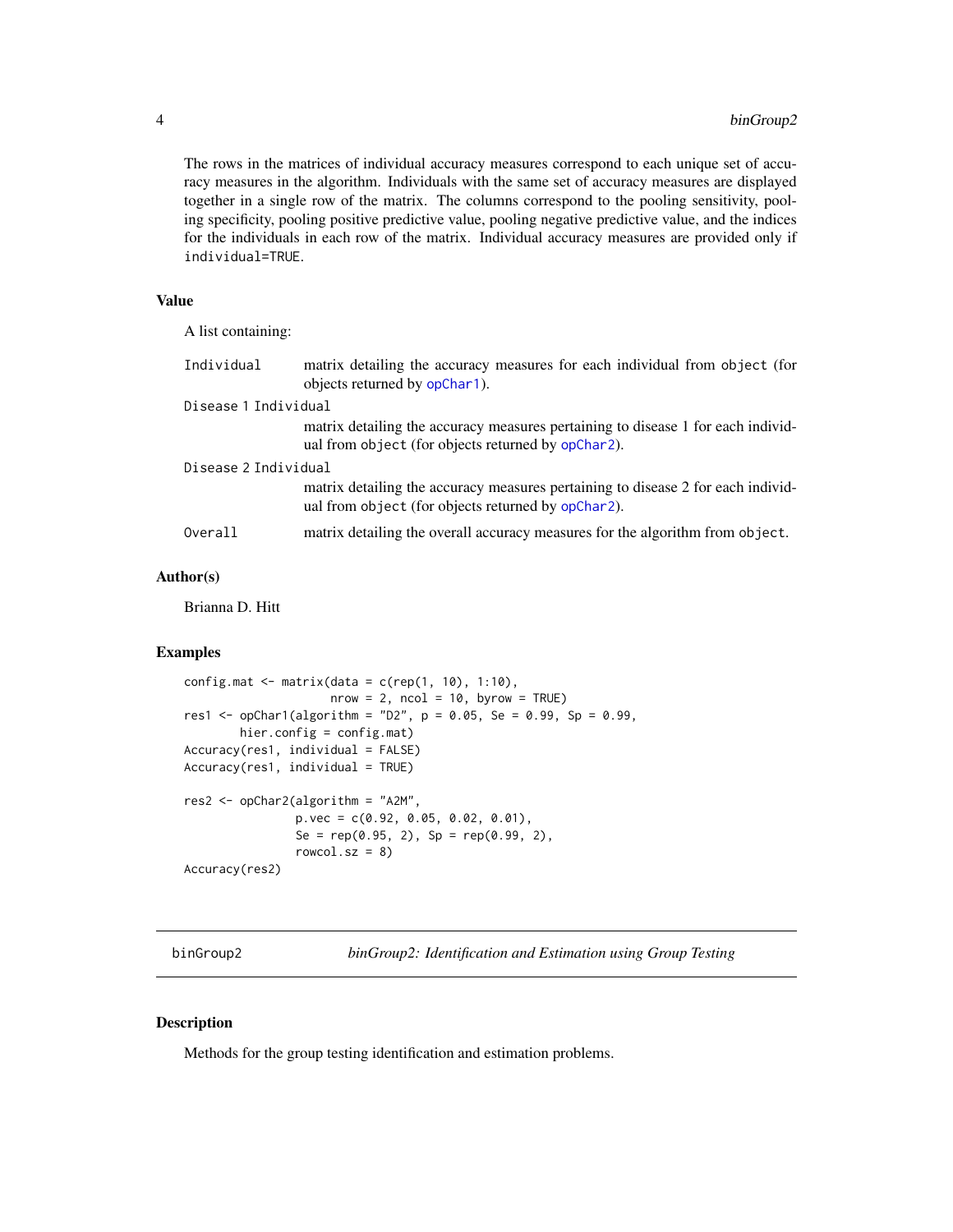#### binGroup2 5

#### Details

Methods for identification of positive items in group testing designs: Operating characteristics (e.g., expected number of tests) are calculated for commonly used hierarchical and array-based algorithms. Optimal testing configurations for an algorithm can be found as well. Please see Hitt et al. (2019) for specific details.

Methods for estimation and inference for proportions in group testing designs: For estimating one proportion or the difference of proportions, confidence interval methods are included that account for different pool sizes. Functions for hypothesis testing of proportions, calculation of power, and calculation of the expected width of confidence intervals are also included. Furthermore, regression methods and simulation of group testing data are implemented for simple pooling (Dorfman testing with or without retests), halving, and array testing designs.

The binGroup2 package is based upon the binGroup package that was originally designed for the group testing estimation problem. Over time, additional functions for estimation and for the group testing identification problem were included. Due to the diverse styles resulting from these additions, we have created binGroup2 as a way to unify functions in a coherent structure and incorporate additional functions for identification. The binGroup2 package provides all the main functionality from the binGroup package, and can be used in place of the binGroup package. The name "binGroup" originates from the assumption in basic estimation for group testing that the number of positive groups has a binomial distribution. While more advanced estimation methods no longer make this assumption, we continue with the binGroup name for consistency.

Bilder (2019a,b) provide introductions to group testing. These papers and additional details about group testing are available at <http://chrisbilder.com/grouptesting/>.

This research was supported by the National Institutes of Health under grant R01 AI121351.

Identification: The binGroup2 package focuses on the group testing identification problem using hierarchical and array-based group testing algorithms.

The [OTC1](#page-61-1) function implements a number of group testing algorithms, described in Hitt et al. (2019), which calculate the operating characteristics and find the optimal testing configuration over a range of possible initial group sizes and/or testing configurations (sets of subsequent group sizes). The [OTC2](#page-67-1) function does the same with a multiplex assay that tests for two diseases.

The [operatingCharacteristics1](#page-47-1) ([opChar1](#page-47-2)) and [operatingCharacteristics2](#page-53-1) ([opChar2](#page-53-2)) functions calculate operating characteristics for a specified testing configuration with assays that test for one and two diseases, respectively.

These functions allow the sensitivity and specificity to differ across stages of testing. This means that the accuracy of the diagnostic test can differ for stages in a hierarchical testing algorithm or between row/column testing and individual testing in an array testing algorithm.

Estimation: The binGroup2 package also provides functions for estimation and inference for proportions in group testing designs.

The [propCI](#page-88-1) function calculates the point estimate and confidence intervals for a single proportion from group testing data. The [propDiffCI](#page-92-1) function does the same for the difference of proportions. A number of confidence interval methods are available for groups of equal or different sizes.

The [gtWidth](#page-41-1) function calculates the expected width of confidence intervals in group testing. The [gtTest](#page-39-1) function calculates p-values for hypothesis tests of single proportions. The [gtPower](#page-28-1) function calculates power to reject a hypothesis.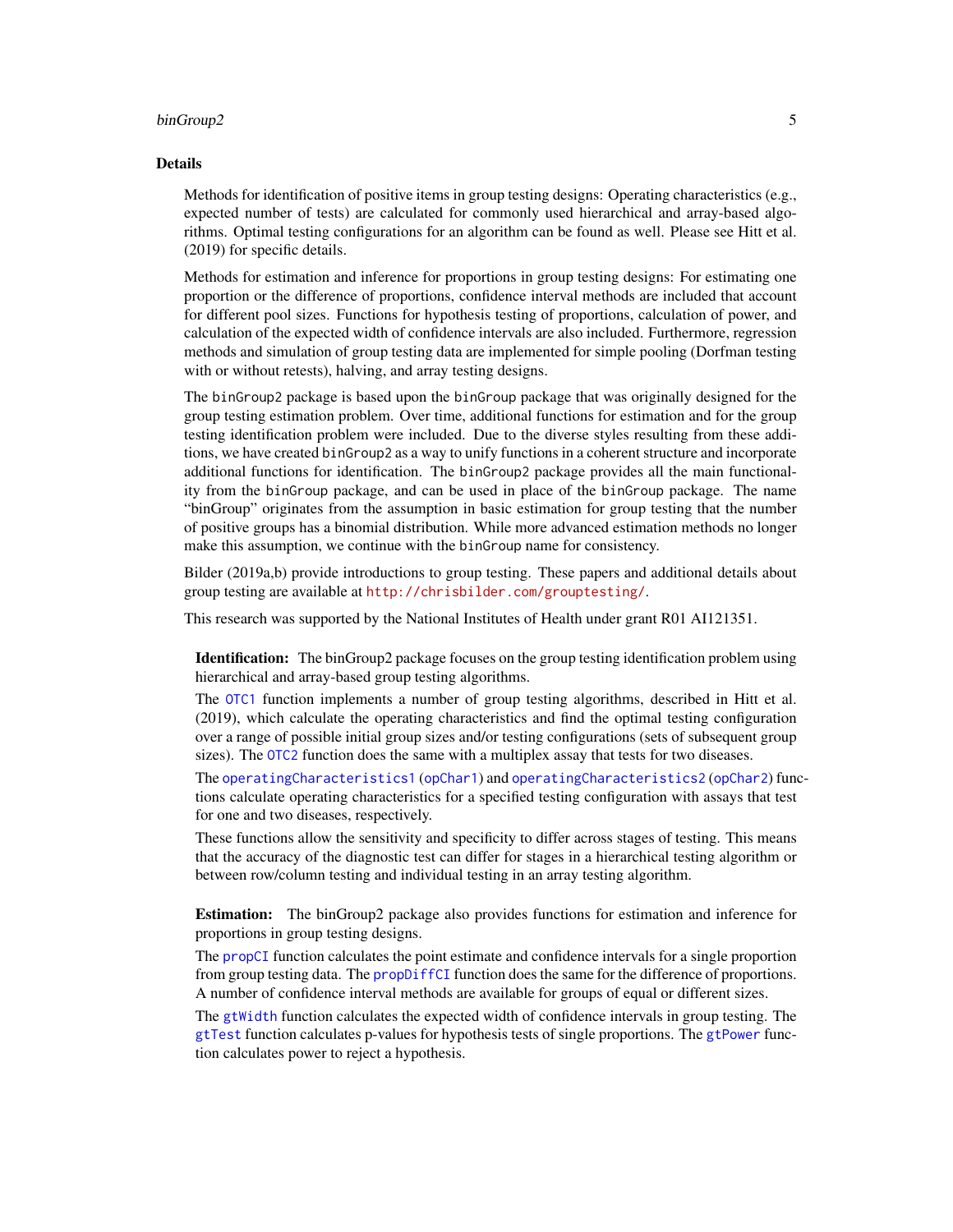The [designPower](#page-16-1) function iterates either the number of groups or group size in a one-parameter group testing design until a pre-specified power level is achieved. The [designEst](#page-14-1) function finds the optimal group size corresponding to the minimal mean-squared error of the point estimator. The [gtReg](#page-30-1) function implements regression methods and the [gtSim](#page-36-1) function simulates group testing data for simple pooling, halving, and array testing designs.

#### Author(s)

Maintainer: Brianna Hitt <br ianna.hitt@afacademy.af.edu> [\(ORCID\)](https://orcid.org/0000-0002-0645-0067)

Authors:

- Christopher Bilder [\(ORCID\)](https://orcid.org/0000-0002-2848-8576)
- Frank Schaarschmidt [\(ORCID\)](https://orcid.org/0000-0002-6599-3803)
- Brad Biggerstaff [\(ORCID\)](https://orcid.org/0000-0002-3105-3530)
- Christopher McMahan [\(ORCID\)](https://orcid.org/0000-0001-5056-9615)
- Joshua Tebbs [\(ORCID\)](https://orcid.org/0000-0002-6762-7241)

Other contributors:

- Boan Zhang [contributor]
- Michael Black [contributor]
- Peijie Hou [contributor]
- Peng Chen [contributor]

#### References

Altman, D., Bland, J. (1994). "Diagnostic tests 1: Sensitivity and specificity." *BMJ*, 308, 1552.

Altman, D., Bland, J. (1994). "Diagnostic tests 2: Predictive values." *BMJ*, 309, 102.

Biggerstaff, B. (2008). "Confidence intervals for the difference of proportions estimated from pooled samples." *Journal of Agricultural, Biological, and Environmental Statistics*, 13, 478–496.

Bilder, C., Tebbs, J., Chen, P. (2010). "Informative retesting." *Journal of the American Statistical Association*, 105, 942–955.

Bilder, C., Tebbs, J., McMahan, C. (2019). "Informative group testing for multiplex assays." *Biometrics*, 75, 278–288.

Bilder, C. (2019a). "Group Testing for Estimation." *Wiley StatsRef: Statistics Reference Online*.

Bilder, C. (2019b). "Group Testing for Identification." *Wiley StatsRef: Statistics Reference Online*.

Bilder, C., Iwen, P., Abdalhamid, B., Tebbs, J., McMahan, C. (2020). "Tests in short supply? Try group testing." *Significance*, 17, 15.

Black, M., Bilder, C., Tebbs, J. (2012). "Group testing in heterogeneous populations by using halving algorithms." *Journal of the Royal Statistical Society. Series C: Applied Statistics*, 61, 277– 290.

Black, M., Bilder, C., Tebbs, J. (2015). "Optimal retesting configurations for hierarchical group testing." *Journal of the Royal Statistical Society. Series C: Applied Statistics*, 64, 693–710.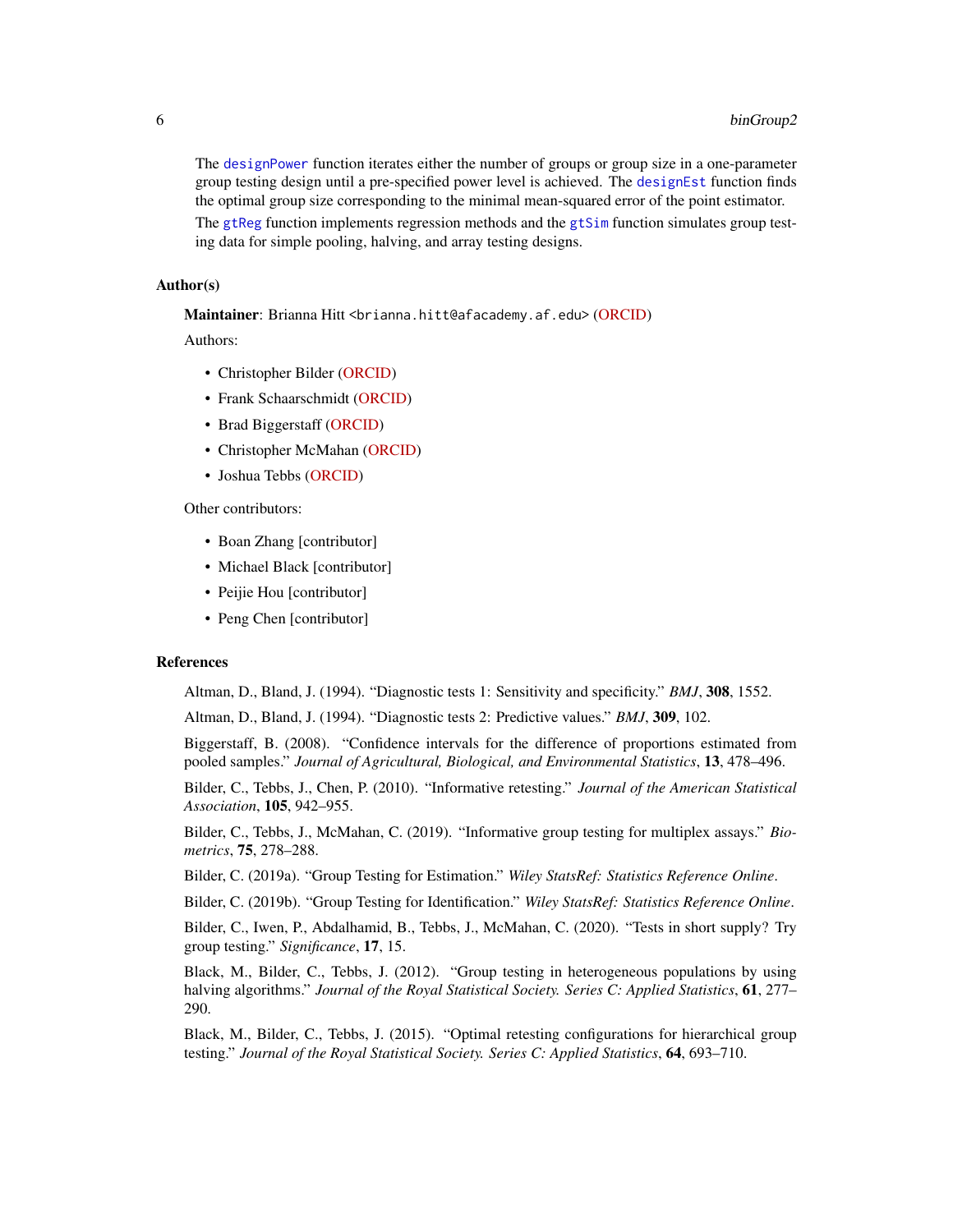#### binGroup2 7

Graff, L., Roeloffs, R. (1972). "Group testing in the presence of test error; an extension of the Dorfman procedure." *Technometrics*, 14, 113–122.

Hepworth, G. (1996). "Exact confidence intervals for proportions estimated by group testing." *Biometrics*, 52, 1134–1146.

Hepworth, G., Biggerstaff, B. (2017). "Bias correction in estimating proportions by pooled testing." *Journal of Agricultural, Biological, and Environmental Statistics*, 22, 602–614.

Hitt, B., Bilder, C., Tebbs, J., McMahan, C. (2019). "The objective function controversy for group testing: Much ado about nothing?" *Statistics in Medicine*, 38, 4912–4923.

Hou, P., Tebbs, J., Wang, D., McMahan, C., Bilder, C. (2021). "Array testing with multiplex assays." *Biostatistics*, 21, 417–431.

Malinovsky, Y., Albert, P., Roy, A. (2016). "Reader reaction: A note on the evaluation of group testing algorithms in the presence of misclassification." *Biometrics*, 72, 299–302.

McMahan, C., Tebbs, J., Bilder, C. (2012a). "Informative Dorfman Screening." *Biometrics*, 68, 287–296.

McMahan, C., Tebbs, J., Bilder, C. (2012b). "Two-Dimensional Informative Array Testing." *Biometrics*, 68, 793–804.

Schaarschmidt, F. (2007). "Experimental design for one-sided confidence intervals or hypothesis tests in binomial group testing." *Communications in Biometry and Crop Science*, 2, 32–40. ISSN 1896-0782.

Swallow, W. (1985). "Group testing for estimating infection rates and probabilities of disease transmission." *Phytopathology*, 75, 882–889.

Tebbs, J., Bilder, C. (2004). "Confidence interval procedures for the probability of disease transmission in multiple-vector-transfer designs." *Journal of Agricultural, Biological, and Environmental Statistics*, 9, 75–90.

Vansteelandt, S., Goetghebeur, E., Verstraeten, T. (2000). "Regression models for disease prevalence with diagnostic tests on pools of serum samples." *Biometrics*, 56, 1126–1133.

Verstraeten, T., Farah, B., Duchateau, L., Matu, R. (1998). "Pooling sera to reduce the cost of HIV surveillance: a feasibility study in a rural Kenyan district." *Tropical Medicine \& International Health*, 3, 747–750.

Xie, M. (2001). "Regression analysis of group testing samples." *Statistics in Medicine*, 20, 1957– 1969.

- # 1) Identification using hierarchical and array-based
- # group testing algorithms with an assay that tests
- # for one disease.
- # 1.1) Find the optimal testing configuration over a
- # range of initial group sizes, using informative
- # three-stage hierarchical testing, where
- # p denotes the overall prevalence of disease (mean
- # parameter of a beta distribution);
- # Se denotes the sensitivity of the diagnostic test;
- # Sp denotes the specificity of the diagnostic test;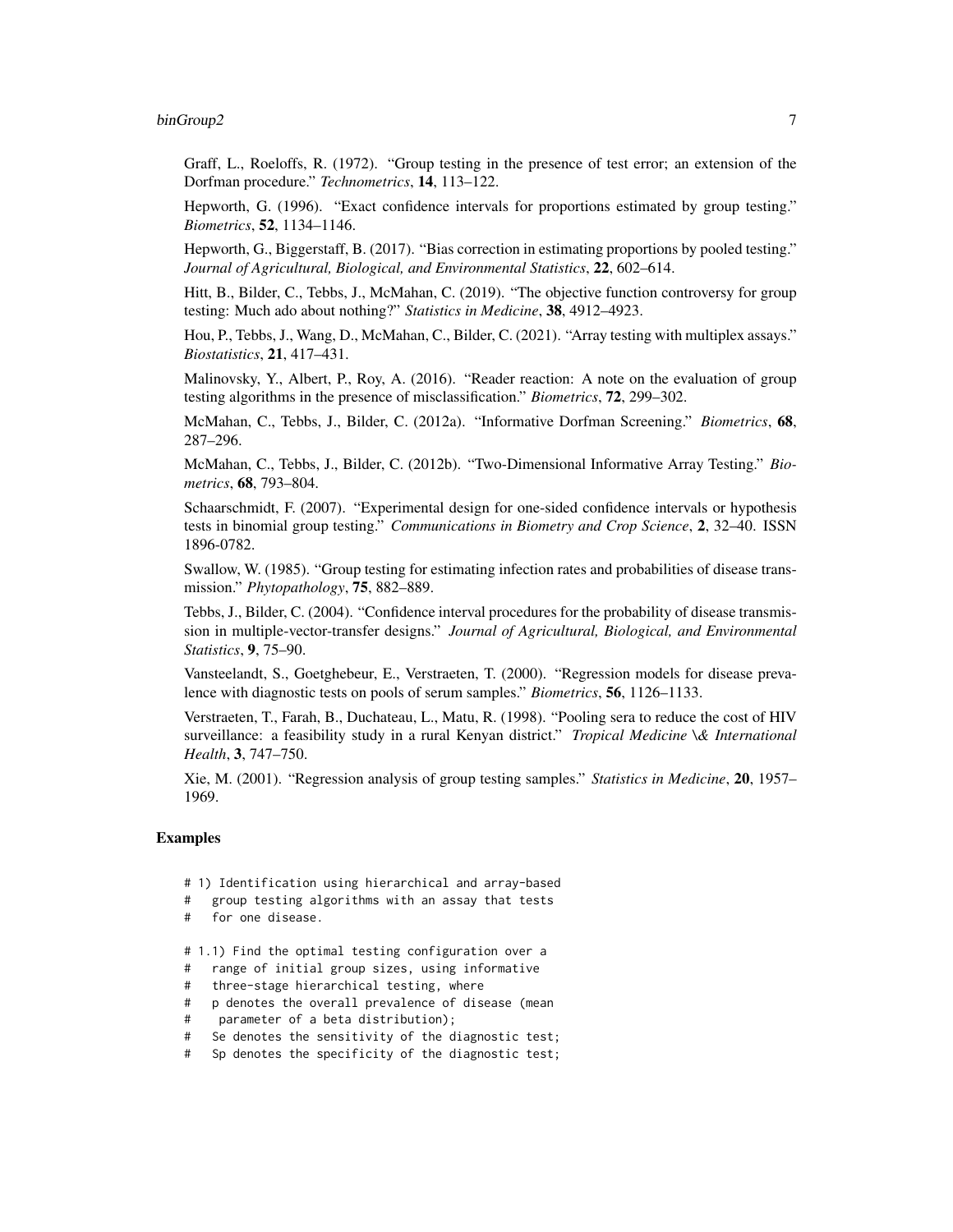```
# group.sz denotes the range of initial pool sizes
# for consideration;
# obj.fn specifies the objective functions for which
# to find results; and
# alpha is the heterogeneity level.
set.seed(1002)
results1 <- OTC1(algorithm = "ID3", p = 0.025, Se = 0.95,
                Sp = 0.95, group.sz = 3:20,
                obj.fn = "ET", alpha = 2)summary(results1)
# 1.2) Find the optimal testing configuration using
# non-informative array testing without master pooling.
# The sensitivity and specificity differ for row/column
# testing and individual testing.
results2 <- OTC1(algorithms = "A2", p = 0.05,Se = c(0.95, 0.99), Sp = c(0.95, 0.98),
                group.sz = 3:15, obj.fn = "ET")
summary(results2)
# 1.3) Calculate the operating characteristics using
# informative two-stage hierarchical (Dorfman) testing,
# implemented via the pool-specific optimal Dorfman
# (PSOD) method described in McMahan et al. (2012a).
# Hierarchical testing configurations are specified by
# a matrix in the hier.config argument. The rows of
# the matrix correspond to the stages of the
# hierarchical testing algorithm, the columns
# correspond to the individuals to be tested, and the
# cell values correspond to the group number of each
# individual at each stage.
config.mat <- matrix(data = c(rep(1, 5), rep(2, 4), 3, 1:10),
                    nrow = 2, ncol = 10, byrow = TRUE)
set.seed(8791)
results3 <- opChar1(algorithm = "ID2", p = 0.02,
                   Se = 0.95, Sp = 0.99,
                    hier.config = config.mat, alpha = 0.5)
summary(results3)
# 1.4) Calculate the operating characteristics using
# non-informative four-stage hierarchical testing.
config.mat \leq matrix(data = c(rep(1, 15), rep(c(1, 2, 3), each = 5),
                             rep(1, 3), rep(2, 2),
                             rep(3, 3), rep(4, 2),
                             rep(5, 4), 6, 1:15),
                    nrow = 4, ncol = 15, byrow = TRUE)
results4 <- opChar1(algorithm = "D4", p = 0.008,
                    Se = 0.96, Sp = 0.98,
                   hier.config = config.mat,
                    a = c(1, 4, 6, 9, 11, 15)summary(results4)
```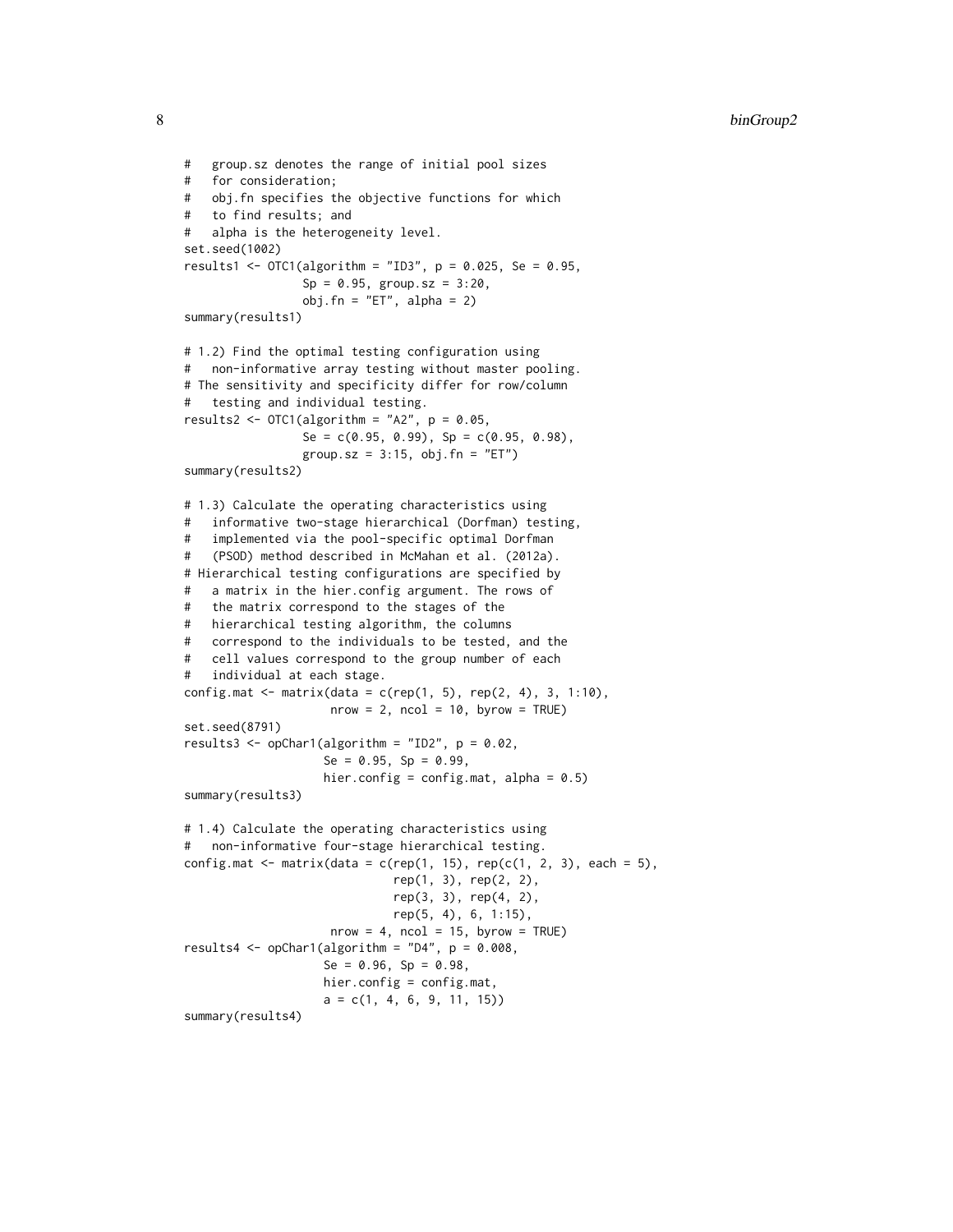#### binGroup2 9

```
# 2) Identification using hierarchical and array-based
# group testing algorithms with a multiplex assay that
# tests for two diseases.
# 2.1) Find the optimal testing configuration using
# non-informative two-stage hierarchical testing, given
# p.vec, a vector of overall joint probabilities of disease;
# Se, a vector of sensitivity values for each disease; and
# Sp, a vector of specificity values for each disease.
# Se and Sp can also be specified as a matrix, where one
# value is specified for each disease at each stage of
# testing.
results5 <- OTC2(algorithm = "D2",
                 p.vec = c(0.90, 0.04, 0.04, 0.02),
                 Se = c(0.99, 0.99), Sp = c(0.99, 0.99),
                 group.sz = 3:20)
summary(results5)
# 2.2) Calculate the operating characteristics for
# informative five-stage hierarchical testing, given
# alpha.vec, a vector of shape parameters for the
# Dirichlet distribution;
# Se, a matrix of sensitivity values; and
# Sp, a matrix of specificity values.
Se \le matrix(data = rep(0.95, 10), nrow = 2, ncol = 5, byrow = TRUE)
Sp \le matrix(data = rep(0.99, 10), nrow = 2, ncol = 5, byrow = TRUE)
config.mat \leq matrix(data = c(rep(1, 24), rep(1, 18),
                              rep(2, 6), rep(1, 9),
                              rep(2, 9), rep(3, 4), 4, 5,
                              rep(1, 6), rep(2, 3),
                              rep(3, 5), rep(4, 4),
                              rep(5, 3), 6, rep(NA, 2),
                             1:21, rep(NA, 3)),
                    nrow = 5, ncol = 24, byrow = TRUE)
results6 <- opChar2(algorithm = "ID5",
                    alpha = c(18.25, 0.75, 0.75, 0.25),
                    Se = Se, Sp = Sp,
                    hier.config = config.mat)
summary(results6)
# 3) Estimation of the overall disease prevalence and
# calculation of confidence intervals.
# 3.1) Suppose 3 groups out of 24 test positively.
# Each group has a size of 7.
propCI(x = 3, m = 7, n = 24, ci.method = "CP")propCI(x = 3, m = 7, n = 24, ci.method = "Blacker")propCI(x = 3, m = 7, n = 24, ci.method = "score")propCI(x = 3, m = 7, n = 24, ci.method = "soc")# 3.2) Consider the following situation:
# 0 out of 5 groups test positively with groups
# of size 1 (individual testing),
```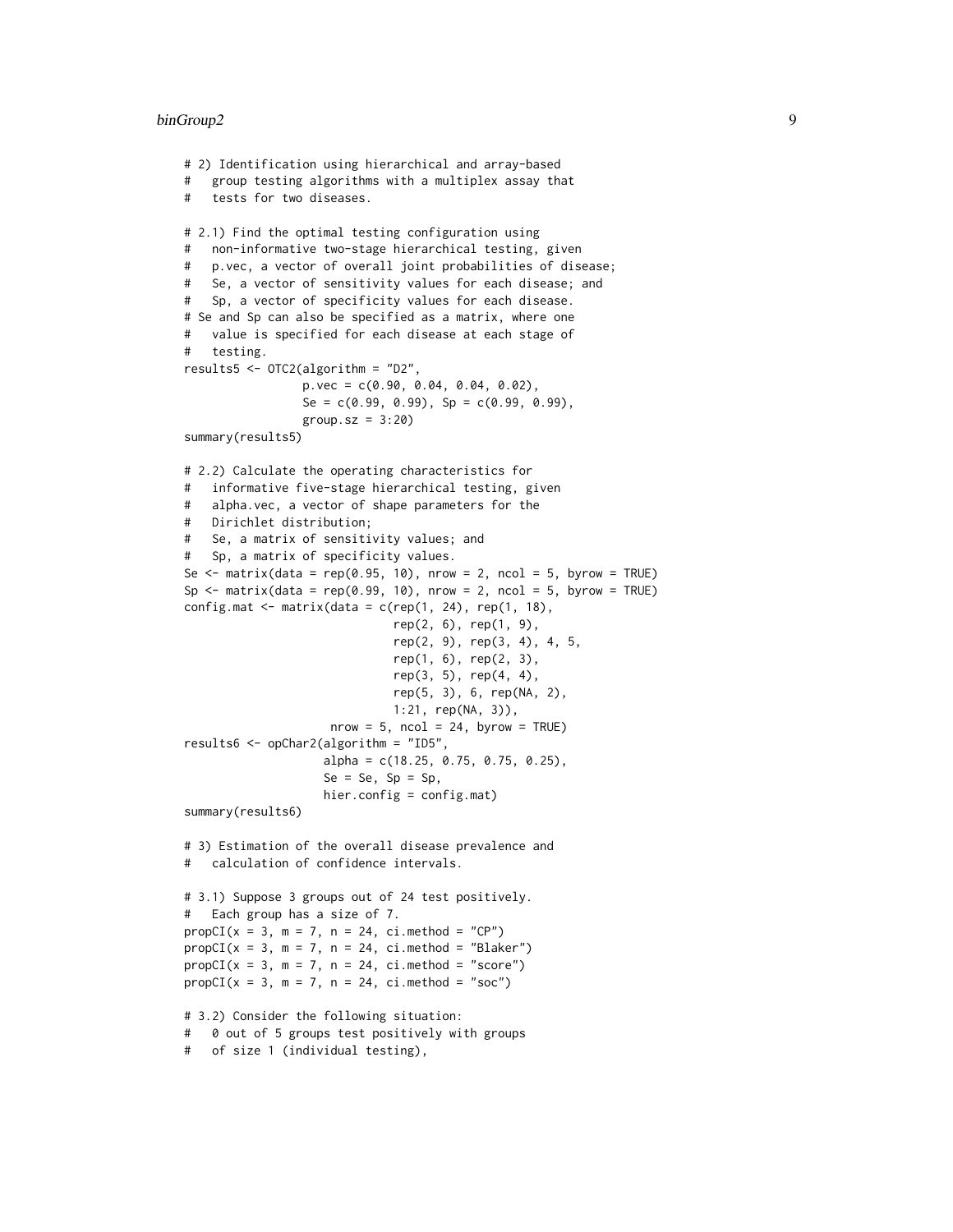```
# 0 out of 5 groups test positively with groups of size 5,
# 1 out of 5 groups test positively with groups of size 10,
# 2 out of 5 groups test positively with groups of size 50
propCI(x = c(0, 0, 1, 2), m = c(1, 5, 10, 50),n = c(5, 5, 5, 5), pt.method = "Gart",
       ci.method = "skew-score")
# 4) Estimate a group testing regression model.
# 4.1) Fit a group testing regression model with
# simple pooling using the "hivsurv" dataset.
data(hivsurv)
fit1 <- gtReg(type = "sp",
              formula = groupres \sim AGE + EDUC.,
              data = hivsurv, groupn = gnum,
              sens = 0.9, spec = 0.9, method = "Xie")
summary(fit1)
# 4.2) Simulate data for the halving protocol, and
# fit a group testing regression model.
set.seed(46)
gt.data <- gtSim(type = "halving", par = c(-6, 0.1),
                 gshape = 17, gscale = 1.4,
                 size1 = 1000, size2 = 5,
                 sens = 0.95, spec = 0.95)
fit2 <- gtReg(type = "halving", formula = gres \sim x,
              data = gt.data, groupn = groupn,
              subg = subgroup, retest = retest,
              sens = 0.95, spec = 0.95,
              start = c(-6, 0.1), trace = TRUE)
summary(fit2)
```
coef.gtReg *Extract coefficients from a fitted group testing model*

# Description

Extract coefficients from objects of class "gtReg" returned by [gtReg](#page-30-1).

#### Usage

```
## S3 method for class 'gtReg'
coef(object, digits = max(3, getOption("digits") - 3), ...)## S3 method for class 'gtReg'
coefficients(object, digits = max(3, getOption("digits") - 3), ...)
```
<span id="page-9-0"></span>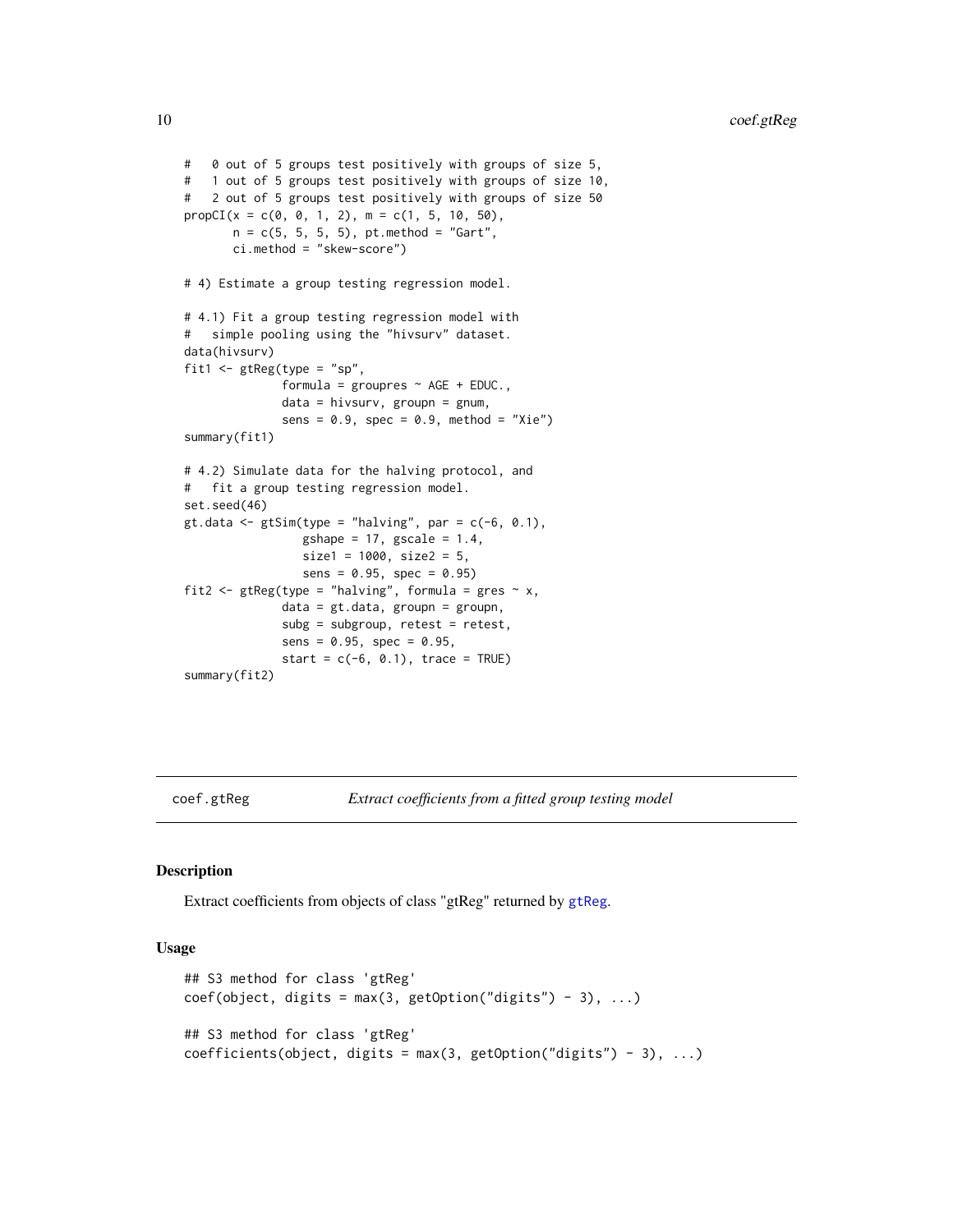# <span id="page-10-0"></span>CompareConfig 11

# Arguments

| object   | An object of class "gtReg", created by gtReg, from which the coefficients are to<br>be extracted. |
|----------|---------------------------------------------------------------------------------------------------|
| digits   | digits for rounding.                                                                              |
| $\cdots$ | not currently used.                                                                               |

# Value

Model coefficients extracted from the object object.

#### Author(s)

Brianna D. Hitt

#### Examples

```
data(hivsurv)
fit1 <- gtReg(formula = groupres \sim AGE \star EDUC.,
              data = hivsurv, groupn = gnum,
              linkf = "probit")
coefficients(object = fit1)
```
CompareConfig *Compare group testing results*

# Description

Compare group testing results from objects of class "opchar" returned by [operatingCharacteristics1](#page-47-1) (opChar1) or [operatingCharacteristics2](#page-53-1) (opChar2).

# Usage

CompareConfig(object1, object2)

# Arguments

| object1 | An object of class "opChar" containing group testing results.       |
|---------|---------------------------------------------------------------------|
| object2 | A second object of class "opChar" containing group testing results. |

# Details

The CompareConfig function compares group testing results from two objects of class "opChar". The function creates a data frame with these comparisons.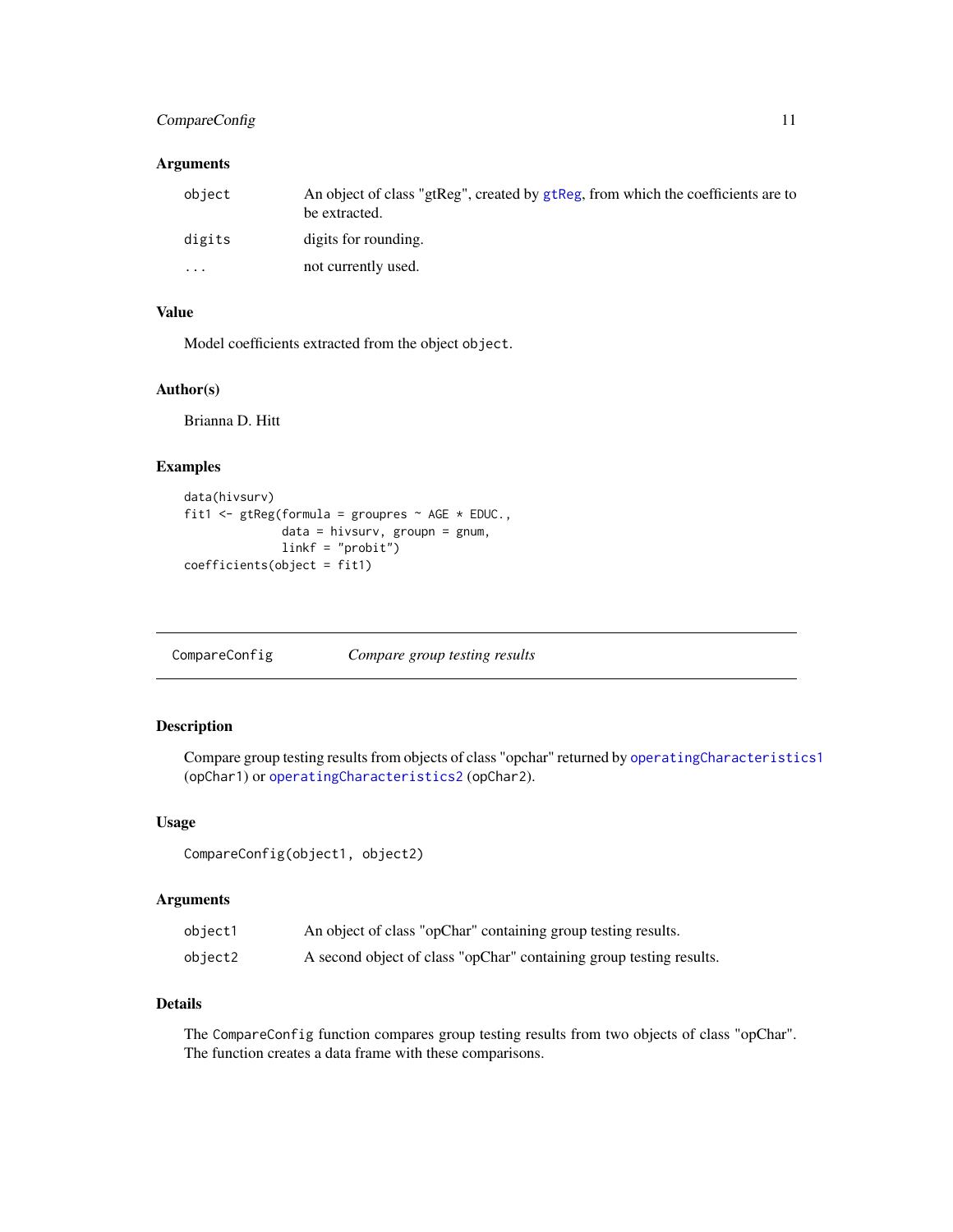#### <span id="page-11-0"></span>Value

A data frame with the expected percent reduction in tests (PercentReductionTests) and the expected increase in testing capacity (PercentIncreaseTestCap) when using the second testing configuration rather than the first testing configuration. Positive values for these quantities indicate that the second testing configuration is more efficient than the first.

# Author(s)

Brianna D. Hitt and Christopher R. Bilder

#### Examples

```
config.mat1 <- matrix(data = c(rep(1, 10), rep(1:2, each = 5), 1:10),
                      nrow = 3, ncol = 10, byrow = TRUE)
res1 <- opChar1(algorithm = "D3", p = 0.05, Se = 0.99, Sp = 0.99,
                hier.config = config.mat1)
config.mat2 \leq -\text{matrix(data = c(rep(1, 10), 1:10)},nrow = 2, ncol = 10, byrow = TRUE)
res2 <- opChar1(algorithm = "D2", p = 0.05, Se = 0.99, Sp = 0.99,
        hier.config = config.mat2)
CompareConfig(res2, res1)
config.mat3 <- matrix(data = c(rep(1, 10), rep(1, 5),
                               rep(2, 4), 3, 1:9, NA),
                      nrow = 3, ncol = 10, byrow = TRUE)
Se \le matrix(data = rep(0.95, 6), nrow = 2, ncol = 3,
             dimnames = list(Inflection = 1:2, Stage = 1:3)Sp \leq matrix(data = rep(0.99, 6), nrow = 2, ncol = 3,
             dimnames = list(Infection = 1:2, Stage = 1:3))res3 <- opChar2(algorithm = "D3", p.vec = c(0.95, 0.02, 0.02, 0.01),
                Se = Se, Sp = Sp, hier.config = config.mat3)
config.mat4 <- matrix(data = c(rep(1, 12), rep(1, 6), rep(2, 6),rep(1, 4), rep(2, 2), rep(3, 3),
                               rep(4, 3), 1:12),
                    nrow = 4, ncol = 12, byrow = TRUE)
Se \leq matrix(data = rep(0.95, 8), nrow = 2, ncol = 4,
             dimnames = list(Inflection = 1:2, Stage = 1:4))Sp \leq matrix(data = rep(0.99, 8), nrow = 2, ncol = 4,
             dimnames = list(Inflection = 1:2, Stage = 1:4))res4 \leq opChar2(algorithm = "D4", p.vec = c(0.92, 0.05, 0.02, 0.01),
                Se = Se, Sp = Sp, hier.config = config.mat4)
CompareConfig(res4, res3)
```
Config *Access the testing configurations returned from an object*

#### **Description**

Config is a generic function that extracts testing configurations from an object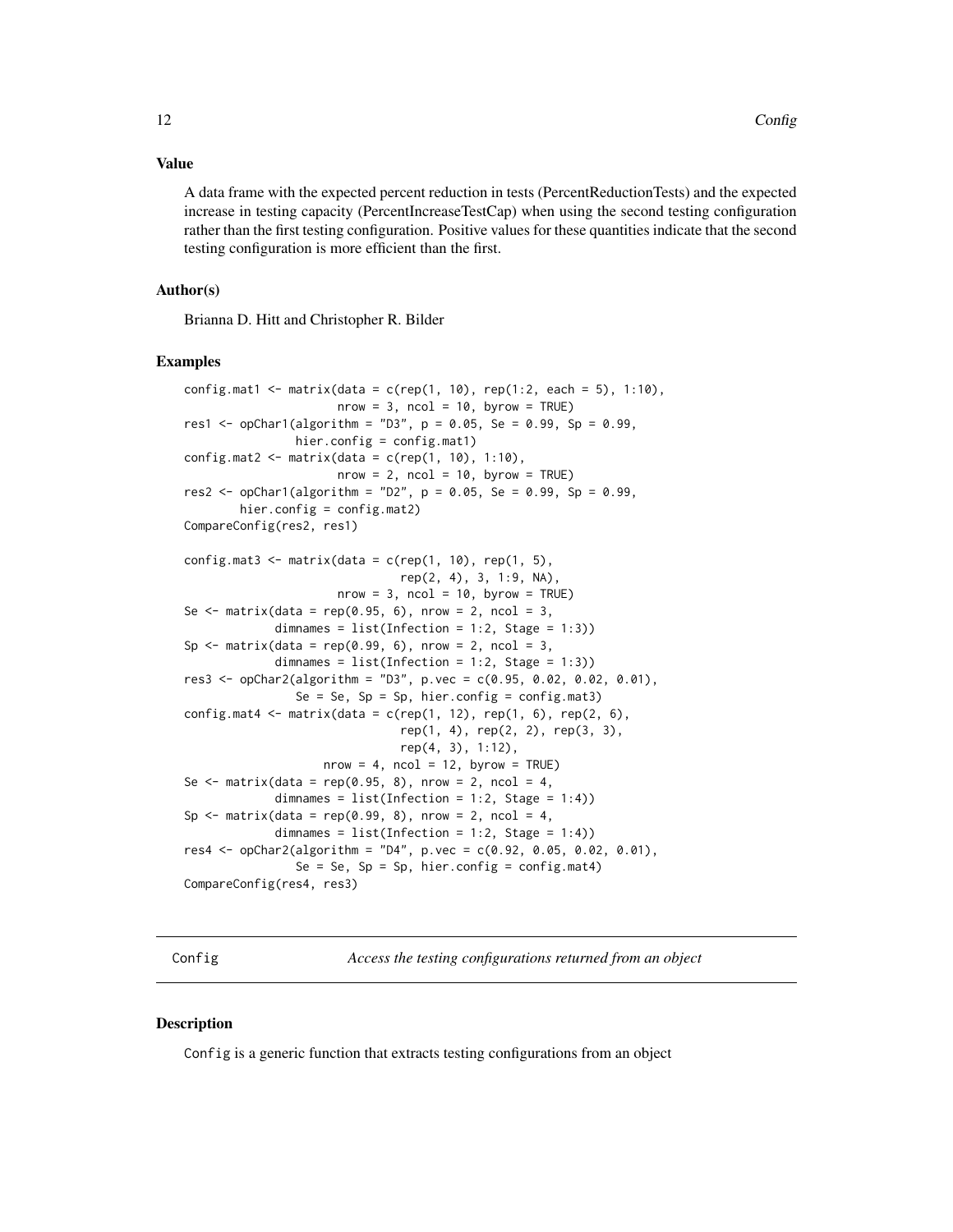# <span id="page-12-0"></span>Config.opChar 13

#### Usage

Config(object, ...)

### Arguments

| object | An object from which the testing configurations are to be extracted. |
|--------|----------------------------------------------------------------------|
| .      | Additional arguments to be passed to Config.                         |

#### Author(s)

Christopher R. Bilder

# See Also

[Config.opChar](#page-12-1) and [Config.OTC](#page-13-1)

# Examples

```
# Find the optimal testing configuration for
# non-informative two-stage hierarchical testing.
res1 <- OTC1(algorithm = "D2", p = 0.01, Se = 0.99, Sp = 0.99,
             group.sz = 2:100, obj.fn = c("ET", "MAR", "GR1"),
             weights = matrix(data = c(1,1), nrow = 1, ncol = 2))
Config(res1)
```
<span id="page-12-1"></span>Config.opChar *Extract the testing configuration from group testing results*

# Description

Extract the testing configuration from objects of class "opchar" returned by [operatingCharacteristics1](#page-47-1) (opChar1) or [operatingCharacteristics2](#page-53-1) (opChar2).

#### Usage

```
## S3 method for class 'opChar'
Config(object, ...)
```
# Arguments

| object   | An object of class "opChar", from which the testing configuration is to be ex-<br>tracted. |
|----------|--------------------------------------------------------------------------------------------|
| $\cdots$ | currently not used.                                                                        |

# Value

A data frame specifying elements of the testing configuration.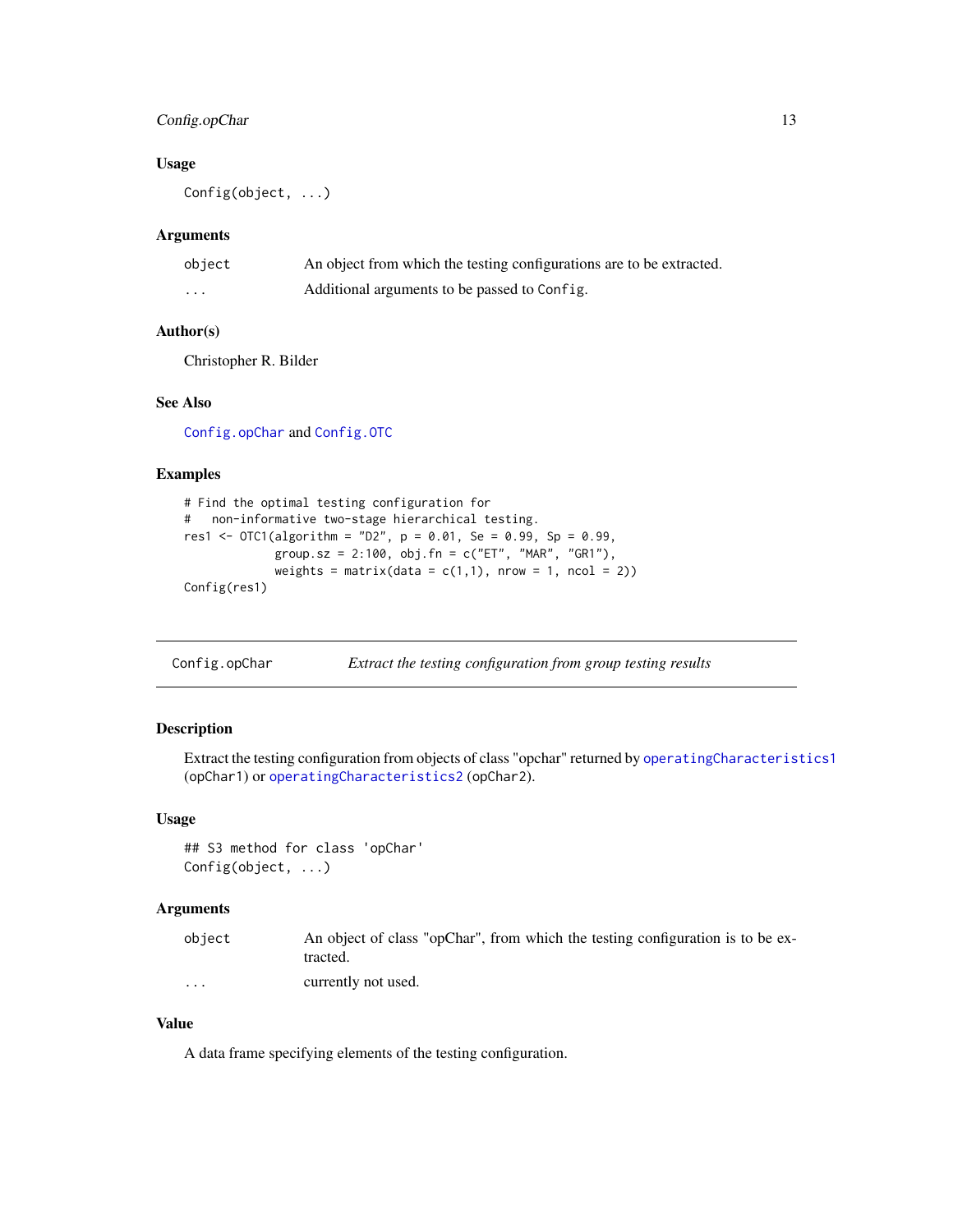#### <span id="page-13-0"></span>Author(s)

Brianna D. Hitt

# Examples

```
config.mat \leq matrix(data = c(rep(1, 10), 1:10),
                     nrow = 2, ncol = 10, byrow = TRUE)
res1 <- opChar1(algorithm = "D2", p = 0.05, Se = 0.99, Sp = 0.99,
        hier.config = config.mat)
Config(res1)
config.mat \leq matrix(data = c(rep(1, 20), rep(1, 10), rep(2, 10),
                             rep(c(1, 2, 3, 4), each = 5),rep(1, 3), rep(2, 2), rep(3, 3),
                             rep(4, 2), rep(5, 3), rep(6, 2),
                             rep(7, 3), rep(8, 2), 1:20),
                    nrow = 5, ncol = 20, byrow = TRUE)
Se \le matrix(data = rep(0.95, 10), nrow = 2, ncol = 5,
             dimnames = list(Infection = 1:2, Stage = 1:5))
Sp \le matrix(data = rep(0.99, 10), nrow = 2, ncol = 5,
             dimnames = list(Inflection = 1:2, Stage = 1:5))res2 <- opChar2(algorithm = "ID5",
                alpha = c(18.25, 0.75, 0.75, 0.25),
                Se = Se, Sp = Sp, hier.config = config.mat)
Config(res2)
```
<span id="page-13-1"></span>

Config.OTC *Extract the testing configuration from group testing results*

#### Description

Extract the testing configuration from objects of class "OTC" returned by [OTC1](#page-61-1) (OTC1) or [OTC2](#page-67-1) (OTC2).

#### Usage

## S3 method for class 'OTC' Config(object,  $n = 5$ , top.overall = FALSE, ...)

# Arguments

| object      | An object of class "OTC", from which the testing configuration is to be ex-<br>tracted.                                 |
|-------------|-------------------------------------------------------------------------------------------------------------------------|
| n           | Number of testing configurations.                                                                                       |
| top.overall | logical; if TRUE, best overall testing configurations; if FALSE, best testing con-<br>figurations by initial group size |
| $\cdots$    | currently not used.                                                                                                     |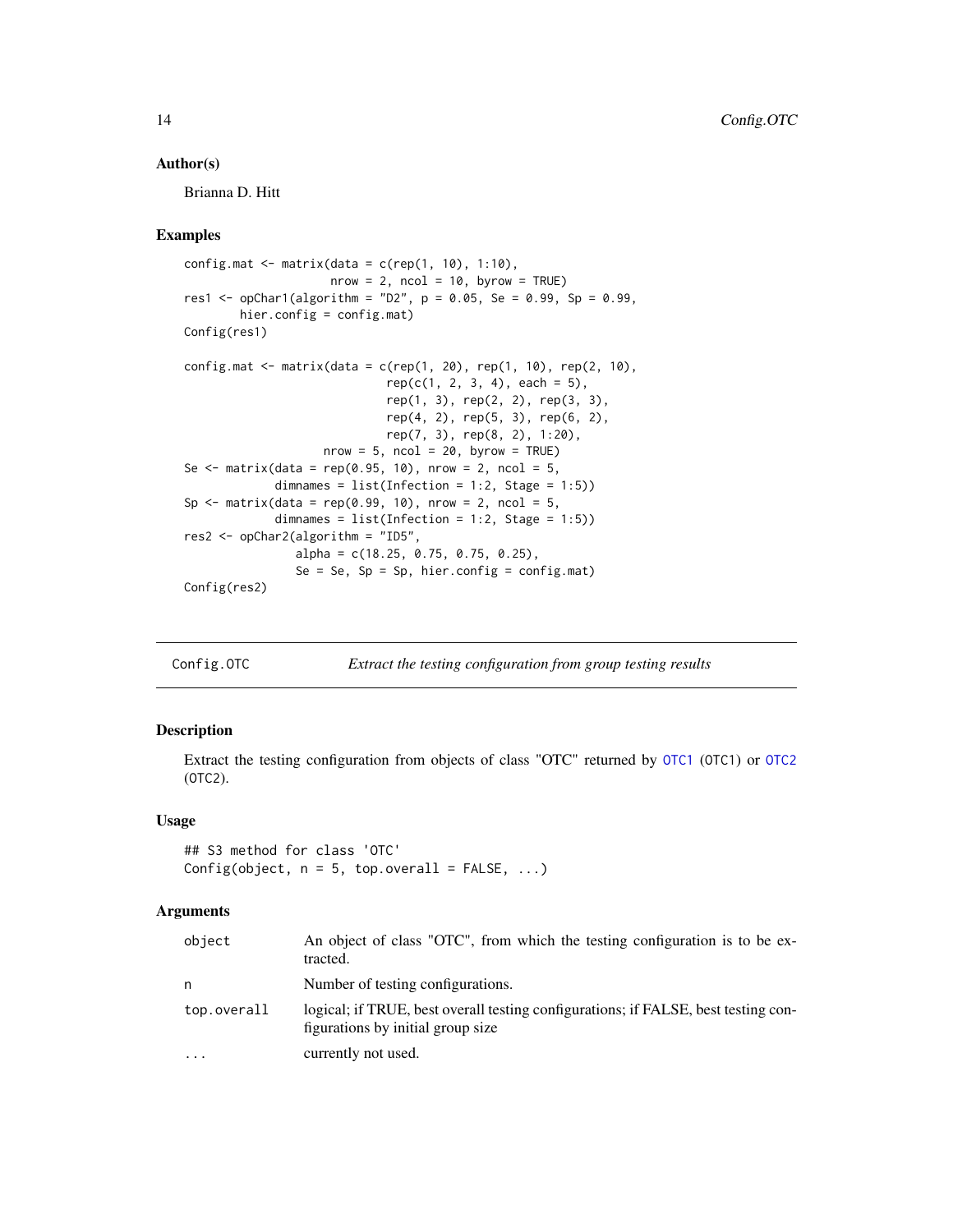#### <span id="page-14-0"></span>designEst 15

# Value

A data frame providing the best testing configurations.

# Author(s)

Christopher R. Bilder

#### Examples

```
res1 <- OTC1(algorithms = "D3", p = 0.05, Se = 0.99, Sp = 0.99,group.sz = 3:15, obj.fn = "ET")
Config(res1)
```
<span id="page-14-1"></span>

| designEst | Optimal group size determination based on minimal MSE when esti- |
|-----------|------------------------------------------------------------------|
|           | mating an overall prevalence                                     |

#### Description

Find the group size s for a fixed number of groups n and an assumed true proportion p.tr, for which the mean squared error (MSE) of the point estimator is minimal and bias is within a restriction.

# Usage

designEst(n, smax, p.tr, biasrest =  $0.05$ )

# Arguments

| n        | integer specifying the fixed number of groups.                                                              |
|----------|-------------------------------------------------------------------------------------------------------------|
| smax     | integer specifying the maximum group size allowed in the planning of the de-<br>sign.                       |
| p.tr     | assumed true proportion of the "positive" trait in the population, specified as a<br>value between 0 and 1. |
| biasrest | a value between 0 and 1 specifying the absolute bias maximally allowed.                                     |

# Details

Swallow (1985) recommends the use of the upper bound of the expected range of the true proportion p.tr for optimization of the design. For further details, see Swallow (1985). Note that the specified number of groups must be less than  $n = 1020$ .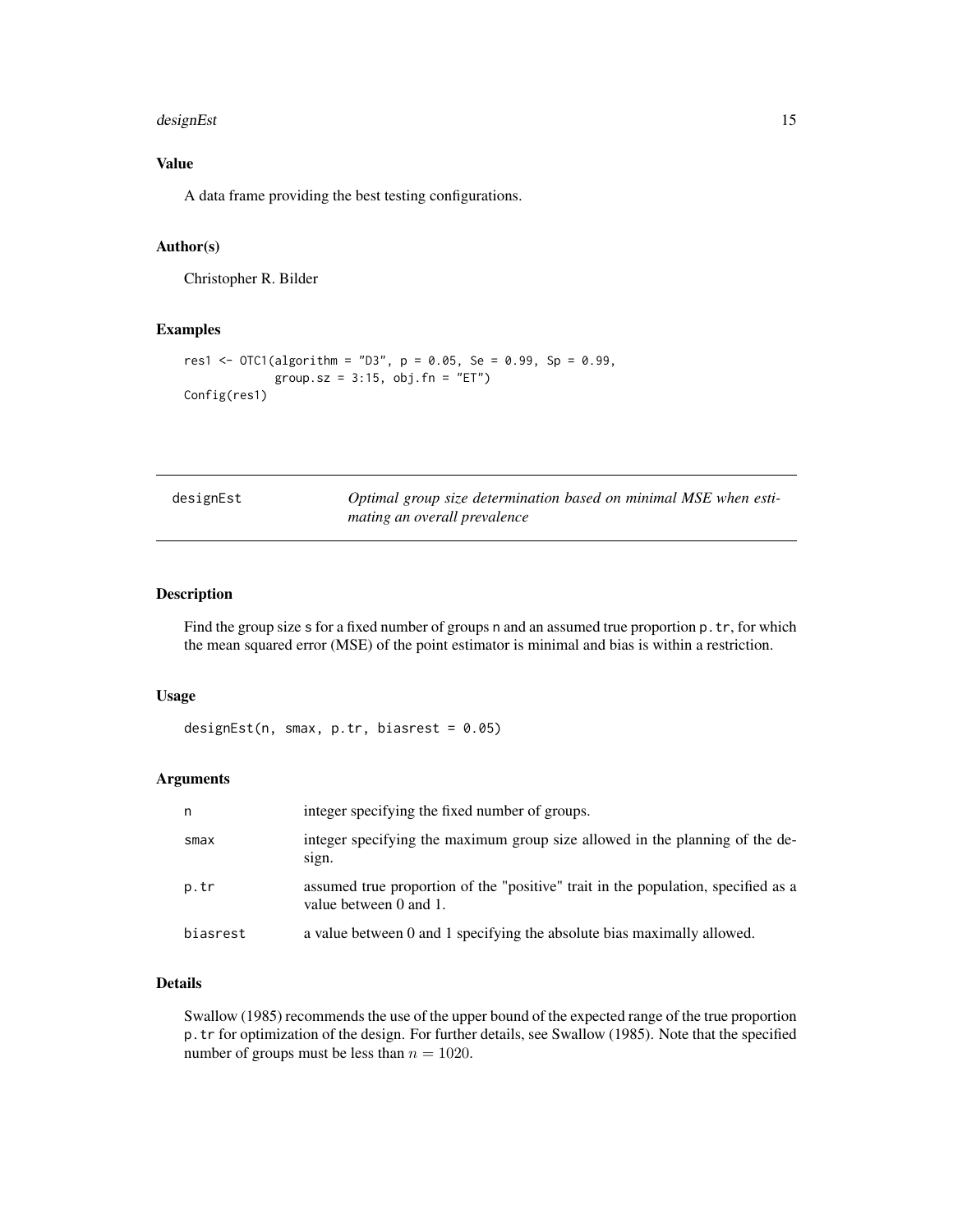# Value

A list containing:

| call         | the function call                                                                                                                                                                                                                                                                  |
|--------------|------------------------------------------------------------------------------------------------------------------------------------------------------------------------------------------------------------------------------------------------------------------------------------|
| result       | a data frame containing:                                                                                                                                                                                                                                                           |
|              | mse the mean squared error of the estimator.                                                                                                                                                                                                                                       |
|              | sout the group size s for which the MSE of the estimator is minimal for the<br>given n and p.tr and for which the bias restriction bias rest is not vi-<br>olated. In the case that the minimum MSE is achieved for a group size<br>$s \geq s$ max, the value of smax is returned. |
|              | <b>exp</b> the expected value of the estimator.                                                                                                                                                                                                                                    |
|              | <b>varp</b> the variance of the estimator.                                                                                                                                                                                                                                         |
|              | <b>bias</b> the bias of the estimator.                                                                                                                                                                                                                                             |
| bias.reached | a logical value indicating whether the bias restriction bias rest was violated.                                                                                                                                                                                                    |
| smax.reached | a logical value indicating whether the maximum group size allowed smax was<br>reached.                                                                                                                                                                                             |

# Author(s)

This function was originally written by Frank Schaarschmidt as the estDesign function for the binGroup package. Minor modifications were made for inclusion in the binGroup2 package.

#### References

Swallow, W. (1985). "Group testing for estimating infection rates and probabilities of disease transmission." *Phytopathology*, 75, 882–889.

#### See Also

[designPower](#page-16-1) for choice of the group testing design according to the power in a hypothesis test.

Other estimation functions: [designPower\(](#page-16-1)), [gtPower\(](#page-28-1)), [gtTest\(](#page-39-1)), [gtWidth\(](#page-41-1)), [propCI\(](#page-88-1)), [propDiffCI\(](#page-92-1))

```
# Compare to Table 1 in Swallow (1985):
designEst(n = 10, smax = 100, p.tr = 0.001)
designEst(n = 10, smax = 100, p.tr = 0.01)
designEst(n = 25, smax = 100, p.tr = 0.05)
designEst(n = 40, smax = 100, p.tr = 0.25)
designEst(n = 200, smax = 100, p.tr = 0.30)
```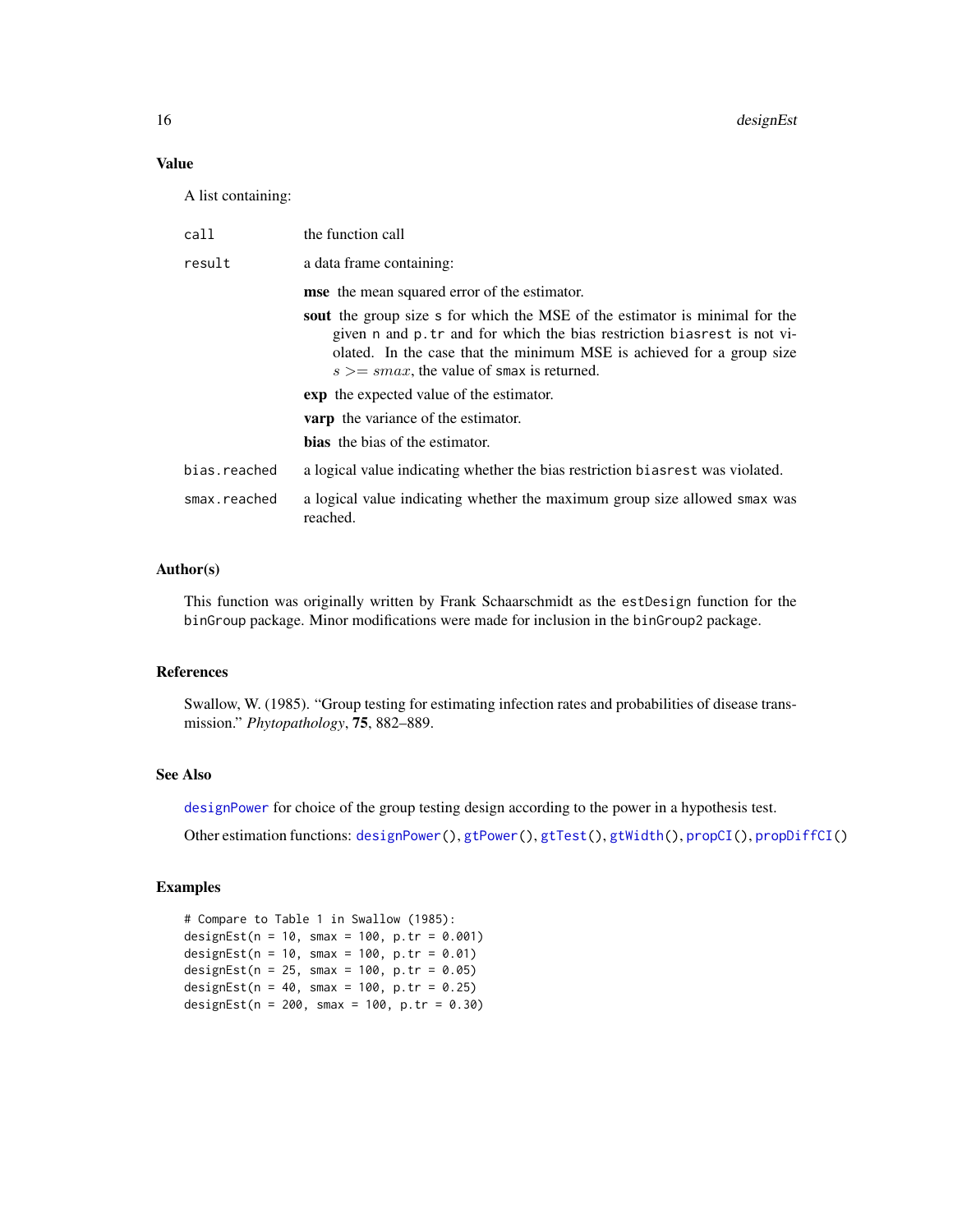<span id="page-16-1"></span><span id="page-16-0"></span>designPower *Number of groups or group size needed to achieve a power level in one parameter group testing*

# Description

For a fixed number of groups (group size), determine the group size (number of groups) needed to obtain a specified power level to reject a hypothesis for a proportion in one parameter group testing.

# Usage

```
designPower(
 n,
 s,
 fixed = "s",delta,
 p.hyp,
 conf.level = 0.95,
 power = 0.8,
 alternative = "two.sided",
 \text{method} = "CP",biasrest = 0.05)
```
# Arguments

| n           | integer specifying the maximum number of groups n allowed when fixed="s"<br>or the fixed number of groups when fixed="n". When fixed="s", a vector<br>of two integers giving the range of n which power shall be iterated over is also<br>allowed. |
|-------------|----------------------------------------------------------------------------------------------------------------------------------------------------------------------------------------------------------------------------------------------------|
| S           | integer specifying the fixed group size (number of units per group) when fixed="s"<br>or the maximum group size allowed in the planning of the design when fixed="n".                                                                              |
| fixed       | character string specifying whether the number of groups "n" or the group size<br>"s" is to be held at a fixed value.                                                                                                                              |
| delta       | the absolute difference between the true proportion and the hypothesized pro-<br>portion which shall be detectable with the specified power.                                                                                                       |
| p.hyp       | the proportion in the hypotheses, specified as a value between 0 and 1.                                                                                                                                                                            |
| conf.level  | confidence level of the decision. The default confidence level is 0.95.                                                                                                                                                                            |
| power       | level of power to be achieved, specified as a probability between 0 and 1.                                                                                                                                                                         |
| alternative | character string defining the alternative hypothesis, either "two.sided", "less",<br>or "greater".                                                                                                                                                 |
| method      | character string specifying the confidence interval method (see propCI) to be<br>used.                                                                                                                                                             |
| biasrest    | a value between 0 and 1, specifying the absolute bias maximally allowed for a<br>point estimate.                                                                                                                                                   |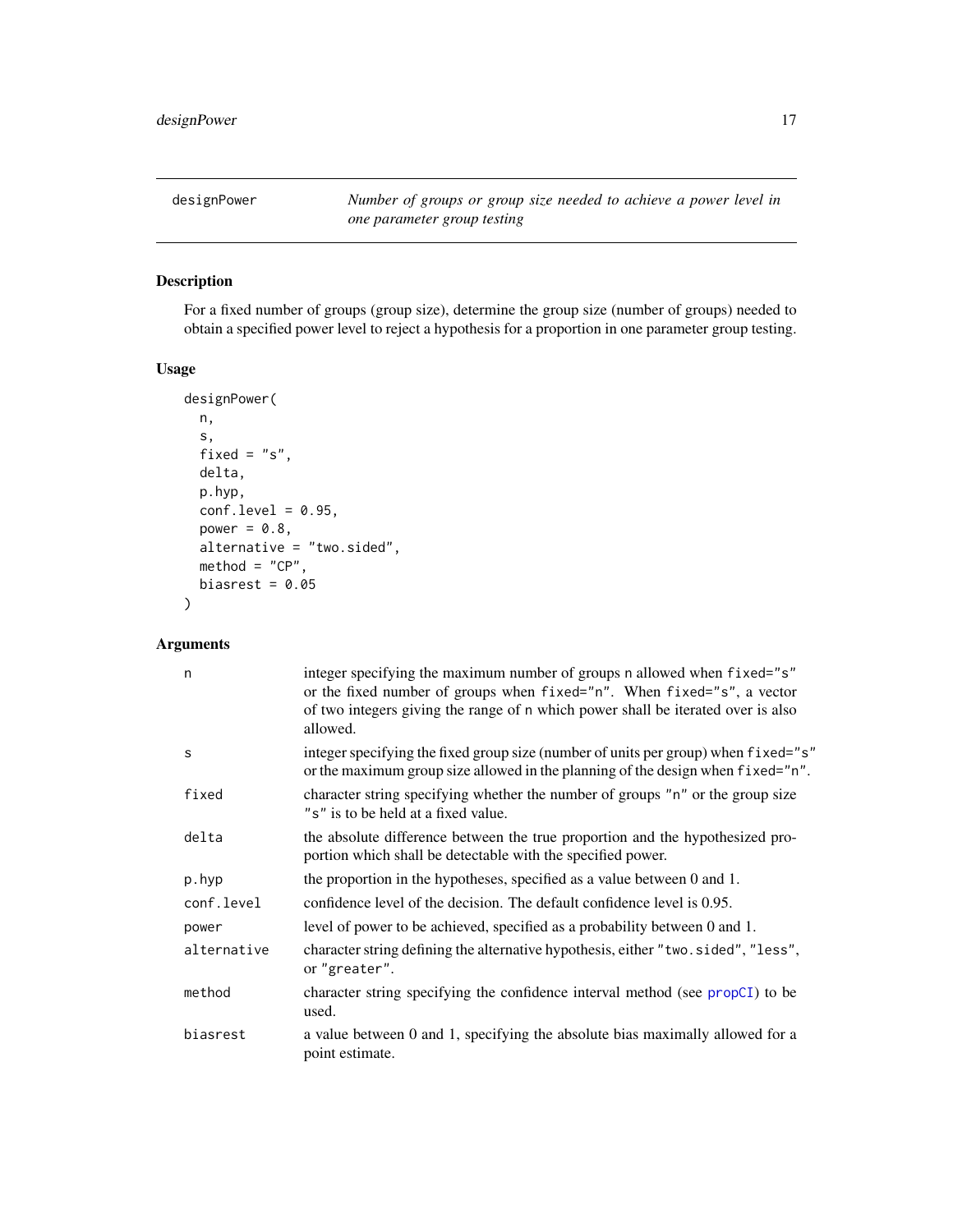#### Details

The power of a hypothesis test performed by a confidence interval is defined as the probability that a confidence interval excludes the threshold parameter (p.hyp) of the hypothesis.

When fixed="s", this function increases the number of groups until a pre-specified level of power is reached or the maximum number of groups n is reached. Since the power does not increase monotonically with increasing n for single proportions but oscillates between local maxima and minima, the simple iteration given here will generally result in selecting n for which the given confidence interval method shows a local minimum of coverage if the null hypothesis is true. Bias decreases monotonically with increasing the number of groups (if other parameters are fixed). The resulting problems of choosing a number of groups which results in satisfactory power are solved in the following manner:

In the case that the pre-specified power is reached within the given range of n, the smallest n is returned for which at least this power is reached, as well as the actual power for this n.

In the case that the pre-specified power is not reached within the given value, that n is returned for which maximum power is achieved, and the corresponding value of power.

In the case that the bias restriction is violated even for the largest n within the given range of n, simply that n will be returned for which power was largest in the given range.

Especially for large n, the calculation time may become large (particularly for the Blaker interval). Alternatively, the function [gtPower](#page-28-1) might be used to calculate power and bias only for some particular combinations of the input arguments.

When fixed="n", this function increases the size of groups until a pre-specified level of power is reached. Since the power does not increase monotonically with increasing s for single proportions but oscillates between local maxima and minima, the simple iteration given here will generally result in selecting s for which the given confidence interval method shows a local minimum of coverage if the null hypothesis is true. Since the positive bias of the estimator in group testing increases with increasing group size, this function checks whether the bias is smaller than a prespecified level (bias.rest). If the bias violates this restriction for a given combination n, s, and delta, s will not be further increased and the actual power of the last acceptable group size s is returned.

#### Value

A list containing:

| nout          | the number of groups necessary to reach the power with the specified parame-<br>ters, when fixed="s" only.                                |
|---------------|-------------------------------------------------------------------------------------------------------------------------------------------|
| sout          | the group size necessary to meet the conditions, when fixed="n" only.                                                                     |
| powerout      | the power for the specified parameters and the selected number of groups n when<br>fixed="s" or the selected group size s when fixed="n". |
| biasout       | the bias for the specified parameters and the selected number of groups n when<br>fixed="s" or the selected group size s when fixed="n".  |
| power.reached | a logical value indicating whether the specified level of power was reached.                                                              |
| bias.reached  | a logical value indicating whether the maximum allowed bias was reached.                                                                  |
| nit           | the number of groups for each iteration.                                                                                                  |
| sit           | the group size for each iteration.                                                                                                        |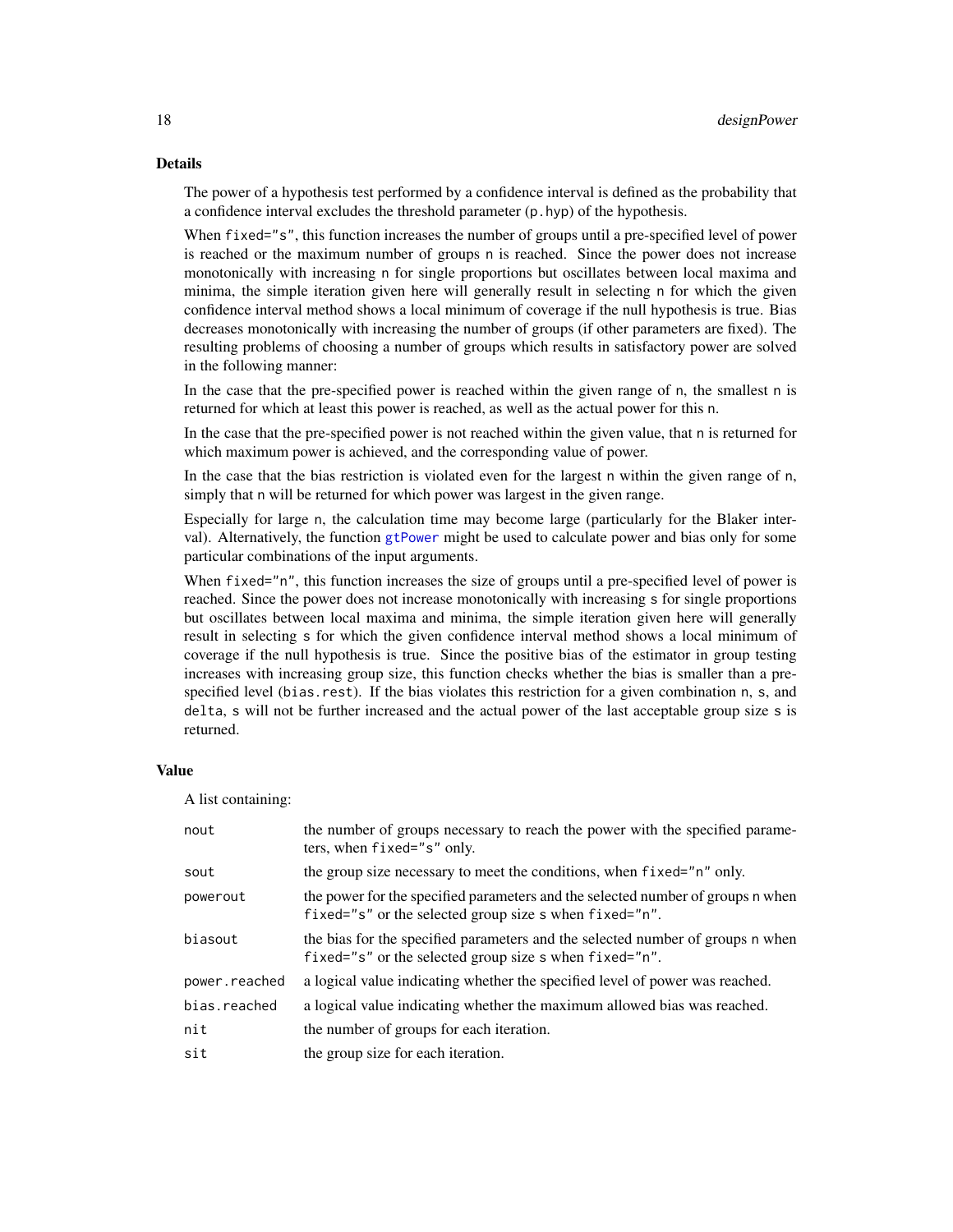# designPower 19

| powerit     | the power achieved for each iteration.                                                                          |
|-------------|-----------------------------------------------------------------------------------------------------------------|
| biasit      | the bias for each iteration.                                                                                    |
| maxit       | the iteration at which the maximum power was reached, or the total number of<br><i>iterations.</i>              |
| alternative | the alternative hypothesis specified by the user.                                                               |
| p.hyp       | the hypothesized proportion specified by the user.                                                              |
| delta       | the absolute difference between the true proportion and the hypothesized pro-<br>portion specified by the user. |
| power       | the desired power specified by the user.                                                                        |
| biasrest    | the maximum absolute bias specified by the user.                                                                |

# Author(s)

The nDesign and sDesign functions were originally written by Frank Schaarschmidt for the binGroup package. Minor modifications were made for inclusion in the binGroup2 package.

### References

Swallow, W. (1985). "Group testing for estimating infection rates and probabilities of disease transmission." *Phytopathology*, 75, 882–889.

# See Also

[gtPower](#page-28-1) for calculation of power and bias depending on n, s, delta, p.hyp, conf.level, and method, and [designEst](#page-14-1) to choose the group size s according to the minimal mse of the estimator, as given in Swallow (1985).

Other estimation functions: [designEst\(](#page-14-1)), [gtPower\(](#page-28-1)), [gtTest\(](#page-39-1)), [gtWidth\(](#page-41-1)), [propCI\(](#page-88-1)), [propDiffCI\(](#page-92-1))

```
# Assume the objective is to show that a proportion is
# smaller than 0.005 (i.e. 0.5 percent) with a power
# of 0.80 (i.e. 80 percent) if the unknown proportion
# in the population is 0.003 (i.e. 0.3 percent);
# thus, a delta of 0.002 shall be detected.
# A 95% Clopper Pearson CI shall be used.
# The maximum group size because of limited sensitivity
# of the diagnostic test might be s=20 and we can
# only afford to perform maximally 100 tests:
designPower(n = 100, s = 20, delta = 0.002,
           p.hyp = 0.005, fixed = "s",
           alternative = "less", method = "CP",
           power = 0.8)
# One might accept to detect delta=0.004,
# i.e. reject H0: p>=0.005 with power 80 percent
# when the true proportion is 0.001:
designPower(n = 100, s = 20, delta = 0.004, p.hyp = 0.005, fixed = "s",
```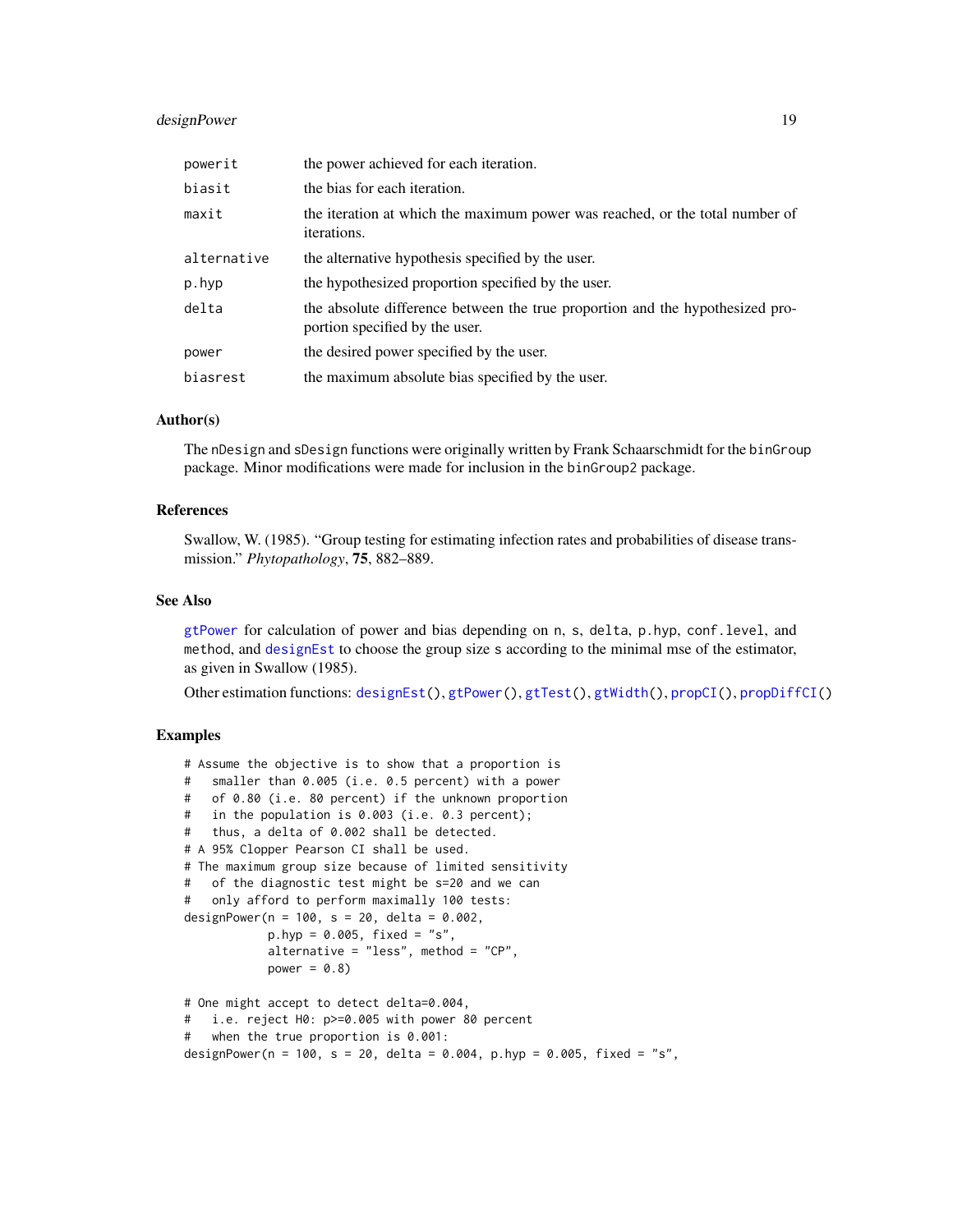```
alternative = "less", method = "CP", power = 0.8)
# Power for a design with a fixed group size of s = 1
# (individual testing).
designPower(n = 200, s = 1, delta = 0.05, p.hyp = 0.10,
           fixed = "s", method = "CP", power = 0.80)
# Assume that objective is to show that a proportion
# is smaller than 0.005 (i.e. 0.5%) with a
# power of 0.80 (i.e. 80%) if the unknown proportion
# in the population is 0.003 (i.e. 0.3%); thus, a
# delta = 0.002 shall be detected.
# A 95% Clopper-Pearson CI shall be used.
# The maximum number of groups might be 30, where the
# overall sensitivity is not limited until group
# size s=100.
designPower(s = 100, n = 30, delta = 0.002, p.hyp = 0.005, fixed = "n",
            alternative = "less", method = "CP", power = 0.8)
# One might accept to detect delta=0.004,
# i.e. reject H0: p>=0.005 with power 80 percent
# when the true proportion is 0.001:
designPower(s = 100, n = 30, delta = 0.004, p.hyp = 0.005, fixed = "n",
            alternative = "less", method = "CP", power = 0.8)
designPower(s = 100, n = 30, delta = 0.004, p.hyp = 0.005, fixed = "n",
            alternative = "less", method = "score", power = 0.8)
```

| expectOrderBeta | Determine a vector of probabilities for informative group testing al- |
|-----------------|-----------------------------------------------------------------------|
|                 | gorithms                                                              |

#### Description

Find the expected value of order statistics from a beta distribution. This function is used to provide a set of individual risk probabilities for informative group testing.

#### Usage

```
expectOrderBeta(
  p,
  alpha,
  size,
 grp.sz,
 num.sim = 10000,
 rel.tol = ifelse(alpha >= 1, .Machine$double.eps^0.25, .Machine$double.eps^0.1),
  ...
)
```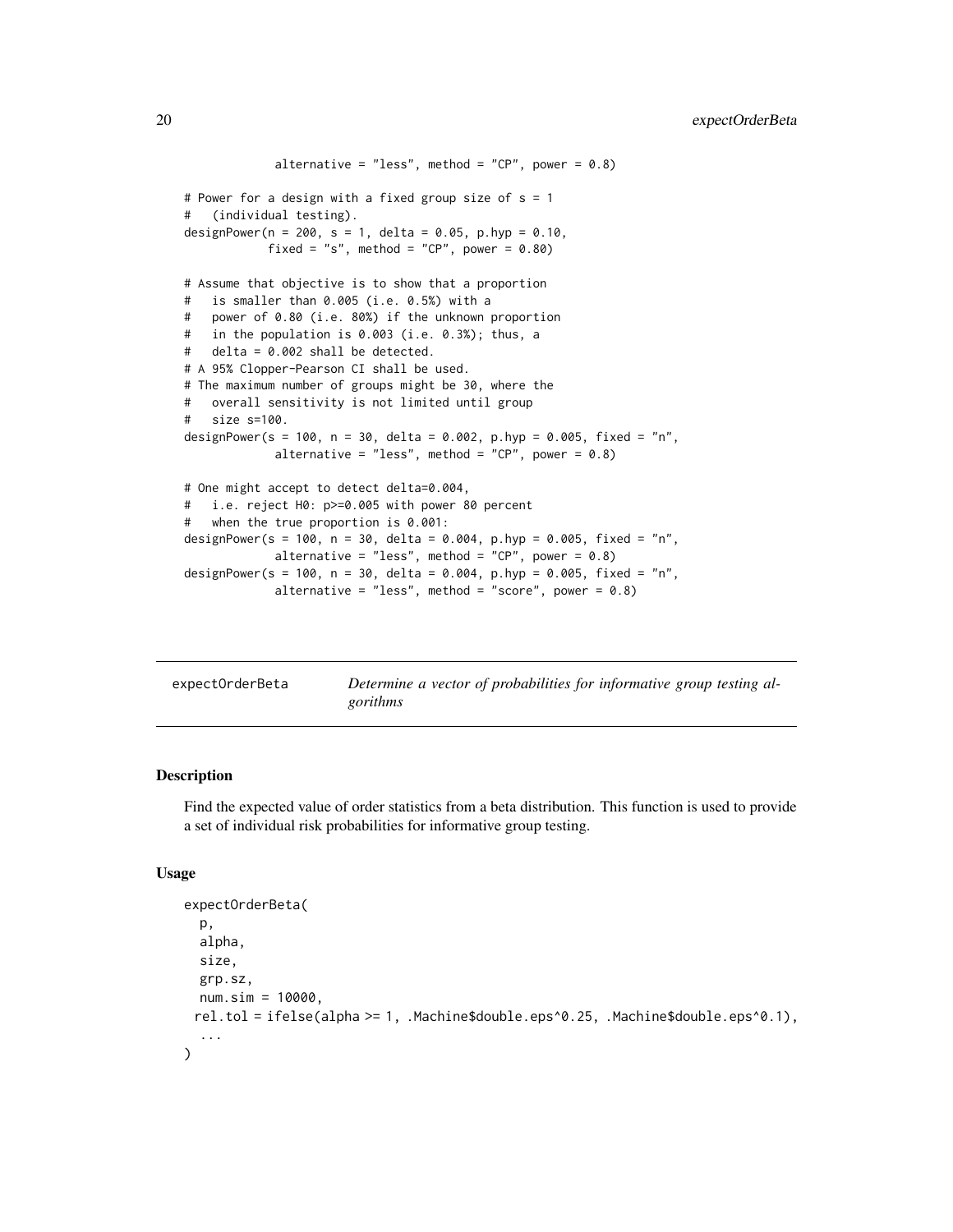#### **Arguments**

| p       | overall probability of disease that will be used to determine a vector of individual<br>risk probabilities. This is the expected value of a random variable with a beta<br>distribution, $\frac{\alpha}{\alpha+\beta}$ . |
|---------|--------------------------------------------------------------------------------------------------------------------------------------------------------------------------------------------------------------------------|
| alpha   | a shape parameter for the beta distribution that specifies the degree of hetero-<br>geneity for the determined probability vector.                                                                                       |
| size    | the size of the vector of individual risk probabilities to be generated. This is also<br>the number of total individuals for which to determine risk probabilities.                                                      |
| grp.sz  | the number of total individuals for which to determine risk probabilities. This<br>argument is deprecated; the size argument should be used instead.                                                                     |
| num,sim | the number of simulations. This argument is used only when simulation is nec-<br>essary.                                                                                                                                 |
| rel.tol | relative tolerance used for integration.                                                                                                                                                                                 |
| .       | arguments to be passed to the beta. dist function written by Michael Black for<br>Black et al. (2015).                                                                                                                   |

#### Details

This function uses the beta.dist function from Black et al. (2015) to determine a vector of individual risk probabilities, ordered from least to greatest. Depending on the specified probability,  $\alpha$ level, and overall group size, simulation may be necessary in order to determine the probabilities. For this reason, the user should set a seed in order to reproduce results. The number of simulations (default = 10,000) and relative tolerance for integration can be specified by the user. The expectOrderBeta function augments the beta.dist function by checking whether simulation is needed before attempting to determine the probabilities, and by allowing the number of simulations to be specified by the user. See Black et al. (2015) for additional details on the original beta.dist function.

#### Value

A vector of individual risk probabilities.

# Author(s)

Brianna D. Hitt

# References

Black, M., Bilder, C., Tebbs, J. (2015). "Optimal retesting configurations for hierarchical group testing." *Journal of the Royal Statistical Society. Series C: Applied Statistics*, 64, 693–710.

#### See Also

[informativeArrayProb](#page-46-1) for arranging a vector of individual risk probabilities in a matrix for informative array testing without master pooling.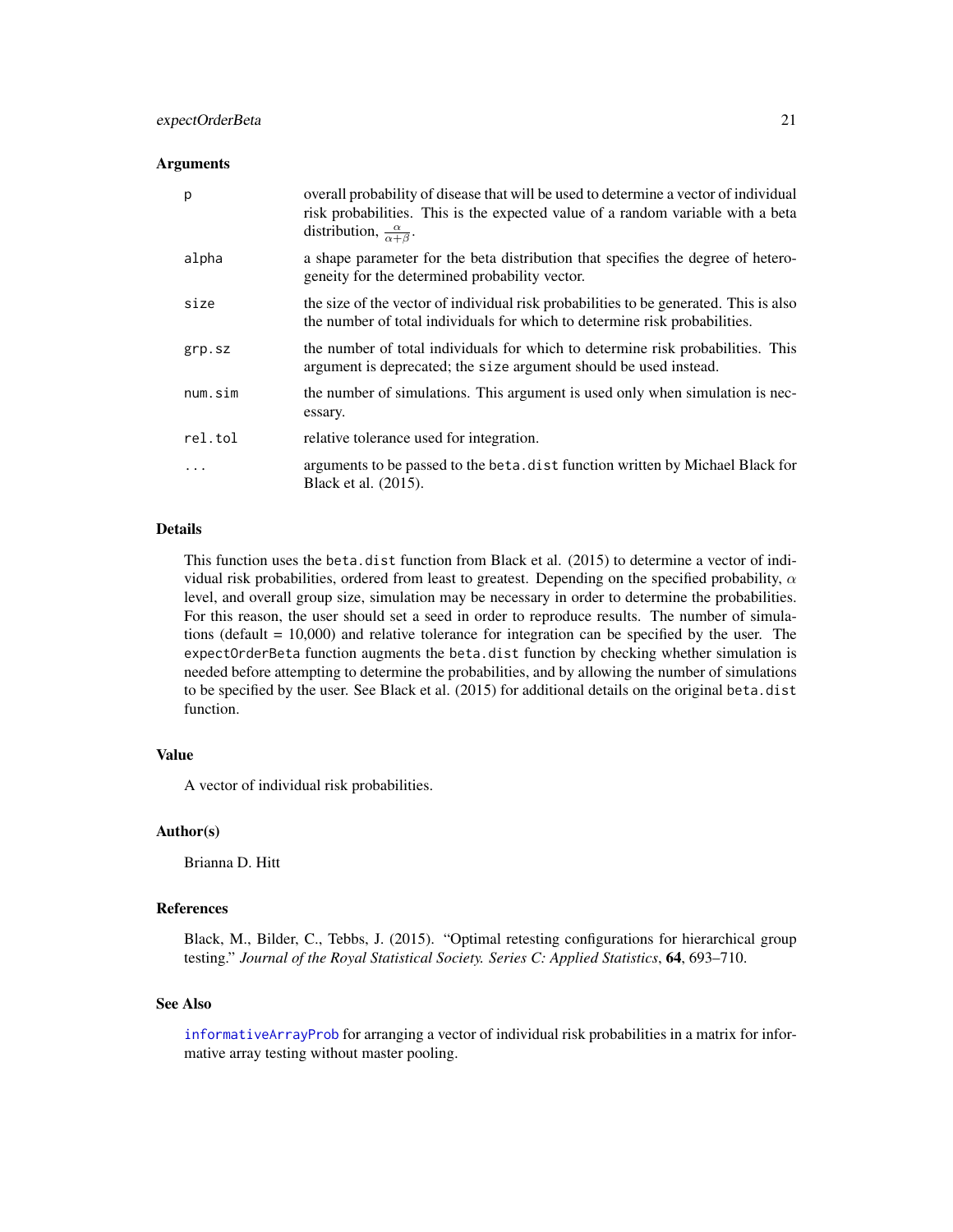#### Examples

```
set.seed(8791)
expectOrderBeta(p = 0.03, alpha = 0.5, size = 100, rel.tol = 0.0001)expectOrderBeta(p = 0.05, alpha = 2, size = 40)
```
ExpTests *Access the expected number of tests from an object*

### Description

ExpTests is a generic function that extracts the expected number of tests from an object that contains information aboout a testing configuration.

# Usage

ExpTests(object, ...)

# Arguments

| object | An object for which a summary of the expected number of tests is desired. |
|--------|---------------------------------------------------------------------------|
| .      | Additional arguments to be passed to ExpTests.                            |

#### Value

The value return depends on the class of its object. See the documentation for the corresponding method functions.

#### Author(s)

Christopher R. Bilder

# See Also

[ExpTests.opChar](#page-23-1) and [ExpTests.OTC](#page-24-1)

```
# Find the optimal testing configuration for
# non-informative two-stage hierarchical testing.
res1 <- OTC1(algorithm = "D2", p = 0.01, Se = 0.99, Sp = 0.99,
            group.sz = 2:100, obj.fn = c("ET", "MAR", "GR1"),
            weights = matrix(data = c(1,1), nrow = 1, ncol = 2))
ExpTests(res1)
```
<span id="page-21-0"></span>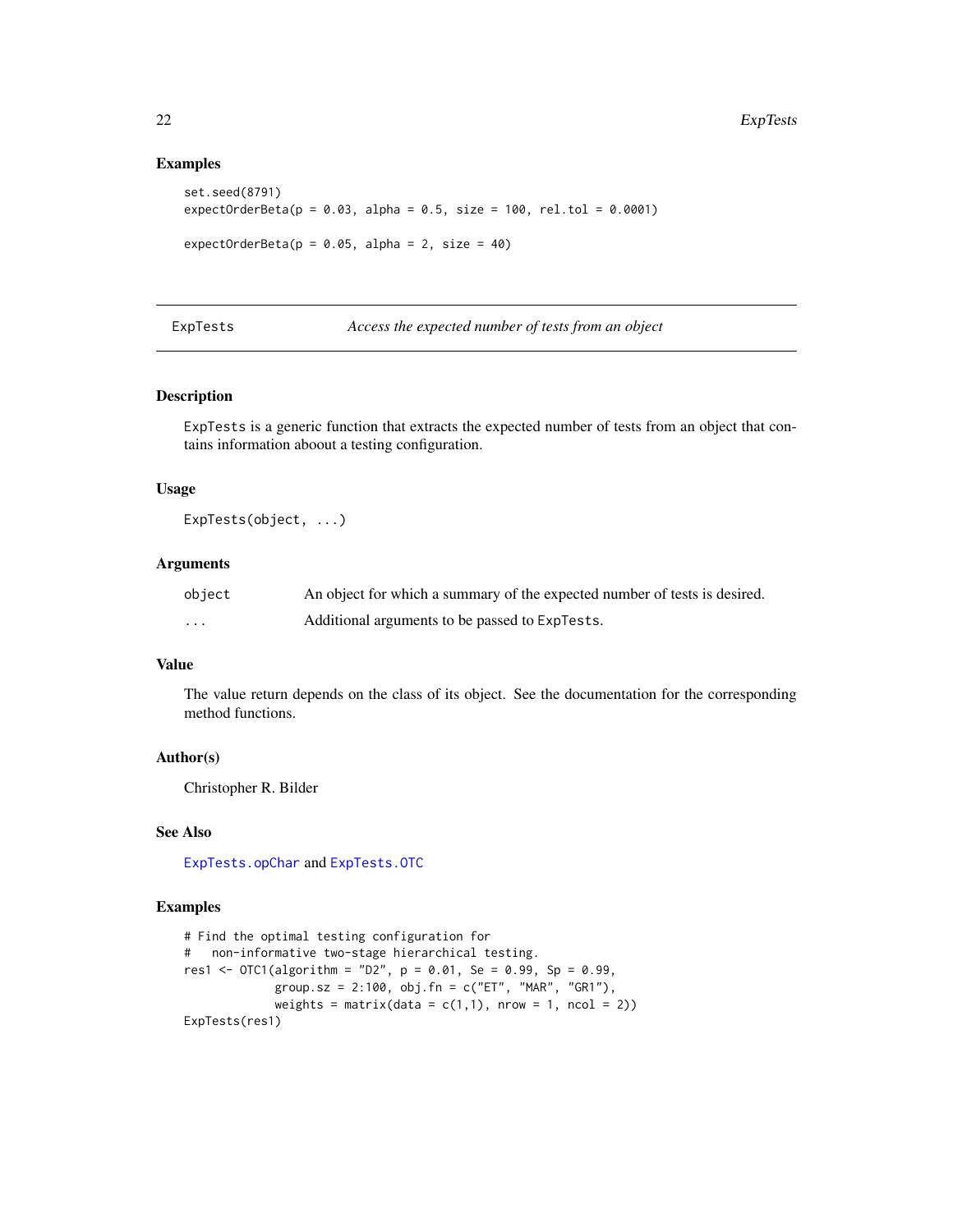<span id="page-22-0"></span>ExpTests.halving *Extract the expected number of tests from testing configuration results*

#### Description

Extract the expected number of tests from objects of class "halving" returned by [halving](#page-42-1) (halving).

#### Usage

## S3 method for class 'halving' ExpTests(object, ...)

# Arguments

| obiect            | An object of class "halving", from which the expected number of tests is to be<br>extracted.                    |
|-------------------|-----------------------------------------------------------------------------------------------------------------|
| $\cdot\cdot\cdot$ | Additional arguments to be passed to ExpTests (e.g., digits to be passed to<br>round for appropriate rounding). |

#### Value

A data frame containing the columns:

ExpTests the expected number of tests required to decode all individuals in the algorithm. ExpTestsPerIndividual

the expected number of tests per individual.

PercentReductionTests

The percent reduction in the number of tests; 100  $*(1 - ExpTestsPerIndividual)$ . PercentIncreaseTestCap

> The percent increase in testing capacity when the algorithm is applied to a continuous stream of specimens; 100 \* (1/ExpTestsPerIndividual - 1).

# Author(s)

Christopher R. Bilder

#### References

Bilder, C., Iwen, P., Abdalhamid, B., Tebbs, J., McMahan, C. (2020). "Tests in short supply? Try group testing." *Significance*, 17, 15.

```
save.it1 <- halving(p = rep(0.01, 10), Sp = 1, Se = 1, stages = 2,
       order.p = TRUE)
ExpTests(save.it1)
```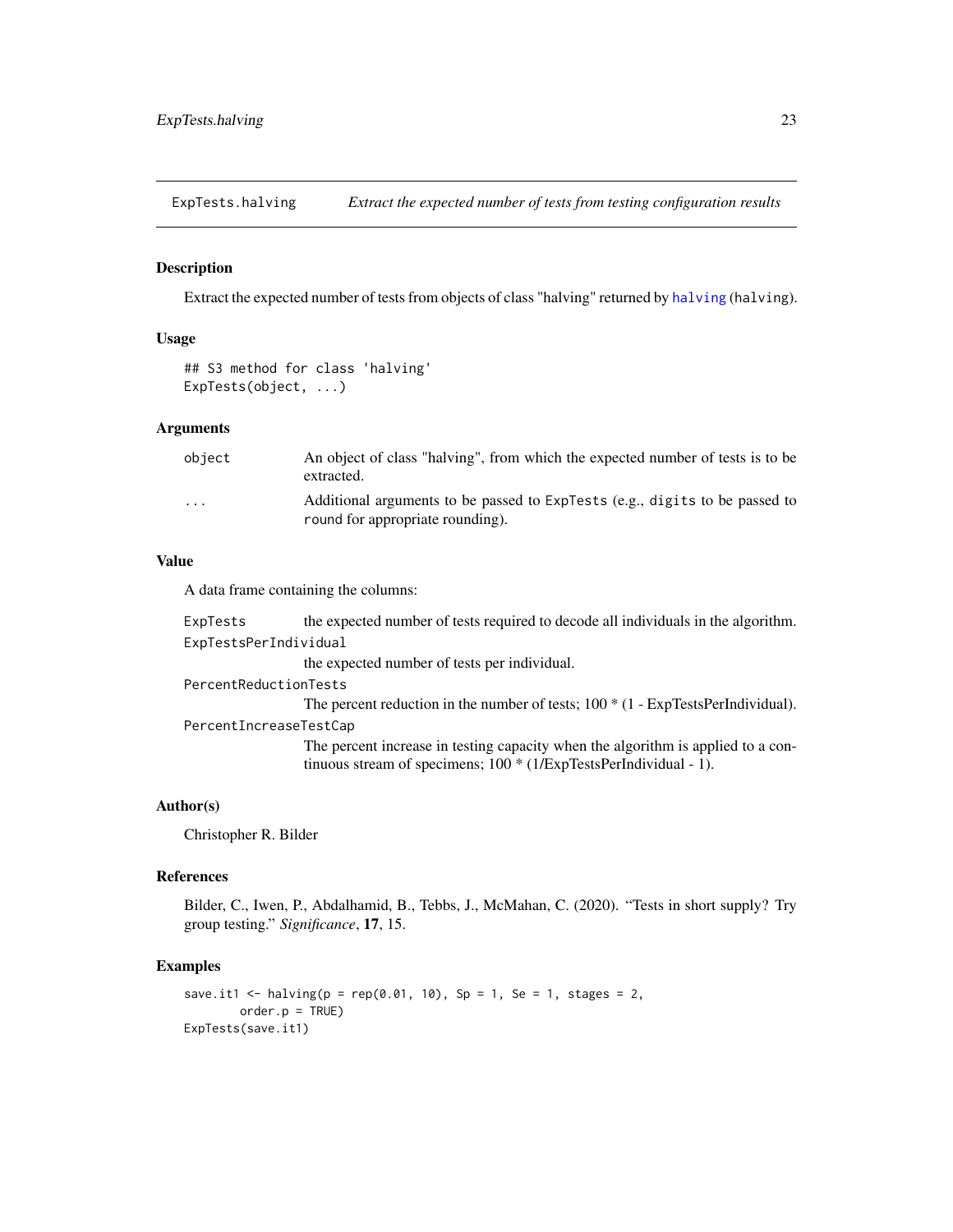<span id="page-23-1"></span><span id="page-23-0"></span>

# Description

Extract the expected number of tests and expected number of tests per individual from objects of class "opchar" returned by [operatingCharacteristics1](#page-47-1) (opChar1) or [operatingCharacteristics2](#page-53-1) (opChar2).

#### Usage

```
## S3 method for class 'opChar'
ExpTests(object, ...)
```
# Arguments

| object                  | An object of class "opChar", from which the expected number of tests and ex-<br>pected number of tests per individual are to be extracted. |
|-------------------------|--------------------------------------------------------------------------------------------------------------------------------------------|
| $\cdot$ $\cdot$ $\cdot$ | Additional arguments to be passed to ExpTests (e.g., digits to be passed to<br>round for appropriate rounding).                            |

# Value

A data frame containing the columns:

ExpTests the expected number of tests required to decode all individuals in the algorithm.

ExpTestsPerIndividual

the expected number of tests per individual.

PercentReductionTests

The percent reduction in the number of tests;  $100 * (1 - ExpTestsPerIndividual)$ .

PercentIncreaseTestCap

The percent increase in testing capacity when the algorithm is applied to a continuous stream of specimens; 100 \* (1/ExpTestsPerIndividual - 1).

#### Author(s)

Brianna D. Hitt and Christopher R. Bilder

## References

Bilder, C., Iwen, P., Abdalhamid, B., Tebbs, J., McMahan, C. (2020). "Tests in short supply? Try group testing." *Significance*, 17, 15.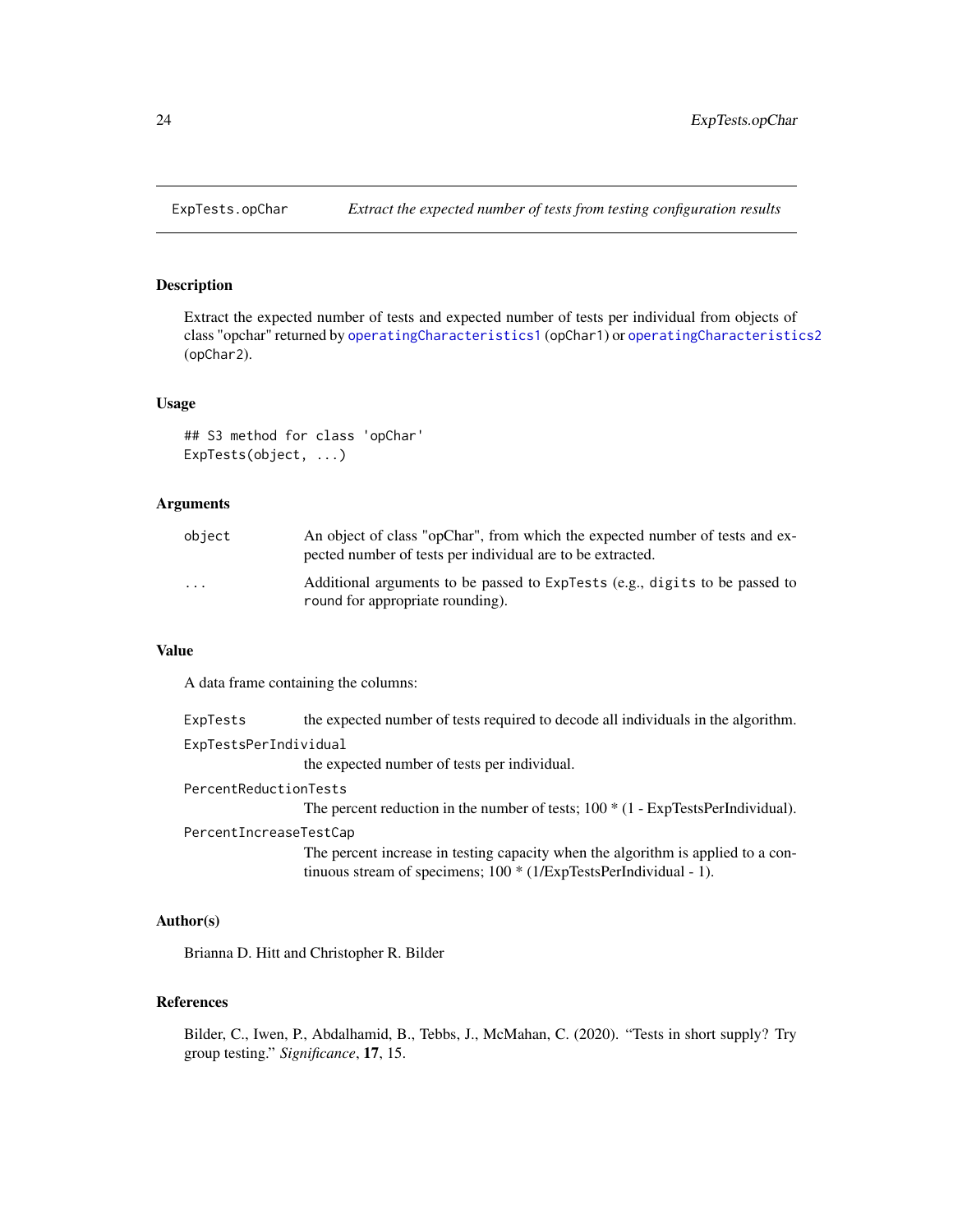# <span id="page-24-0"></span>ExpTests.OTC 25

#### Examples

```
config.mat \leq matrix(data = c(rep(1, 10), 1:10),
                     nrow = 2, ncol = 10, byrow = TRUE)
res1 <- opChar1(algorithm = "D2", p = 0.05, Se = 0.99, Sp = 0.99,
                hier.config = config.mat)
ExpTests(res1)
res2 \leq opChar2(algorithm = "A2M", p.vec = c(0.92, 0.05, 0.02, 0.01),
                Se = rep(0.95, 2), Sp = rep(0.99, 2), rowcol.sz = 8)
ExpTests(res2)
```
<span id="page-24-1"></span>

| ExpTests.OTC | Extract the expected number of tests from optimal testing configuration |
|--------------|-------------------------------------------------------------------------|
|              | results                                                                 |

#### Description

Extract the expected number of tests and expected number of tests per individual from objects of class "OTC" returned by [OTC1](#page-61-1) or [OTC2](#page-67-1).

#### Usage

## S3 method for class 'OTC' ExpTests(object, ...)

#### **Arguments**

| object                  | An object of class "OTC", from which the expected number of tests and expected<br>number of tests per individual are to be extracted. |
|-------------------------|---------------------------------------------------------------------------------------------------------------------------------------|
| $\cdot$ $\cdot$ $\cdot$ | Additional arguments to be passed to ExpTests (e.g., digits to be passed to<br>round for appropriate rounding).                       |

#### Value

A data frame containing the columns:

ExpTests the expected number of tests required by the optimal testing configuration.

ExpTestsPerInd the expected number of tests per individual for the optimal testing configuration.

# PercentReductionTests

The percent reduction in the number of tests; 100  $*(1 - ExpTestsPerIndividual)$ .

PercentIncreaseTestCap

The percent increase in testing capacity when the algorithm is applied to a continuous stream of specimens; 100 \* (1/ExpTestsPerIndividual - 1).

Each row of the data frame represents an objective function specified in the call to [OTC1](#page-61-1) or [OTC2](#page-67-1).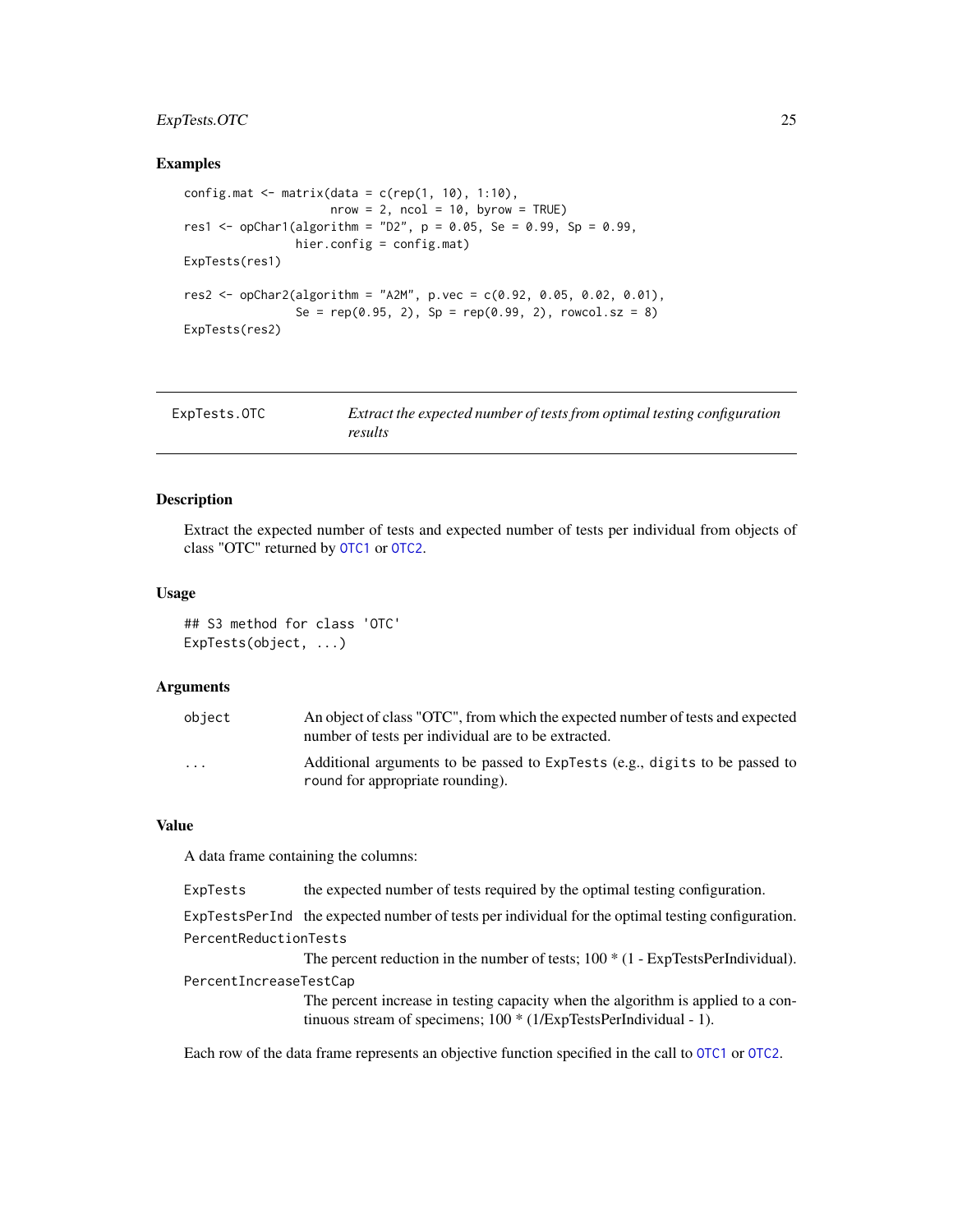# <span id="page-25-0"></span>Author(s)

Brianna D. Hitt and Christopher R. Bilder

# References

Bilder, C., Iwen, P., Abdalhamid, B., Tebbs, J., McMahan, C. (2020). "Tests in short supply? Try group testing." *Significance*, 17, 15.

# Examples

```
res1 <- OTC1(algorithm = "D2", p = 0.05, Se = 0.99, Sp = 0.99,
             group.sz = 2:100, obj.fn = c("ET", "MAR"),
             trace = TRUE)
ExpTests.OTC(res1)
```
ExpTests.Sterrett *Extract the expected number of tests from testing configuration results*

#### Description

Extract the expected number of tests from objects of class "Sterrett" returned by [Sterrett](#page-96-1) (Sterrett).

#### Usage

```
## S3 method for class 'Sterrett'
ExpTests(object, ...)
```
# Arguments

| object   | An object of class "Sterrett", from which the expected number of tests is to be<br>extracted.                   |
|----------|-----------------------------------------------------------------------------------------------------------------|
| $\cdots$ | Additional arguments to be passed to ExpTests (e.g., digits to be passed to<br>round for appropriate rounding). |

# Value

A data frame containing the columns:

| the expected number of tests required to decode all individuals in the algorithm.                                                                        |  |  |
|----------------------------------------------------------------------------------------------------------------------------------------------------------|--|--|
| ExpTestsPerIndividual                                                                                                                                    |  |  |
| the expected number of tests per individual.                                                                                                             |  |  |
| PercentReductionTests                                                                                                                                    |  |  |
| The percent reduction in the number of tests; $100 * (1 - ExpTestsPerIndividual)$ .                                                                      |  |  |
| PercentIncreaseTestCap                                                                                                                                   |  |  |
| The percent increase in testing capacity when the algorithm is applied to a con-<br>tinuous stream of specimens; $100 * (1/ExpTestsPerIndividual - 1)$ . |  |  |
|                                                                                                                                                          |  |  |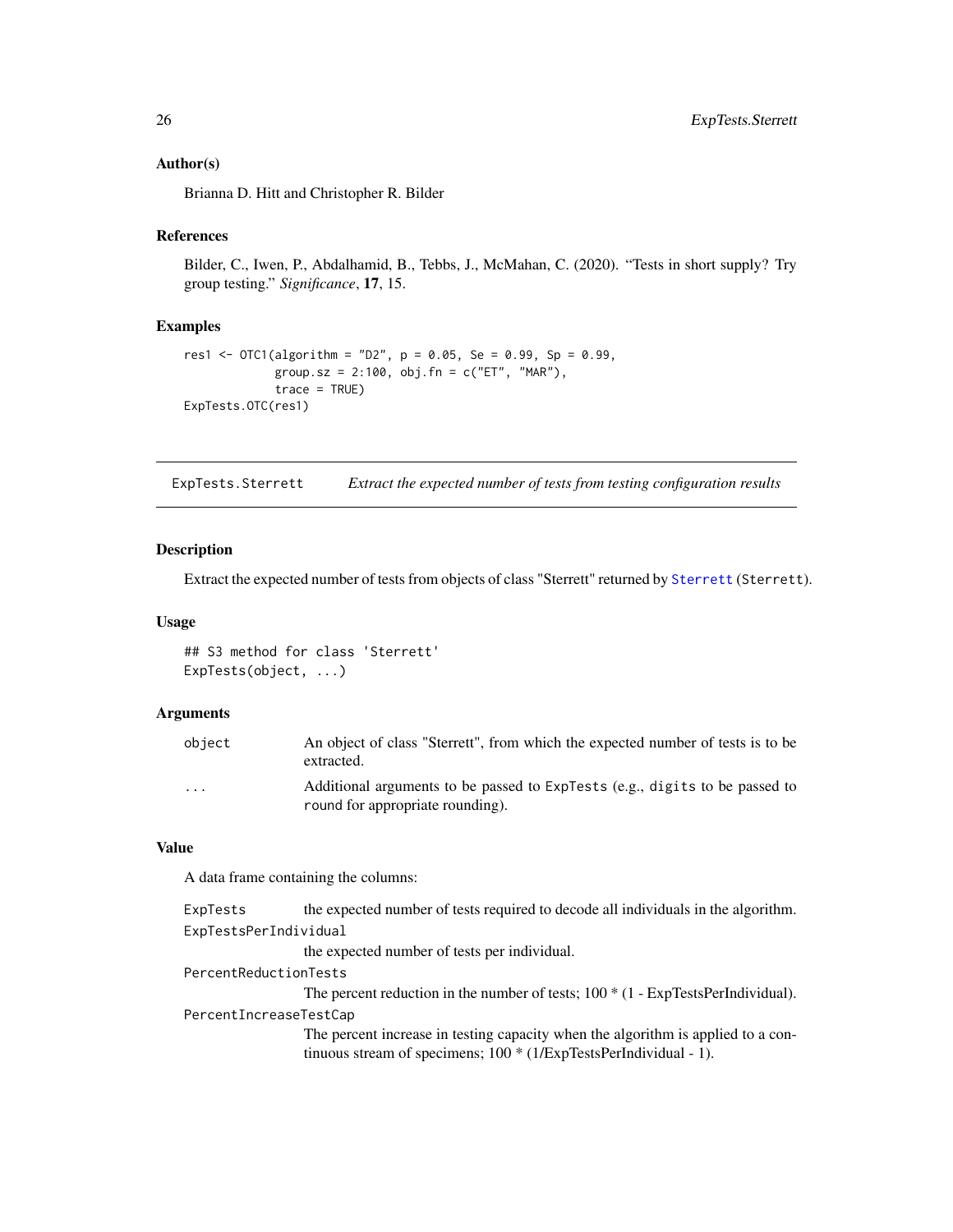# <span id="page-26-0"></span>ExpTests.TOD 27

# Author(s)

Christopher R. Bilder

# References

Bilder, C., Iwen, P., Abdalhamid, B., Tebbs, J., McMahan, C. (2020). "Tests in short supply? Try group testing." *Significance*, 17, 15.

# Examples

```
set.seed(1231)
p.vec1 \le rbeta(n = 8, shape1 = 1, shape2 = 10)
save.it1 <- Sterrett(p = p.vec1, Sp = 0.90, Se = 0.95)
ExpTests(save.it1)
```
ExpTests.TOD *Extract the expected number of tests from testing configuration results*

# Description

Extract the expected number of tests from objects of class "TOD" returned by [TOD](#page-105-1) (TOD).

#### Usage

```
## S3 method for class 'TOD'
ExpTests(object, ...)
```
# Arguments

| object   | An object of class "TOD", from which the expected number of tests is to be<br>extracted.                        |
|----------|-----------------------------------------------------------------------------------------------------------------|
| $\cdots$ | Additional arguments to be passed to ExpTests (e.g., digits to be passed to<br>round for appropriate rounding). |

# Value

A data frame containing the columns:

| the expected number of tests required to decode all individuals in the algorithm.                                                                        |  |
|----------------------------------------------------------------------------------------------------------------------------------------------------------|--|
| ExpTestsPerIndividual                                                                                                                                    |  |
| the expected number of tests per individual.                                                                                                             |  |
| PercentReductionTests                                                                                                                                    |  |
| The percent reduction in the number of tests; $100 * (1 - ExpTestsPerIndividual)$ .                                                                      |  |
| PercentIncreaseTestCap                                                                                                                                   |  |
| The percent increase in testing capacity when the algorithm is applied to a con-<br>tinuous stream of specimens; $100 * (1/ExpTestsPerIndividual - 1)$ . |  |
|                                                                                                                                                          |  |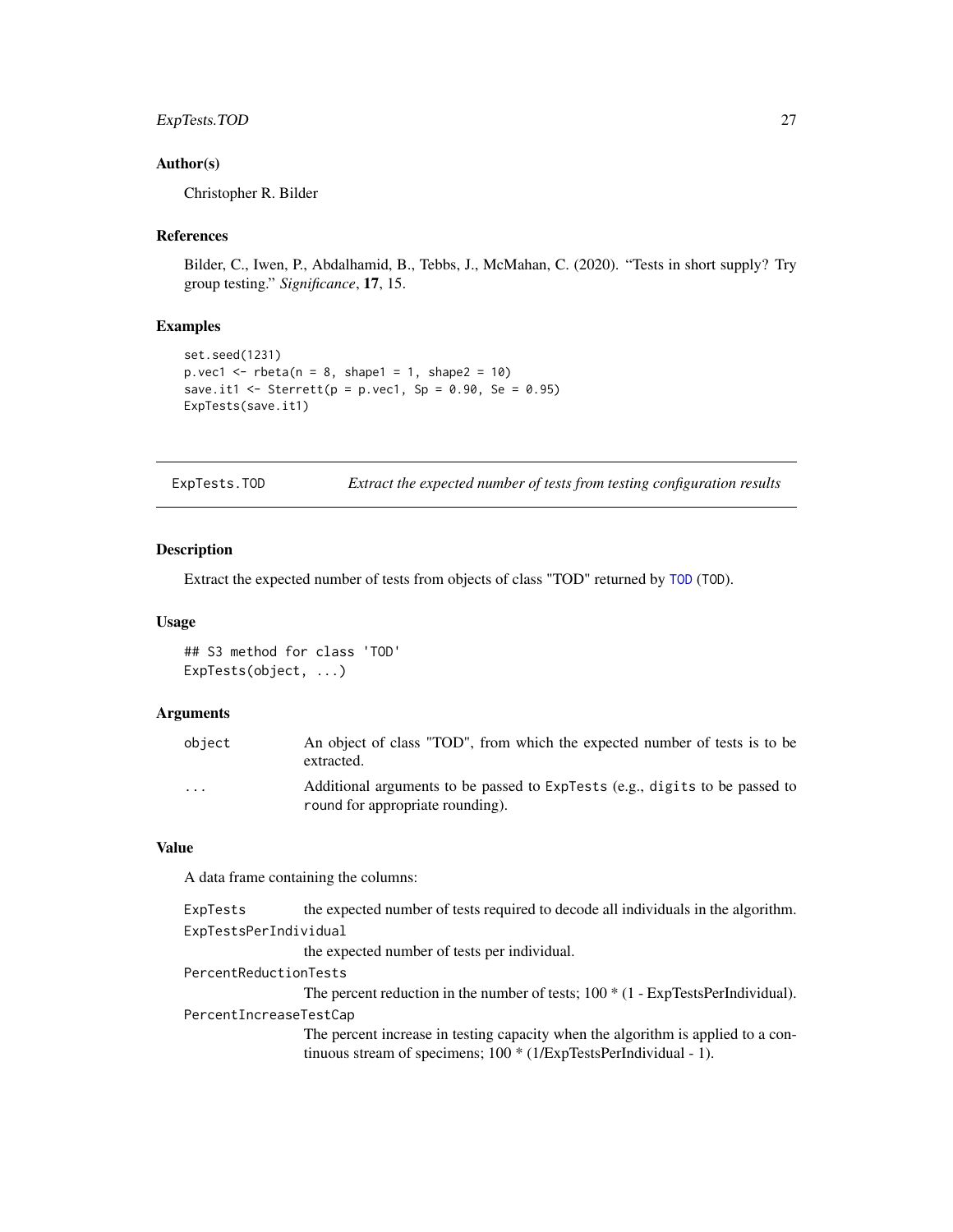#### <span id="page-27-0"></span>Author(s)

Christopher R. Bilder

#### References

Bilder, C., Iwen, P., Abdalhamid, B., Tebbs, J., McMahan, C. (2020). "Tests in short supply? Try group testing." *Significance*, 17, 15.

# Examples

```
set.seed(1002)
p.vec \leq expectOrderBeta(p = 0.01, alpha = 2, size = 20)
save.it1 <- TOP = p.vec, Se = 0.95, Sp = 0.95, max = 5, threshold = 0.015)
ExpTests(save.it1)
```
formula.gtReg *Extract the model formula from a fitted group testing model*

# Description

Extract the model formula from objects of class "gtReg" returned by [gtReg](#page-30-1).

# Usage

## S3 method for class 'gtReg' formula $(x, \ldots)$ 

#### Arguments

| $\mathsf{X}$ | An object of class "gtReg", created by gtReg, from which the model formula is<br>to be extracted. |
|--------------|---------------------------------------------------------------------------------------------------|
|              |                                                                                                   |
| $\cdots$     | not currently used.                                                                               |

# Value

Model formula extracted from the object object.

#### Author(s)

Brianna D. Hitt

```
data(hivsurv)
fit1 <- gtReg(formula = groupres \sim AGE * EDUC.,
              data = hivsurv, groupn = gnum,
              linkf = "probit")
formula(x = fit1)
```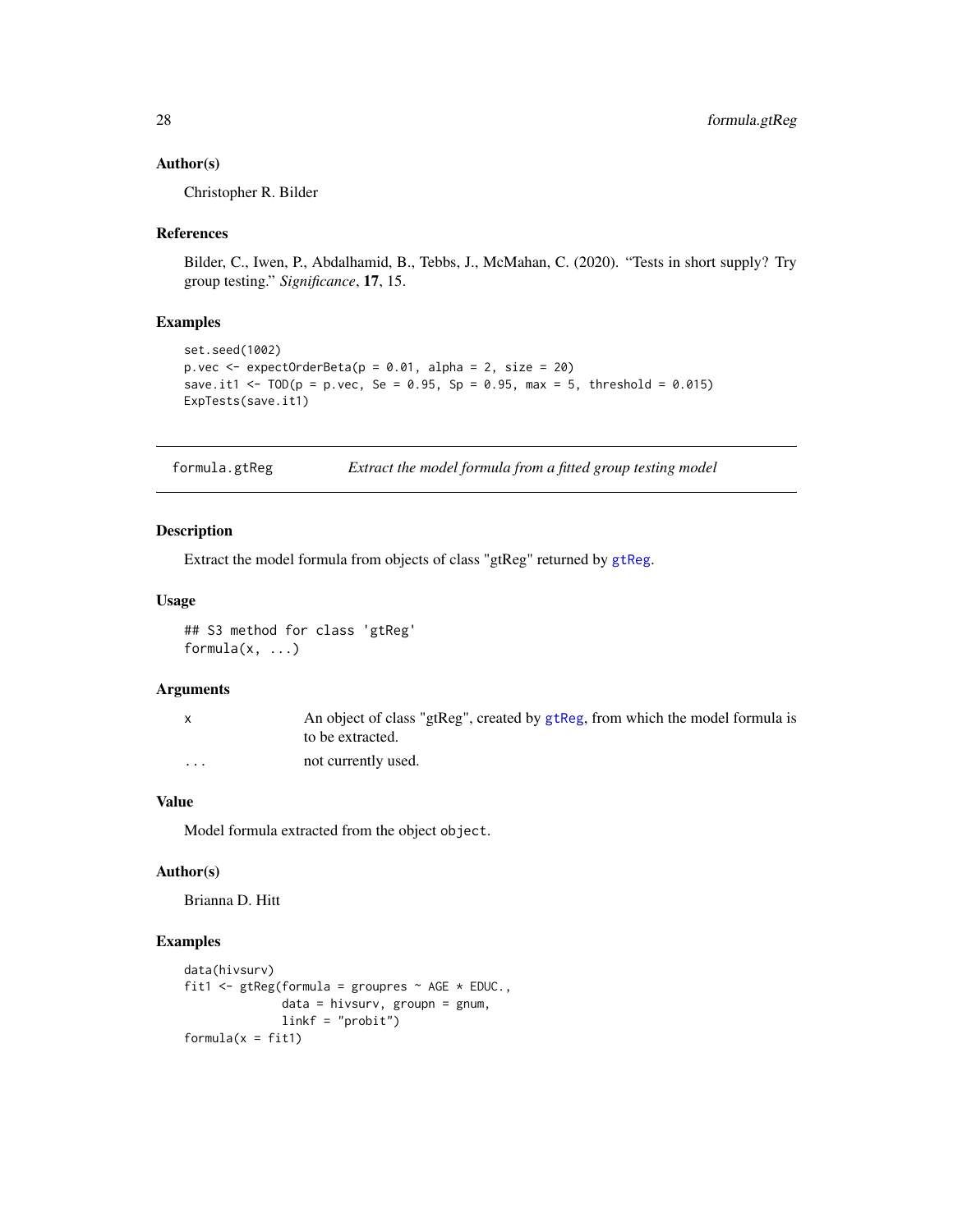#### <span id="page-28-1"></span><span id="page-28-0"></span>Description

This function calculates the power to reject a hypothesis in a group testing experiment, using confidence intervals for the decision. This function also calculates the bias of the point estimator for a given  $n$ ,  $s$ , and true, unknown proportion.

#### Usage

```
gtPower(
  n,
  s,
  delta,
  p.hyp,
  conf. level = 0.95,
  \text{method} = "CP",alternative = "two.sided"
)
```
#### Arguments

| n           | integer specifying the number of groups. A vector of integers is also allowed.                                      |
|-------------|---------------------------------------------------------------------------------------------------------------------|
| S           | integer specifying the common group size. A vector of integers is also allowed.                                     |
| delta       | the absolute difference between the true proportion and the hypothesized pro-<br>portion. A vector is also allowed. |
| p.hyp       | the proportion in the hypotheses, specified as a value between 0 and 1.                                             |
| conf.level  | confidence level required for the decision on the hypotheses.                                                       |
| method      | character string specifying the confidence interval method (see propCI) to be<br>used.                              |
| alternative | character string defining the alternative hypothesis, either "two.sided", "less",<br>or "greater".                  |

#### Details

The power of a hypothesis test performed by a confidence interval is defined as the probability that a confidence interval excludes the threshold parameter (p.hyp) of the null hypothesis, as described in Schaarschmidt (2007). Due to discreteness, the power does not increase monotonically for an increasing number of groups  $n$  or group size  $s$ , but exhibits local maxima and minima, depending on  $n$ ,  $s$ ,  $p$ . hyp, and conf. level.

Additional to the power, the bias of the point estimator is calculated according to Swallow (1985). If vectors are specified for n, s, and (or) delta, a matrix will be constructed and power and bias are calculated for each line in this matrix.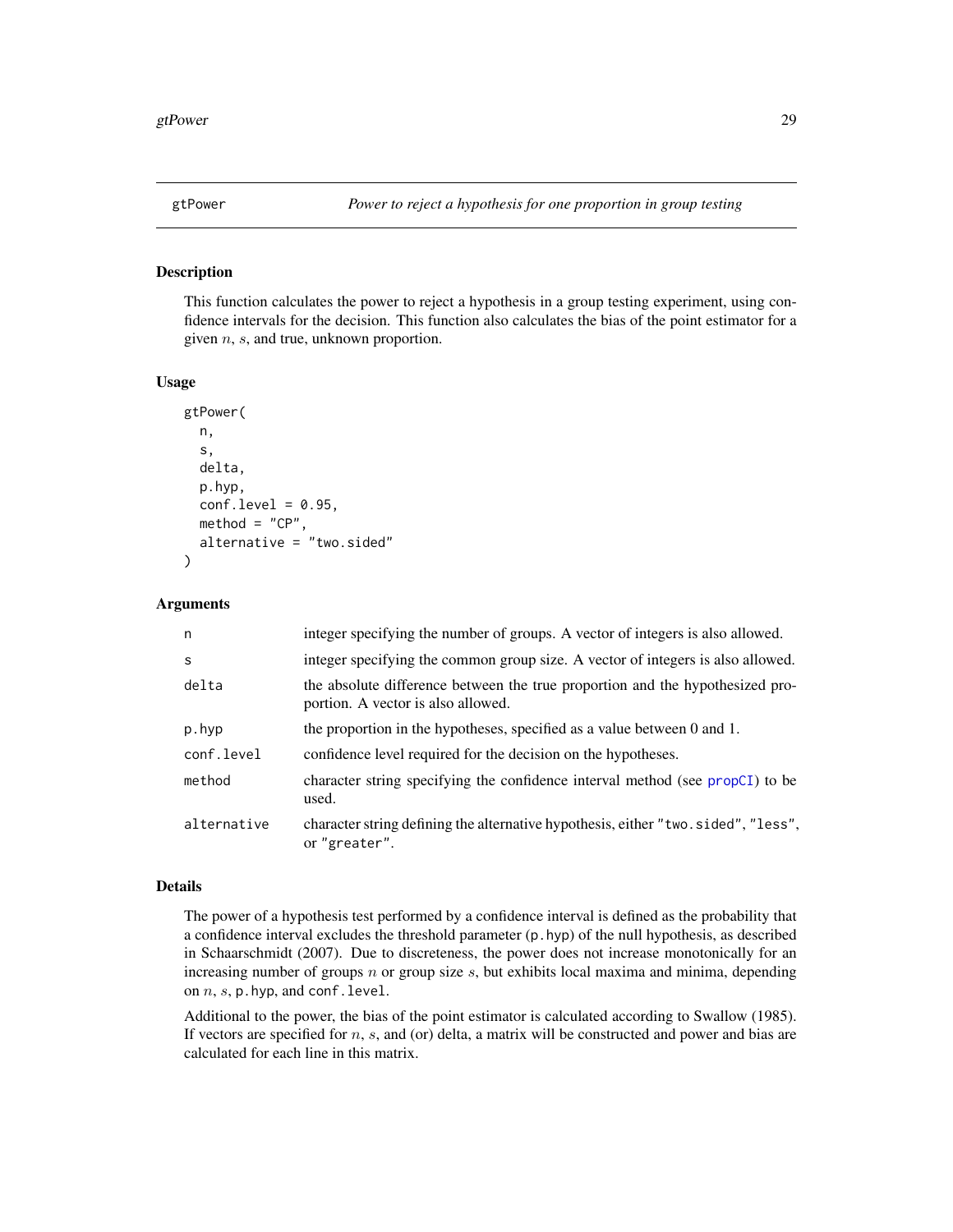30 gtPower and the state of the state of the state of the state of the state of the state of the state of the state of the state of the state of the state of the state of the state of the state of the state of the state of

#### Value

A matrix containing the following columns:

| ns    | a vector of the total sample size, $n * s$ .                                     |
|-------|----------------------------------------------------------------------------------|
| n     | a vector of the number of groups.                                                |
| S     | a vector of the group sizes.                                                     |
| delta | a vector of the delta values.                                                    |
| power | the power to reject the given null hypothesis.                                   |
| bias  | the bias of the estimator for the specified $n$ , $s$ , and the true proportion. |
|       |                                                                                  |

#### Author(s)

This function was originally written as bgtPower by Frank Schaarschmidt for the binGroup package. Minor modifications have been made for inclusion of the function in the binGroup2 package.

#### References

Schaarschmidt, F. (2007). "Experimental design for one-sided confidence intervals or hypothesis tests in binomial group testing." *Communications in Biometry and Crop Science*, 2, 32–40. ISSN 1896-0782.

Swallow, W. (1985). "Group testing for estimating infection rates and probabilities of disease transmission." *Phytopathology*, 75, 882–889.

# See Also

[propCI](#page-88-1) for confidence intervals and [gtTest](#page-39-1) for hypothesis tests for one proportion from a group testing experiment.

Other estimation functions: [designEst\(](#page-14-1)), [designPower\(](#page-16-1)), [gtTest\(](#page-39-1)), [gtWidth\(](#page-41-1)), [propCI\(](#page-88-1)), [propDiffCI\(](#page-92-1))

```
# Calculate the power for the design
```
- # in the example given in Tebbs and Bilder(2004):
- # n=24 groups each containing 7 insects
- # if the true proportion of virus vectors
- # in the population is 0.04 (4 percent),
- # the power to reject H0: p>=0.1 using an
- # upper Clopper-Pearson ("CP") confidence interval

```
# is calculated with the following call:
```

```
gtPower(n = 24, s = 7, delta = 0.06, p.hyp = 0.1,
       conf.level = 0.95, alternative = "less",
       method = "CP")
```
- # Explore development of power and bias for varying n,
- # s, and delta. How much can we decrease the number of
- # groups (costly tests to be performed) by pooling the
- # same number of 320 individuals to groups of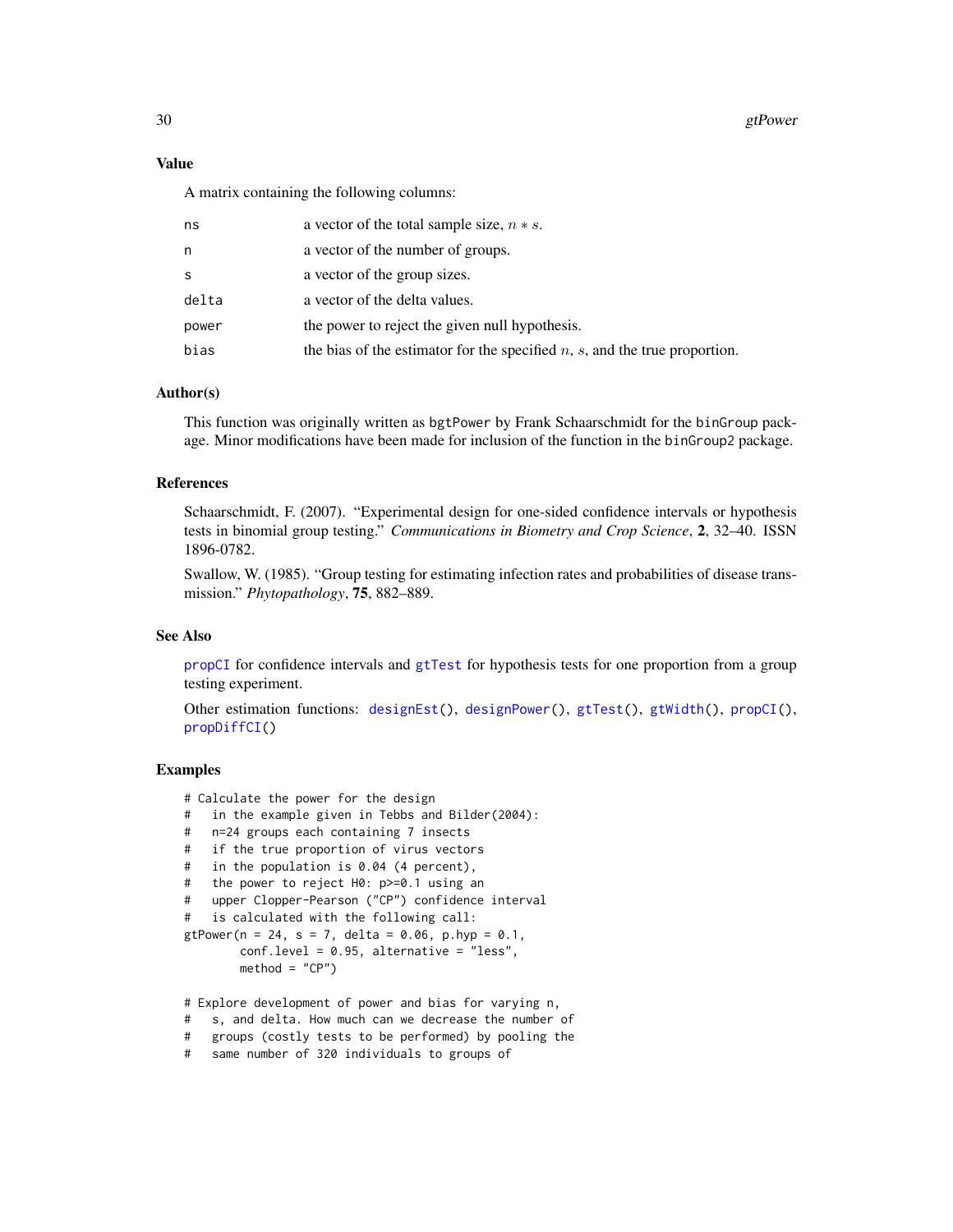<span id="page-30-0"></span>gtReg  $31$ 

```
# increasing size without largely decreasing power?
gtPower(n = c(320, 160, 80, 64, 40, 32, 20, 10, 5),
       s = c(1, 2, 4, 5, 8, 10, 16, 32, 64),delta = 0.01, p.hyp = 0.02)
# What happens to the power for increasing differences
# between the true proportion and the threshold
# proportion?
gtPower(n = 50, s = 10,delta = seq(from = 0, to = 0.01, by = 0.001),
       p.hyp = 0.01, method = "CP")
# Calculate power with a group size of 1 (individual
# testing).
gtPower(n = 100, s = 1,delta = seq(from = 0, to = 0.01, by = 0.001),
       p.hyp = 0.01, method = "CP")
```
<span id="page-30-1"></span>gtReg *Fitting group testing regression models*

# **Description**

Fits the group testing regression model specified through a symbolic description of the linear predictor and descriptions of the group testing setting. This function allows for fitting regression models with simple pooling, halving, or array testing data.

# Usage

```
gtReg(
  type = "sp",formula,
  data,
  group = NULL,subg = NULL,coln = NULL,
  rown = NULL,array = NULL,retest = NULL,
  sens = 1,
  spec = 1,linkf = c("logit", "probit", "cloglog"),
  method = c("Vansteelandt", "Xie"),
  sens.ind = NULL,spec.ind = NULL,start = NULL,
  control = \text{gtRegControl}(...),...
)
```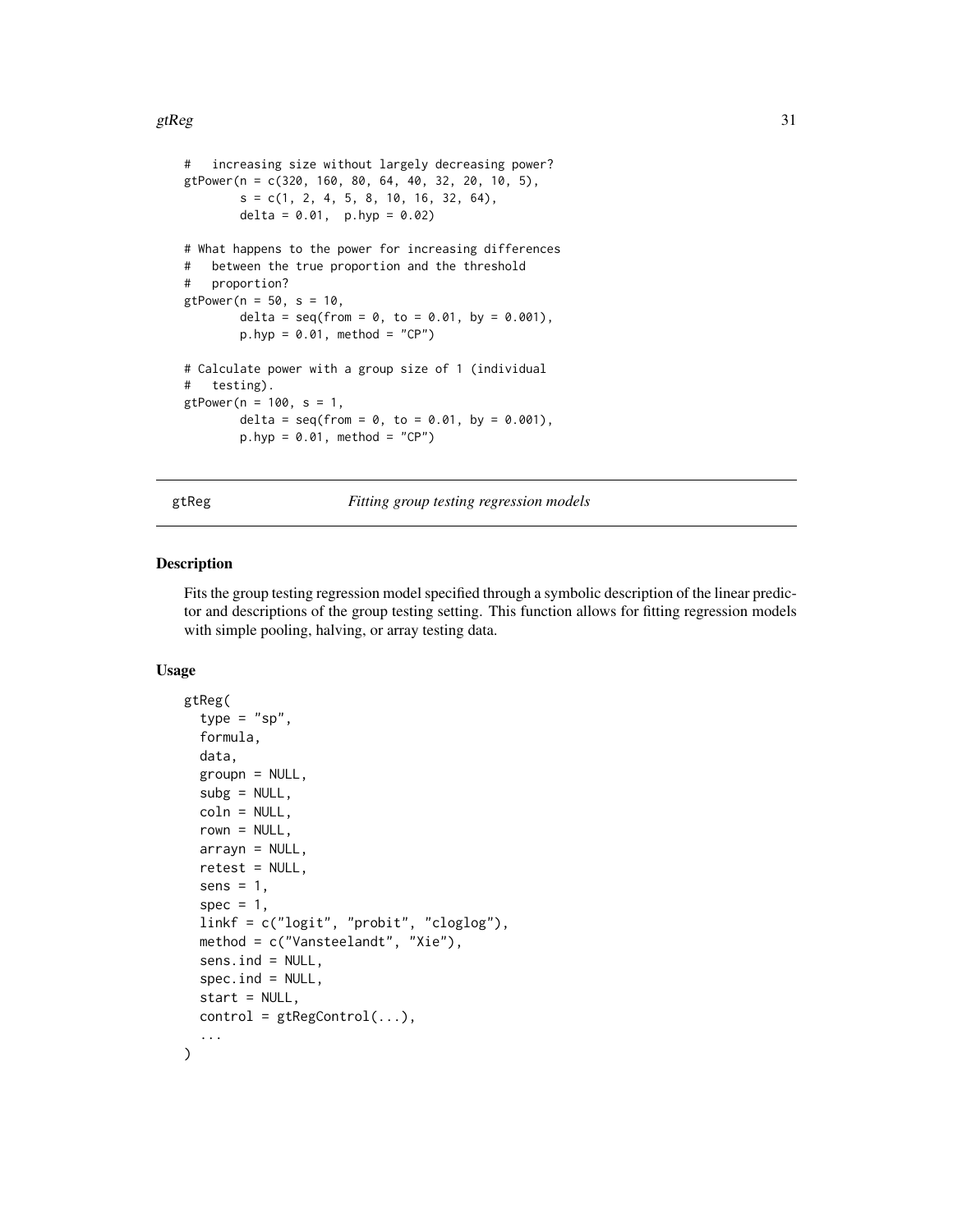# Arguments

| type     | "sp" for simple pooling (Dorfman testing with or without retests), "halving"<br>for halving protocol, or "array" for array testing. See 'Details' for descriptions<br>of the group testing algorithms.                                                                                                                                                              |
|----------|---------------------------------------------------------------------------------------------------------------------------------------------------------------------------------------------------------------------------------------------------------------------------------------------------------------------------------------------------------------------|
| formula  | an object of class "formula" (or one that can be coerced to that class); a symbolic<br>description of the model to be fitted. The details of model specification are under<br>'Details'.                                                                                                                                                                            |
| data     | an optional data frame, list, or environment (or object coercible by as . data. frame<br>to a data frame) containing the variables in the model. If not found in data,<br>the variables are taken from environment (formula), typically the environment<br>from which gtReg is called.                                                                              |
| groupn   | a vector, list, or data frame of the group numbers that designates individuals to<br>groups (for use with simple pooling, type = "sp", or the halving protocol, type<br>$=$ "halving").                                                                                                                                                                             |
| subg     | a vector, list, or data frame of the group numbers that designates individuals to<br>subgroups (for use with the halving protocol, type = "halving").                                                                                                                                                                                                               |
| coln     | a vector, list, or data frame that specifies the column group number for each<br>sample (for use with array testing, type $=$ "array").                                                                                                                                                                                                                             |
| rown     | a vector, list, or data frame that specifies the row group number for each sample<br>(for use with array testing, type = "array").                                                                                                                                                                                                                                  |
| arrayn   | a vector, list, or data frame that specifies the array number for each sample (for<br>use with array testing, type = "array").                                                                                                                                                                                                                                      |
| retest   | a vector, list, or data frame of individual retest results. Default value is NULL for<br>no retests. See 'Details' for details on how to specify retest.                                                                                                                                                                                                            |
| sens     | sensitivity of the test. Default value is set to 1.                                                                                                                                                                                                                                                                                                                 |
| spec     | specificity of the test. Default value is set to 1.                                                                                                                                                                                                                                                                                                                 |
| linkf    | a character string specifying one of the three link functions for a binomial model:<br>"logit" (default), "probit", or "cloglog".                                                                                                                                                                                                                                   |
| method   | the method to fit the regression model. Options include "Vansteelandt" (de-<br>fault) or "Xie". The "Vansteelandt" option finds estimates by directly max-<br>imizing the likelihood function based on the group responses, while the "Xie"<br>option uses the EM algorithm to maximize the likelihood function in terms of<br>the unobserved individual responses. |
| sens.ind | sensitivity of the individual retests. If NULL, set to be equal to sens.                                                                                                                                                                                                                                                                                            |
| spec.ind | specificity of the individual retests. If NULL, set to be equal to spec.                                                                                                                                                                                                                                                                                            |
| start    | starting values for the parameters in the linear predictor.                                                                                                                                                                                                                                                                                                         |
| control  | a list of parameters for controlling the fitting process in method "Xie". These<br>parameters will be passed to the gtRegControl function for use.                                                                                                                                                                                                                  |
| $\cdots$ | arguments to be passed to gtRegControl by default. See argument control.                                                                                                                                                                                                                                                                                            |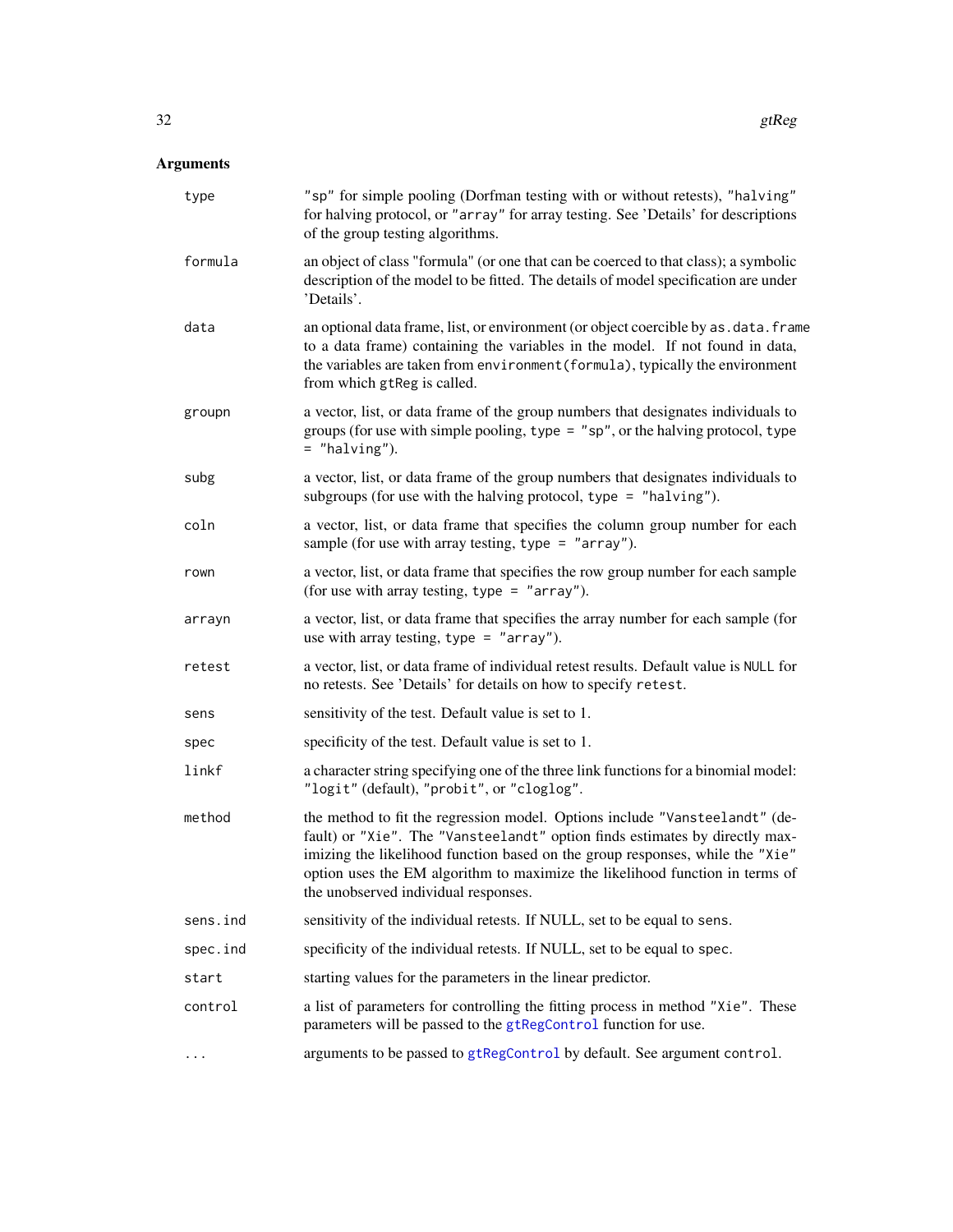#### gtReg  $\sim$  33

#### Details

With simple pooling and halving, a typical predictor has the form groupresp  $\sim$  covariates where groupresp is the (numeric) group response vector. With array testing, individual samples are placed in a matrix-like grid where samples are pooled within each row and within each column. This leads to two kinds of group responses: row and column group responses. Thus, a typical predictor has the form cbind(col.resp, row.resp)  $\sim$  covariates, where col.resp is the (numeric) column group response vector and row.resp is the (numeric) row group response vector. For all methods, covariates is a series of terms which specifies a linear predictor for individual responses. Note that it is actually the unobserved individual responses, not the observed group responses, which are modeled by the covariates. When denoting group responses (groupresp, col.resp, and row.resp), a 0 denotes a negative response and a 1 denotes a positive response, where the probability of an individual positive response is being modeled directly.

A terms specification of the form first + second indicates all the terms in first together with all the terms in second with duplicates removed. A specification of the form first:second indicates the set of terms obtained by taking the interactions of all terms in first with all terms in second. The specification first\*second indicates the cross of first and second. This is the same as first + second + first:second. The terms in the formula will be re-ordered so that main effects come first, followed by the interactions, all second-order, all third-order, and so on; to avoid this, pass a terms object as the formula.

For simple pooling (type = " $sp$ "), the functions gtreg.fit, EM, and EM.ret, where the first corresponds to Vansteelandt's method described in Vansteelandt et al. (2000) and the last two correspond to Xie's method described in Xie (2001), are called to carry out the model fitting. The gtreg.fit function uses the optim function with default method "Nelder-Mead" to maximize the likelihood function of the observed group responses. If this optimization method produces a Hessian matrix of all zero elements, the "SANN" method in optim is employed to find the coefficients and Hessian matrix. For the "SANN" method, the number of iterations in optim is set to be 10000. For the background on the use of optim, see help(optim).

The EM and EM.ret functions apply Xie's EM algorithm to the likelihood function written in terms of the unobserved individual responses; the functions use glm.fit to update the parameter estimates within each M step. The EM function is used when there are no retests and EM.ret is used when individual retests are available. Thus, within the retest argument, individual observations in observed positive groups are 0 (negative) or 1 (positive); the remaining individual observations are NAs, meaning that no retest is performed for them. Retests cannot be used with Vansteelandt's method; a warning message will be given in this case, and the individual retests will be ignored in the model fitting. There could be slight differences in the estimates between Vansteelandt's and Xie's methods (when retests are not available) due to different convergence criteria.

With simple pooling (i.e., Dorfman testing, two-stage hierarchical testing), each individual appears in exactly one pool. When only the group responses are observed, the null degrees of freedom are the number of groups minus 1 and the residual degrees of freedom are the number of groups minus the number of parameters. When individual retests are observed too, it is an open research question for what the degrees of freedom and the deviance for the null model should be; therefore, the degrees of freedom and null.deviance will not be displayed.

Under the halving protocol, the EM.halving function applies Xie's EM algorithm to the likelihood function written in terms of the unobserved individual responses; the functions use glm.fit to update the parameter estimates within each M step. In the halving protocol, if the initial group tests positive, it is split into two subgroups. The two subgroups are subsequently tested and if either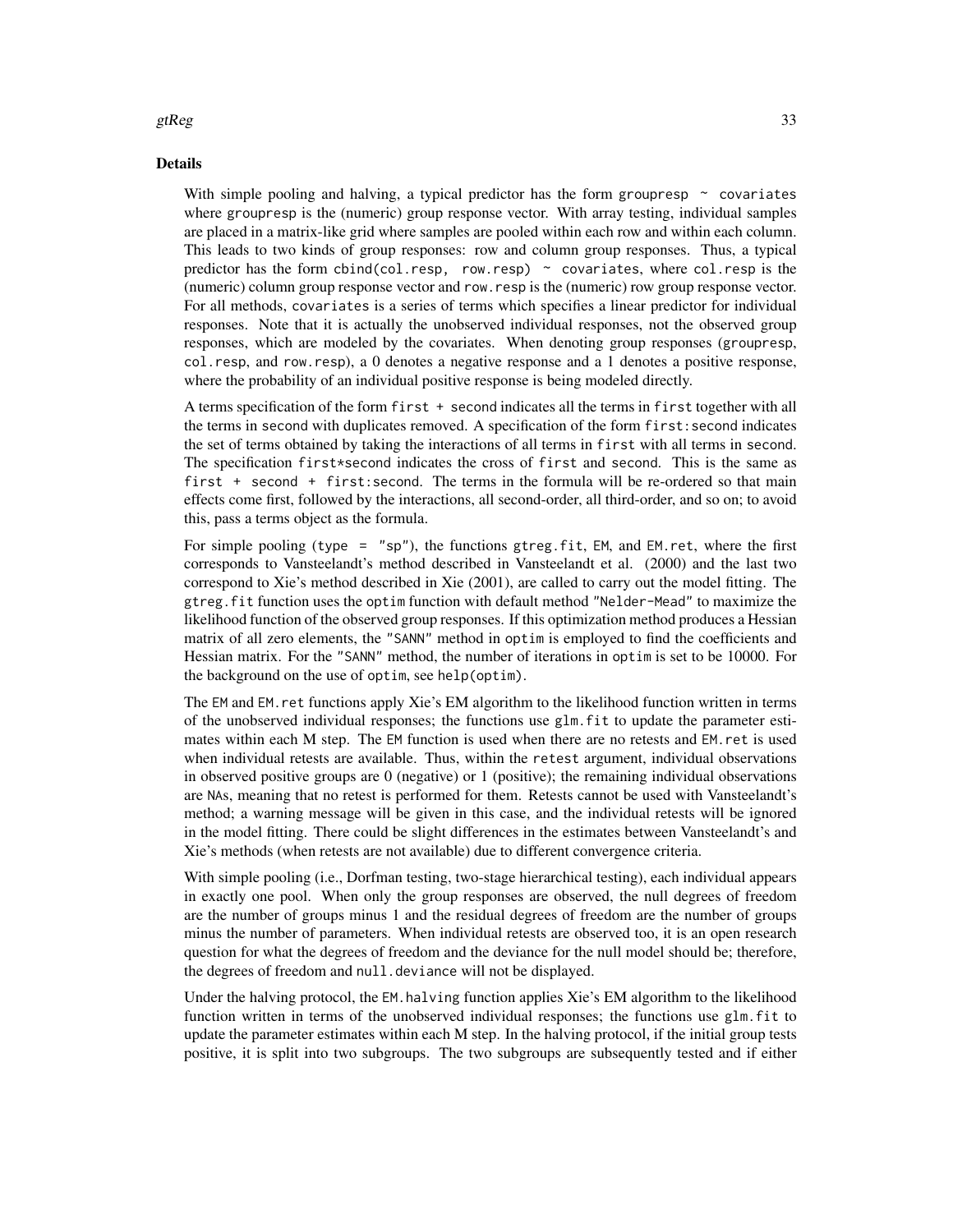subgroup tests positive, the third and final step is to test all individuals within the subgroup. Thus, within subg, subgroup responses in observed positive groups are  $\theta$  (negative) or 1 (positive); the remaining subgroup responses are NAs, meaning that no tests are performed for them. The individual retests are similarly coded.

With array testing (also known as matrix pooling), the EM.mp function applies Xie's EM algorithm to the likelihood function written in terms of the unobserved individual responses. In each E step, the Gibbs sampling technique is used to estimate the conditional probabilities. Because of the large number of Gibbs samples needed to achieve convergence, the model fitting process could be quite slow, especially when multiple positive rows and columns are observed. In this case, we can either increase the Gibbs sample size to help achieve convergence or loosen the convergence criteria by increasing tol at the expense of perhaps poorer estimates. If follow-up retests are performed, the retest results going into the model will help achieve convergence faster with the same Gibbs sample size and convergence criteria. In each M step, we use glm. fit to update the parameter estimates.

For simple pooling, retest provides individual retest results for Dorfman's retesting procedure. Under the halving protocol, retest provides individual retest results within a subgroup that tests positive. The retest argument provides individual retest results, where a 0 denotes negative and 1 denotes positive status. An NA denotes that no retest is performed for that individual. The default value is NULL for no retests.

For simple pooling, control provides parameters for controlling the fitting process in the "Xie" method only.

gtReg returns an object of class "gtReg". The function summary (i.e., [summary.gtReg](#page-98-1) is used to obtain or print a summary of the results. The group testing function predict (i.e., [predict.gtReg](#page-77-1)) is used to make predictions on "gtReg" objects.

#### Value

An object of class "gtReg", a list which may include:

| coefficients      | a named vector of coefficients.                                                                                                                                                                  |
|-------------------|--------------------------------------------------------------------------------------------------------------------------------------------------------------------------------------------------|
|                   |                                                                                                                                                                                                  |
| hessian           | estimated Hessian matrix of the negative log-likelihood function. This serves as<br>an estimate of the information matrix.                                                                       |
| residuals         | the response residuals. This is the difference of the observed group responses<br>and the fitted group responses. Not included for array testing.                                                |
| fitted.values     | the fitted mean values of group responses. Not included for array testing.                                                                                                                       |
| deviance          | the deviance between the fitted model and the saturated model. Not included for<br>array testing.                                                                                                |
| aic               | Akaike's Information Criterion. This is minus twice the maximized log-likelihood<br>plus twice the number of coefficients. Not included for array testing.                                       |
| null.deviance     | the deviance for the null model, comparable with deviance. The null model<br>will include only the intercept, if there is one in the model. Provided for simple<br>pooling, type $=$ "sp", only. |
| counts            | the number of iterations in optim (Vansteelandt's method) or the number of<br>iterations in the EM algorithm (Xie's method, halving, and array testing).                                         |
| Gibbs.sample.size |                                                                                                                                                                                                  |
|                   | the number of Gibbs samples generated in each E step. Provided for array test-<br>ing, type $=$ "array", only.                                                                                   |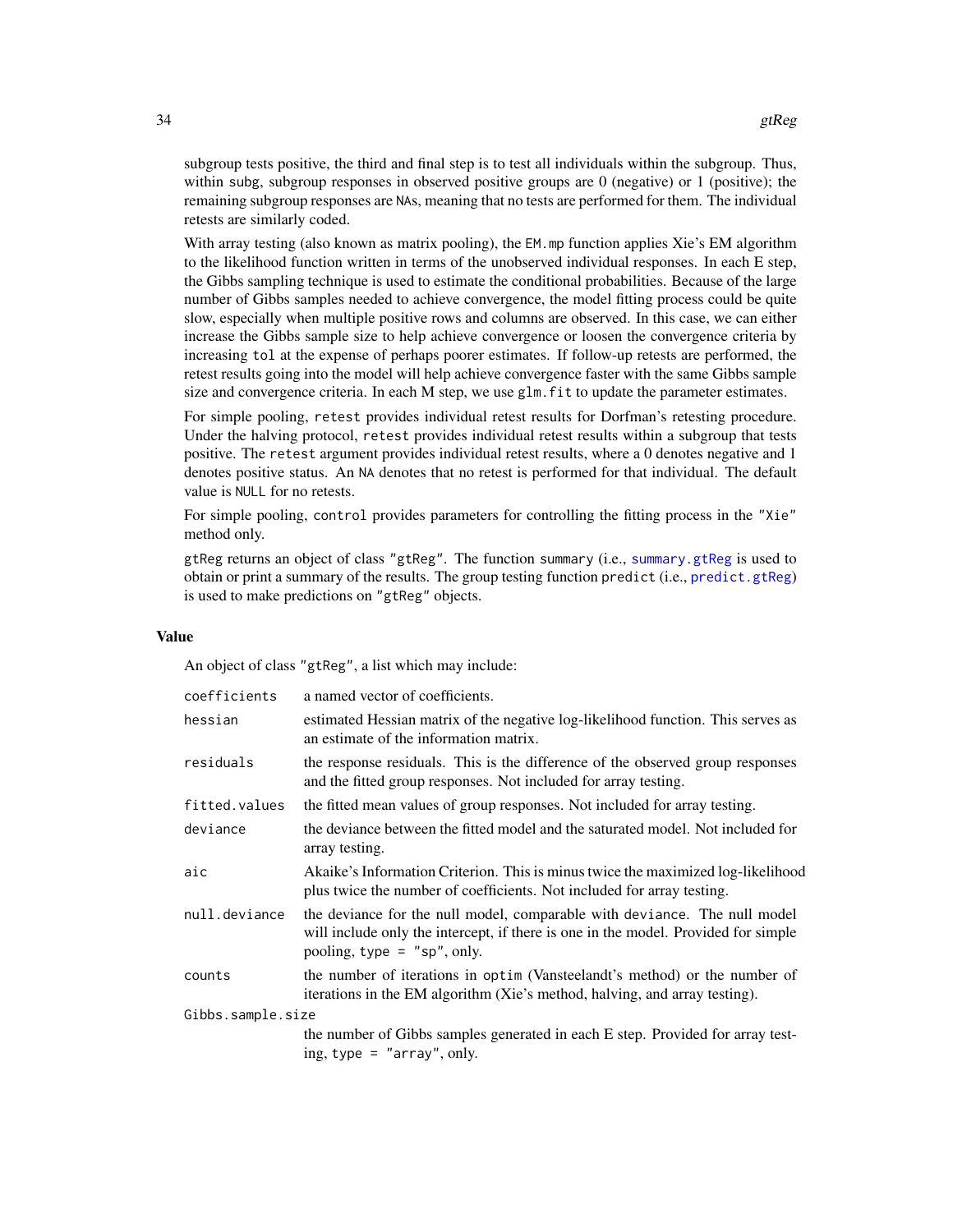#### gtReg  $35$

| df.residual | the residual degrees of freedom. Provided for simple pooling, type = $"sp",$<br>only.                                                              |
|-------------|----------------------------------------------------------------------------------------------------------------------------------------------------|
| df.null     | the residual degrees of freedom for the null model. Provided for simple pooling,<br>type = $"sp", only.$                                           |
| z           | the vector of group responses. Not included for array testing.                                                                                     |
| call        | the matched call.                                                                                                                                  |
| formula     | the formula supplied.                                                                                                                              |
| terms       | the terms object used.                                                                                                                             |
| method      | the method ("Vansteelandt" or "Xie") used to fit the model. For the halving<br>protocol, the "Xie" method is used. Not included for array testing. |
| link        | the link function used in the model.                                                                                                               |
|             |                                                                                                                                                    |

# Author(s)

The majority of this function was originally written as gtreg.sp, gtreg.halving, and gtreg.mp by Boan Zhang for the binGroup package. Minor modifications have been made for inclusion of the functions in the binGroup2 package.

#### References

Vansteelandt, S., Goetghebeur, E., Verstraeten, T. (2000). "Regression models for disease prevalence with diagnostic tests on pools of serum samples." *Biometrics*, 56, 1126–1133.

Xie, M. (2001). "Regression analysis of group testing samples." *Statistics in Medicine*, 20, 1957– 1969.

#### See Also

[gtSim](#page-36-1) for simulation of data in the group testing form to be used by gtReg, [summary.gtReg](#page-98-1) and [predict.gtReg](#page-77-1) for gtreg methods.

```
data(hivsurv)
fit1 <- gtReg(type = "sp", formula = groupres \sim AGE + EDUC.,
             data = hivsurv, groupn = gnum, sens = 0.9,
             spec = 0.9, method = "Xie")
fit1
set.seed(46)
gt.data <- gtlim(type = "sp", par = c(-12, 0.2),size1 = 700, size2 = 5)
fit2 <- gtReg(type = "sp", formula = gres \sim x, data = gt.data,
             groupn = groupn)
fit2
set.seed(21)
gt.data \leq gtSim(type = "sp", par = c(-12, 0.2),
                 size1 = 700, size2 = 6, sense = 0.95, spec = 0.95,
```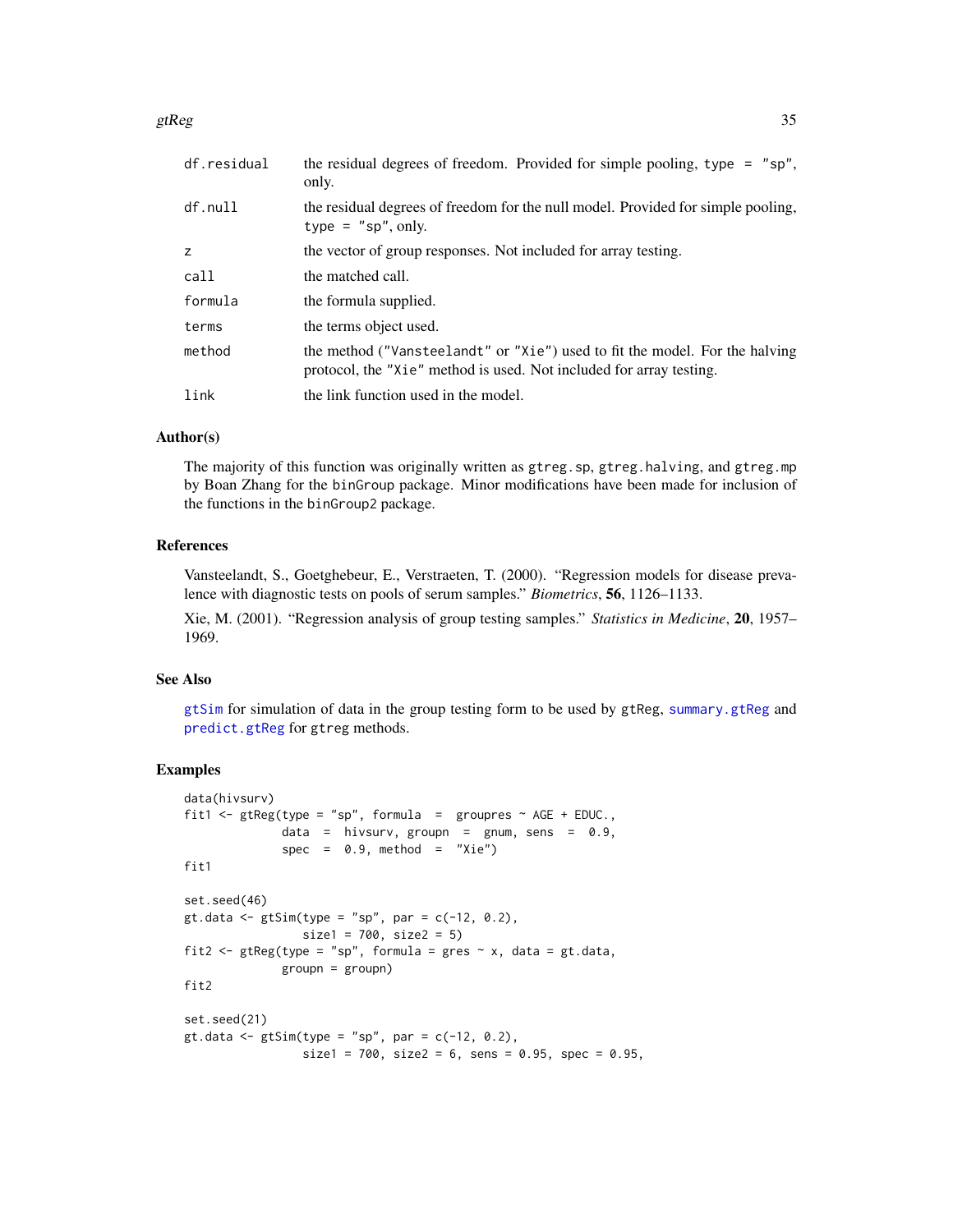```
sens.ind = 0.98, spec.ind = 0.98)
fit3 <- gtReg(type = "sp", formula = gres \sim x, data = gt.data,
              groupn = groupn, retest = retest, method = "Xie",
              sens = 0.95, spec = 0.95, sens.ind = 0.98,
              spec.ind = 0.98, trace = TRUEsummary(fit3)
set.seed(46)
gt.data \leq gtSim(type = "halving", par = c(-6, 0.1), gshape = 17,
                 gscale = 1.4, size1 = 5000, size2 = 5,
                 sens = 0.95, spec = 0.95)fit4 <- gtReg(type = "halving", formula = gres \sim x,
              data = gt.data, groupn = groupn, subg = subgroup,
              retest = retest, sens = 0.95, spec = 0.95,
              start = c(-6, 0.1), trace = TRUE)
summary(fit4)
# 5x6 and 4x5 array
set.seed(9128)
sa1a <- gtSim(type = "array", par = c(-7, 0.1), size1 = c(5, 4),
              size2 = c(6, 5), sens = 0.95, spec = 0.95)
sa1 <- sa1a$dframe
fit5 <- gtReg(type = "array",
              formula = cbind(col.resp, row.resp) ~ x,data = sa1, coln = coln, rown = rown,
              arrayn = arrayn, sens = 0.95, spec = 0.95,
              tol = 0.005, n.gibbs = 2000, trace = TRUE)
fit5
summary(fit5)
```
<span id="page-35-1"></span>gtRegControl *Auxiliary for controlling group testing regression*

#### Description

Auxiliary function to control fitting parameters of the EM algorithm used internally in [gtReg](#page-30-1) for simple pooling (type = "sp") with method = "Xie" or for array testing (type = "array").

#### Usage

```
gtRegControl(
  tol = 1e-04,n.gibbs = 1000.
 n.burnin = 20,
 maxit = 500.
 trace = FALSE,
  time = TRUE
)
```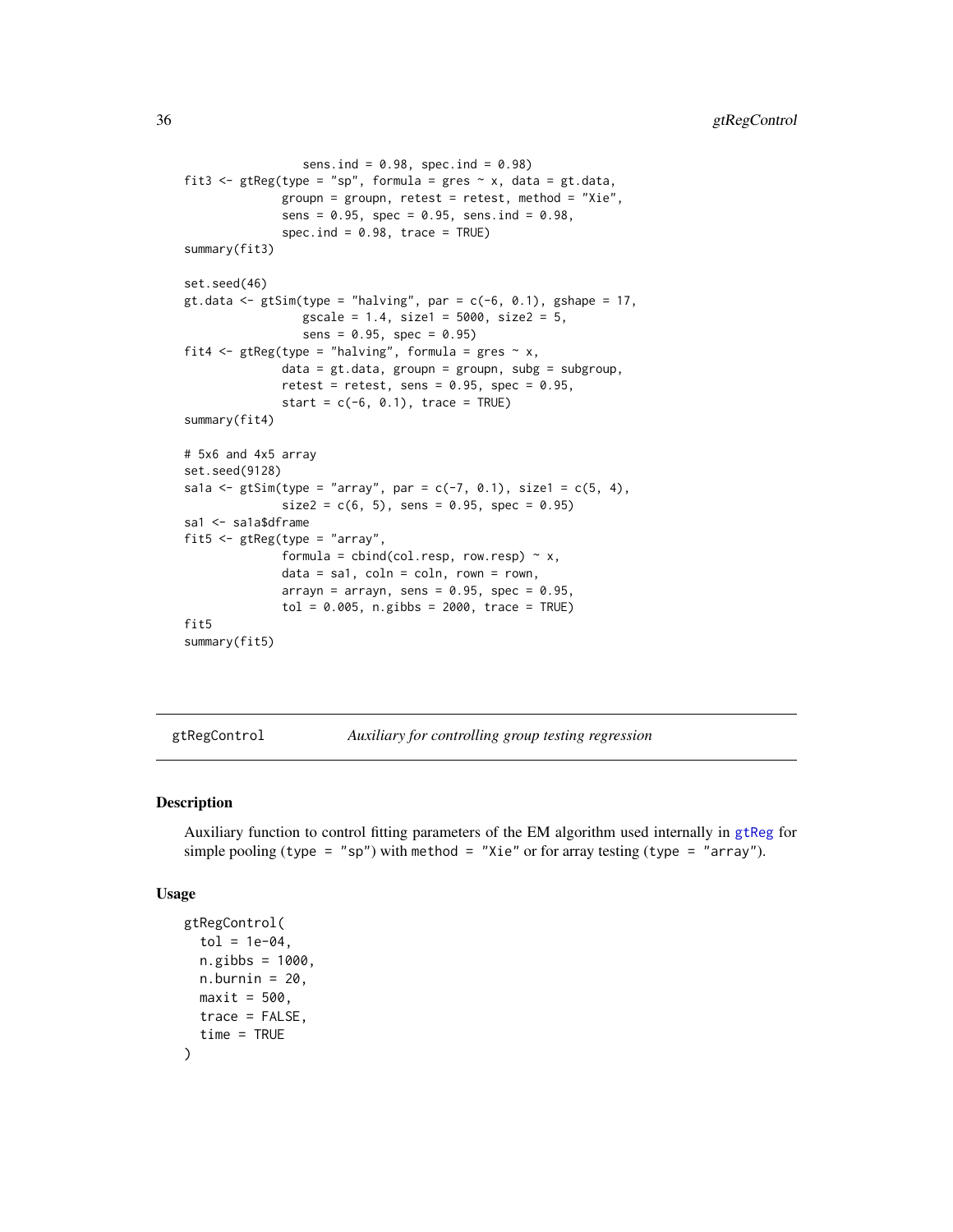#### gtSim 37

## Arguments

| tol      | convergence criterion.                                                                                                 |
|----------|------------------------------------------------------------------------------------------------------------------------|
| n.gibbs  | the Gibbs sample size to be used in each E step of the EM algorithm, for array<br>testing. The default is 1000.        |
| n.burnin | the number of samples in the burn-in period, for array testing. The default is 20.                                     |
| maxit    | maximum number of iterations in the EM algorithm.                                                                      |
| trace    | a logical value indicating whether the output should be printed for each iteration.<br>The default is FALSE.           |
| time     | a logical value indicating whether the length of time for the model fitting should<br>be printed. The default is TRUE. |

#### Value

A list with components named as the input arguments.

### Author(s)

This function was originally written as the gt.control function for the binGroup package. Minor modifications have been made for inclusion in the binGroup2 package.

## Examples

```
# The default settings:
gtRegControl()
```
### gtSim *Simulation function for group testing data*

## Description

Simulates data in group testing form ready to be fit by [gtReg](#page-30-0).

## Usage

```
gtSim(
  type = "sp",
  x = NULL,gshape = 20,
  \text{gscale} = 2,
  par,
  linkf = c("logit", "probit", "cloglog"),
  size1,
  size2,
  sens = 1,
  spec = 1,sens.ind = NULL,
  spec.ind = NULL\mathcal{E}
```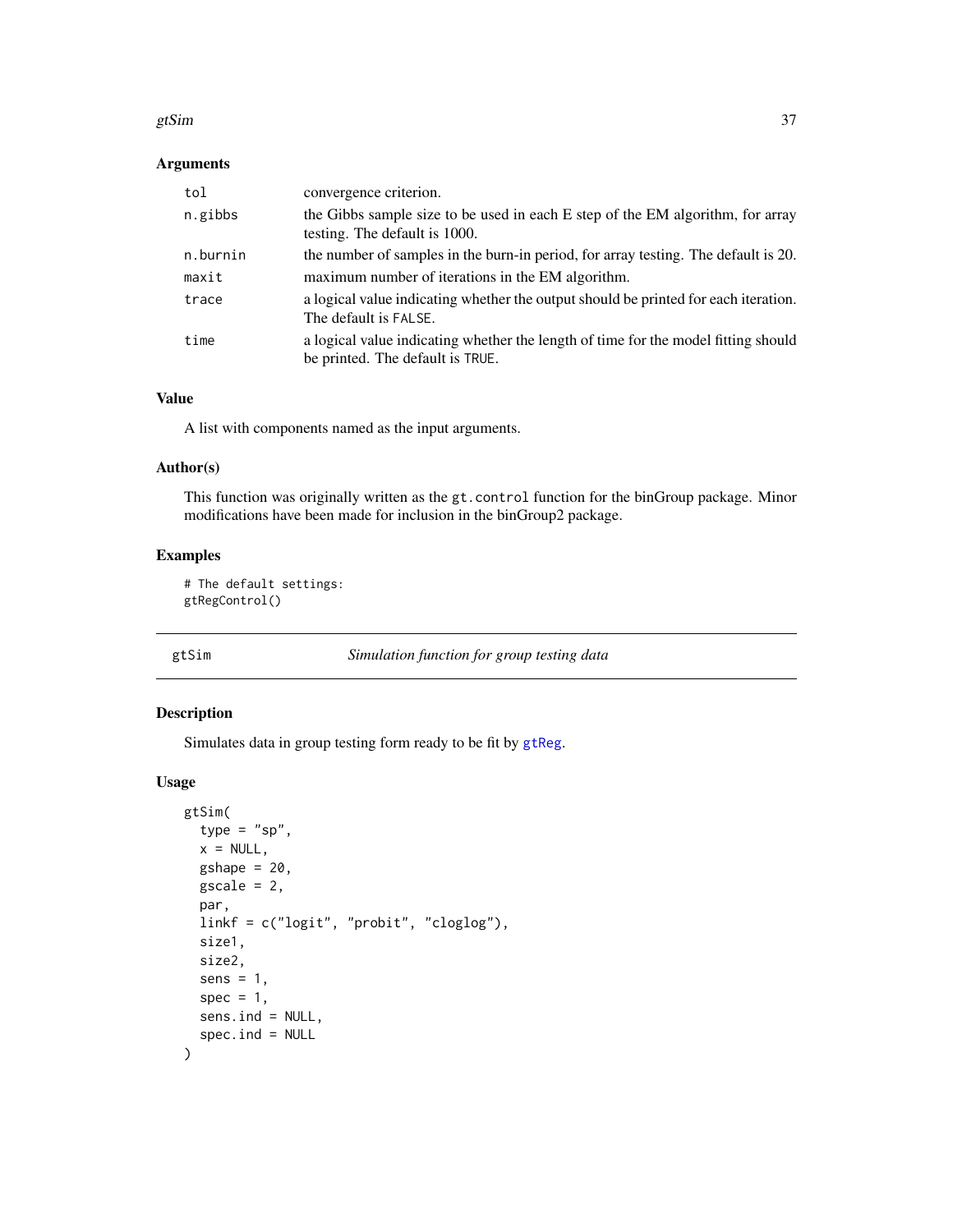## **Arguments**

| type         | "sp" for simple pooling (Dorfman testing with or without retests), "halving"<br>for halving protocol, and "array" for array testing (also known as matrix pool-<br>ing).                                                                         |
|--------------|--------------------------------------------------------------------------------------------------------------------------------------------------------------------------------------------------------------------------------------------------|
| $\mathsf{x}$ | a matrix of user-submitted covariates with which to simulate the data. Default<br>is NULL, in which case a gamma distribution is used to generate the covariates<br>automatically.                                                               |
| gshape       | shape parameter for the gamma distribution. The value must be non-negative.<br>Default value is set to 20.                                                                                                                                       |
| gscale       | scale parameter for the gamma distribution. The value must be strictly positive.<br>Default value is set to 2.                                                                                                                                   |
| par          | the true coefficients in the linear predictor.                                                                                                                                                                                                   |
| linkf        | a character string specifying one of the three link functions to be used: "logit"<br>(default), "probit", or "cloglog".                                                                                                                          |
| size1        | sample size of the simulated data (for use with "sp" and "halving" methods) or<br>a vector that specifies the number of rows in each matrix (for use with "array"<br>method). If only one matrix is simulated, this value is a scalar.           |
| size2        | group size in pooling individual samples (for use with "sp" and "halving"<br>methods) or a vector that specifies the number of columns in each matrix (for<br>use with "array" method). If only one matrix is simulated, this value is a scalar. |
| sens         | sensitivity of the group tests. Default value is set to 1.                                                                                                                                                                                       |
| spec         | specificity of the group tests. Default value is set to 1.                                                                                                                                                                                       |
| sens.ind     | sensitivity of the individual retests. If NULL, set to be equal to sens.                                                                                                                                                                         |
| spec.ind     | specificity of the individual retests. If NULL, set to be equal to spec.                                                                                                                                                                         |

#### Details

Generates group testing data in simple pooling form (type  $=$  "sp"), for the halving protocol (type = "halving"), or in array testing form (type = "array"). The covariates are either specified by the x argument or they are generated from a gamma distribution with the given gshape and gscale parameters. The individual probabilities are calculated from the covariates, the coefficients given in par, and the link function specified through linkf. The true binary individual responses are then simulated from the individual probabilities.

Under the matrix pooling protocol (type = "array"), the individuals are first organized into (by column) one or more matrices specified by the number of rows (size1) and the number of columns (size2).

Then, for all pooling protocols, the true group responses are found from the individual responses within groups or within rows/columns for matrix pooling (i.e., if at least one response is positive, the group is positive; otherwise, the group response is negative). Finally, the observed group (method = "sp") and subgroup method = "halving" only), or row and column responses method = "array" are simulated using the given sens and spec.

For the simple pooling and halving protocols, individual retests are simulated from sens.ind and spec.ind for samples in observed positive groups. Note that with a given group size (specified by size2 with method = "sp" or method = "halving"), the last group may have fewer individuals.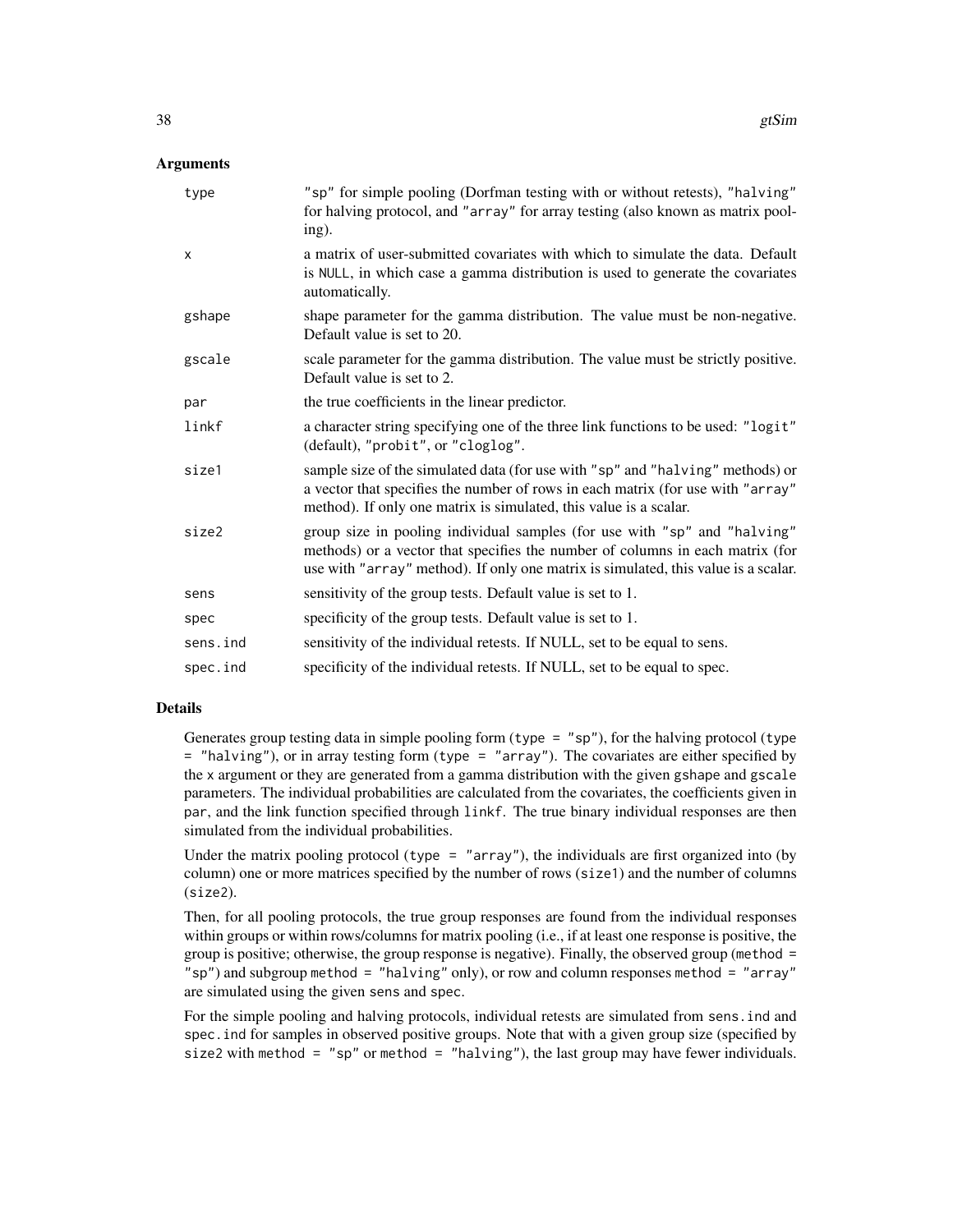#### gtSim 39

For the matrix pooling protocol, individual retests are simulated from sens.ind and spec.ind for individuals that lie on the intersection of an observed positive row and and observed positive column. In the case where no column (row) tests positive in a matrix, all the individuals in any observed positive rows (columns) will be assigned a simulated retest result. If no column or row is observed positive, NULL is returned.

### Value

For simple pooling (type = "sp") and the halving protocol (type = "halving"), a data frame or for array testing (type = "array"), a list, which may include the following:

| gres     | the group response, for simple pooling and the halving protocol only.                                                                                                                                                                             |
|----------|---------------------------------------------------------------------------------------------------------------------------------------------------------------------------------------------------------------------------------------------------|
| col.resp | the column group response, for array testing only.                                                                                                                                                                                                |
| row.resp | the row group response, for array testing only.                                                                                                                                                                                                   |
| X        | the covariate.                                                                                                                                                                                                                                    |
| groupn   | the group number, for simple pooling and the halving protocol only.                                                                                                                                                                               |
| arrayn   | the array number, for array testing only.                                                                                                                                                                                                         |
| coln     | the column group number, for array testing only.                                                                                                                                                                                                  |
| rown     | the row group number, for array testing only.                                                                                                                                                                                                     |
| ind      | the true individual responses. For simple pooling and the halving protocol, these<br>are included in the data frame of results. For array testing, these are included in<br>the list of results, with individual responses presented in matrices. |
| retest   | the results of individual retests.                                                                                                                                                                                                                |
| subgroup | the subgroup number, for the halving protocol.                                                                                                                                                                                                    |
| prob     | the individual probabilities, for array testing only.                                                                                                                                                                                             |

### Author(s)

This function is a combination of sim.gt, sim.halving, and sim.mp written by Boan Zhang for the binGroup package. Minor modifications have been made for inclusion of the functions in the binGroup2 package.

### See Also

[gtReg](#page-30-0) to fit simulated group testing data.

```
set.seed(46)
gt.data <- gtSim(type = "sp", par = c(-12, 0.2),
                   size1 = 700, size2 = 5)x1 <- sort(runif(100, 0, 30))
x2 \leq - \text{rgamma}(100, \text{ shape} = 17, \text{ scale} = 1.5)gt.data <- gtSim(type = "sp", x = \text{cbind}(x1, x2),
                   par = c(-14, 0.2, 0.3), size2 = 4,
                   sens = 0.98, spec = 0.98)
```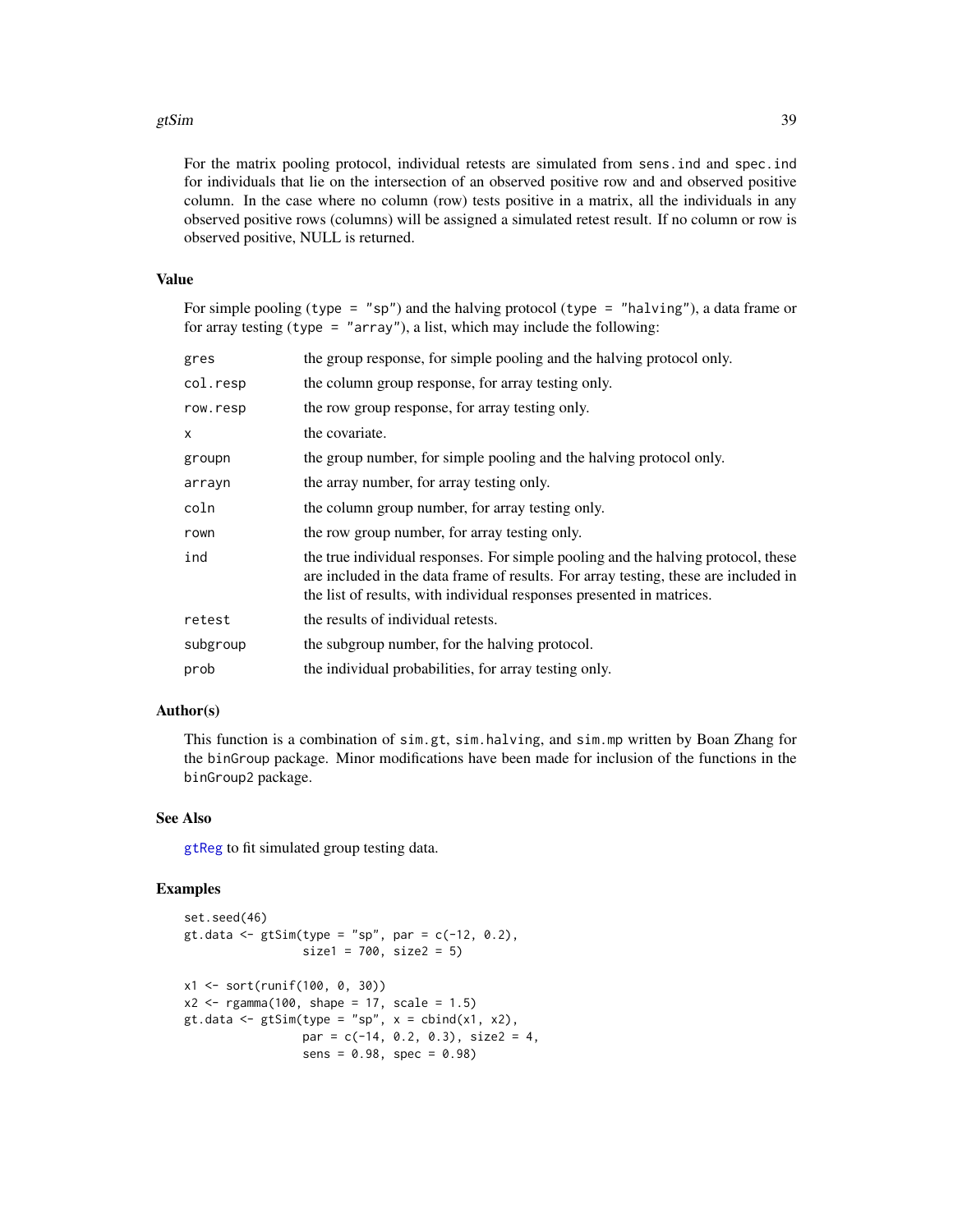```
set.seed(46)
gt.data <- gtSim(type = "halving", par = c(-6, 0.1),
                 gshape = 17, gscale = 1.4, size1 = 5000,
                 size2 = 5, sens = 0.95, spec = 0.95)
# 5x6 and 4x5 matrix
set.seed(9128)
sa1a \leq gtSim(type = "array", par = c(-7, 0.1),
              size1 = c(5, 4), size2 = c(6, 5),sens = 0.95, spec = 0.95)
sa1a$dframe
```
<span id="page-39-0"></span>gtTest *Hypothesis test for one proportion in group testing*

## Description

Calculates p-values for hypothesis tests of single proportions estimated from group testing experiments against a threshold proportion in the hypotheses. Available methods include the exact test, score test, and Wald test.

### Usage

```
gtTest(n, y, s, p.hyp, alternative = "two.sided", method = "exact")
```
#### Arguments

| n           | integer specifying the number of groups.                                                                                                                                                                                                                                                                                                                                                                  |
|-------------|-----------------------------------------------------------------------------------------------------------------------------------------------------------------------------------------------------------------------------------------------------------------------------------------------------------------------------------------------------------------------------------------------------------|
| у           | integer specifying the number of positive groups.                                                                                                                                                                                                                                                                                                                                                         |
| S           | integer specifying the common size of groups.                                                                                                                                                                                                                                                                                                                                                             |
| p.hyp       | the hypothetical threshold proportion against which to test, specified as a number<br>between 0 and 1.                                                                                                                                                                                                                                                                                                    |
| alternative | character string defining the alternative hypothesis, either "two.sided", "less",<br>or "greater".                                                                                                                                                                                                                                                                                                        |
| method      | character string defining the test method to be used. Options include "exact" for<br>an exact test corresponding to the Clopper-Pearson confidence interval, "score"<br>for a score test corresponding to the Wilson confidence interval, and "Wald" for<br>a Wald test corresponding to the Wald confidence interval. The Wald method is<br>not recommended. The "exact" method uses binom. test{stats}. |

### Details

This function assumes equal group sizes, no testing error (i.e., 100 percent sensitivity and specificity) to test the groups, and individual units randomly assigned to the groups with identical true probability of success.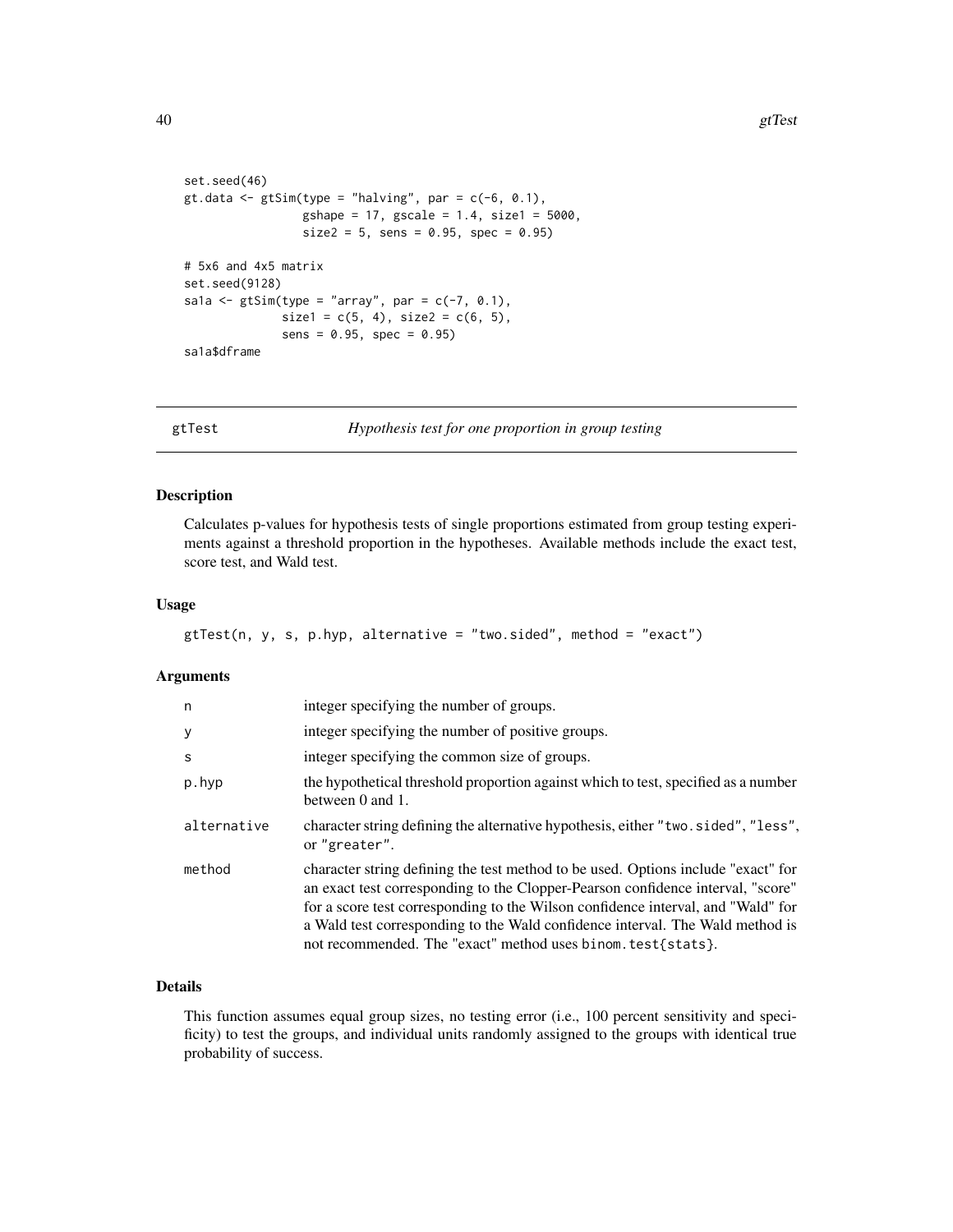#### gtTest  $41$

## Value

A list containing:

| p.value     | the p-value of the test                        |
|-------------|------------------------------------------------|
| estimate    | the estimated proportion                       |
| p.hyp       | the threshold proportion provided by the user. |
| alternative | the alternative provided by the user.          |
| method      | the test method provided by the user.          |

### Author(s)

This function was originally written as bgtTest by Frank Schaarschmidt for the binGroup package. Minor modifications have been made for inclusion of the function in the binGroup2 package.

### See Also

[propCI](#page-88-0) for confidence intervals in group testing and binom.test(stats) for the exact test and corresponding confidence interval.

Other estimation functions: [designEst\(](#page-14-0)), [designPower\(](#page-16-0)), [gtPower\(](#page-28-0)), [gtWidth\(](#page-41-0)), [propCI\(](#page-88-0)), [propDiffCI\(](#page-92-0))

```
# Consider the following the experiment: Tests are
# performed on n=10 groups, each group has a size
# of s=100 individuals. The aim is to show that less
# than 0.5 percent (\eqn{p < 0.005}) of the units in
# the population show a detrimental trait (positive test).
# y=1 positive test and 9 negative tests are observed.
gtTest(n = 10, y = 1, s = 100, p.hyp = 0.005,
      alternative = "less", method = "exact")
# The exact test corresponds to the
# limits of the Clopper-Pearson confidence interval
# in the example of Tebbs & Bilder (2004):
gtTest(n = 24, y = 3, s = 7, alternative = "two.sided",method = "exact", p.hyp = 0.0543)
gtTest(n = 24, y = 3, s = 7, alternative = "two.sided",method = "exact", p.hyp = 0.0038)
# Hypothesis test with a group size of 1.
gtTest(n = 24, y = 3, s = 1, alternative = "two-sided",method = "exact", p.hyp = 0.1)
# Further methods:
gtTest(n = 24, y = 3, s = 7, alternative = "two.sided",method = "score", p.hyp = 0.0516)
gtTest(n = 24, y = 3, s = 7, alternative = "two.sided",
```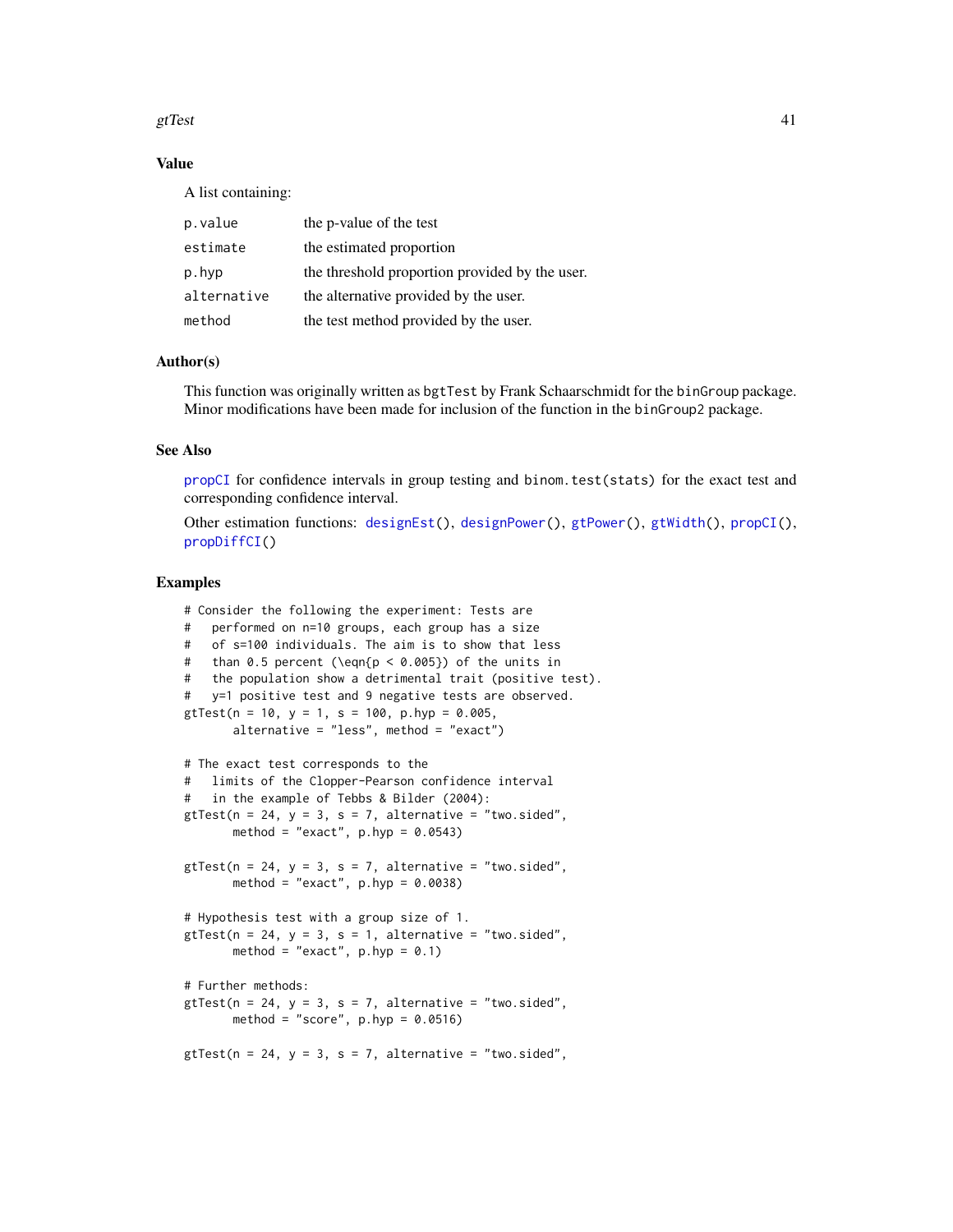method = "Wald",  $p.hyp = 0.0401$ )

<span id="page-41-0"></span>

### Description

Calculation of the expected value of the width of confidence intervals for one proportion in group testing. Calculations are available for the confidence interval methods in [propCI](#page-88-0).

### Usage

```
gtWidth(n, s, p, conf. level = 0.95, alternative = "two. sided", method = "CP")
```
## Arguments

| n            | integer specifying the number of groups. A vector of integers is also allowed.                                    |
|--------------|-------------------------------------------------------------------------------------------------------------------|
| <sub>S</sub> | integer specifying the common size of groups. A vector of integers is also al-<br>lowed.                          |
| p            | the assumed true proportion of individuals showing the trait to be estimated. A<br>vector is also allowed.        |
| conf.level   | the required confidence level of the interval.                                                                    |
| alternative  | character string specifying the alternative hypothesis, either "two.sided", "less",<br>or "greater".              |
| method       | character string specifying the confidence interval method. Available options<br>include those in <b>propCI</b> . |

# Details

The two-sided (alternative="two.sided") option calculates the expected width between the lower and upper bound of a two-sided conf.level ∗ 100 percent confidence interval. See Tebbs & Bilder (2004) for expression. The one-sided (alternative="less" or alternative="greater") options calculate the expected distance between the one-sided limit and the assumed true proportion p for a one-sided conf.level ∗ 100 percent confidence interval.

#### Value

A matrix containing the columns:

| ns         | the resulting total number of units, $n * s$ .                                                      |
|------------|-----------------------------------------------------------------------------------------------------|
| n          | the number of groups.                                                                               |
| S          | the group size.                                                                                     |
| D          | the assumed true proportion.                                                                        |
| expCIWidth | the expected value of the confidence interval width as defined under the argu-<br>ment alternative. |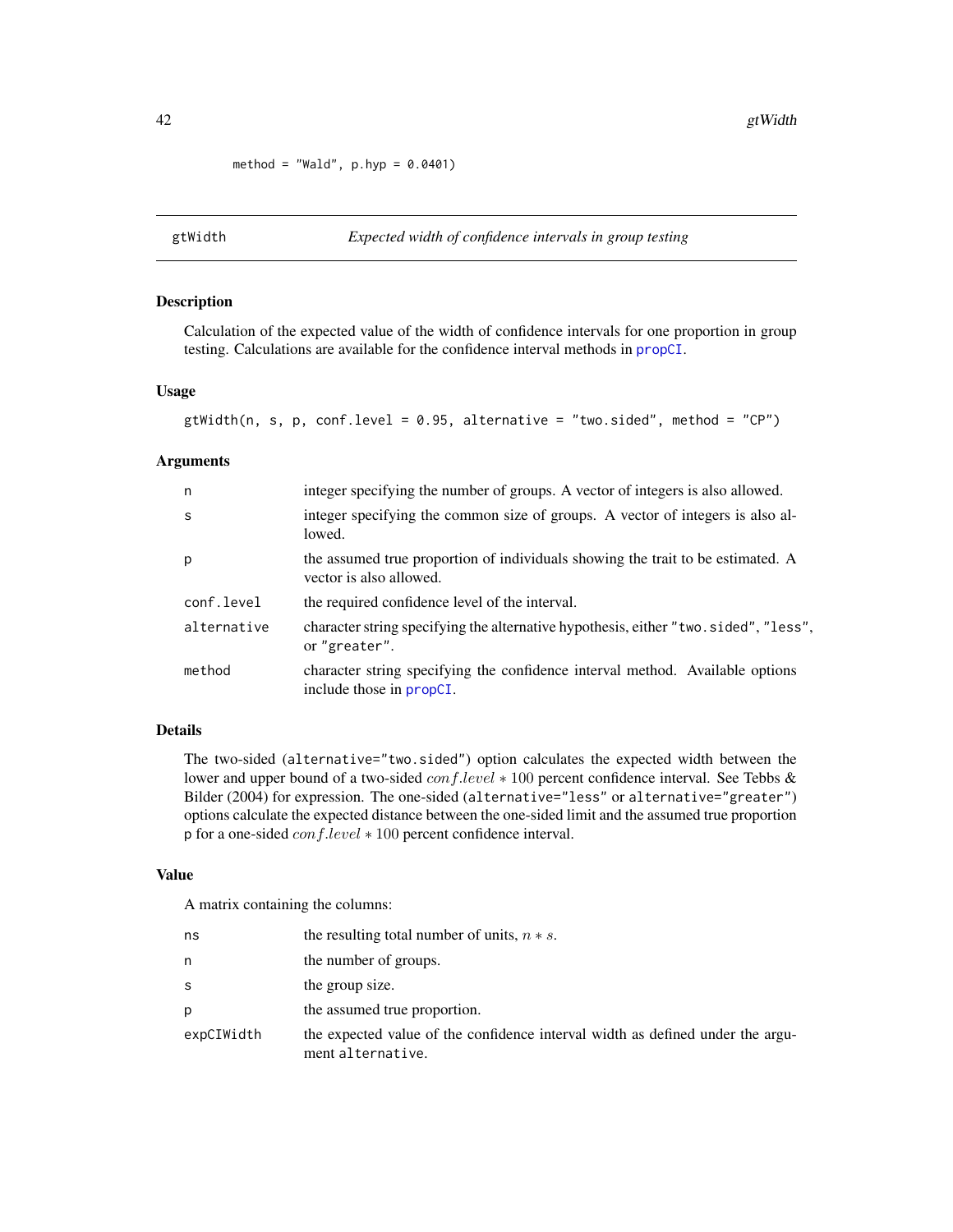#### halving the contract of the contract of the contract of the contract of the contract of the contract of the contract of the contract of the contract of the contract of the contract of the contract of the contract of the co

### Author(s)

This function was originally written as bgtWidth by Frank Schaarschmidt for the binGroup package. Minor modifications have been made for inclusion of the function in the binGroup2 package.

### References

Tebbs, J., Bilder, C. (2004). "Confidence interval procedures for the probability of disease transmission in multiple-vector-transfer designs." *Journal of Agricultural, Biological, and Environmental Statistics*, 9, 75–90.

#### See Also

[propCI](#page-88-0) for confidence intervals in group testing.

```
Other estimation functions: designEst(), designPower(), gtPower(), gtTest(), propCI(),
propDiffCI()
```
### Examples

```
# Examine different group sizes to determine
# the shortest expected width.
gtWidth(n = 20, s = seq(from = 1, to = 200, by = 10),p = 0.01, alternative = "less", method = "CP")
# Calculate the expected width of the confidence
```
# interval with a group size of 1 (individual testing). gtWidth( $n = 20$ ,  $s = 1$ ,  $p = 0.005$ , alternative = "less", method = "CP")

<span id="page-42-0"></span>

| halving |  |
|---------|--|
|         |  |

*Probability mass function for halving* 

#### Description

Calculate the probability mass function for the number of tests from using the halving algorithm.

### Usage

halving(p, Se = 1, Sp = 1, stages = 2, order.p = TRUE)

#### **Arguments**

| p       | a vector of individual risk probabilities.                                    |
|---------|-------------------------------------------------------------------------------|
| Se      | sensitivity of the diagnostic test.                                           |
| Sp      | specificity of the diagnostic test.                                           |
| stages  | the number of stages for the halving algorithm.                               |
| order.p | logical; if TRUE, the vector of individual risk probabilities will be sorted. |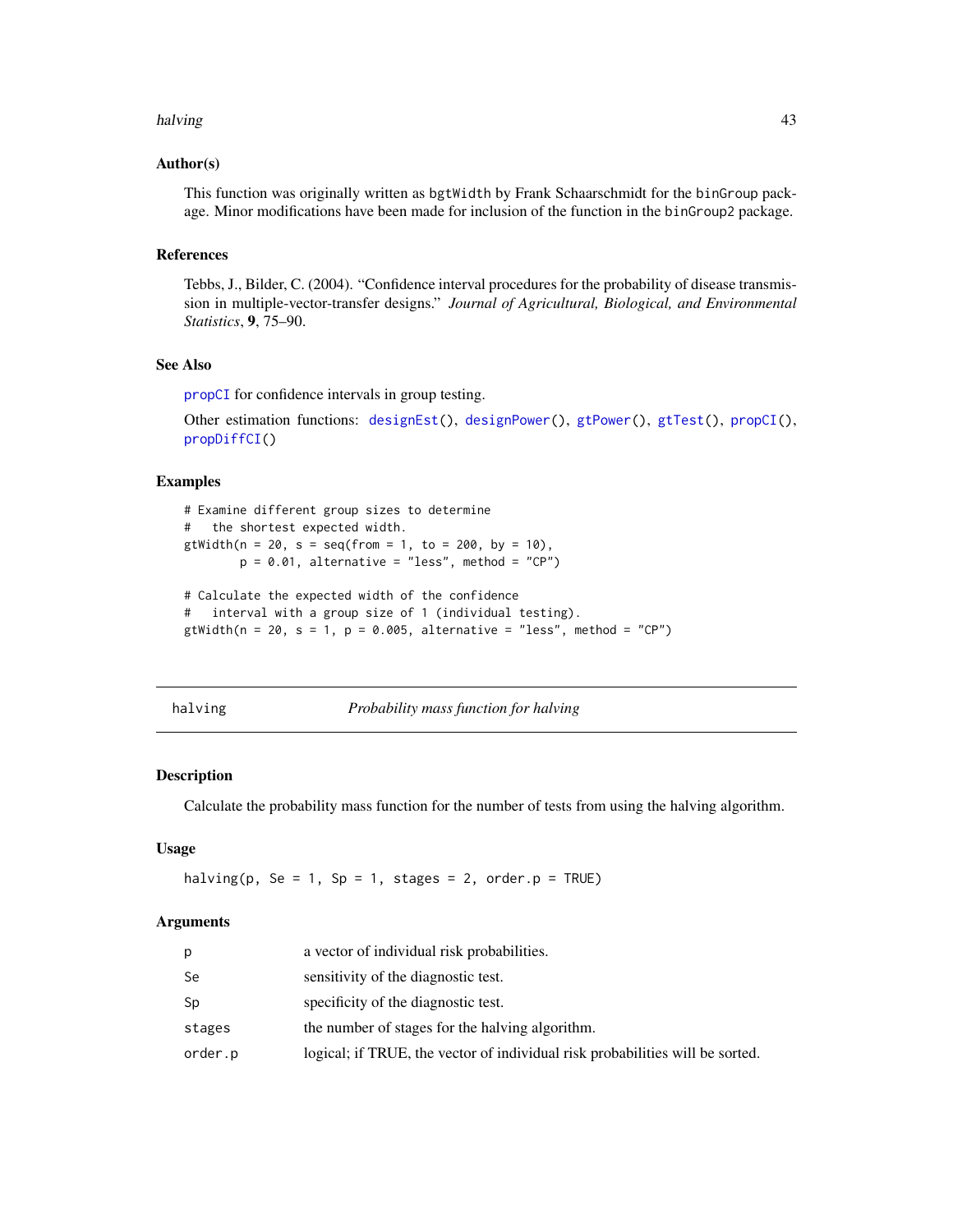### Details

Halving algorithms involve successively splitting a positive testing group into two equal-sized halves (or as close to equal as possible) until all individuals have been identified as positive or negative. S-stage halving begins by testing the whole group of  $I$  individuals. Positive groups are split in half until the final stage of the algorithm, which consists of individual testing. For example, consider an initial group of size  $I = 16$  individuals. Three-stage halving (3H) begins by testing the whole group of 16 individuals. If this group tests positive, the second stage involves splitting into two groups of size 8. If either of these groups test positive, a third stage involves testing each individual rather than halving again. Four-stage halving (4H) would continue with halving into groups of size 4 before individual testing. Five-stage halving (5H) would continue with halving into groups of size 2 before individual testing. 3H requires more than 2 individuals, 4H requires more than 4 individuals, and 5H requires more than 8 individuals.

This function calculates the probability mass function, expected testing expenditure, and variance of the testing expenditure for halving algorithms with 3 to 5 stages.

#### Value

A list containing:

| pmf | the probability mass function for the halving algorithm.                 |
|-----|--------------------------------------------------------------------------|
| et  | the expected testing expenditure for the halving algorithm.              |
| vt  | the variance of the testing expenditure for the halving algorithm.       |
| D   | a vector containing the probabilities of positivity for each individual. |

### Author(s)

This function was originally written by Michael Black for Black et al. (2012). The function was obtained from <http://chrisbilder.com/grouptesting/>. Minor modifications have been made for inclusion of the function in the binGroup2 package.

#### References

Black, M., Bilder, C., Tebbs, J. (2012). "Group testing in heterogeneous populations by using halving algorithms." *Journal of the Royal Statistical Society. Series C: Applied Statistics*, 61, 277– 290.

### See Also

[expectOrderBeta](#page-19-0) for generating a vector of individual risk probabilities for informative group testing.

Other operating characteristic functions: [Sterrett\(](#page-96-0)), [TOD\(](#page-105-0)), [operatingCharacteristics1\(](#page-47-0)), [operatingCharacteristics2\(](#page-53-0))

```
# Equivalent to Dorfman testing (two-stage hierarchical)
halving(p = rep(0.01, 10), Se = 1, Sp = 1, stages = 2,
       order.p = TRUE)
```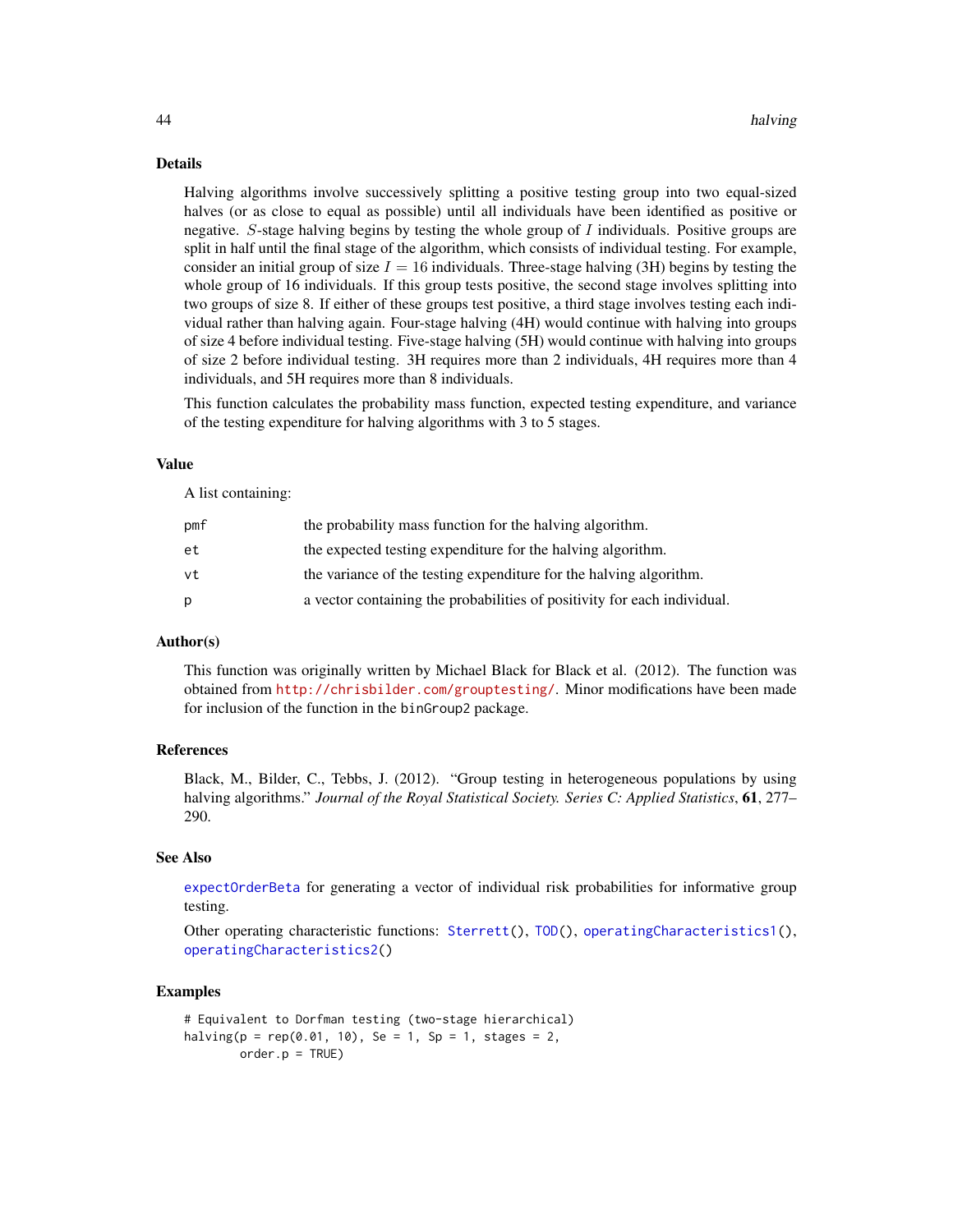#### hivsurv and the contract of the contract of the contract of the contract of the contract of the contract of the contract of the contract of the contract of the contract of the contract of the contract of the contract of th

```
# Halving over three stages; each individual has a
# different probability of being positive
set.seed(12895)
p.vec \leq expectOrderBeta(p = 0.05, alpha = 2, size = 20)
halving(p = p. vec, Se = 0.95, Sp = 0.95, stages = 3,
        order.p = TRUE)
```
hivsurv *Data from an HIV surveillance project*

### Description

The hivsurv data set comes from an HIV surveillance project discussed in Verstraeten et al. (1998) and Vansteelandt et al. (2000). The purpose of the study was to estimate the HIV prevalence among pregnant Kenyan women in four rural locations of the country, using both individual and group testing responses. Blood tests were administered to each participating woman, and 4 covariates were obtained on each woman. Because the original group responses are unavailable, individuals are artificially put into groups of 5 here to form group responses. Only the 428 complete observations are given.

#### Usage

data(hivsurv)

#### Format

A data frame with 428 observations on the following 8 variables.

DATE the date when each sample was collected.

PAR. parity (number of children).

AGE age (in years).

- MA.ST. marital status (1: single; 2: married (polygamous); 3: married (monogamous); 4: divorced; 5: widow).
- EDUC. highest attained education level (1: no schooling; 2: primary school; 3: secondary school; 4: higher).
- HIV individual response of HIV diagnosis (0: negative; 1: positive).

gnum the group number that designates individuals into groups.

groupres the group response calculated from artificially formed groups.

#### Source

Vansteelandt, S., Goetghebeur, E., Verstraeten, T. (2000). "Regression models for disease prevalence with diagnostic tests on pools of serum samples." *Biometrics*, 56, 1126–1133.

Verstraeten, T., Farah, B., Duchateau, L., Matu, R. (1998). "Pooling sera to reduce the cost of HIV surveillance: a feasibility study in a rural Kenyan district." *Tropical Medicine \& International Health*, 3, 747–750.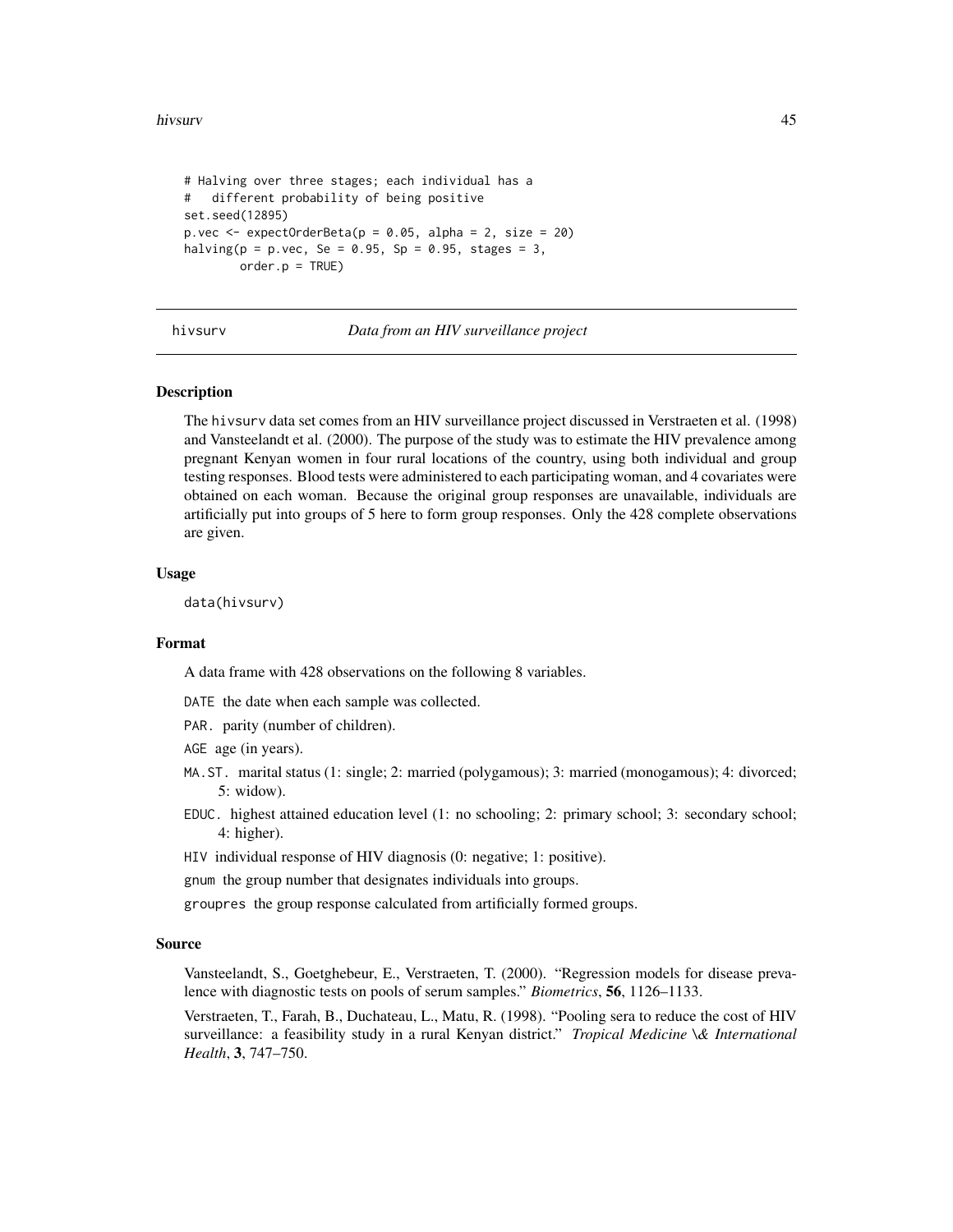46 and the contract of the contract of the contract of the contract of the contract of the contract of the contract of the contract of the contract of the contract of the contract of the contract of the contract of the con

#### Examples

data(hivsurv)

str(hivsurv)

IndProb *Extract the individual probabilities used to calculate group testing results*

#### Description

Extract the individual probabilities from objects of class "opchar" returned by [operatingCharacteristics1](#page-47-0) (opChar1) or [operatingCharacteristics2](#page-53-0) (opChar2).

### Usage

IndProb(object, ...)

#### Arguments

| obiect   | An object of class "opChar", from which the individual probabilities are to be<br>extracted.                    |
|----------|-----------------------------------------------------------------------------------------------------------------|
| $\cdots$ | Additional arguments to be passed to IndProb (e.g., digits to be passed to<br>signif for appropriate rounding). |

# Value

Either p.vec, the sorted vector of individual probabilities (for hierarchical group testing algorithms) or p.mat, the sorted matrix of individual probabilities in gradient arrangement (for array testing algorithms). Further details are given under the 'Details' section for the [operatingCharacteristics1](#page-47-0) (opChar1) or [operatingCharacteristics2](#page-53-0) (opChar2) functions.

### Author(s)

Brianna D. Hitt

```
config.mat \leq matrix(data = c(rep(1, 10), 1:10),
                    nrow = 2, ncol = 10, byrow = TRUE)
res1 <- opChar1(algorithm = "D2", p = 0.05, Se = 0.99, Sp = 0.99,
        hier.config = config.mat)
IndProb(res1)
config.mat <- matrix(data = c(rep(1, 20), rep(1, 10), rep(2, 10),rep(c(1, 2, 3, 4), each = 5),rep(1, 3), rep(2, 2), rep(3, 3),
```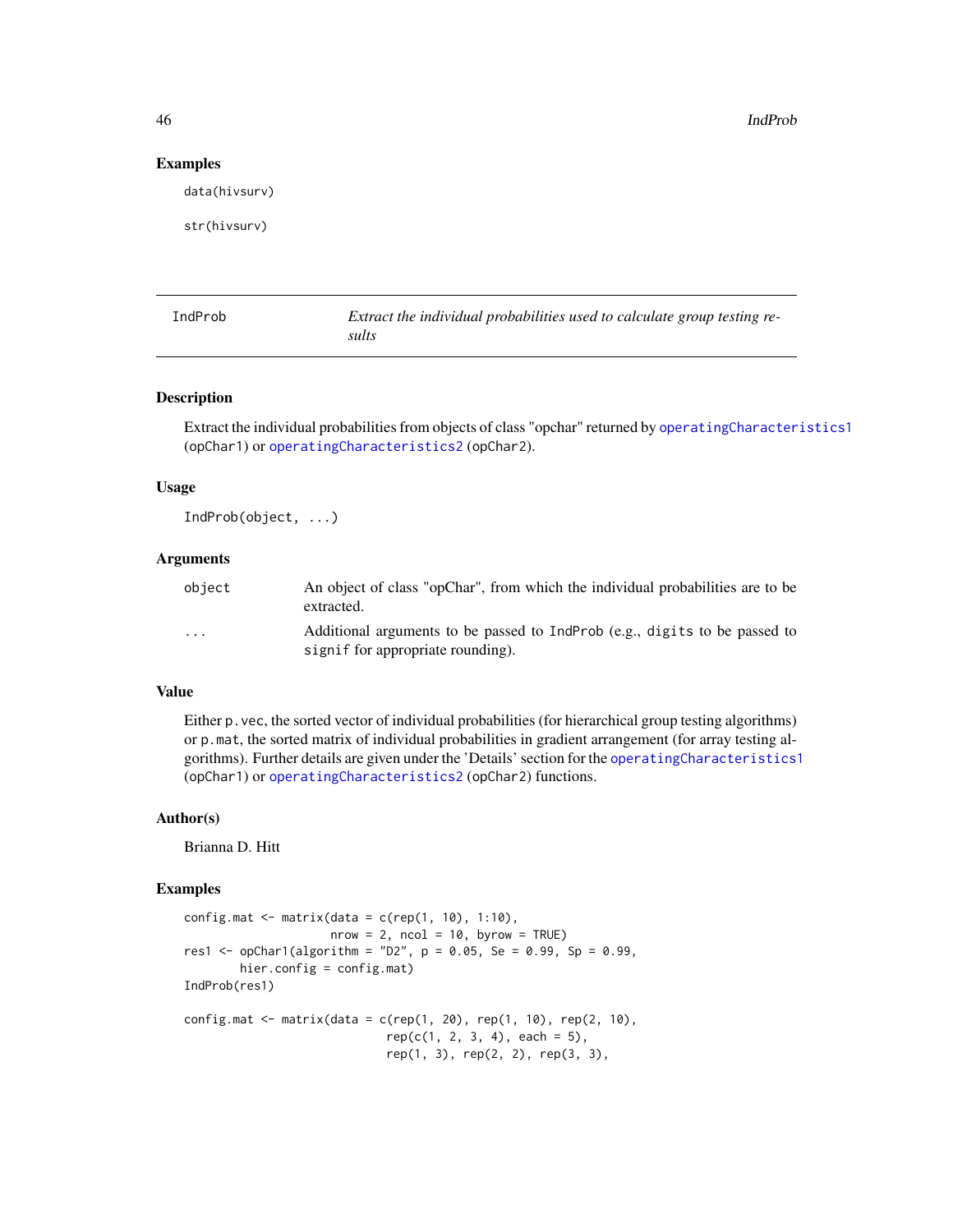```
rep(4, 2), rep(5, 3), rep(6, 2),
                             rep(7, 3), rep(8, 2), 1:20),
                    nrow = 5, ncol = 20, byrow = TRUE)
Se \le matrix(data = rep(0.95, 10), nrow = 2, ncol = 5,
             dimnames = list(Inflection = 1:2, Stage = 1:5))Sp \le matrix(data = rep(0.99, 10), nrow = 2, ncol = 5,
             dimnames = list(Inflection = 1:2, Stage = 1:5))
res2 <- opChar2(algorithm = "ID5",
                alpha = c(18.25, 0.75, 0.75, 0.25),
                Se = Se, Sp = Sp, hier.config = config.mat)
IndProb(res2)
```
informativeArrayProb *Arrange a matrix of probabilities for informative array testing*

#### **Description**

Arrange a vector of individual risk probabilities in a matrix for informative array testing without master pooling.

#### Usage

```
informativeArrayProb(prob.vec, nr, nc, method = "sd")
```
# Arguments

| prob.vec | vector of individual risk probabilities, of length nr * nc.                                                                                                                                      |
|----------|--------------------------------------------------------------------------------------------------------------------------------------------------------------------------------------------------|
| nr       | number of rows in the array.                                                                                                                                                                     |
| nc       | number of columns in the array.                                                                                                                                                                  |
| method   | character string defining the method to be used for matrix arrangement. Op-<br>tions include spiral ("sd") and gradient ("gd") arrangement. See McMahan et al.<br>(2012) for additional details. |

## Value

A matrix of probabilities arranged according to the specified method.

#### Author(s)

This function was originally written by Christopher McMahan for McMahan et al. (2012). The function was obtained from <http://chrisbilder.com/grouptesting/>.

### References

McMahan, C., Tebbs, J., Bilder, C. (2012b). "Two-Dimensional Informative Array Testing." *Biometrics*, 68, 793–804.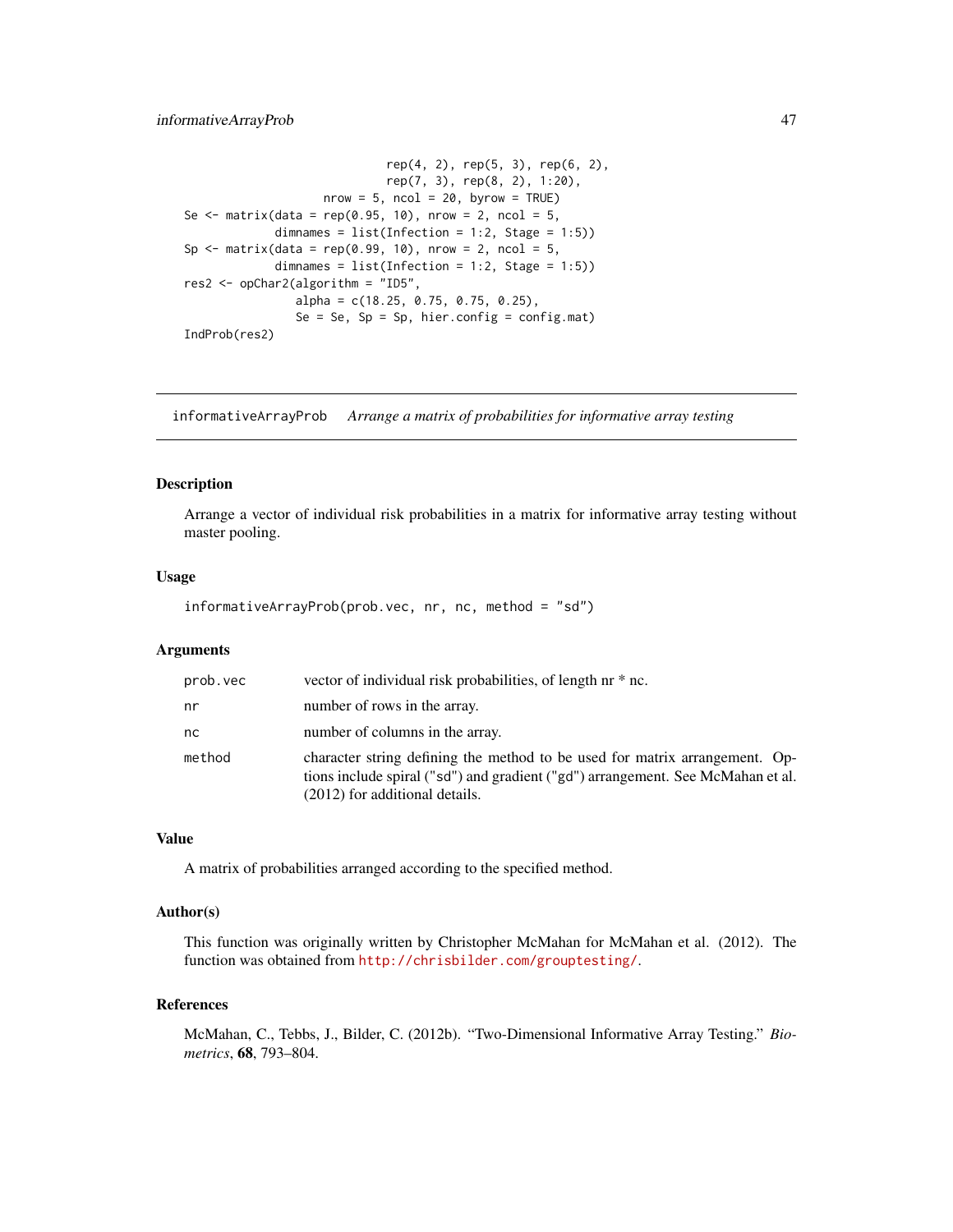### See Also

[expectOrderBeta](#page-19-0) for generating a vector of individual risk probabilities.

#### Examples

```
# Use the gradient arrangement method to create a matrix
# of individual risk probabilities for a 10x10 array.
# Depending on the specified probability, alpha level,
# and overall group size, simulation may be necessary
# in order to generate the vector of individual
# probabilities. This is done using the expectOrderBeta()
# function and requires the user to set a seed in order
# to reproduce results.
set.seed(1107)
p.vec1 <- expectOrderBeta(p = 0.05, alpha = 2, size = 100)
informativeArrayProb(prob.vec = p.vec1, nr = 10, nc = 10,
                    method = "gd")# Use the spiral arrangement method to create a matrix
# of individual risk probabilities for a 5x5 array.
set.seed(8791)
p.vec2 <- expectOrderBeta(p = 0.02, alpha = 0.5, size = 25)
informativeArrayProb(prob.vec = p.vec2, nr = 5, nc = 5,
                    method = "sd")
```

```
operatingCharacteristics1
```
*Calculate operating characteristics for group testing algorithms that use a single-disease assay*

### <span id="page-47-1"></span>Description

Calculate operating characteristics, such as the expected number of tests, for a specified testing configuration using non-informative and informative hierarchical and array-based group testing algorithms. Single-disease assays are used at each stage of the algorithms.

### Usage

```
operatingCharacteristics1(
  algorithm,
 p = NULL,probabilities = NULL,
  Se = 0.99,
  Sp = 0.99,
 hier.config = NULL,
  rowcol.sz = NULL,
  alpha = 2,
  a = NULL,
```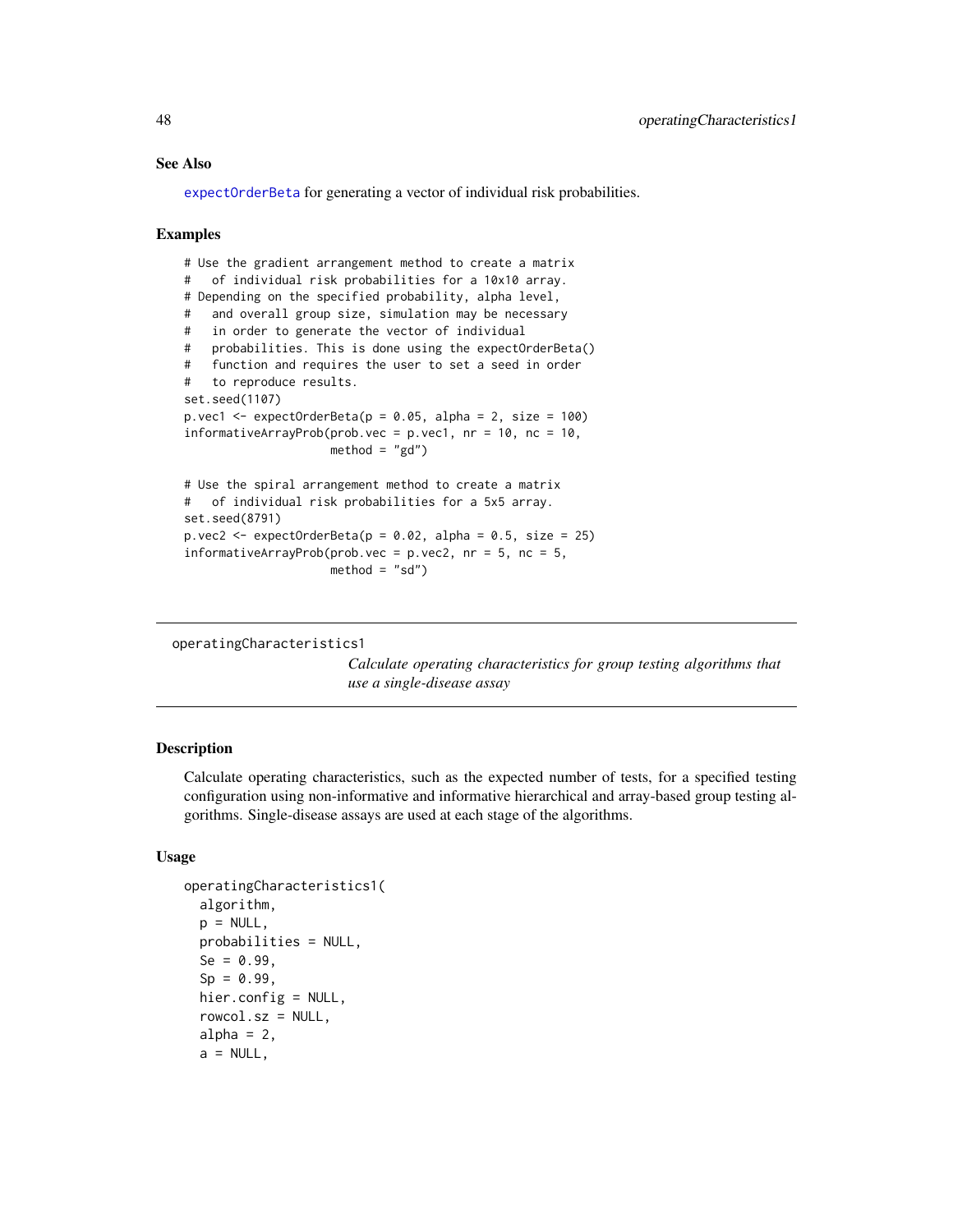```
print.time = TRUE,
  ...
\overline{)}opChar1(
  algorithm,
  p = NULL,probabilities = NULL,
  Se = 0.99,
  Sp = 0.99,
  hier.config = NULL,
  rowcol.sz = NULL,
  alpha = 2,
  a = NULL,print.time = TRUE,
  ...
\overline{)}
```
# Arguments

| algorithm     | character string defining the group testing algorithm to be used. Non-informative<br>testing options include two-stage hierarchical ("D2"), three-stage hierarchical<br>("D3"), four-stage hierarchical ("D4"), square array testing without master pool-<br>ing ("A2"), and square array testing with master pooling ("A2M"). Informative<br>testing options include two-stage hierarchical ("ID2"), three-stage hierarchical<br>("ID3"), four-stage hierarchical ("ID4"), and square array testing without master<br>pooling ("IA2"). |
|---------------|-----------------------------------------------------------------------------------------------------------------------------------------------------------------------------------------------------------------------------------------------------------------------------------------------------------------------------------------------------------------------------------------------------------------------------------------------------------------------------------------------------------------------------------------|
| p             | overall probability of disease that will be used to generate a vector/matrix of<br>individual probabilities. For non-informative algorithms, a homogeneous set of<br>probabilities will be used. For informative algorithms, the expectOrderBeta<br>function will be used to generate a heterogeneous set of probabilities. Further<br>details are given under 'Details'. Either p or probabilities should be speci-<br>fied, but not both.                                                                                             |
| probabilities | a vector of individual probabilities, which is homogeneous for non-informative<br>testing algorithms and heterogeneous for informative testing algorithms. Either<br>p or probabilities should be specified, but not both.                                                                                                                                                                                                                                                                                                              |
| Se            | a vector of sensitivity values, where one value is given for each stage of test-<br>ing (in order). If a single value is provided, sensitivity values are assumed to<br>be equal to this value for all stages of testing. Further details are given under<br>'Details'.                                                                                                                                                                                                                                                                 |
| Sp            | a vector of specificity values, where one value is given for each stage of test-<br>ing (in order). If a single value is provided, specificity values are assumed to<br>be equal to this value for all stages of testing. Further details are given under<br>'Details'.                                                                                                                                                                                                                                                                 |
| hier.config   | a matrix specifying the configuration for a hierarchical testing algorithm. The<br>rows correspond to the stages of testing, the columns correspond to each individ-<br>ual to be tested, and the cell values specify the group number of each individual                                                                                                                                                                                                                                                                               |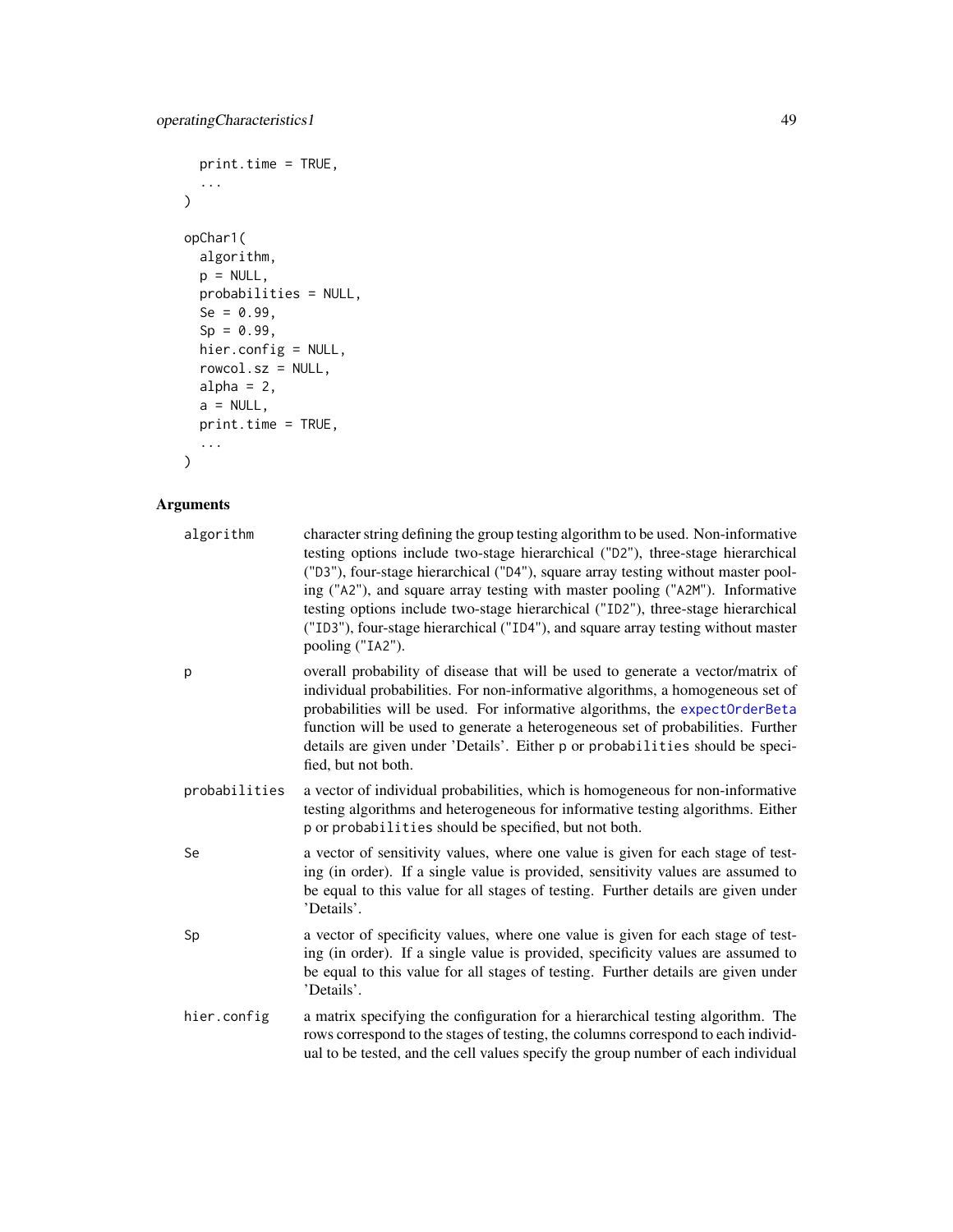|            | at each stage. Further details are given under 'Details'. For array testing algo-<br>rithms, this argument will be ignored.                                                                                 |
|------------|-------------------------------------------------------------------------------------------------------------------------------------------------------------------------------------------------------------|
| rowcol.sz  | the row/column size for array testing algorithms. For hierarchical testing algo-<br>rithms, this argument will be ignored.                                                                                  |
| alpha      | a shape parameter for the beta distribution that specifies the degree of hetero-<br>geneity for the generated probability vector (for informative testing only).                                            |
| a          | a vector containing indices indicating which individuals to calculate individual<br>accuracy measures for. If NULL, individual accuracy measures will be displayed<br>for all individuals in the algorithm. |
| print.time | a logical value indicating whether the length of time for calculations should be<br>printed. The default is TRUE.                                                                                           |
| $\ddotsc$  | arguments to be passed to the expectOrderBeta function, which generates a<br>vector of probabilities for informative testing algorithms. Further details are<br>given under 'Details'.                      |

## Details

This function computes the operating characteristics for group testing algorithms with an assay that tests for one disease, as described in Hitt et al. (2019).

Available algorithms include two-, three-, and four-stage hierarchical testing and array testing with and without master pooling. Both non-informative and informative group testing settings are allowed for each algorithm, except informative array testing with master pooling is unavailable because this method has not appeared in the group testing literature. Operating characteristics calculated are expected number of tests, pooling sensitivity, pooling specificity, pooling positive predictive value, and pooling negative predictive value for each individual.

For informative algorithms where the p argument is specified, the expected value of order statistics from a beta distribution are found. These values are used to represent disease risk probabilities for each individual to be tested. The beta distribution has two parameters: a mean parameter p (overall disease prevalence) and a shape parameter alpha (heterogeneity level). Depending on the specified p, alpha, and overall group size, simulation may be necessary to generate the vector of individual probabilities. This is done using [expectOrderBeta](#page-19-0) and requires the user to set a seed to reproduce results.

The sensitivity/specificity values are allowed to vary across stages of testing. For hierarchical testing, a different sensitivity/specificity value may be used for each stage of testing. For array testing, a different sensitivity/specificity value may be used for master pool testing (if included), row/column testing, and individual testing. The values must be specified in order of the testing performed. For example, values are specified as (stage 1, stage 2, stage 3) for three-stage hierarchical testing or (master pool testing, row/column testing, individual testing) for array testing with master pooling. A single sensitivity/specificity value may be specified instead. In this situation, sensitivity/specificity values for all stages are assumed to be equal.

The matrix specified by hier. config defines the hierarchical group testing algorithm for  $I$  individuals. The rows of the matrix correspond to the stages  $s = 1, ..., S$  in the testing algorithm, and the columns correspond to individuals  $i = 1, \dots, I$ . The cell values within the matrix represent the group number of individual  $i$  at stage  $s$ . For three-stage, four-stage, and non-informative two-stage hierarchical testing, the first row of the matrix consists of all ones. This indicates that all individuals in the algorithm are tested together in a single group in the first stage of testing. For informative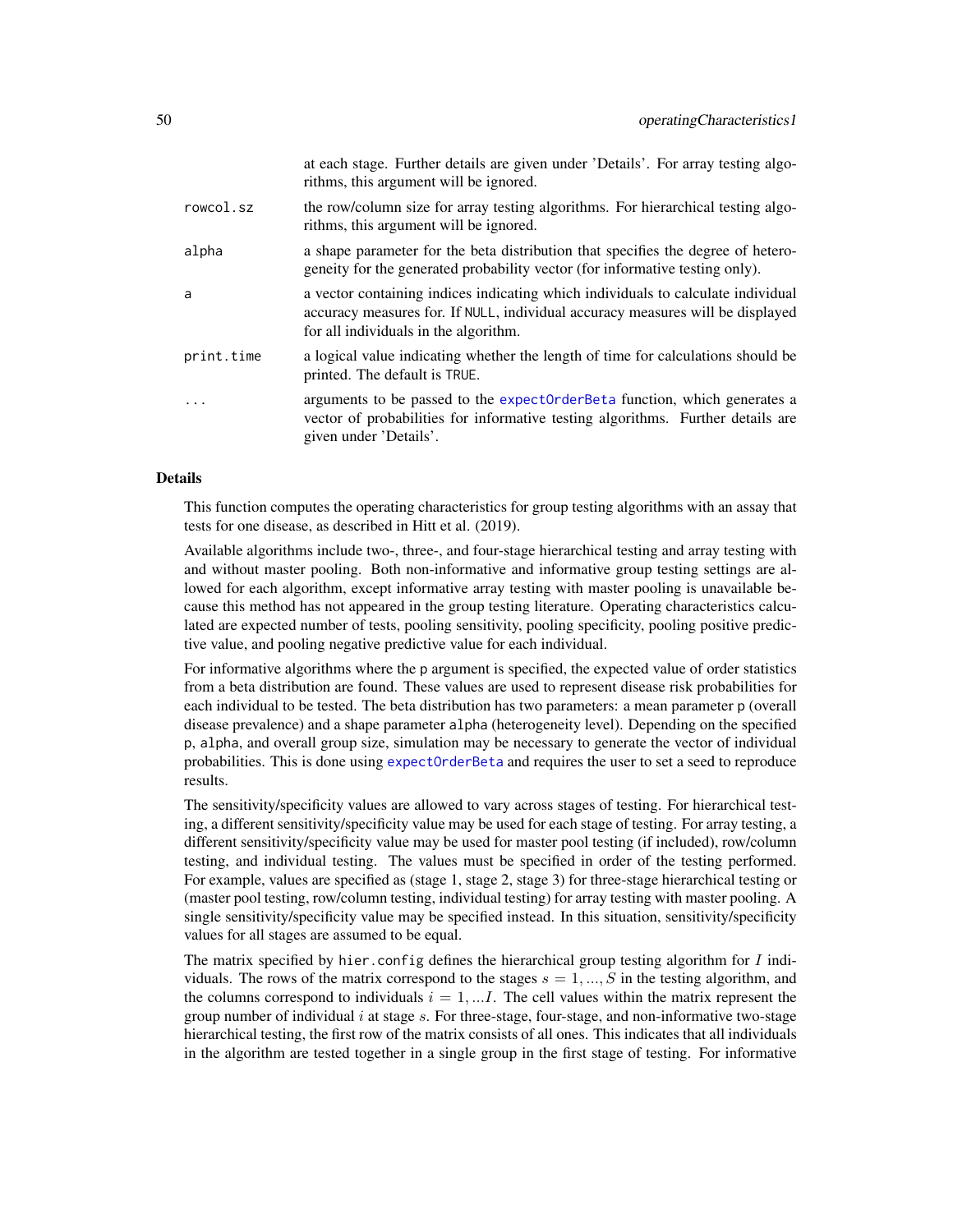two-stage hierarchical testing, the initial group (block) is not tested. Thus, the first row of the matrix consists of the group numbers for each individual in the first stage of testing. For all hierarchical algorithms, the final row of the matrix denotes individual testing. Individuals who are not tested in a particular stage are represented by "NA" (e.g., an individual tested in a group of size 1 in the second stage of testing would not be tested again in a third stage of testing). It is important to note that this matrix represents the testing that could be performed if each group tests positively at each stage prior to the last. For more details on this matrix (called a group membership matrix), see Bilder et al. (2019).

For array testing without master pooling, the rowcol.sz specified represents the row/column size for initial (stage 1) testing. For array testing with master pooling, the rowcol.sz specified represents the row/column size for stage 2 testing. This is because the master pool size is the overall array size, given by the square of the row/column size.

The displayed overall pooling sensitivity, pooling specificity, pooling positive predictive value, and pooling negative predictive value are weighted averages of the corresponding individual accuracy measures for all individuals within the initial group (or block) for a hierarchical algorithm, or within the entire array for an array-based algorithm. Expressions for these averages are provided in the Supplementary Material for Hitt et al. (2019). These expressions are based on accuracy definitions given by Altman and Bland (1994a, 1994b).

The operatingCharacteristics1 function accepts additional arguments, namely num.sim, to be passed to the [expectOrderBeta](#page-19-0) function, which generates a vector of probabilities for informative group testing algorithms. The num.sim argument specifies the number of simulations from the beta distribution when simulation is used. By default, 10,000 simulations are used.

#### Value

A list containing:

| algorithm | the group testing algorithm used for calculations.                                                                                                                                                                                                                                                                                                                                                                                                                                                                                                                                                                                         |
|-----------|--------------------------------------------------------------------------------------------------------------------------------------------------------------------------------------------------------------------------------------------------------------------------------------------------------------------------------------------------------------------------------------------------------------------------------------------------------------------------------------------------------------------------------------------------------------------------------------------------------------------------------------------|
| prob      | the probability of disease or the vector of individual probabilities, as specified<br>by the user.                                                                                                                                                                                                                                                                                                                                                                                                                                                                                                                                         |
| alpha     | level of heterogeneity for the generated probability vector (for informative test-<br>ing only).                                                                                                                                                                                                                                                                                                                                                                                                                                                                                                                                           |
| Se        | the vector of sensitivity values for each stage of testing.                                                                                                                                                                                                                                                                                                                                                                                                                                                                                                                                                                                |
| Sp        | the vector of specificity values for each stage of testing.                                                                                                                                                                                                                                                                                                                                                                                                                                                                                                                                                                                |
| Config    | a list specifying elements of the specified testing configuration, which may in-<br>clude:                                                                                                                                                                                                                                                                                                                                                                                                                                                                                                                                                 |
|           | <b>Stage1</b> group size for the first stage of hierarchical testing, if applicable.<br><b>Stage2</b> group sizes for the second stage of hierarchical testing, if applicable.<br><b>Stage3</b> group sizes for the third stage of hierarchical testing, if applicable.<br><b>Block.sz</b> the block size/initial group size for informative Dorfman testing, which<br>is not tested.<br>pool.szs group sizes for the first stage of testing for informative Dorfman test-<br>ing.<br><b>Array.dim</b> the row/column size for array testing.<br>Array.sz the overall array size for array testing (the square of the row/column<br>size). |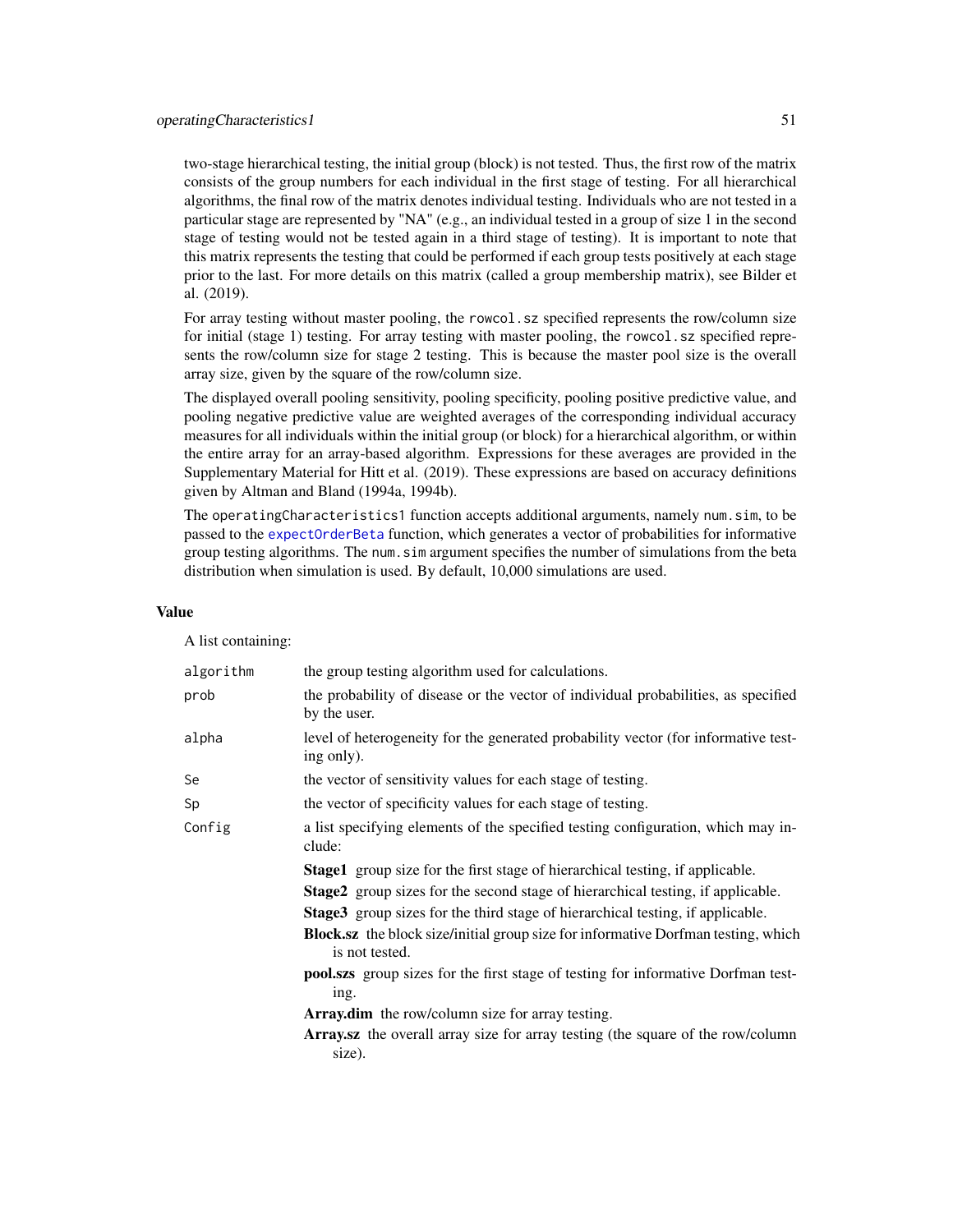| p.vec    | the sorted vector of individual probabilities, if applicable.                                                                                                                                                                                                                                                                                                                                                                                                                                                   |
|----------|-----------------------------------------------------------------------------------------------------------------------------------------------------------------------------------------------------------------------------------------------------------------------------------------------------------------------------------------------------------------------------------------------------------------------------------------------------------------------------------------------------------------|
| p.mat    | the sorted matrix of individual probabilities in gradient arrangement, if applica-<br>ble. Further details are given under 'Details'.                                                                                                                                                                                                                                                                                                                                                                           |
| ЕT       | the expected testing expenditure to decode all individuals in the algorithm; this<br>includes all individuals in all groups for hierarchical algorithms or in the entire<br>array for array testing.                                                                                                                                                                                                                                                                                                            |
| value    | the value of the expected number of tests per individual.                                                                                                                                                                                                                                                                                                                                                                                                                                                       |
| Accuracy | a list containing:                                                                                                                                                                                                                                                                                                                                                                                                                                                                                              |
|          | <b>Individual</b> a matrix of accuracy measures for each individual specified in a.<br>The rows correspond to each unique set of accuracy measures in the algo-<br>rithm. Individuals with the same set of accuracy measures are displayed<br>together in a single row of the matrix. The columns correspond to the pool-<br>ing sensitivity, pooling specificity, pooling positive predictive value, pool-<br>ing negative predictive value, and the indices for the individuals in each row<br>of the matrix. |
|          | <b>Overall</b> a matrix of overall accuracy measures for the algorithm. The columns<br>correspond to the pooling sensitivity, pooling specificity, pooling positive<br>predictive value, and pooling negative predictive value for the overall algo-<br>rithm. Further details are given under 'Details'.                                                                                                                                                                                                       |

#### Note

This function returns the pooling positive and negative predictive values for all individuals even though these measures are diagnostic specific; e.g., the pooling positive predictive value should only be considered for those individuals who have tested positive.

Additionally, only stage dependent sensitivity and specificity values are allowed within the program (no group within stage dependent values are allowed). See Bilder et al. (2019) for additional information.

### Author(s)

Brianna D. Hitt

## References

Altman, D., Bland, J. (1994). "Diagnostic tests 1: Sensitivity and specificity." *BMJ*, 308, 1552.

Altman, D., Bland, J. (1994). "Diagnostic tests 2: Predictive values." *BMJ*, 309, 102.

Bilder, C., Tebbs, J., McMahan, C. (2019). "Informative group testing for multiplex assays." *Biometrics*, 75, 278–288.

Hitt, B., Bilder, C., Tebbs, J., McMahan, C. (2019). "The objective function controversy for group testing: Much ado about nothing?" *Statistics in Medicine*, 38, 4912–4923.

McMahan, C., Tebbs, J., Bilder, C. (2012a). "Informative Dorfman Screening." *Biometrics*, 68, 287–296.

McMahan, C., Tebbs, J., Bilder, C. (2012b). "Two-Dimensional Informative Array Testing." *Biometrics*, 68, 793–804.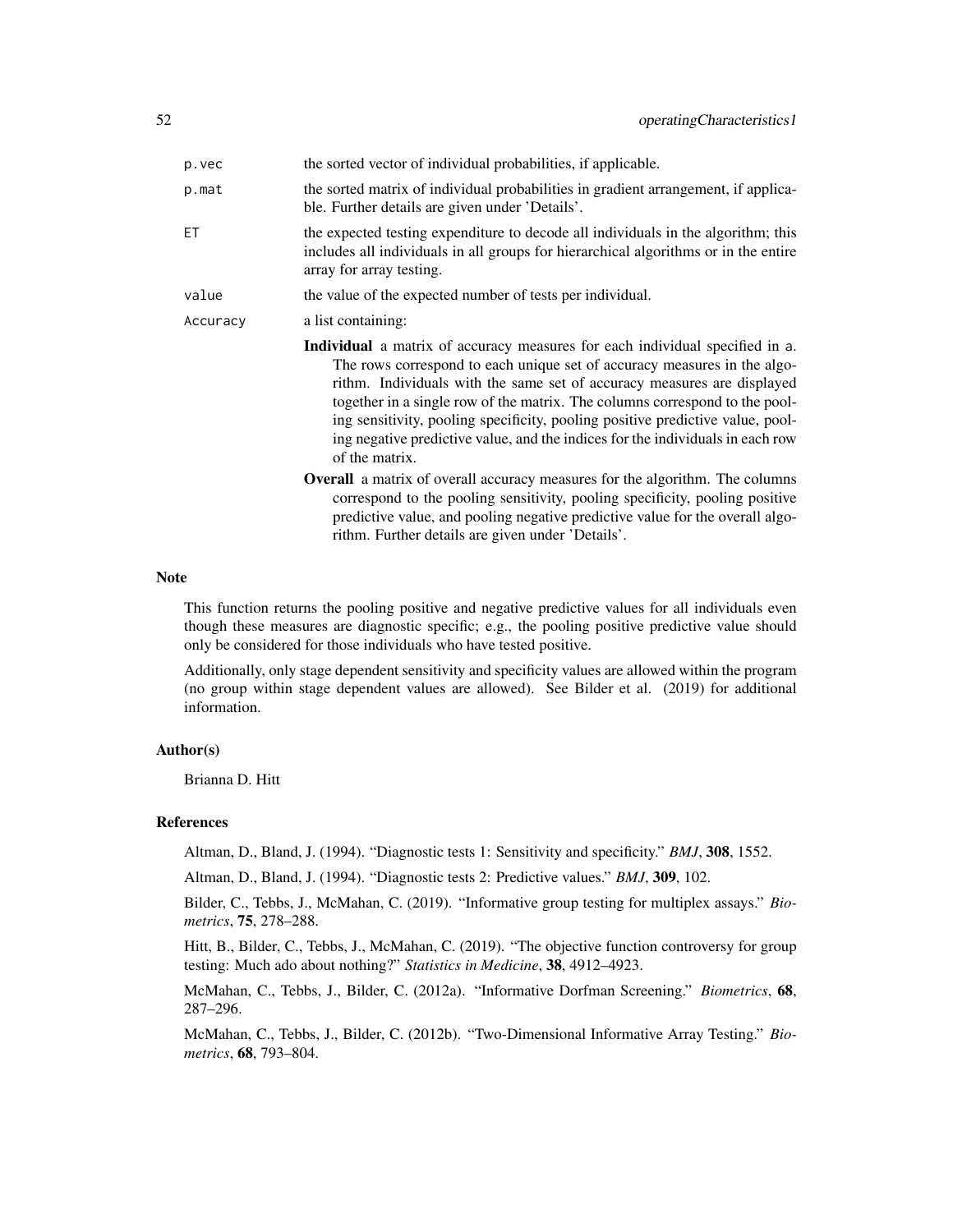#### See Also

Other operating characteristic functions: [Sterrett\(](#page-96-0)), [TOD\(](#page-105-0)), [halving\(](#page-42-0)), [operatingCharacteristics2\(](#page-53-0))

```
# Calculate the operating characteristics for non-informative
# two-stage hierarchical (Dorfman) testing.
config.mat \leq matrix(data = c(rep(1, 10), 1:10),
                     nrow = 2, ncol = 10, byrow = TRUE)
opChar1(algorithm = "D2", p = 0.05, Se = 0.99, Sp = 0.99,
        hier.config = config.mat, print.time = FALSE)
# Calculate the operating characteristics for informative
# two-stage hierarchical (Dorfman) testing.
# A vector of individual probabilities is generated using
# the expected value of order statistics from a beta
# distribution with p = 0.01 and a heterogeneity level
# of alpha = 0.5.
config.mat \leq matrix(data = c(rep(1:3, each = 10), 1:30),
                     nrow = 2, ncol = 30, byrow = TRUE)
set.seed(52613)
opChar1(algorithm = "ID2", p = 0.01, Se = 0.95, Sp = 0.95,
        hier.config = config.mat, alpha = 0.5, num.sim = 10000)
# Equivalent code using a heterogeneous vector of
# probabilities
set.seed(52613)
probs \leq expectOrderBeta(p = 0.01, alpha = 0.5, size = 30)
opChar1(algorithm = "ID2", probabilities = probs,
        Se = 0.95, Sp = 0.95, hier.config = config.mat)
# Calculate the operating characteristics for
# non-informative three-stage hierarchical testing.
config.mat \leq matrix(data = c(rep(1, 18), rep(1:3, each = 5),
                              rep(4, 3), 1:18),
                    nrow = 3, ncol = 18, byrow = TRUE)
opChar1(algorithm = "D3", p = 0.001, Se = 0.95, Sp = 0.95,
        hier.config = config.mat)
opChar1(algorithm = "D3", p = 0.001, Se = c(0.95, 0.95, 0.99),
        Sp = c(0.96, 0.96, 0.98), hier.config = config.mat)
# Calculate the operating characteristics for
# informative three-stage hierarchical testing,
# given a heterogeneous vector of probabilities.
config.mat \leq matrix(data = c(rep(1, 6), rep(1:2, each = 3),
                              1:6), nrow = 3, ncol = 6,
                     byrow = TRUE)
set.seed(52613)
opChar1(algorithm = "ID3",
         probabilities = c(0.012, 0.014, 0.011, 0.012, 0.010, 0.015),
         Se = 0.99, Sp = 0.99, hier.config = config.mat,
         alpha = 0.5, num.sim = 5000)
```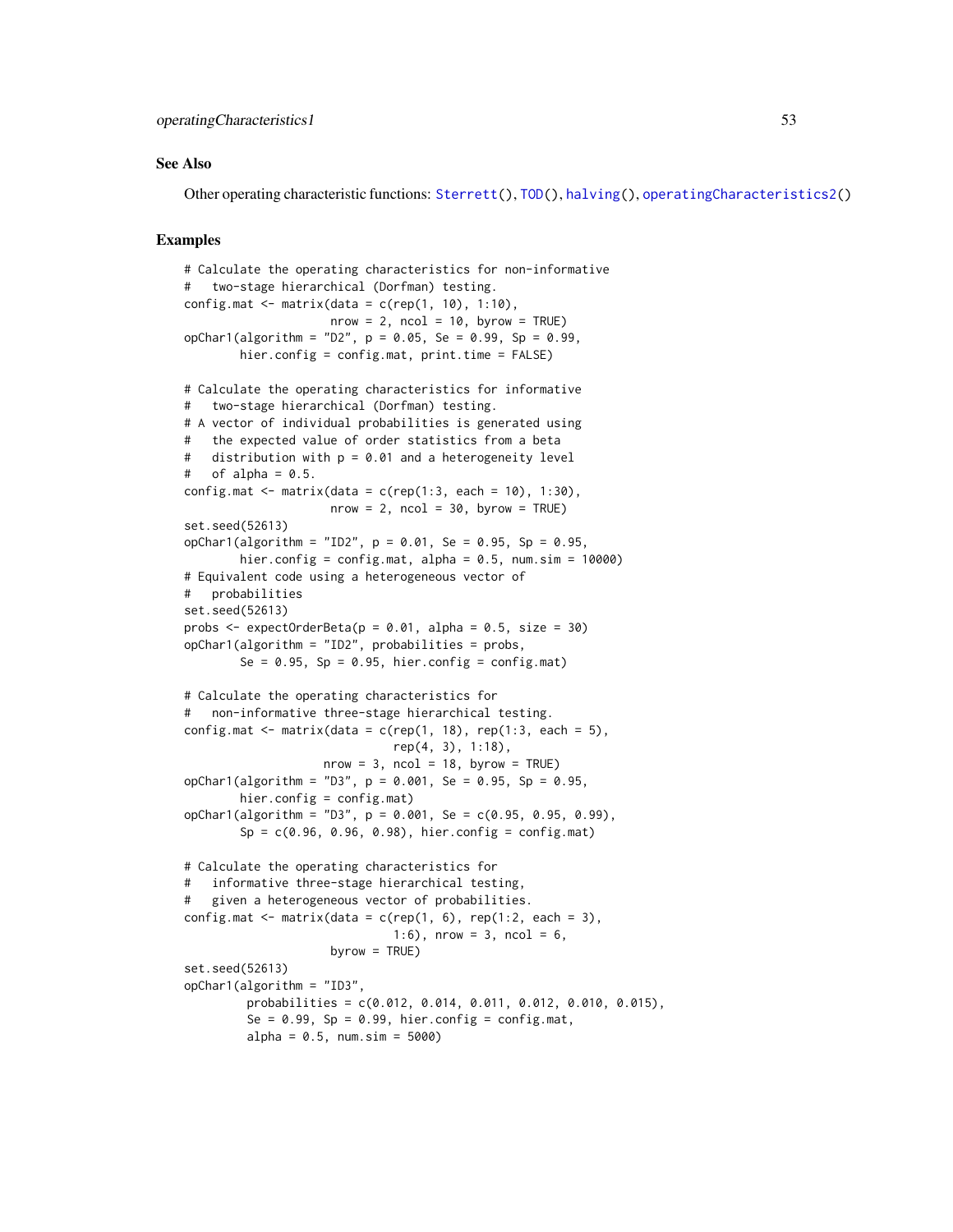```
# Calculate the operating characteristics for
# non-informative four-stage hierarchical testing.
config.mat \leq matrix(data = c(rep(1, 12), rep(1, 8),
                              rep(2, 2), 3, 4, rep(1, 5),
                              rep(2, 3), 3, 4, rep(NA, 2),
                              1:8, rep(NA, 4)), nrow = 4,
                     ncol = 12, byrow = TRUE)
opChar1(algorithm = "D4", p = 0.041, Se = 0.99, Sp = 0.90,
        hier.config = config.mat)
# Calculate the operating characteristics for
# informative four-stage hierarchical testing.
# A vector of individual probabilities is generated using
# the expected value of order statistics from a beta
# distribution with p = 0.041 and a heterogeneity level
# of alpha = 0.5.
config.mat \leq matrix(data = c(rep(1, 12), rep(1, 8),
                              rep(2, 2), 3, 4, rep(1, 5),
                              rep(2, 3), 3, 4, rep(NA, 2),
                              1:8, rep(NA, 4)), nrow = 4,
                     ncol = 12, byrow = TRUE)
set.seed(5678)
opChar1(algorithm = "ID4", p = 0.041, Se = 0.99, Sp = 0.90,
        hier.config = config.mat, alpha = 0.5)
# Calculate the operating characteristics for
# non-informative array testing without master pooling.
opChar1(algorithms = "A2", p = 0.005, Se = c(0.95, 0.99),Sp = c(0.95, 0.99), rowcol.sz = 8, a = 1)
# Calculate the operating characteristics for
# informative array testing without master pooling.
# A vector of individual probabilities is generated using
   the expected value of order statistics from a beta
# distribution with p = 0.03 and a heterogeneity level
# of alpha = 2.
set.seed(1002)
opChar1(algorithm = "IA2", p = 0.03, Se = 0.95, Sp = 0.95,
         rowcol.sz = 8, alpha = 2, a = 1:10)
# Calculate the operating characteristics for
# non-informative array testing with master pooling.
opChar1(algorithm = "A2M", p = 0.02, Se = c(0.95,0.95,0.99),
        Sp = c(0.98, 0.98, 0.99), rowcol.sz = 5)
```
<span id="page-53-1"></span><span id="page-53-0"></span>operatingCharacteristics2

*Calculate operating characteristics for group testing algorithms that use a multiplex assay for two diseases*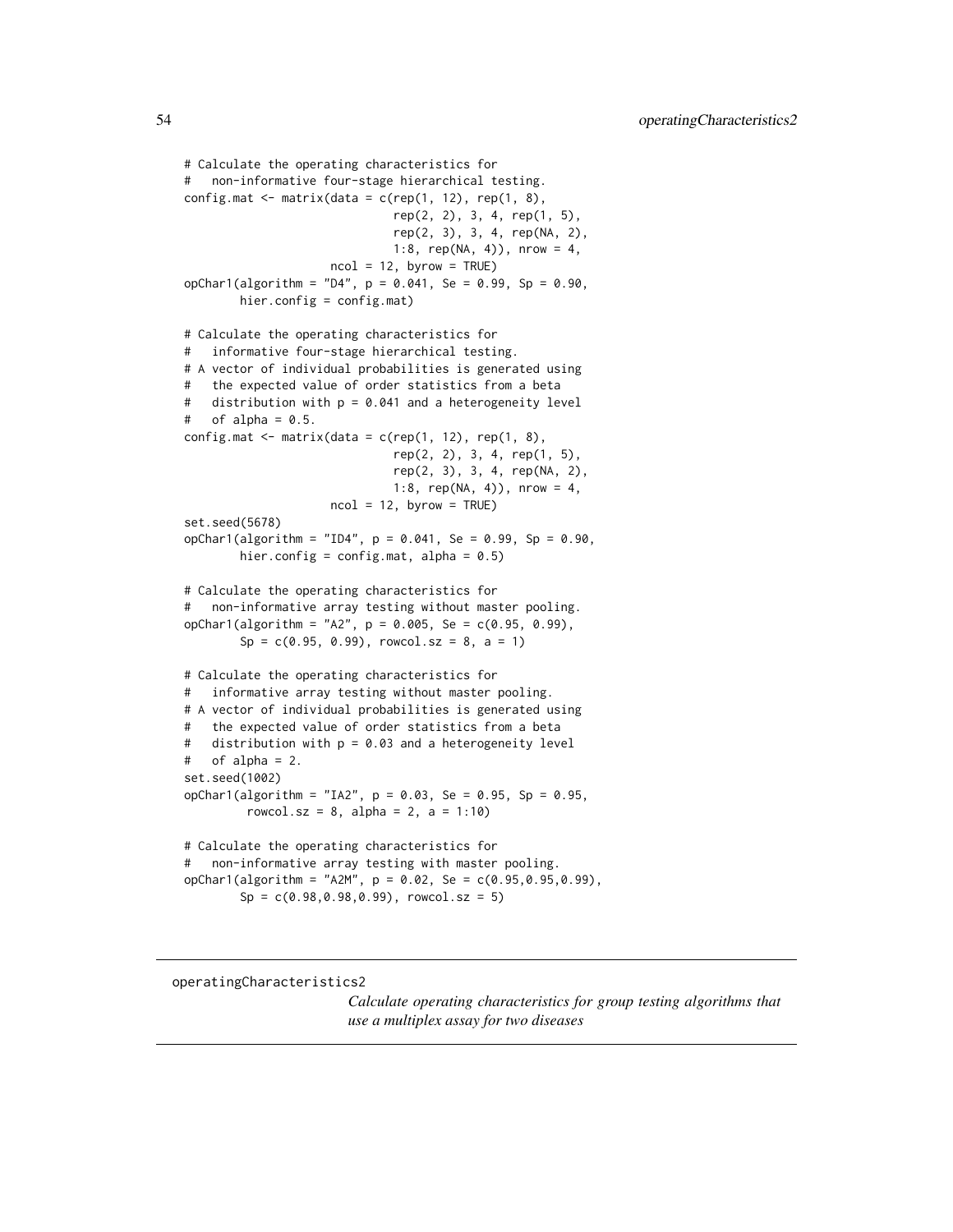#### Description

Calculate operating characteristics, such as the expected number of tests, for a specified testing configuration using non-informative and informative hierarchical and array-based group testing algorithms. Multiplex assays for two diseases are used at each stage of the algorithms.

# Usage

```
operatingCharacteristics2(
  algorithm,
 p.vec = NULL,
 probabilities = NULL,
  alpha = NULL,
  Se,
  Sp,
  hier.config = NULL,
  rowcol.sz = NULL,
  ordering = matrix(data = c(0, 1, 0, 1, 0, 0, 1, 1), nrow = 4, ncol = 2),
  a = NULL,print.time = TRUE,
  ...
\mathcal{L}opChar2(
  algorithm,
 p.vec = NULL,
 probabilities = NULL,
  alpha = NULL,
  Se,
  Sp,
  hier.config = NULL,
  rowcol.sz = NULL,
  ordering = matrix(data = c(0, 1, 0, 1, 0, 0, 1, 1), nrow = 4, ncol = 2),
  a = NULL,print.time = TRUE,
  ...
\lambda
```
#### Arguments

| algorithm | character string defining the group testing algorithm to be used. Non-informative<br>testing options include two-stage hierarchical ("D2"), three-stage hierarchical<br>("D3"), four-stage hierarchical ("D4"), five-stage hierarchical ("D5"), square array<br>testing without master pooling ("A2"), and square array testing with master pool-<br>ing ("A2M"). Informative testing options include two-stage hierarchical ("ID2"),<br>three-stage hierarchical ("ID3"), four-stage hierarchical ("ID4"), and five-stage |
|-----------|----------------------------------------------------------------------------------------------------------------------------------------------------------------------------------------------------------------------------------------------------------------------------------------------------------------------------------------------------------------------------------------------------------------------------------------------------------------------------------------------------------------------------|
|           | hierarchical ("ID5") testing.                                                                                                                                                                                                                                                                                                                                                                                                                                                                                              |
| p.vec     | vector of overall joint probabilities. The joint probabilities are assumed to be<br>equal for all individuals in the algorithm (non-informative testing only). There                                                                                                                                                                                                                                                                                                                                                       |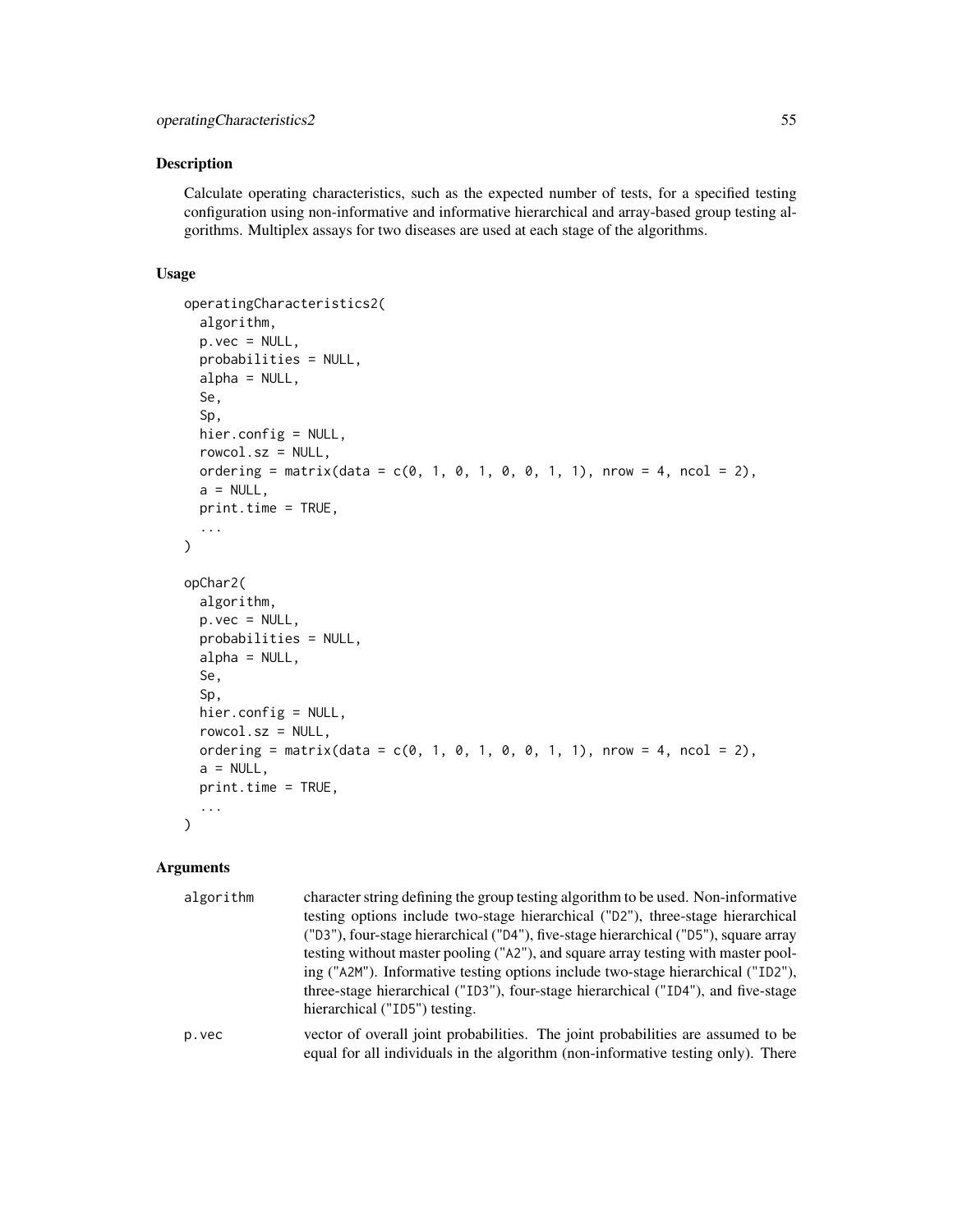|               | are four joint probabilities to consider: $p_{00}$ , the probability that an individual<br>tests negative for both diseases; $p_{10}$ , the probability that an individual tests posi-<br>tive only for the first disease; $p_{01}$ , the probability that an individual tests positive<br>only for the second disease; and $p_{11}$ , the probability that an individual tests posi-<br>tive for both diseases. The joint probabilities must sum to 1. Only one of p. vec,<br>probabilities, or alpha should be specified. |
|---------------|-----------------------------------------------------------------------------------------------------------------------------------------------------------------------------------------------------------------------------------------------------------------------------------------------------------------------------------------------------------------------------------------------------------------------------------------------------------------------------------------------------------------------------|
| probabilities | matrix of joint probabilities for each individual, where rows correspond to the<br>four joint probabilities and columns correspond to each individual in the algo-<br>rithm. Only one of p. vec, probabilities, or alpha should be specified.                                                                                                                                                                                                                                                                               |
| alpha         | a vector containing positive shape parameters of the Dirichlet distribution (for<br>informative testing only). The vector will be used to generate a heterogeneous<br>matrix of joint probabilities for each individual. The vector must have length 4.<br>Further details are given under 'Details'. Only one of p. vec, probabilities,<br>or alpha should be specified.                                                                                                                                                   |
| Se            | matrix of sensitivity values, where one value is given for each disease (or infec-<br>tion) at each stage of testing. The rows of the matrix correspond to each disease<br>$k = 1, 2$ , and the columns of the matrix correspond to each stage of testing<br>$s = 1, , S$ . If a vector of 2 values is provided, the sensitivity values associated<br>with disease are assumed to be equal to the $k$ th value in the vector for all stages<br>of testing. Further details are given under 'Details'.                       |
| Sp            | a matrix of specificity values, where one value is given for each disease (or<br>infection) at each stage of testing. The rows of the matrix correspond to each<br>disease $k = 1, 2$ , and the columns of the matrix correspond to each stage of<br>testing $s = 1, , S$ . If a vector of 2 values is provided, the specificity values<br>associated with disease $k$ are assumed to be equal to the $k$ th value in the vector<br>for all stages of testing. Further details are given under 'Details'.                   |
| hier.config   | a matrix specifying the configuration for a hierarchical testing algorithm. The<br>rows correspond to the stages of testing, the columns correspond to each individ-<br>ual to be tested, and the cell values specify the group number of each individual<br>at each stage. Further details are given under 'Details'. For array testing algo-<br>rithms, this argument will be ignored.                                                                                                                                    |
| rowcol.sz     | the row/column size for array testing algorithms. For hierarchical testing algo-<br>rithms, this argument will be ignored.                                                                                                                                                                                                                                                                                                                                                                                                  |
| ordering      | a matrix detailing the ordering for the binary responses of the diseases. The<br>columns of the matrix correspond to each disease and the rows of the matrix<br>correspond to each of the 4 sets of binary responses for two diseases. This<br>ordering is used with the joint probabilities. The default ordering is $(p_0, p_1, 10)$ ,<br>$p_0, p_1, p_1$ .                                                                                                                                                               |
| a             | a vector containing indices indicating which individuals to calculate individual<br>accuracy measures for. If NULL, individual accuracy measures will be displayed<br>for all individuals in the algorithm.                                                                                                                                                                                                                                                                                                                 |
| print.time    | a logical value indicating whether the length of time for calculations should be<br>printed. The default is TRUE.                                                                                                                                                                                                                                                                                                                                                                                                           |
|               | additional arguments to be passed to functions for hierarchical testing with mul-<br>tiplex assays for two diseases.                                                                                                                                                                                                                                                                                                                                                                                                        |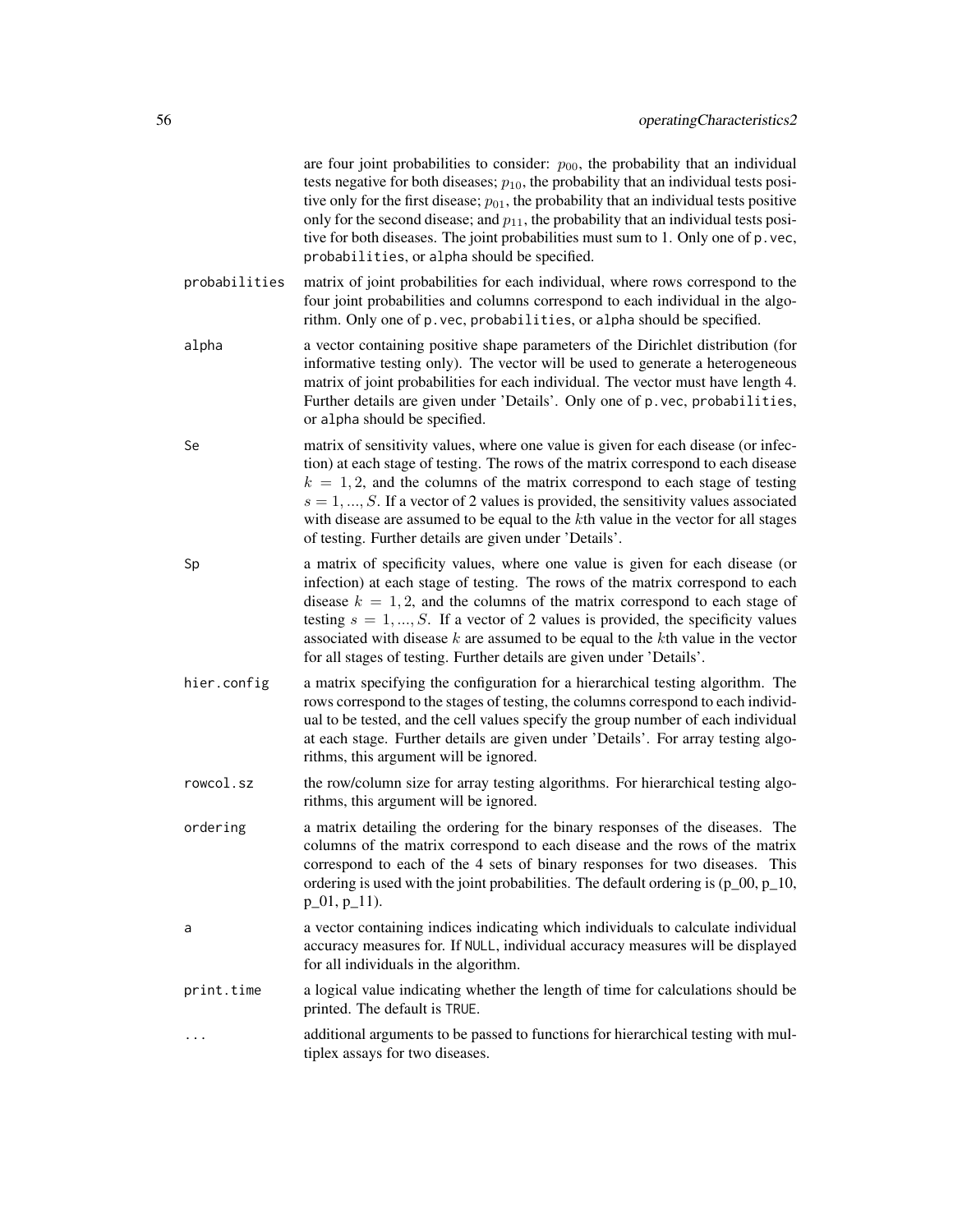#### Details

This function computes the operating characteristics for standard group testing algorithms with a multiplex assay that tests for two diseases. Calculations for hierarchical group testing algorithms are performed as described in Bilder et al. (2019) and calculations for array-based group testing algorithms are performed as described in Hou et al. (2019).

Available algorithms include two-, three-, four-, and five-stage hierarchical testing and array testing with and without master pooling. Both non-informative and informative group testing settings are allowed for hierarchical algorithms. Only non-informative group testing settings are allowed for array testing algorithms. Operating characteristics calculated are expected number of tests, pooling sensitivity, pooling specificity, pooling positive predictive value, and pooling negative predictive value for each individual.

For informative algorithms where the alpha argument is specified, a heterogeneous matrix of joint probabilities for each individual is generated using the Dirichlet distribution. This is done using rBeta2009::rdirichlet and requires the user to set a seed to reproduce results. See Bilder et al. (2019) for additional details on the use of the Dirichlet distribution for this purpose.

The sensitivity/specificity values are allowed to vary across stages of testing. For hierarchical testing, a different sensitivity/specificity value may be used for each stage of testing. For array testing, a different sensitivity/specificity value may be used for master pool testing (if included), row/column testing, and individual testing. The values must be specified in the order of the testing performed. For example, values are specified as (stage 1, stage 2, stage 3) for three-stage hierarchical testing or (master pool testing, row/column testing, individual testing) for array testing with master pooling. A vector of 2 sensitivity/specificity values may be specified, and sensitivity/specificity values for all stages of testing are assumed to be equal. The first value in the vector will be used at each stage of testing for the first disease, and the second value in the vector will be used at each stage of testing for the second disease.

The matrix specified by hier.config defines the hierarchical group testing algorithm for  $I$  individuals. The rows of the matrix correspond to the stages  $s = 1, ..., S$  in the testing algorithm, and the columns correspond to individuals  $i = 1, \dots I$ . The cell values within the matrix represent the group number of individual  $i$  at stage  $s$ . For three-stage, four-stage, five-stage, and non-informative two-stage hierarchical testing, the first row of the matrix consists of all ones. This indicates that all individuals in the algorithm are tested together in a single group in the first stage of testing. For informative two-stage hierarchical testing, the initial group (block) is not tested. Thus, the first row of the matrix consists of the group numbers for each individual in the first stage of testing. For all hierarchical algorithms, the final row of the matrix denotes individual testing. Individuals who are not tested in a particular stage are represented by "NA" (e.g., an individual tested in a group of size 1 in the second stage of testing would not be tested again in a third stage of testing). It is important to note that this matrix represents the testing that could be performed if each group tests positively at each stage prior to the last. For more details on this matrix (called a group membership matrix), see Bilder et al. (2019).

For array testing without master pooling, the rowcol.sz specified represents the row/column size for initial (stage 1) testing. For array testing with master pooling, the rowcol.sz specified represents the row/column size for stage 2 testing. This is because the master pool size is the overall array size, given by the square of the row/column size.

The displayed overall pooling sensitivity, pooling specificity, pooling positive predictive value, and pooling negative predictive value are weighted averages of the corresponding individual accuracy measures for all individuals within the initial group (or block) for a hierarchical algorithm, or within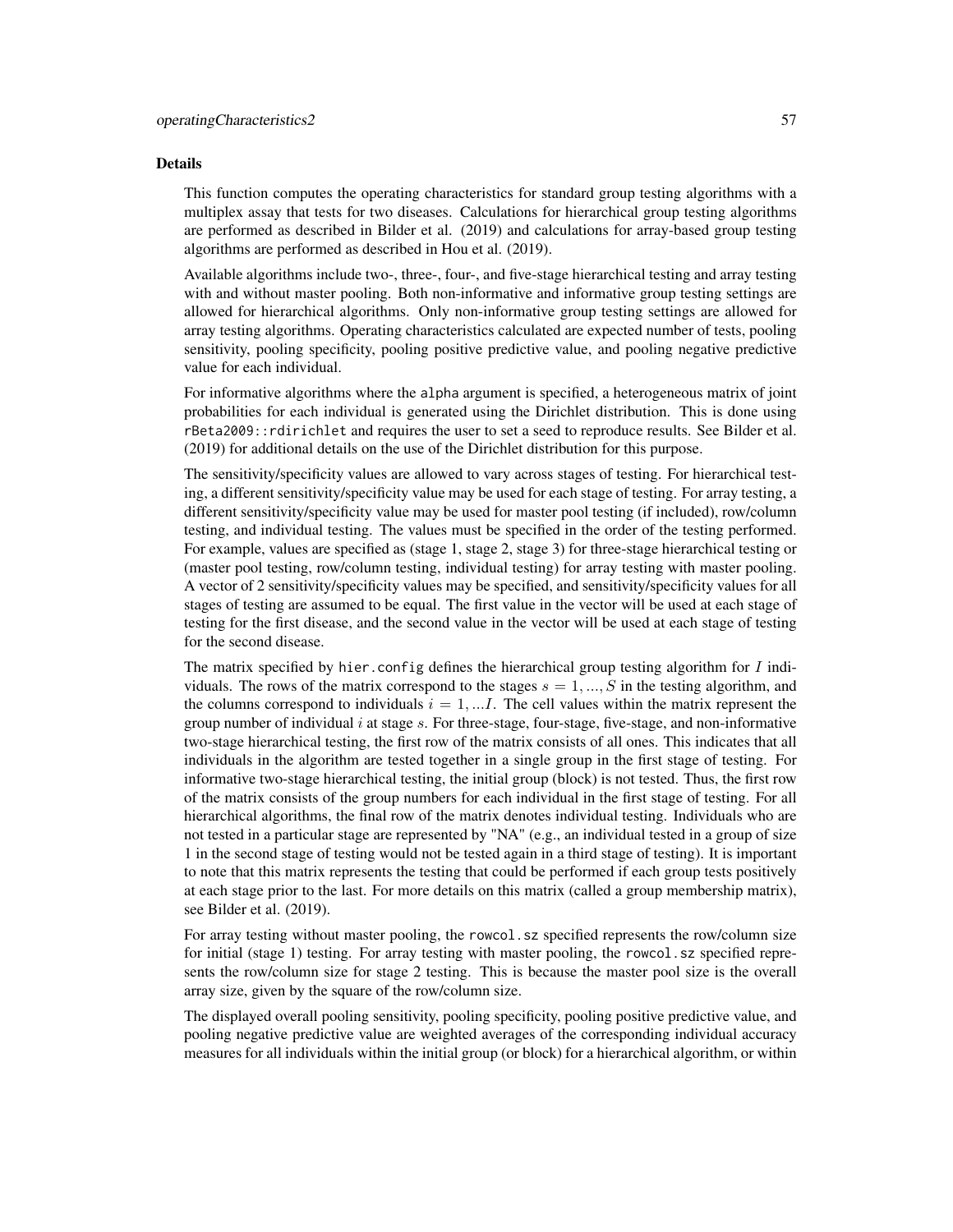the entire array for an array-based algorithm. Expressions for these averages are provided in the Supplementary Material for Hitt et al. (2019). These expressions are based on accuracy definitions given by Altman and Bland (1994a, 1994b).

# Value

A list containing:

| algorithm | the group testing algorithm used for calculations.                                                                                                                                                                                                                                                                                                                                                                                                                                                                                                                                                                                                                                         |
|-----------|--------------------------------------------------------------------------------------------------------------------------------------------------------------------------------------------------------------------------------------------------------------------------------------------------------------------------------------------------------------------------------------------------------------------------------------------------------------------------------------------------------------------------------------------------------------------------------------------------------------------------------------------------------------------------------------------|
| prob.vec  | the vector of joint probabilities provided by the user, if applicable (for non-<br>informative algorithms only).                                                                                                                                                                                                                                                                                                                                                                                                                                                                                                                                                                           |
| joint.p   | the matrix of joint probabilities for each individual provided by the user, if ap-<br>plicable.                                                                                                                                                                                                                                                                                                                                                                                                                                                                                                                                                                                            |
| alpha.vec | the alpha vector provided by the user, if applicable (for informative algorithms<br>only).                                                                                                                                                                                                                                                                                                                                                                                                                                                                                                                                                                                                 |
| Se        | the matrix of sensitivity values for each disease at each stage of testing.                                                                                                                                                                                                                                                                                                                                                                                                                                                                                                                                                                                                                |
| Sp        | the matrix of specificity values for each disease at each stage of testing.                                                                                                                                                                                                                                                                                                                                                                                                                                                                                                                                                                                                                |
| Config    | a list specifying elements of the specified testing configuration, which may in-<br>clude:                                                                                                                                                                                                                                                                                                                                                                                                                                                                                                                                                                                                 |
|           | Stage1 group size for the first stage of hierarchical testing, if applicable.<br>Stage2 group sizes for the second stage of hierarchical testing, if applicable.<br>Stage3 group sizes for the third stage of hierarchical testing, if applicable.<br>Stage4 group sizes for the fourth stage of hierarchical testing, if applicable.<br>Block.sz the block size/initial group size for informative Dorfman testing, which<br>is not tested.<br>pool.szs group sizes for the first stage of testing for informative Dorfman test-<br>ing.<br>Array.dim the row/column size for array testing.<br>Array.sz the overall array size for array testing (the square of the row/column<br>size). |
| p.mat     | the matrix of joint probabilities for each individual in the algorithm. Each row<br>corresponds to one of the four joint probabilities. Each column corresponds to<br>an individual in the testing algorithm.                                                                                                                                                                                                                                                                                                                                                                                                                                                                              |
| EТ        | the expected testing expenditure for the OTC.                                                                                                                                                                                                                                                                                                                                                                                                                                                                                                                                                                                                                                              |
| value     | the value of the expected number of tests per individual.                                                                                                                                                                                                                                                                                                                                                                                                                                                                                                                                                                                                                                  |
| Accuracy  | a list containing:                                                                                                                                                                                                                                                                                                                                                                                                                                                                                                                                                                                                                                                                         |
|           | Disease 1 Individual a matrix of accuracy measures, pertaining to the first dis-<br>ease, for each individual specified in a. The rows correspond to each unique<br>set of accuracy measures in the algorithm. Individuals with the same set of<br>accuracy measures are displayed together in a single row of the matrix. The<br>columns correspond to the pooling sensitivity, pooling specificity, pooling<br>positive predictive value, pooling negative predictive value, and the indices<br>for the individuals in each row of the matrix. Individual accuracy measures<br>are not displayed for array testing algorithms.                                                           |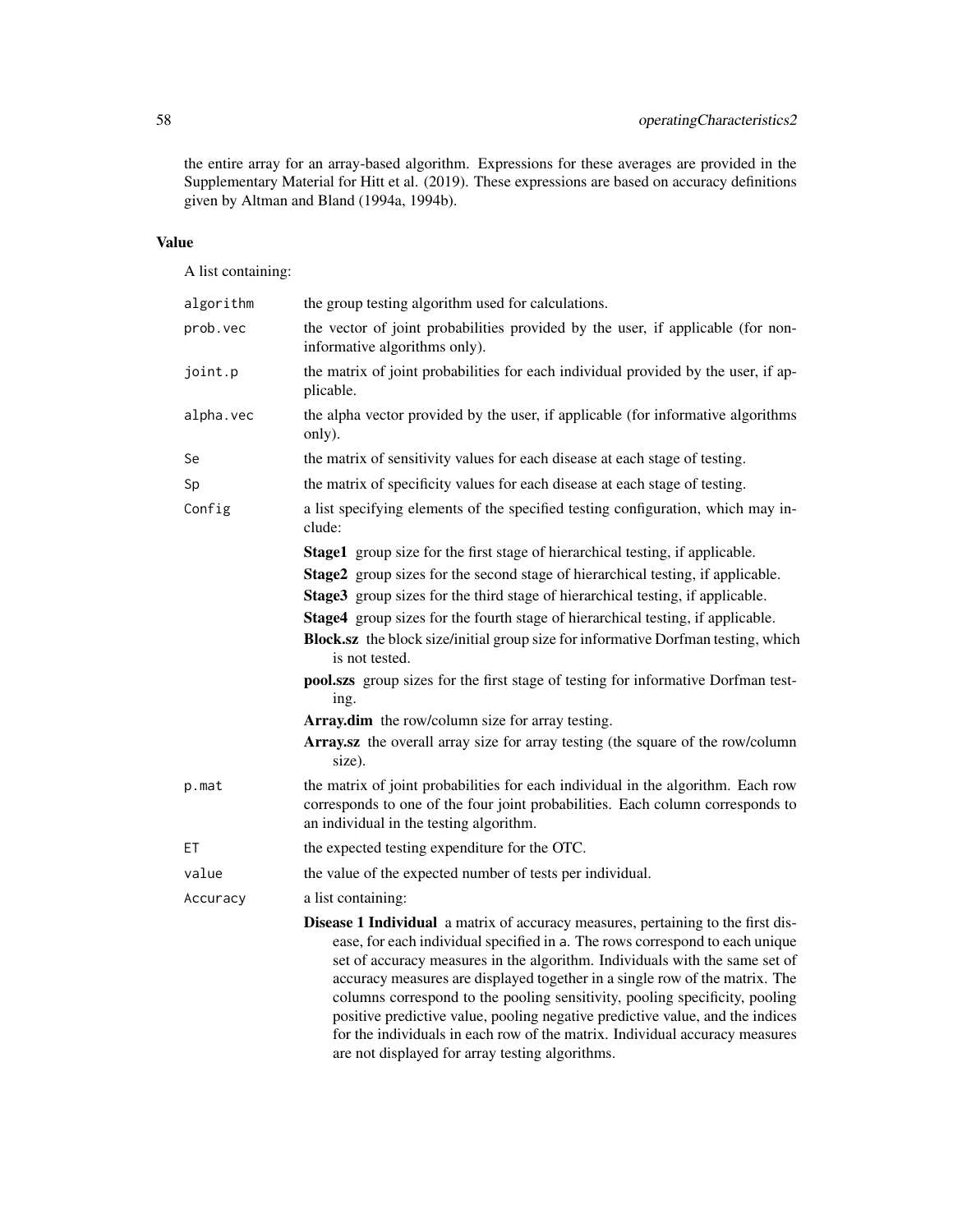- Disease 2 Individual a matrix of accuracy measures, pertaining to the second disease, for each individual specified in a. The rows correspond to each unique set of accuracy measures in the algorithm. Individuals with the same set of accuracy measures are displayed together in a single row of the matrix. The columns correspond to the pooling sensitivity, pooling specificity, pooling positive predictive value, pooling negative predictive value, and the indices for the individuals in each row of the matrix. Individual accuracy measures are not displayed for array testing algorithms.
- Overall a matrix of overall accuracy measures for the algorithm. The rows correspond to each disease. The columns correspond to the pooling sensitivity, pooling specificity, pooling positive predictive value, and pooling negative predictive value for the overall algorithm. Further details are given under 'Details'.

### **Note**

This function returns the pooling positive and negative predictive values for all individuals even though these measures are diagnostic specific; e.g., the pooling positive predictive value should only be considered for those individuals who have tested positive.

Additionally, only stage dependent sensitivity and specificity values are allowed within the program (no group within stage dependent values are allowed). See Bilder et al. (2019) for additional information.

## Author(s)

This function was written by Brianna D. Hitt. It calls ET. all. stages.new and PSePSpAllStages, which were originally written by Christopher Bilder for Bilder et al. (2019), and ARRAY, which was originally written by Peijie Hou for Hou et al. (2020). The functions ET.all.stages.new, PSePSpAllStages, and ARRAY were obtained from <http://chrisbilder.com/grouptesting/>. Minor modifications were made to the functions for inclusion in the binGroup2 package.

#### References

Altman, D., Bland, J. (1994). "Diagnostic tests 1: Sensitivity and specificity." *BMJ*, 308, 1552.

Altman, D., Bland, J. (1994). "Diagnostic tests 2: Predictive values." *BMJ*, 309, 102.

Bilder, C., Tebbs, J., McMahan, C. (2019). "Informative group testing for multiplex assays." *Biometrics*, 75, 278–288.

Hitt, B., Bilder, C., Tebbs, J., McMahan, C. (2019). "The objective function controversy for group testing: Much ado about nothing?" *Statistics in Medicine*, 38, 4912–4923.

Hou, P., Tebbs, J., Wang, D., McMahan, C., Bilder, C. (2021). "Array testing with multiplex assays." *Biostatistics*, 21, 417–431.

McMahan, C., Tebbs, J., Bilder, C. (2012a). "Informative Dorfman Screening." *Biometrics*, 68, 287–296.

### See Also

Other operating characteristic functions: [Sterrett\(](#page-96-0)), [TOD\(](#page-105-0)), [halving\(](#page-42-0)), [operatingCharacteristics1\(](#page-47-0))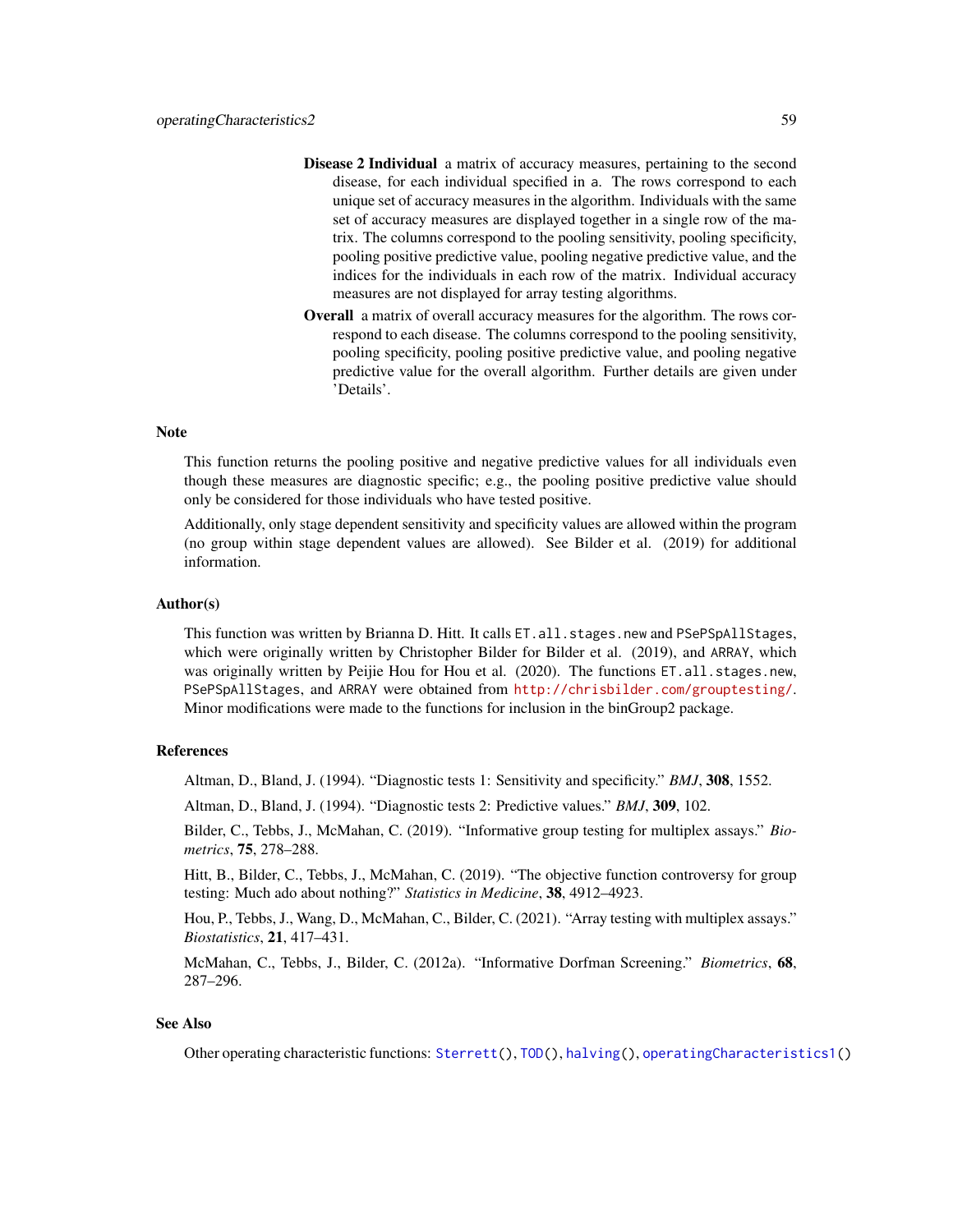```
# Calculate the operating characteristics for
# non-informative two-stage hierarchical
# (Dorfman) testing.
config.mat \leq matrix(data = c(rep(1, 24), 1:24),
                     nrow = 2, ncol = 24, byrow = TRUE)
Se \le matrix(data = c(0.95, 0.95, 0.95, 0.95),
             nrow = 2, ncol = 2,
             dimnames = list(Inflection = 1:2, Stage = 1:2)Sp <- matrix(data = c(0.99, 0.99, 0.99, 0.99),
             nrow = 2, ncol = 2,
             dimnames = list(Inflection = 1:2, Stage = 1:2)opChar2(algorithm = "D2", p.vec = c(0.90, 0.04, 0.04, 0.02),
         Se = Se, Sp = Sp, hier.config = config.mat, print.time = FALSE)
# Calculate the operating characteristics for informative
# two-stage hierarchical (Dorfman) testing.
# A matrix of joint probabilities for each individual is
# generated using the Dirichlet distribution.
config.mat \leq matrix(data = c(rep(1, 5), rep(2, 4), 3, 1:9, NA),
                     nrow = 2, ncol = 10, byrow = TRUE)
Se \le matrix(data = c(0.95, 0.95, 0.99, 0.99),
             nrow = 2, ncol = 2,
             dimnames = list(Inflection = 1:2, Stage = 1:2))Sp \leftarrow matrix(data = c(0.96, 0.96, 0.98, 0.98),nrow = 2, ncol = 2,
             dimnames = list(Inflection = 1:2, Stage = 1:2)set.seed(8791)
opChar2(algorithm = "ID2", alpha = c(18.25, 0.75, 0.75, 0.25),
         Se = Se, Sp = Sp, hier.config = config.mat)
# Equivalent code using a heterogeneous matrix of joint
# probabilities for each individual
set.seed(8791)
p.unordered <- t(rBeta2009::rdirichlet(n = 10,
                            shape = c(18.25, 0.75, 0.75, 0.25))p.ordered <- p.unordered[, order(1 - p.unordered[1,])]
opChar2(algorithm = "ID2", probabilities = p.ordered,
        Se = Se, Sp = Sp, hier.config = config.mat)
# Calculate the operating characteristics for
# non-informative three-stage hierarchical testing.
config.mat \leq matrix(data = c(rep(1, 10), rep(1, 5),
                              rep(2, 4), 3, 1:9, NA),
                     nrow = 3, ncol = 10, byrow = TRUE)
Se \le matrix(data = rep(0.95, 6), nrow = 2, ncol = 3,
             dimnames = list(Inflection = 1:2, Stage = 1:3))Sp \leq matrix(data = rep(0.99, 6), nrow = 2, ncol = 3,
             dimnames = list(Inflection = 1:2, Stage = 1:3))opChar2(algorithm = "D3", p.vec = c(0.95, 0.02, 0.02, 0.01),
        Se = Se, Sp = Sp, hier.config = config.mat)
opChar2(algorithm = "D3", p.vec = c(0.95, 0.02, 0.02, 0.01),Se = Se, Sp = Sp, hier.config = config.mat,
```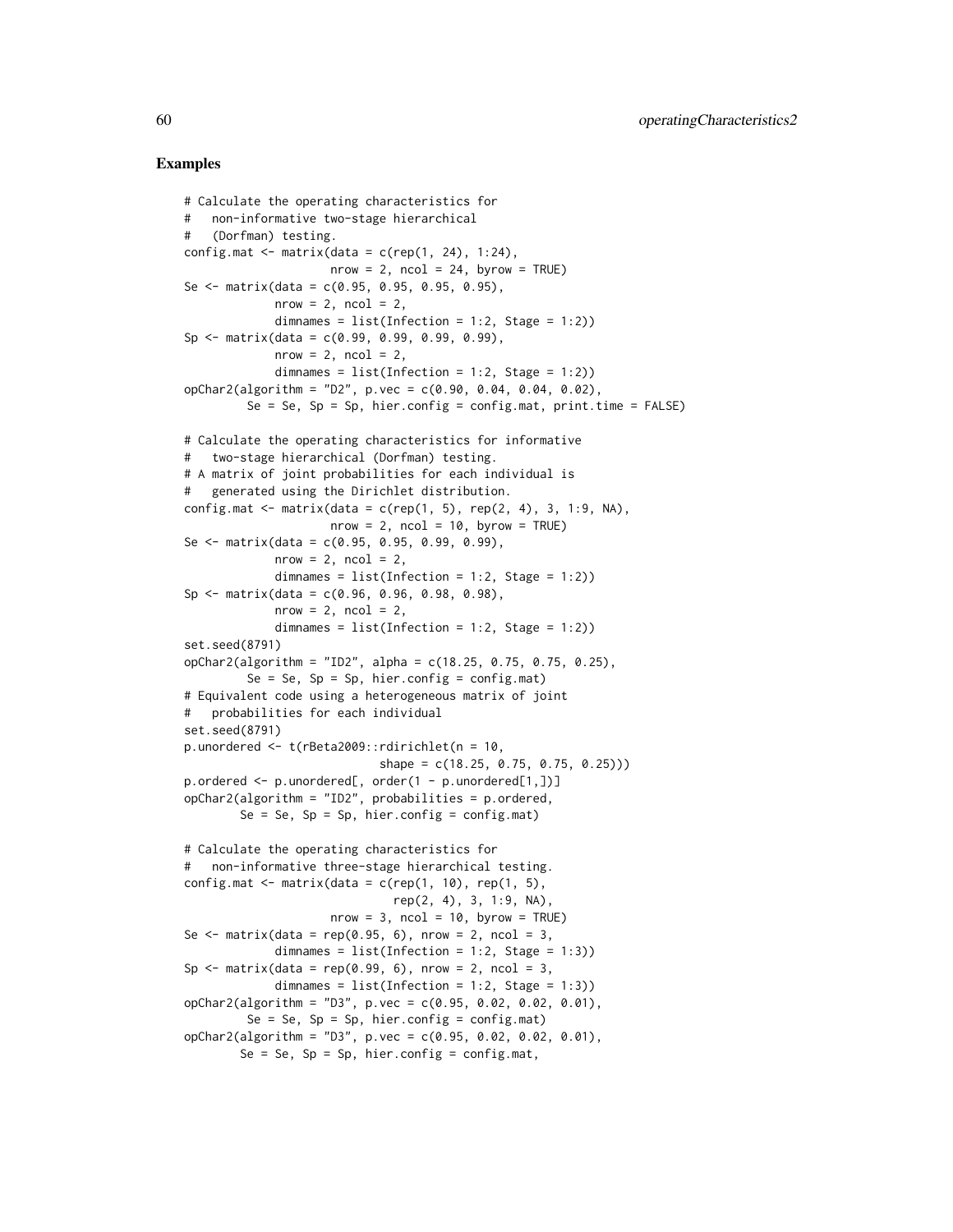$a = c(1, 6, 10)$ 

```
# Calculate the operating characteristics for informative
# three-stage hierarchical testing.
# A matrix of joint probabilities for each individual is
# generated using the Dirichlet distribution.
config.mat \leq matrix(data = c(rep(1, 15),
                              rep(c(1, 2, 3), each = 5), 1:15),nrow = 3, ncol = 15, byrow = TRUE)
Se \le matrix(data = rep(0.95, 6), nrow = 2, ncol = 3,
             dimnames = list(Inflection = 1:2, Stage = 1:3))Sp \leq matrix(data = rep(0.99, 6), nrow = 2, ncol = 3,
             dimnames = list(Inflection = 1:2, Stage = 1:3))opChar2(algorithm = "ID3", alpha = c(18.25, 0.75, 0.75, 0.25),
         Se = Se, Sp = Sp, hier.config = config.mat)
# Calculate the operating characteristics for
# non-informative four-stage hierarchical testing.
config.mat \leq matrix(data = c(rep(1, 12), rep(1, 6), rep(2, 6),
                              rep(1, 4), rep(2, 2), rep(3, 3),
                              rep(4, 3), 1:12),
                     nrow = 4, ncol = 12, byrow = TRUE)
Se \leq matrix(data = rep(0.95, 8), nrow = 2, ncol = 4,
             dimnames = list(Inflection = 1:2, Stage = 1:4))
Sp \leq matrix(data = rep(0.99, 8), nrow = 2, ncol = 4,
             dimnames = list(Inflection = 1:2, Stage = 1:4))opChar2(algorithm = "D4", p.vec = c(0.92, 0.05, 0.02, 0.01),
         Se = Se, Sp = Sp, hier.config = config.mat)
# Calculate the operating characteristics for informative
# five-stage hierarchical testing.
# A matrix of joint probabilities for each individual is
# generated using the Dirichlet distribution.
config.mat <- matrix(data = c(rep(1, 20), rep(1, 10), rep(2, 10),rep(c(1, 2, 3, 4), each = 5),rep(1, 3), rep(2, 2), rep(3, 3),
                              rep(4, 2), rep(5, 3), rep(6, 2),
                              rep(7, 3), rep(8, 2), 1:20),
                     nrow = 5, ncol = 20, byrow = TRUE)
Se \le matrix(data = rep(0.95, 10), nrow = 2, ncol = 5,
             dimnames = list(Inflection = 1:2, Stage = 1:5))Sp \le matrix(data = rep(0.99, 10), nrow = 2, ncol = 5,
             dimnames = list(Infection = 1:2, Stage = 1:5))
opChar2(algorithm = "ID5", alpha = c(18.25, 0.75, 0.75, 0.25),
        Se = Se, Sp = Sp, hier.config = config.mat)
# Calculate the operating characteristics for
# non-informative array testing without master pooling.
Se \le matrix(data = rep(0.95, 4), nrow = 2, ncol = 2,
             dimnames = list(Infection = 1:2, Stage = 1:2))
Sp \leq matrix(data = rep(0.99, 4), nrow = 2, ncol = 2,
             dimnames = list(Inflection = 1:2, Stage = 1:2)opChar2(algorithm = "A2", p.vec = c(0.90, 0.04, 0.04, 0.02),
```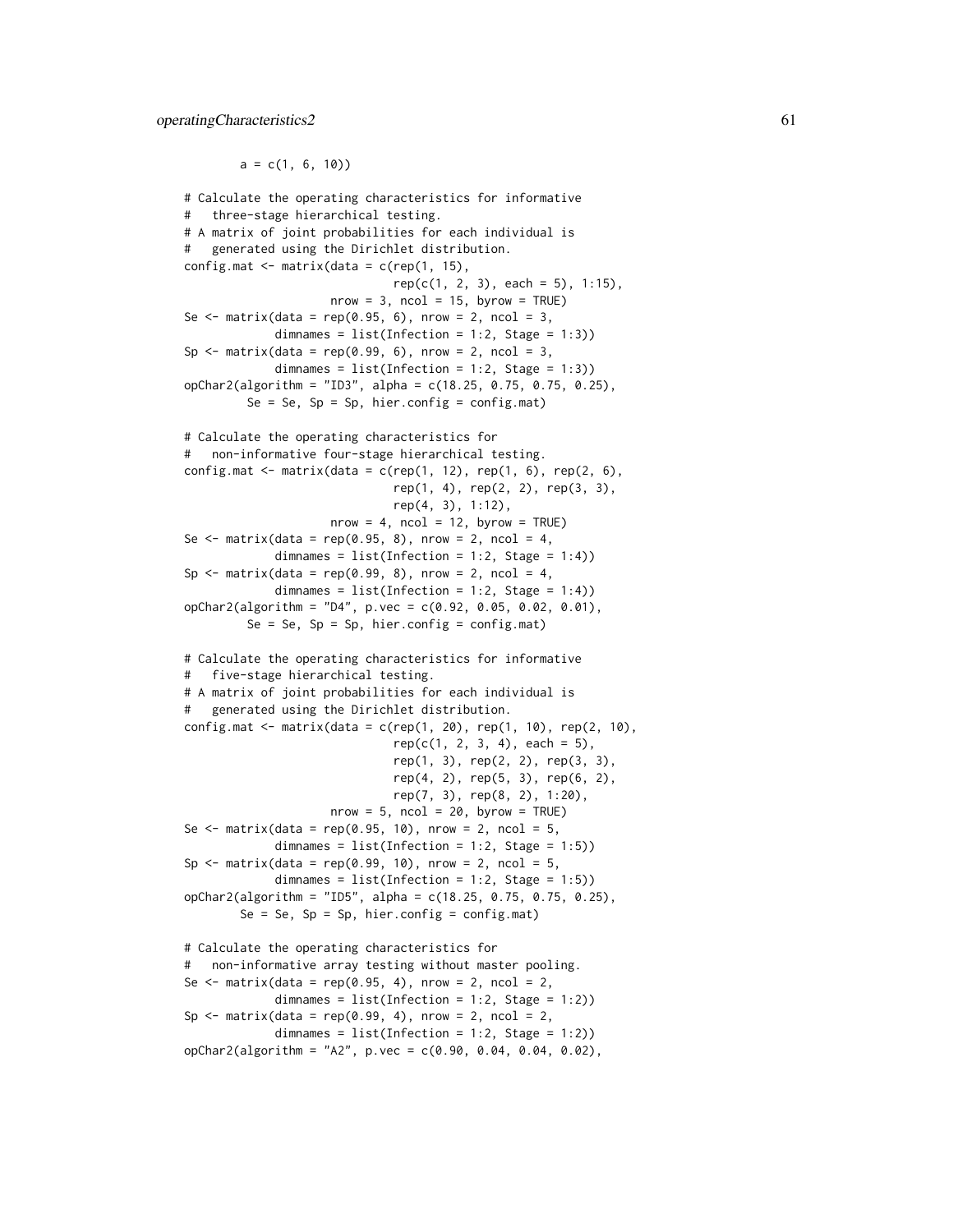```
Se = Se, Sp = Sp, rowcol.sz = 12)
```

```
# Calculate the operating characteristics for
# non-informative array testing with master pooling.
Se \le matrix(data = rep(0.95, 6), nrow = 2, ncol = 3,
             dimnames = list(Infection = 1:2, Stage = 1:3))
Sp \leq matrix(data = rep(0.99, 6), nrow = 2, ncol = 3,
             dimnames = list(Inflection = 1:2, Stage = 1:3))opChar2(algorithm = "A2M", p.vec = c(0.90, 0.04, 0.04, 0.02),Se = Se, Sp = Sp, rowcol.sz = 10)
```
OTC1 *Find the optimal testing configuration for group testing algorithms that use a single-disease assay*

### Description

Find the optimal testing configuration (OTC) using non-informative and informative hierarchical and array-based group testing algorithms. Single-disease assays are used at each stage of the algorithms.

#### Usage

```
OTC1(
  algorithm,
  p = NULL,probabilities = NULL,
  Se = 0.99,
  Sp = 0.99,
  group.sz,
  obj.fn = "ET",weights = NULL,alpha = 2,
  trace = TRUE,
  print.time = TRUE,
  ...
\mathcal{L}
```
### Arguments

```
algorithm character string defining the group testing algorithm to be used. Non-informative
                  testing options include two-stage hierarchical ("D2"), three-stage hierarchical
                  ("D3"), square array testing without master pooling ("A2"), and square array test-
                  ing with master pooling ("A2M"). Informative testing options include two-stage
                  hierarchical ("ID2"), three-stage hierarchical ("ID3"), and square array testing
                  without master pooling ("IA2").
```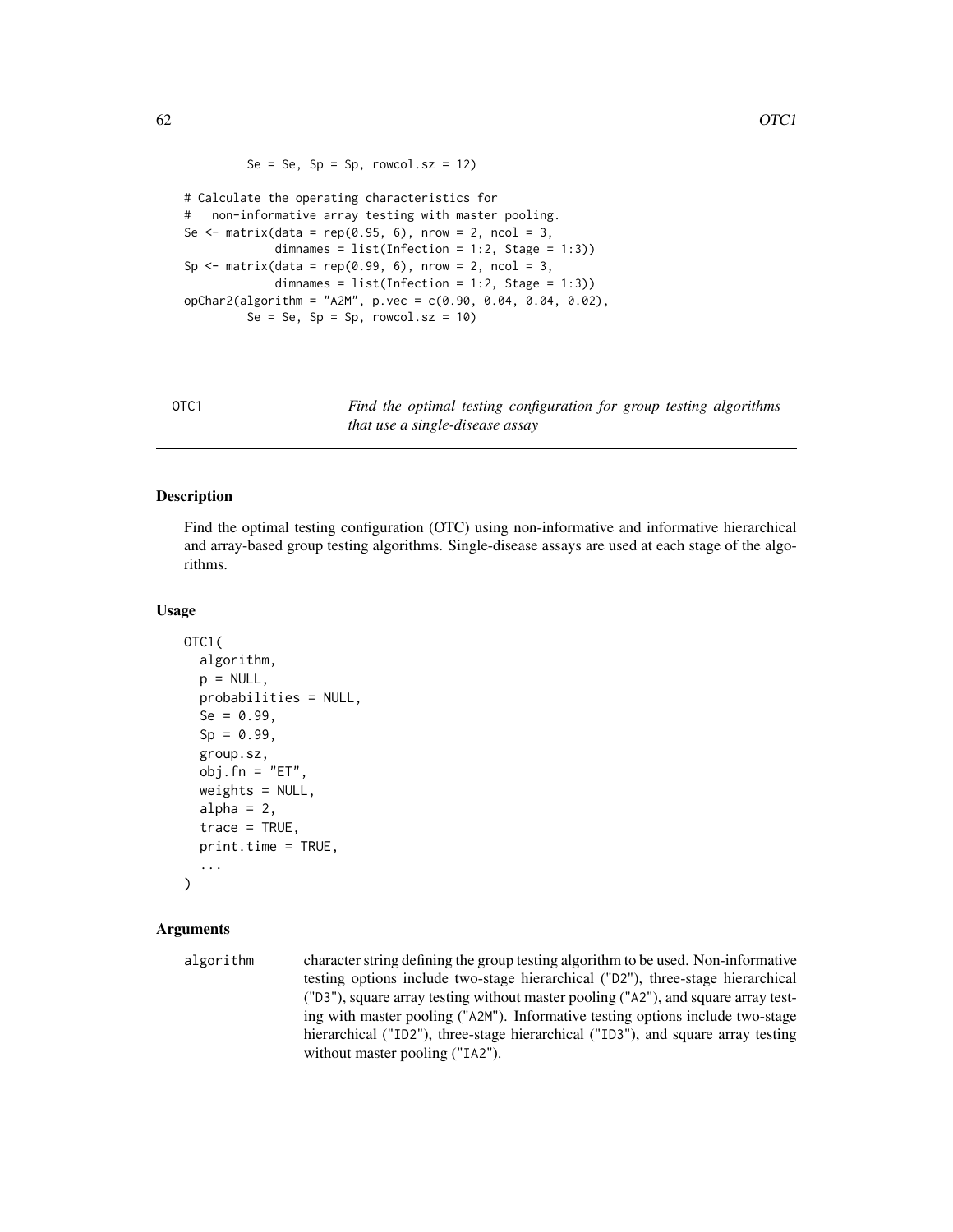| р             | overall probability of disease that will be used to generate a vector/matrix of<br>individual probabilities. For non-informative algorithms, a homogeneous set of<br>probabilities will be used. For informative algorithms, the expectOrderBeta<br>function will be used to generate a heterogeneous set of probabilities. Further<br>details are given under 'Details'. Either p or probabilities should be speci-<br>fied, but not both.                                                                                                                                                                                                                                                                                                               |
|---------------|-----------------------------------------------------------------------------------------------------------------------------------------------------------------------------------------------------------------------------------------------------------------------------------------------------------------------------------------------------------------------------------------------------------------------------------------------------------------------------------------------------------------------------------------------------------------------------------------------------------------------------------------------------------------------------------------------------------------------------------------------------------|
| probabilities | a vector of individual probabilities, which is homogeneous for non-informative<br>testing algorithms and heterogeneous for informative testing algorithms. Either<br>p or probabilities should be specified, but not both.                                                                                                                                                                                                                                                                                                                                                                                                                                                                                                                                |
| Se            | a vector of sensitivity values, where one value is given for each stage of test-<br>ing (in order). If a single value is provided, sensitivity values are assumed to<br>be equal to this value for all stages of testing. Further details are given under<br>'Details'.                                                                                                                                                                                                                                                                                                                                                                                                                                                                                   |
| Sp            | a vector of specificity values, where one value is given for each stage of test-<br>ing (in order). If a single value is provided, specificity values are assumed to<br>be equal to this value for all stages of testing. Further details are given under<br>'Details'.                                                                                                                                                                                                                                                                                                                                                                                                                                                                                   |
| group.sz      | a single group size or range of group sizes for which to calculate operating<br>characteristics and/or find the OTC. The details of group size specification are<br>given under 'Details'.                                                                                                                                                                                                                                                                                                                                                                                                                                                                                                                                                                |
| obj.fn        | a list of objective functions which are minimized to find the OTC. The expected<br>number of tests per individual, "ET", will always be calculated. Additional op-<br>tions include "MAR" (the expected number of tests divided by the expected num-<br>ber of correct classifications, described in Malinovsky et al. (2016)), and "GR"<br>(a linear combination of the expected number of tests, the number of misclassi-<br>fied negatives, and the number of misclassified positives, described in Graff &<br>Roeloffs (1972)). See Hitt et al. (2019) for additional details. The first objective<br>function specified in this list will be used to determine the results for the top<br>configurations. Further details are given under 'Details'. |
| weights       | a matrix of up to six sets of weights for the GR function. Each set of weights is<br>specified by a row of the matrix.                                                                                                                                                                                                                                                                                                                                                                                                                                                                                                                                                                                                                                    |
| alpha         | a shape parameter for the betadistribution that specifies the degree of hetero-<br>geneity for the generated probability vector (for informative testing only).                                                                                                                                                                                                                                                                                                                                                                                                                                                                                                                                                                                           |
| trace         | a logical value indicating whether the progress of calculations should be printed<br>for each initial group size provided by the user. The default is TRUE.                                                                                                                                                                                                                                                                                                                                                                                                                                                                                                                                                                                               |
| print.time    | a logical value indicating whether the length of time for calculations should be<br>printed. The default is TRUE.                                                                                                                                                                                                                                                                                                                                                                                                                                                                                                                                                                                                                                         |
|               | arguments to be passed to the expectOrderBeta function, which generates a<br>vector of probabilities for informative testing algorithms. Further details are<br>given under 'Details'.                                                                                                                                                                                                                                                                                                                                                                                                                                                                                                                                                                    |

# Details

This function finds the OTC for group testing algorithms with an assay that tests for one disease and computes the associated operating characteristics, as described in Hitt et al. (2019).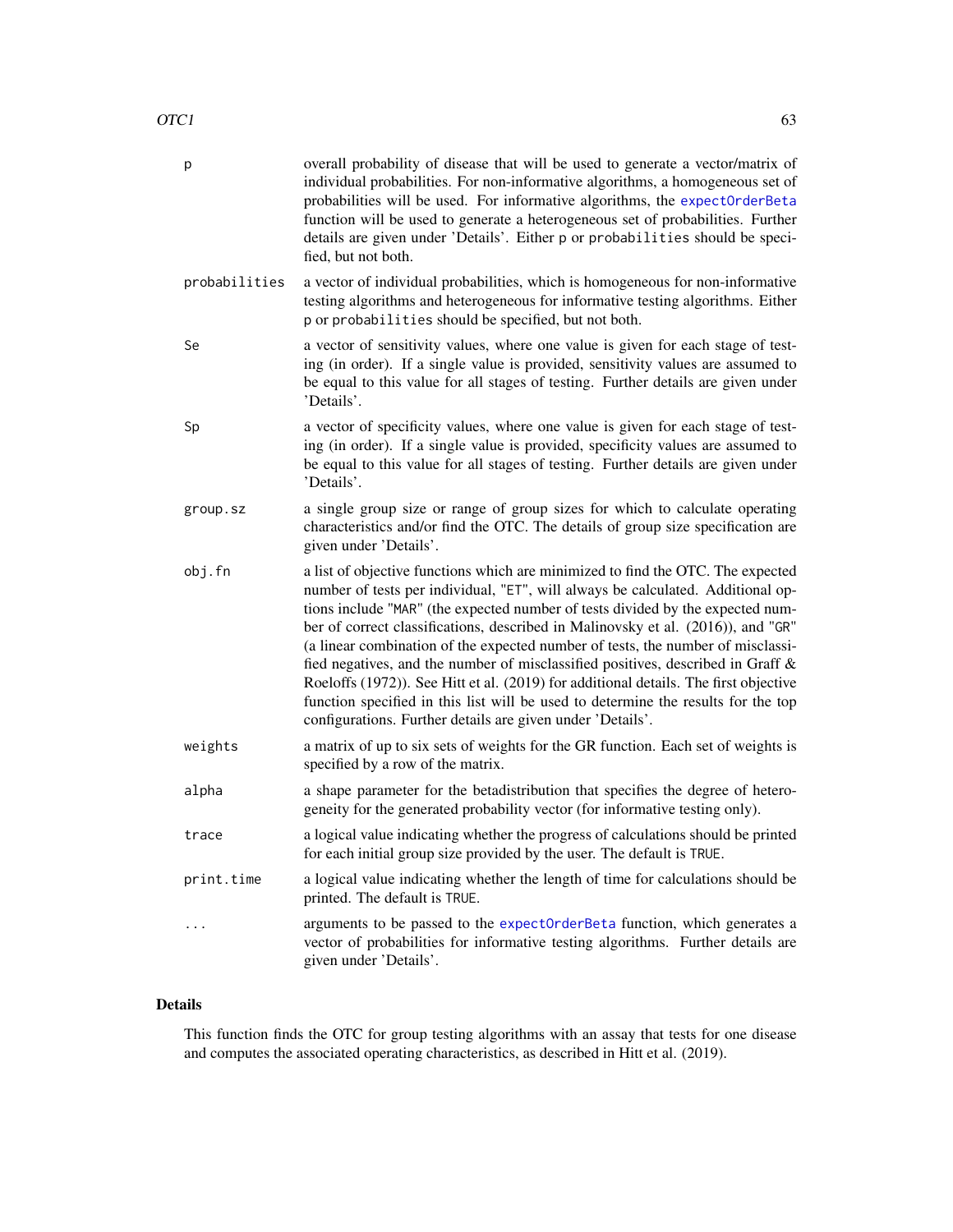Available algorithms include two- and three-stage hierarchical testing and array testing with and without master pooling. Both non-informative and informative group testing settings are allowed for each algorithm, except informative array testing with master pooling is unavailable because this method has not appeared in the group testing literature. Operating characteristics calculated are expected number of tests, pooling sensitivity, pooling specificity, pooling positive predictive value, and pooling negative predictive value for each individual.

For informative algorithms where the p argument is specified, the expected value of order statistics from a beta distribution are found. These values are used to represent disease risk probabilities for each individual to be tested. The beta distribution has two parameters: a mean parameter p (overall disease prevalence) and a shape parameter alpha (heterogeneity level). Depending on the specified p, alpha, and overall group size, simulation may be necessary to generate the vector of individual probabilities. This is done using [expectOrderBeta](#page-19-0) and requires the user to set a seed to reproduce results.

Informative two-stage hierarchical (Dorfman) testing is implemented via the pool-specific optimal Dorfman (PSOD) method described in McMahan et al. (2012a), where the greedy algorithm proposed for PSOD is replaced by considering all possible testing configurations. Informative array testing is implemented via the gradient method (the most efficient array design), where higher-risk individuals are grouped in the left-most columns of the array. For additional details on the gradient arrangement method for informative array testing, see McMahan et al. (2012b).

The sensitivity/specificity values are allowed to vary across stages of testing. For hierarchical testing, a different sensitivity/specificity value may be used for each stage of testing. For array testing, a different sensitivity/specificity value may be used for master pool testing (if included), row/column testing, and individual testing. The values must be specified in order of the testing performed. For example, values are specified as (stage 1, stage 2, stage 3) for three-stage hierarchical testing or (master pool testing, row/column testing, individual testing) for array testing with master pooling. A single sensitivity/specificity value may be specified instead. In this situation, sensitivity/specificity values for all stages are assumed to be equal.

The value(s) specified by group. sz represent the initial (stage 1) group size for hierarchical testing and the row/column size for array testing. For informative two-stage hierarchical testing, the group.sz specified represents the block size used in the pool-specific optimal Dorfman (PSOD) method, where the initial group (block) is not tested. For more details on informative two-stage hierarchical testing implemented via the PSOD method, see Hitt et al. (2019) and McMahan et al. (2012a).

If a single value is provided for group.sz with array testing or non-informative two-stage hierarchical testing, operating characteristics will be calculated and no optimization will be performed. If a single value is provided for group.sz with three-stage hierarchical or informative two-stage hierarchical, the OTC will be found over all possible configurations. If a range of group sizes is specified, the OTC will be found over all group sizes.

In addition to the OTC, operating characteristics for some of the other configurations corresponding to each initial group size provided by the user will be displayed. These additional configurations are only determined for whichever objective function ("ET", "MAR", or "GR") is specified first in the function call. If "GR" is the objective function listed first, the first set of corresponding weights will be used. For algorithms where there is only one configuration for each initial group size (noninformative two-stage hierarchical and all array testing algorithms), results for each initial group size are provided. For algorithms where there is more than one possible configuration for each initial group size (informative two-stage hierarchical and all three-stage hierarchical algorithms), two sets of configurations are provided: 1) the best configuration for each initial group size, and 2) the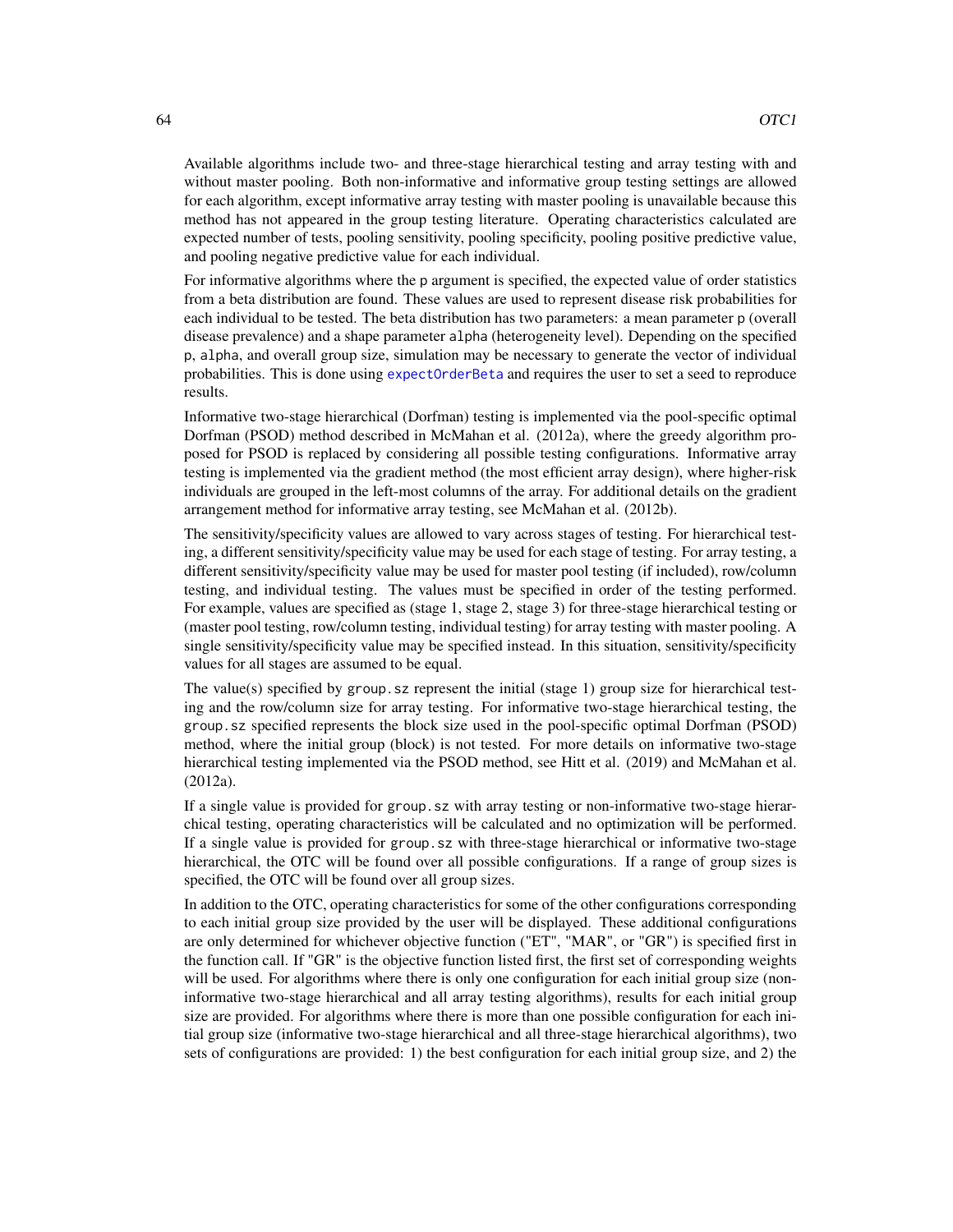top 10 configurations for each initial group size provided by the user. If a single value is provided for group.sz with array testing or non-informative two-stage hierarchical testing, operating characteristics will not be provided for configurations other than that specified by the user. Results are sorted by the value of the objective function per individual, value.

The displayed overall pooling sensitivity, pooling specificity, pooling positive predictive value, and pooling negative predictive value are weighted averages of the corresponding individual accuracy measures for all individuals within the initial group (or block) for a hierarchical algorithm, or within the entire array for an array-based algorithm. Expressions for these averages are provided in the Supplementary Material for Hitt et al. (2019). These expressions are based on accuracy definitions given by Altman and Bland (1994a, 1994b). Individual accuracy measures can be calculated using the [operatingCharacteristics1](#page-47-0) ([opChar1](#page-47-1)) function.

The OTC1 function accepts additional arguments, namely num. sim, to be passed to the [expectOrderBeta](#page-19-0) function, which generates a vector of probabilities for informative group testing algorithms. The num.sim argument specifies the number of simulations from the beta distribution when simulation is used. By default, 10,000 simulations are used.

#### Value

A list containing:

| algorithm                     | the group testing algorithm used for calculations.                                                                                        |
|-------------------------------|-------------------------------------------------------------------------------------------------------------------------------------------|
| prob                          | the probability of disease or the vector of individual probabilities, as specified<br>by the user.                                        |
| alpha                         | level of heterogeneity for the generated probability vector (for informative test-<br>ing only).                                          |
| Se                            | the vector of sensitivity values for each stage of testing.                                                                               |
| Sp<br>opt.ET, opt.MAR, opt.GR | the vector of specificity values for each stage of testing.                                                                               |
|                               | a list of results for each objective function specified by the user, containing:                                                          |
|                               | <b>OTC</b> a list specifying elements of the optimal testing configuration, which may<br>include:                                         |
|                               | <b>Stage1</b> group size for the first stage of hierarchical testing, if applicable.                                                      |
|                               | <b>Stage2</b> group sizes for the second stage of hierarchical testing, if applica-<br>ble.                                               |
|                               | <b>Block.sz</b> the block size/initial group size for informative Dorfman testing,<br>which is not tested.                                |
|                               | pool.szs group sizes for the first stage of testing for informative Dorfman<br>testing.                                                   |
|                               | Array.dim the row/column size for array testing.                                                                                          |
|                               | Array.sz the overall array size for array testing (the square of the row/column<br>size).                                                 |
|                               | p.vec the sorted vector of individual probabilities, if applicable.                                                                       |
|                               | p.mat the sorted matrix of individual probabilities in gradient arrangement, if<br>applicable. Further details are given under 'Details'. |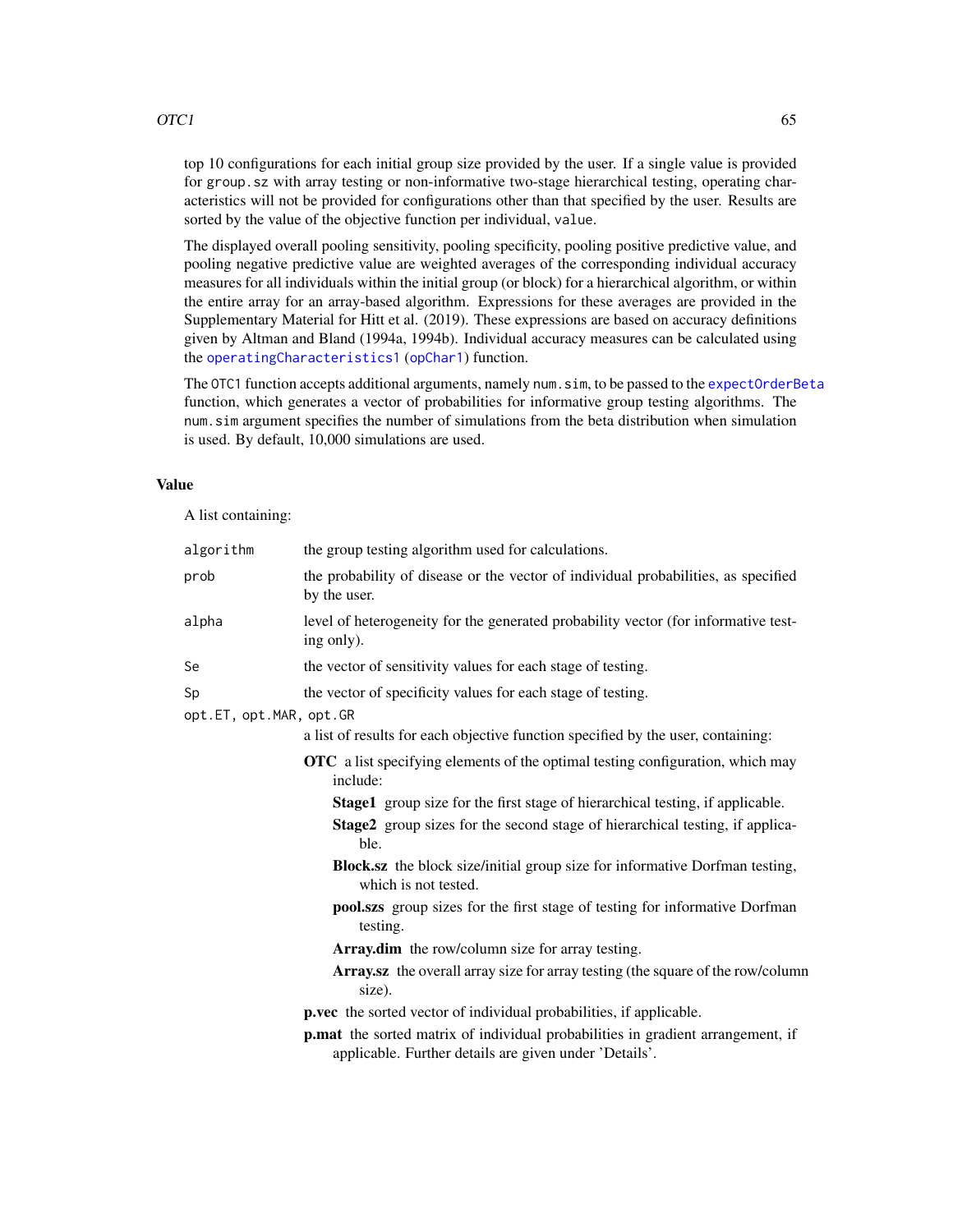|             | ET the expected testing expenditure to decode all individuals in the algorithm;<br>this includes all individuals in all groups for hierarchical algorithms or in<br>the entire array for array testing.                                                                                                                                                                                                                                                                                                                                                            |
|-------------|--------------------------------------------------------------------------------------------------------------------------------------------------------------------------------------------------------------------------------------------------------------------------------------------------------------------------------------------------------------------------------------------------------------------------------------------------------------------------------------------------------------------------------------------------------------------|
|             | value the value of the objective function per individual.                                                                                                                                                                                                                                                                                                                                                                                                                                                                                                          |
|             | Accuracy a matrix of overall accuracy measures for the algorithm. The columns<br>correspond to the pooling sensitivity, pooling specificity, pooling positive<br>predictive value, and pooling negative predictive value for the overall algo-<br>rithm. Further details are given under 'Details'.                                                                                                                                                                                                                                                                |
| Configs     | a data frame containing results for the best configuration for each initial group<br>size provided by the user. The columns correspond to the initial group size,<br>configuration (if applicable), overall array size (if applicable), expected number<br>of tests, value of the objective function per individual, pooling sensitivity, pool-<br>ing specificity, pooling positive predictive value, and pooling negative predictive<br>value. No results are displayed if a single group. sz is provided. Further details<br>are given under 'Details'.         |
| Top.Configs | a data frame containing results for the top overall configurations across all initial<br>group sizes provided by the user. The columns correspond to the initial group<br>size, configuration, expected number of tests, value of the objective function<br>per individual, pooling sensitivity, pooling specificity, pooling positive predic-<br>tive value, and pooling negative predictive value. No results are displayed for<br>non-informative two-stage hierarchical testing or for array testing algorithms.<br>Further details are given under 'Details'. |
| group.sz    | Initial group (or block) sizes examined to find the OTC.                                                                                                                                                                                                                                                                                                                                                                                                                                                                                                           |
|             |                                                                                                                                                                                                                                                                                                                                                                                                                                                                                                                                                                    |

### Note

This function returns the pooling positive and negative predictive values for all individuals even though these measures are diagnostic specific; e.g., the pooling positive predictive value should only be considered for those individuals who have tested positive.

Additionally, only stage dependent sensitivity and specificity values are allowed within the program (no group within stage dependent values are allowed). See Bilder et al. (2019) for additional information.

#### Author(s)

Brianna D. Hitt

### References

Altman, D., Bland, J. (1994). "Diagnostic tests 1: Sensitivity and specificity." *BMJ*, 308, 1552.

Altman, D., Bland, J. (1994). "Diagnostic tests 2: Predictive values." *BMJ*, 309, 102.

Bilder, C., Tebbs, J., McMahan, C. (2019). "Informative group testing for multiplex assays." *Biometrics*, 75, 278–288.

Graff, L., Roeloffs, R. (1972). "Group testing in the presence of test error; an extension of the Dorfman procedure." *Technometrics*, 14, 113–122.

Hitt, B., Bilder, C., Tebbs, J., McMahan, C. (2019). "The objective function controversy for group testing: Much ado about nothing?" *Statistics in Medicine*, 38, 4912–4923.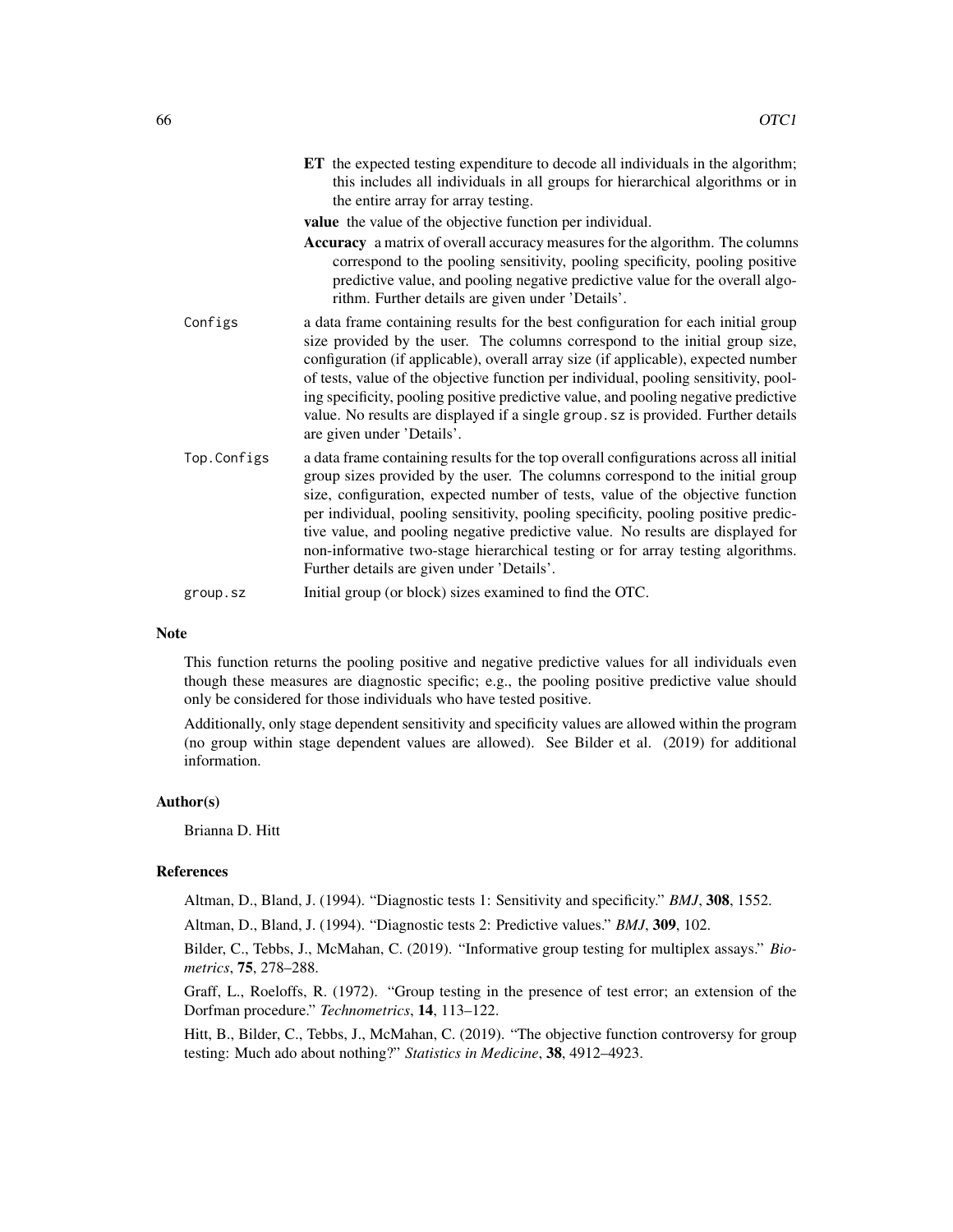Malinovsky, Y., Albert, P., Roy, A. (2016). "Reader reaction: A note on the evaluation of group testing algorithms in the presence of misclassification." *Biometrics*, 72, 299–302.

McMahan, C., Tebbs, J., Bilder, C. (2012a). "Informative Dorfman Screening." *Biometrics*, 68, 287–296.

McMahan, C., Tebbs, J., Bilder, C. (2012b). "Two-Dimensional Informative Array Testing." *Biometrics*, 68, 793–804.

### See Also

Other OTC functions: [OTC2\(](#page-67-0))

```
# Find the OTC for non-informative
# two-stage hierarchical (Dorfman) testing.
OTC1(algorithm = "D2", p = 0.05, Se = 0.99, Sp = 0.99,
     group.sz = 2:100, obj.fn = "ET",
     trace = TRUE, print.time = TRUE)
# Find the OTC for informative two-stage hierarchical
# (Dorfman) testing.
# A vector of individual probabilities is generated using
# the expected value of order statistics from a beta
# distribution with p = 0.01 and a heterogeneity level
# of alpha = 0.5.
set.seed(52613)
OTC1(algorithm = "ID2", p = 0.01, Se = 0.95, Sp = 0.95,
     group.sz = 50, obj.fn = c("ET", "MAR", "GR"),
     weights = matrix(data = c(1, 1, 10, 10, 0.5, 0.5),
     nrow = 3, ncol = 2, byrow = TRUE), alpha = 0.5,
     trace = FALSE, print.time = TRUE, numname = 10000)# Find the OTC over all possible testing configurations
# for non-informative three-stage hierarchical testing
# with a specified group size.
OTC1(algorithm = "D3", p = 0.001, Se = 0.95, Sp = 0.95,
     group.sz = 18, obj.fn = "ET",
     trace = FALSE, print.time = FALSE)
# Find the OTC for non-informative three-stage
# hierarchical testing.
OTC1(algorithm = "D3", p = 0.06, Se = 0.90, Sp = 0.90,
     group.sz = 3:30, obj.fn = c("ET", "MAR", "GR"),
     weights = matrix(data = c(1, 1, 10, 10, 100, 100),
     nrow = 3, ncol = 2, byrow = TRUE)
# Find the OTC over all possible configurations
# for informative three-stage hierarchical testing
# with a specified group size and a heterogeneous
# vector of probabilities.
set.seed(1234)
OTC1(algorithm = "ID3",
```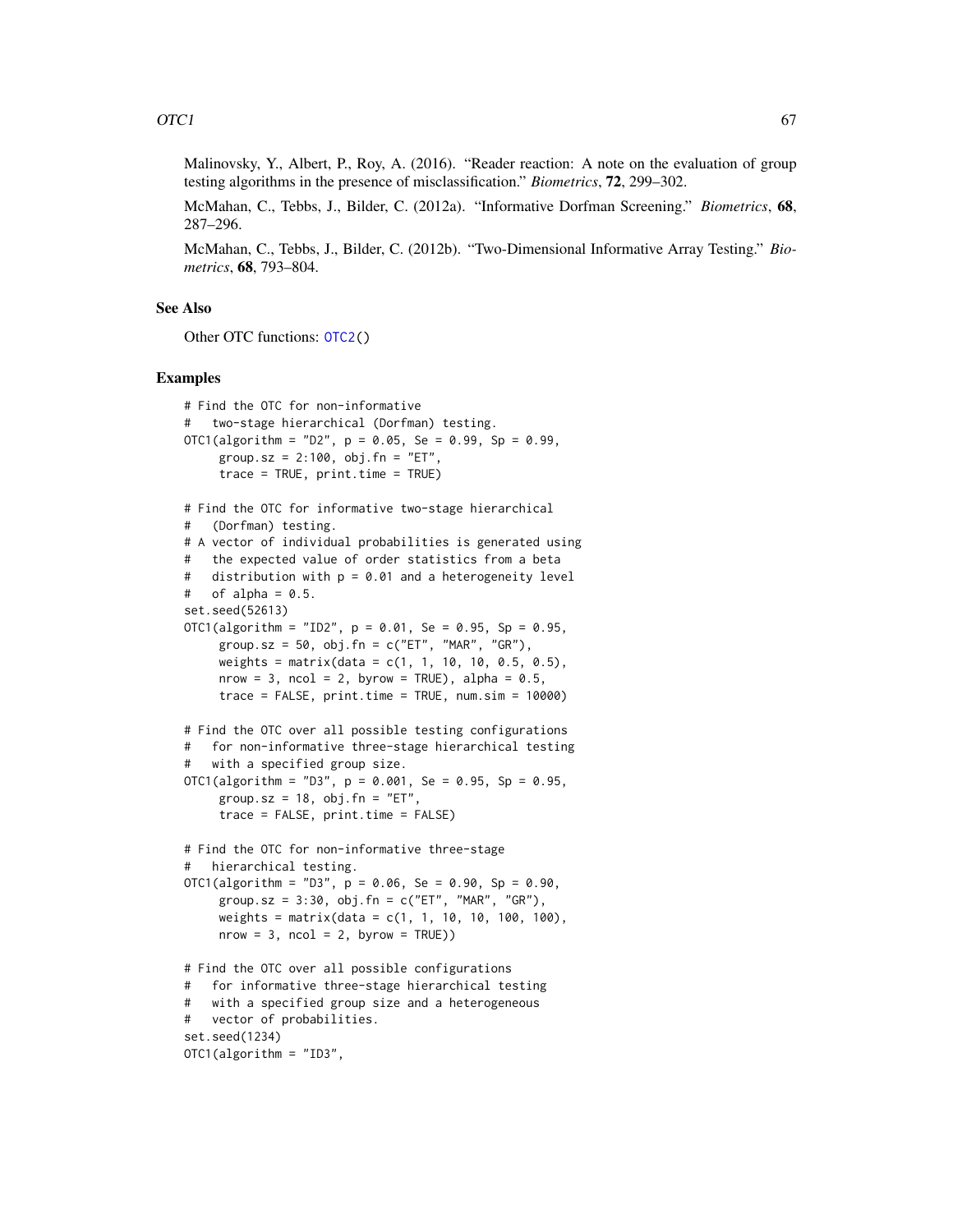```
probabilities = c(0.012, 0.014, 0.011,
                      0.012, 0.010, 0.015),
     Se = 0.99, Sp = 0.99, group.sz = 6,
     obj.fn = "ET",alpha = 0.5, num.sim = 5000, trace = FALSE)
# Calculate the operating characteristics for
# non-informative array testing without master pooling
# with a specified array size.
OTC1(algorithm = "A2", p = 0.005, Se = 0.95, Sp = 0.95,
     group.sz = 8, obj.fn = "ET", trace = FALSE)# Find the OTC for informative array testing without
# master pooling.
# A vector of individual probabilities is generated using
# the expected value of order statistics from a beta
# distribution with p = 0.03 and a heterogeneity level
# of alpha = 2. The probabilities are then arranged in
# a matrix using the gradient method.
set.seed(1002)
OTC1(algorithm = "IA2", p = 0.03, Se = 0.95, Sp = 0.95,
     group.sz = 2:20, obj.fn = c("ET", "MAR", "GR"),
     weights = matrix(data = c(1, 1, 10, 10, 100, 100),
                     nrow = 3, ncol = 2, byrow = TRUE),
     alpha = 2)
# Find the OTC for non-informative array testing
# with master pooling. The calculations may not
# be completed instantaneously.
OTC1(algorithm = "A2M", p = 0.04, Se = 0.90, Sp = 0.90,
     group.sz = 2:20, obj.fn = "ET")
```
<span id="page-67-0"></span>OTC2 *Find the optimal testing configuration for group testing algorithms that use a multiplex assay for two diseases*

## Description

Find the optimal testing configuration (OTC) using non-informative and informative hierarchical and array-based group testing algorithms. Multiplex assays for two diseases are used at each stage of the algorithms.

### Usage

```
OTC2(
  algorithm,
  p.vec = NULL,probabilities = NULL,
  alpha = NULL,
```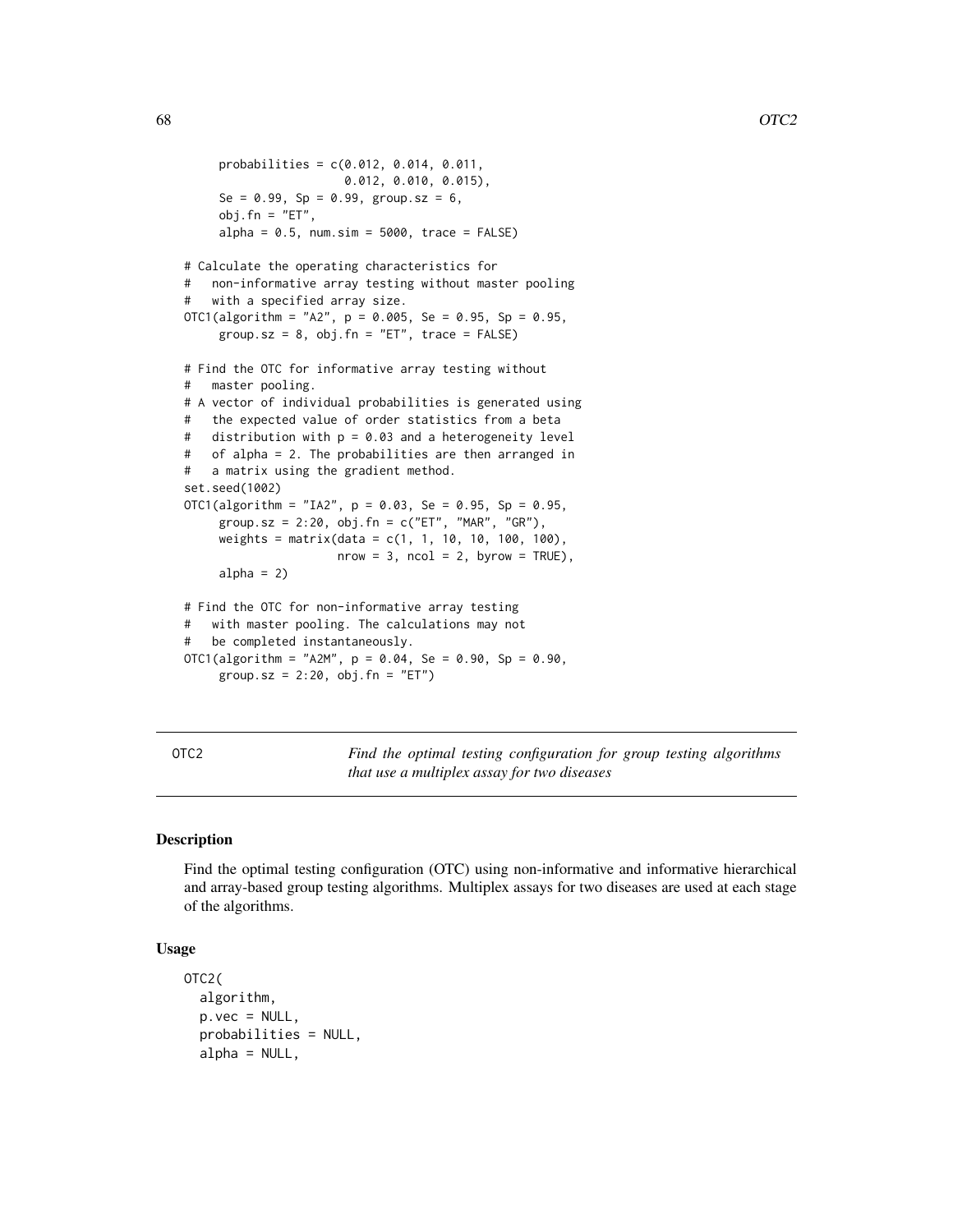## $\overline{OTC2}$  69

```
Se,
Sp,
ordering = matrix(data = c(\emptyset, 1, \emptyset, 1, \emptyset, 0, 1, 1), nrow = 4, ncol = 2),
group.sz,
trace = TRUE,
print.time = TRUE,
...
```
# Arguments

 $\mathcal{L}$ 

| algorithm     | character string defining the group testing algorithm to be used. Non-informative<br>testing options include two-stage hierarchical ("D2"), three-stage hierarchical<br>("D3"), square array testing without master pooling ("A2"), and square array test-<br>ing with master pooling ("A2M"). Informative testing options include two-stage<br>hierarchical ("ID2") and three-stage hierarchical ("ID3") testing.                                                                                                                                                                                                                                                                                  |
|---------------|-----------------------------------------------------------------------------------------------------------------------------------------------------------------------------------------------------------------------------------------------------------------------------------------------------------------------------------------------------------------------------------------------------------------------------------------------------------------------------------------------------------------------------------------------------------------------------------------------------------------------------------------------------------------------------------------------------|
| p.vec         | vector of overall joint probabilities. The joint probabilities are assumed to be<br>equal for all individuals in the algorithm (non-informative testing only). There<br>are four joint probabilities to consider: $p_{00}$ , the probability that an individual<br>tests negative for both diseases; $p_{10}$ , the probability that an individual tests posi-<br>tive only for the first disease; $p_{01}$ , the probability that an individual tests positive<br>only for the second disease; and $p_{11}$ , the probability that an individual tests posi-<br>tive for both diseases. The joint probabilities must sum to 1. Only one of p. vec,<br>probabilities, or alpha should be specified. |
| probabilities | matrix of joint probabilities for each individual, where rows correspond to the<br>four joint probabilities and columns correspond to each individual in the algo-<br>rithm. Only one of p. vec, probabilities, or alpha should be specified.                                                                                                                                                                                                                                                                                                                                                                                                                                                       |
| alpha         | vector containing positive shape parameters of the Dirichlet distribution (for<br>informative testing only). The vector will be used to generate a heterogeneous<br>matrix of joint probabilities for each individual. The vector must have length 4.<br>Further details are given under 'Details'. Only one of p. vec, probabilities,<br>or alpha should be specified.                                                                                                                                                                                                                                                                                                                             |
| Se            | matrix of sensitivity values, where one value is given for each disease (or infec-<br>tion) at each stage of testing. The rows of the matrix correspond to each disease<br>$k = 1, 2$ , and the columns of the matrix correspond to each stage of testing<br>$s = 1, , S$ . If a vector of 2 values is provided, the sensitivity values associ-<br>ated with disease $k$ are assumed to be equal to the $k$ th value in the vector for all<br>stages of testing. Further details are given under 'Details'.                                                                                                                                                                                         |
| Sp            | matrix of specificity values, where one value is given for each disease (or infec-<br>tion) at each stage of testing. The rows of the matrix correspond to each disease<br>$k = 1, 2$ , and the columns of the matrix correspond to each stage of testing<br>$s = 1, , S$ . If a vector of 2 values is provided, the specificity values associ-<br>ated with disease $k$ are assumed to be equal to the $k$ th value in the vector for all<br>stages of testing. Further details are given under 'Details'.                                                                                                                                                                                         |
| ordering      | matrix detailing the ordering for the binary responses of the diseases.<br>The<br>columns of the matrix correspond to each disease and the rows of the matrix                                                                                                                                                                                                                                                                                                                                                                                                                                                                                                                                       |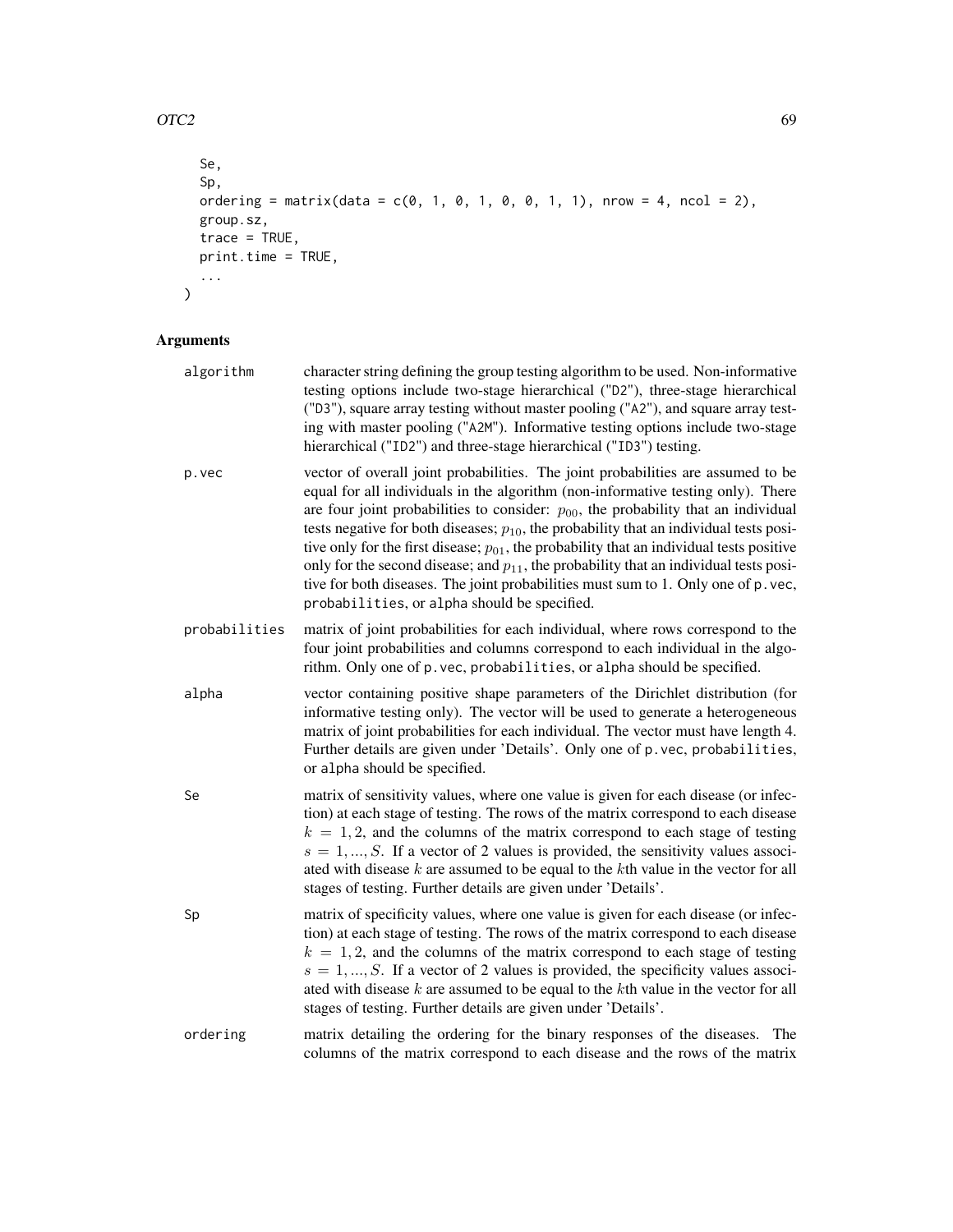| correspond to each of the 4 sets of binary responses for two diseases. This or-<br>dering is used with the joint probabilities. The default ordering is $(p_0, p_1, 0, p_2, \ldots, p_n)$<br>$p_0, p_1, p_1$ . |
|----------------------------------------------------------------------------------------------------------------------------------------------------------------------------------------------------------------|
| single group size or range of group sizes for which to calculate operating char-<br>acteristics and/or find the OTC. The details of group size specification are given<br>under 'Details'.                     |
| a logical value indicating whether the progress of calculations should be printed<br>for each initial group size provided by the user. The default is TRUE.                                                    |
| a logical value indicating whether the length of time for calculations should be<br>printed. The default is TRUE.                                                                                              |
| additional arguments to be passed to functions for hierarchical testing with mul-<br>tiplex assays for two diseases.                                                                                           |
|                                                                                                                                                                                                                |

### Details

This function finds the OTC for standard group testing algorithms with a multiplex assay that tests for two diseases and computes the associated operating characteristics. Calculations for hierarchical group testing algorithms are performed as described in Bilder et al. (2019) and calculations for array-based group testing algorithms are performed as described in Hou et al. (2019).

Available algorithms include two- and three-stage hierarchical testing and array testing with and without master pooling. Both non-informative and informative group testing settings are allowed for hierarchical algorithms. Only non-informative group testing settings are allowed for array testing algorithms. Operating characteristics calculated are expected number of tests, pooling sensitivity, pooling specificity, pooling positive predictive value, and pooling negative predictive value for each individual.

For informative algorithms where the alpha argument is specified, a heterogeneous matrix of joint probabilities for each individual is generated using the Dirichlet distribution. This is done using rBeta2009::rdirichlet and requires the user to set a seed to reproduce results. See Bilder et al. (2019) for additional details on the use of the Dirichlet distribution for this purpose.

The sensitivity/specificity values are allowed to vary across stages of testing. For hierarchical testing, a different sensitivity/specificity value may be used for each stage of testing. For array testing, a different sensitivity/specificity value may be used for master pool testing (if included), row/column testing, and individual testing. The values must be specified in the order of the testing performed. For example, values are specified as (stage 1, stage 2, stage 3) for three-stage hierarchical testing or (master pool testing, row/column testing, individual testing) for array testing with master pooling. A vector of 2 sensitivity/specificity values may be specified, and sensitivity/specificity values for all stages of testing are assumed to be equal. The first value in the vector will be used at each stage of testing for the first disease, and the second value in the vector will be used at each stage of testing for the second disease.

The value(s) specified by group.  $sz$  represent the initial (stage 1) group size for hierarchical testing and the row/column size for array testing. If a single value is provided for group.sz with two-stage hierarchical or array testing, operating characteristics will be calculated and no optimization will be performed. If a single value is provided for group.sz with three-stage hierarchical, the OTC will be found over all possible configurations with this initial group size. If a range of group sizes is specified, the OTC will be found over all group sizes.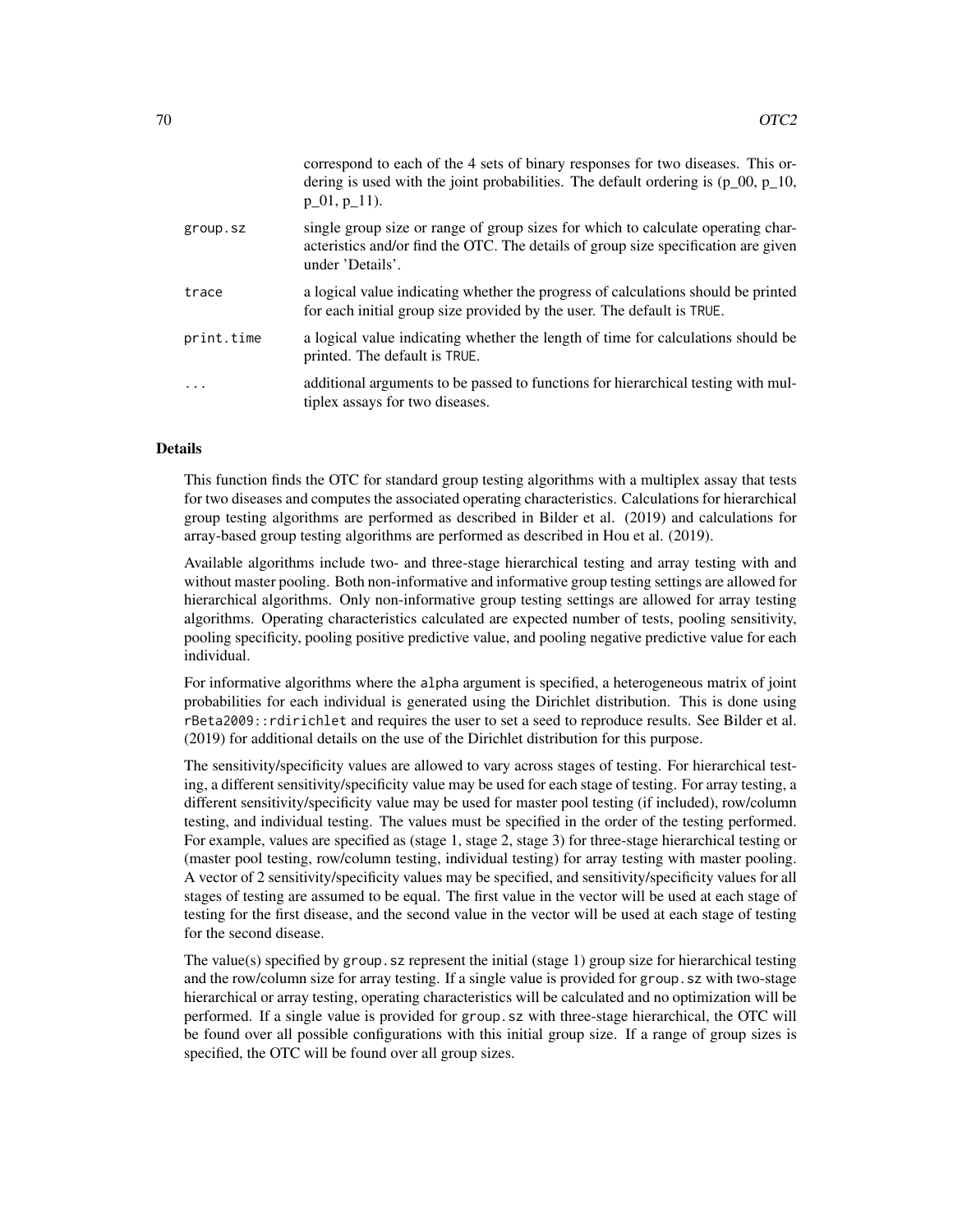### $\overline{OTC2}$  and  $\overline{OTC2}$  and  $\overline{OTC2}$  and  $\overline{OTC2}$  and  $\overline{OTC2}$  and  $\overline{OTC2}$  and  $\overline{OTC2}$  and  $\overline{OTC2}$  and  $\overline{OTC2}$  and  $\overline{OTC2}$  and  $\overline{OTC2}$  and  $\overline{OTC2}$  and  $\overline{OTC2}$  and  $\overline{OTC2}$  and  $\overline{OTC2}$

In addition to the OTC, operating characteristics for some of the other configurations corresponding to each initial group size provided by the user are displayed. For algorithms where there is only one configuration for each initial group size (non-informative two-stage hierarchical and all array testing algorithms), results for each initial group size are provided. For algorithms where there is more than one possible configuration for each initial group size (informative two-stage hierarchical and all three-stage hierarchical algorithms), two sets of configurations are provided: 1) the best configuration for each initial group size, and 2) the top 10 configurations for each initial group size provided by the user. If a single value is provided for group.sz with array testing or non-informative two-stage hierarchical testing, operating characteristics will not be provided for configurations other than that specified by the user. Results are sorted by the value of the objective function per individual, value.

The displayed overall pooling sensitivity, pooling specificity, pooling positive predictive value, and pooling negative predictive value are weighted averages of the corresponding individual accuracy measures for all individuals within the initial group (or block) for a hierarchical algorithm, or within the entire array for an array-based algorithm. Expressions for these averages are provided in the Supplementary Material for Hitt et al. (2019). These expressions are based on accuracy definitions given by Altman and Bland (1994a, 1994b). Individual accuracy measures can be calculated using the [operatingCharacteristics2](#page-53-0) ([opChar2](#page-53-1)) function.

## Value

A list containing:

| algorithm | the group testing algorithm used for calculations.                                                               |
|-----------|------------------------------------------------------------------------------------------------------------------|
| prob.vec  | the vector of joint probabilities provided by the user, if applicable (for non-<br>informative algorithms only). |
| joint.p   | the matrix of joint probabilities for each individual provided by the user, if ap-<br>plicable.                  |
| alpha.vec | the alpha vector provided by the user, if applicable (for informative algorithms<br>only).                       |
| Se        | the matrix of sensitivity values for each disease at each stage of testing.                                      |
| Sp        | the matrix of specificity values for each disease at each stage of testing.                                      |
| opt.ET    | a list containing:                                                                                               |
|           | <b>OTC</b> a list specifying elements of the optimal testing configuration, which may<br>include:                |
|           | <b>Stage1</b> group size for the first stage of hierarchical testing, if applicable.                             |
|           | Stage2 group sizes for the second stage of hierarchical testing, if applica-<br>ble.                             |
|           | <b>Block.sz</b> the block size/initial group size for informative Dorfman testing,<br>which is not tested.       |
|           | pool.szs group sizes for the first stage of testing for informative Dorfman<br>testing.                          |
|           | Array.dim the row/column size for array testing.                                                                 |
|           | Array.sz the overall array size for array testing (the square of the row/column<br>size).                        |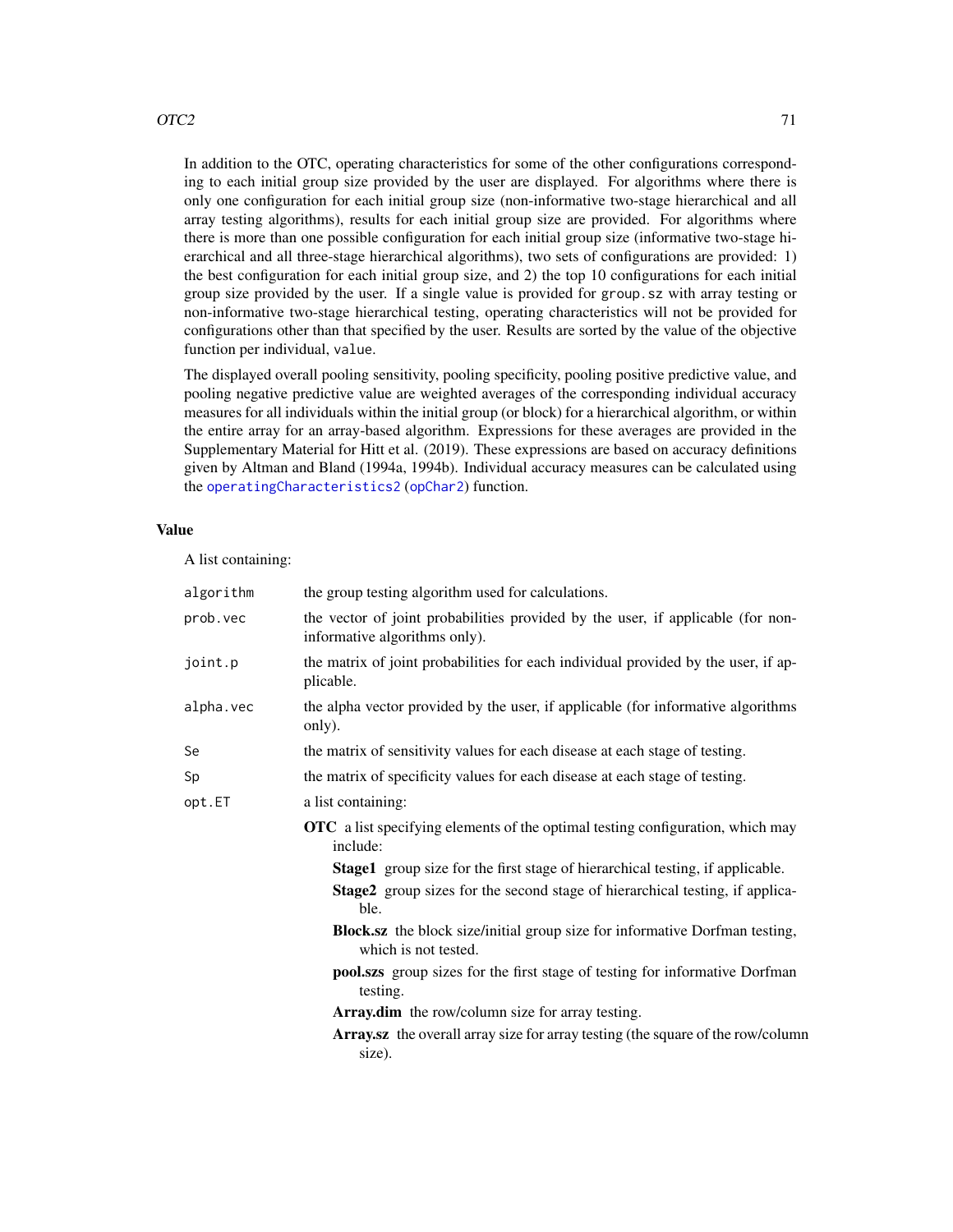p.mat the matrix of joint probabilities for each individual in the algorithm. Each row corresponds to one of the four joint probabilities. Each column corresponds to an individual in the testing algorithm.

ET the expected testing expenditure for the OTC.

value the value of the expected number of tests per individual.

- Accuracy the matrix of overall accuracy measures for the algorithm. The rows correspond to each disease. The columns correspond to the pooling sensitivity, pooling specificity, pooling positive predictive value, and pooling negative predictive value for the overall algorithm. Further details are given under 'Details'.
- Configs a data frame containing results for the best configuration for each initial group size provided by the user. The columns correspond to the initial group size, configuration (if applicable), overall array size (if applicable), expected number of tests, value of the objective function per individual, and accuracy measures for each disease. Accuracy measures include the pooling sensitivity, pooling specificity, pooling positive predictive value, and pooling negative predictive value. No results are displayed if a single group.sz is provided. Further details are given under 'Details'.
- Top.Configs a data frame containing results for some of the top configurations for each initial group size provided by the user. The columns correspond to the initial group size, configuration, expected number of tests, value of the objective function per individual, and accuracy measures for each disease. Accuracy measures include the pooling sensitivity, pooling specificity, pooling positive predictive value, and pooling negative predictive value. No results are displayed for non-informative two-stage hierarchical testing or for array testing algorithms. Further details are given under 'Details'.

### **Note**

This function returns the pooling positive and negative predictive values for all individuals even though these measures are diagnostic specific; e.g., the pooling positive predictive value should only be considered for those individuals who have tested positive.

Additionally, only stage dependent sensitivity and specificity values are allowed within the program (no group within stage dependent values are allowed). See Bilder et al. (2019) for additional information.

#### Author(s)

This function was written by Brianna D. Hitt. It calls ET. all. stages.new and PSePSpAllStages, which were originally written by Christopher Bilder for Bilder et al. (2019), and ARRAY, which was originally written by Peijie Hou for Hou et al. (2020). The functions ET.all.stages.new, PSePSpAllStages, and ARRAY were obtained from <http://chrisbilder.com/grouptesting/>. Minor modifications were made to the functions for inclusion in the binGroup2 package.

### References

Altman, D., Bland, J. (1994). "Diagnostic tests 1: Sensitivity and specificity." *BMJ*, 308, 1552.

group.sz Initial group (or block) sizes examined to find the OTC.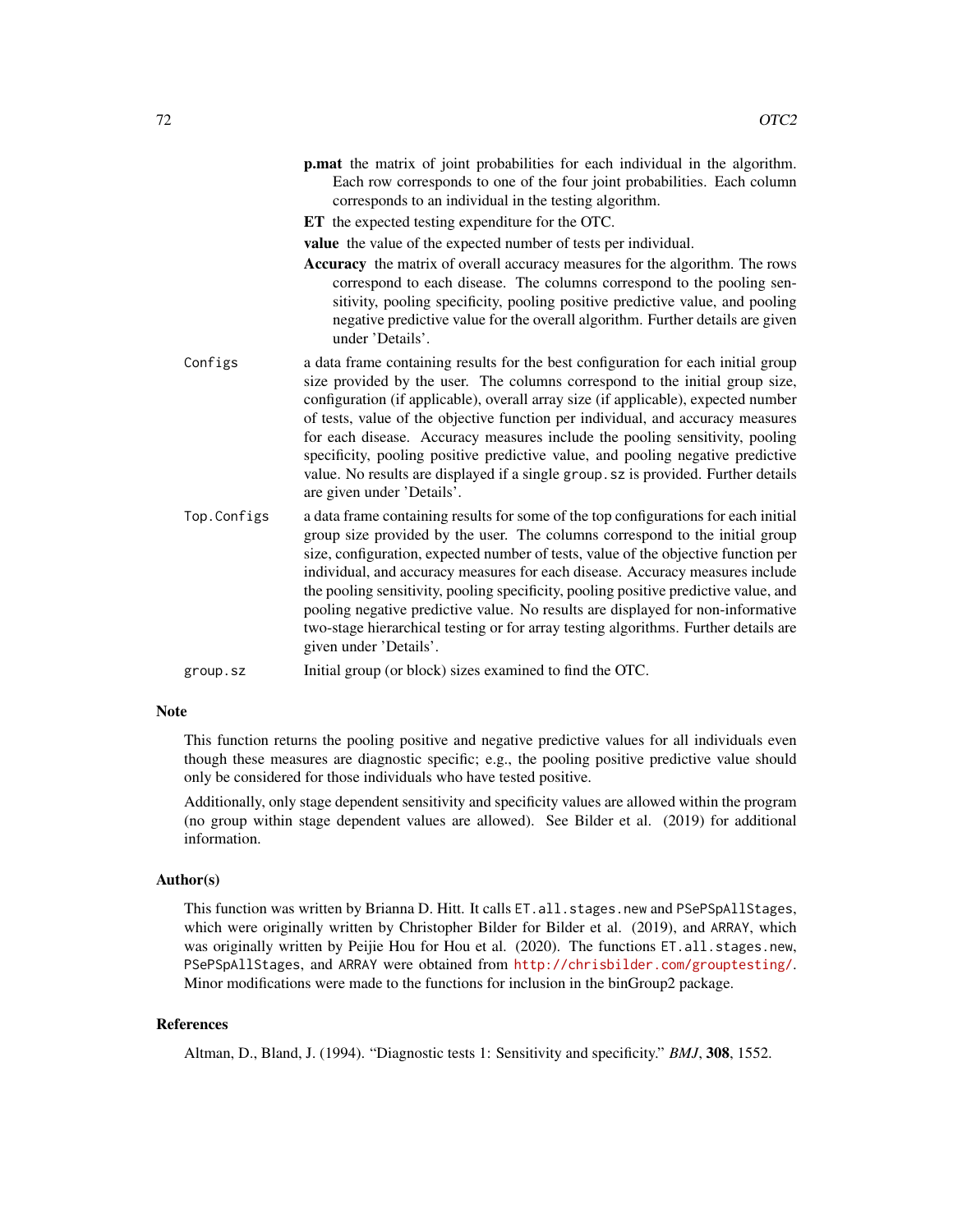Altman, D., Bland, J. (1994). "Diagnostic tests 2: Predictive values." *BMJ*, 309, 102.

Bilder, C., Tebbs, J., McMahan, C. (2019). "Informative group testing for multiplex assays." *Biometrics*, 75, 278–288.

Hitt, B., Bilder, C., Tebbs, J., McMahan, C. (2019). "The objective function controversy for group testing: Much ado about nothing?" *Statistics in Medicine*, 38, 4912–4923.

Hou, P., Tebbs, J., Wang, D., McMahan, C., Bilder, C. (2021). "Array testing with multiplex assays." *Biostatistics*, 21, 417–431.

McMahan, C., Tebbs, J., Bilder, C. (2012a). "Informative Dorfman Screening." *Biometrics*, 68, 287–296.

#### See Also

Other OTC functions: [OTC1\(](#page-61-0))

```
# Find the OTC for non-informative two-stage
# hierarchical (Dorfman) testing
Se \le matrix(data = c(0.95, 0.95, 0.99, 0.99), nrow = 2, ncol = 2,
             dimnames = list(Inflection = 1:2, Stage = 1:2)Sp \le matrix(data = c(0.96, 0.96, 0.98, 0.98), nrow = 2, ncol = 2,
             dimnames = list(Inflection = 1:2, Stage = 1:2))OTC2(algorithm = "D2", p.vec = c(0.90, 0.04, 0.04, 0.02),
     Se = Se, Sp = Sp, group.sz = 2:10# Find the OTC over all possible testing configurations
# for informative two-stage hierarchical (Dorfman)
# testing with a specified group size.
# A matrix of joint probabilities for each individual is
    generated using the Dirichlet distribution.
Se \le matrix(data = rep(0.95, 4), nrow = 2, ncol = 2,
             dimnames = list(Inflection = 1:2, Stage = 1:2)Sp \leq matrix(data = rep(0.99, 4), nrow = 2, ncol = 2,
             dimnames = list(Infection = 1:2, Stage = 1:2))set.seed(1002)
OTC2(algorithm = "ID2", alpha = c(18.25, 0.75, 0.75, 0.25),
     Se = Se, Sp = Sp, group.sz = 18:22)
# Find the OTC for non-informative three-stage
  hierarchical testing.
Se \le matrix(data = rep(0.95, 6), nrow = 2, ncol = 3,
             dimnames = list(Inflection = 1:2, Stage = 1:3))Sp \leq matrix(data = rep(0.99, 6), nrow = 2, ncol = 3,
             dimnames = list(Inflection = 1:2, Stage = 1:3))OTC2(algorithms = "D3", p.vec = c(0.91, 0.04, 0.04, 0.01),Se = Se, Sp = Sp, group.sz = 3:12)
# Find the OTC over all possible configurations
# for informative three-stage hierarchical
```

```
# testing with a specified group size
```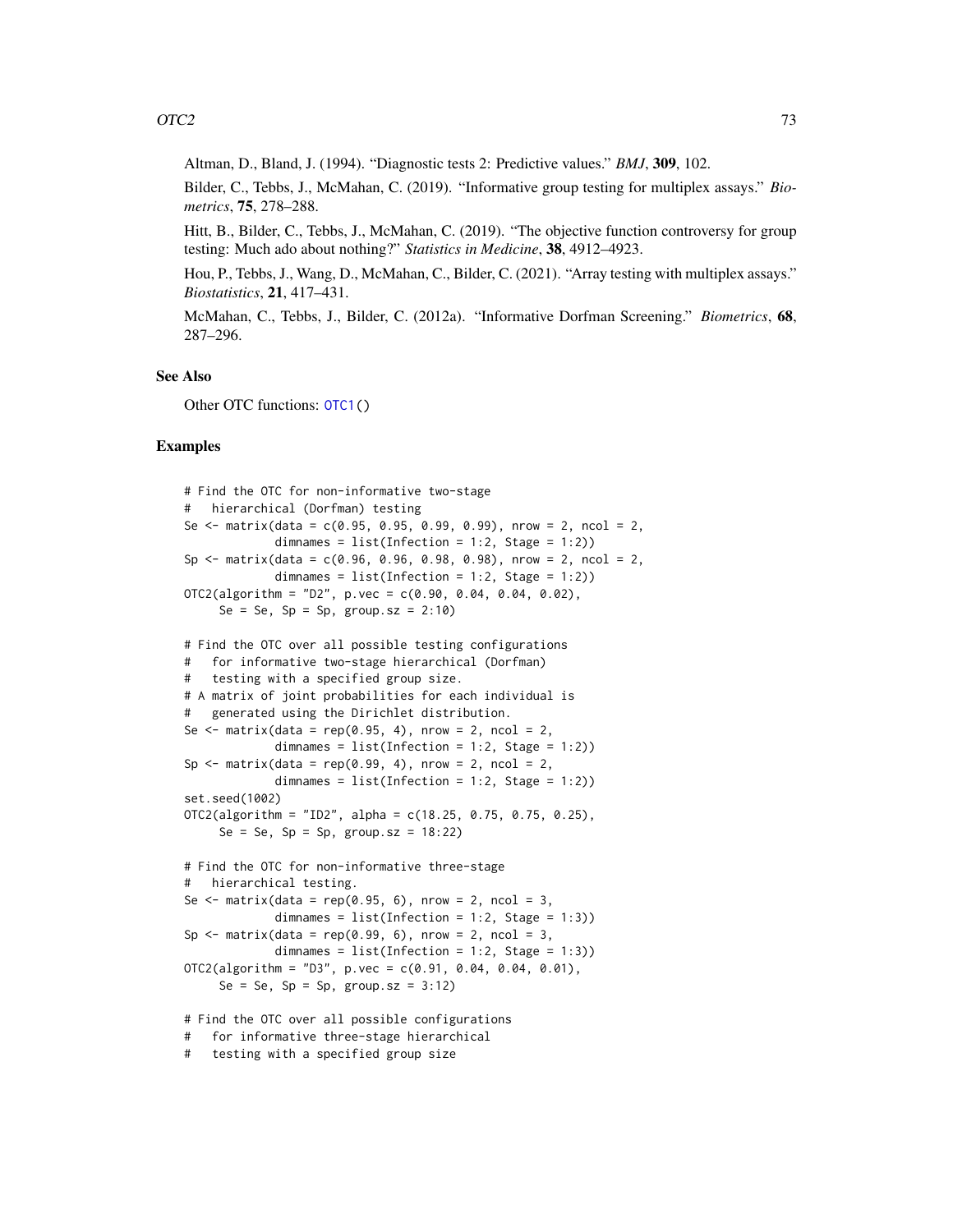```
# and a heterogeneous matrix of joint
# probabilities for each individual.
set.seed(8791)
Se \le matrix(data = rep(0.95, 6), nrow = 2, ncol = 3,
             dimnames = list(Inflection = 1:2, Stage = 1:3))Sp \leq matrix(data = rep(0.99, 6), nrow = 2, ncol = 3,
             dimnames = list(Inflection = 1:2, Stage = 1:3))p.unordered <- t(rBeta2009::rdirichlet(n = 8,
                            shape = c(18.25, 0.75, 0.75, 0.25))p.ordered <- p.unordered[, order(1 - p.unordered[1,])]
OTC2(algorithm = "ID3", probabilities = p.ordered,
         Se = Se, Sp = Sp, group.sz = 8,
         trace = FALSE, print.time = FALSE)
# Find the OTC for non-informative array testing
   without master pooling.
Se \leq matrix(data = rep(0.95, 4), nrow = 2, ncol = 2,
             dimnames = list(Infection = 1:2, Stage = 1:2))
Sp \leq matrix(data = rep(0.99, 4), nrow = 2, ncol = 2,
             dimnames = list(Inflection = 1:2, Stage = 1:2))OTC2(algorithm = "A2", p.vec = c(0.90, 0.04, 0.04, 0.02),
     Se = Se, Sp = Sp, group.sz = 2:10# Find the OTC for non-informative array testing
# with master pooling.
Se \le matrix(data = rep(0.95, 6), nrow = 2, ncol = 3,
             dimnames = list(Infection = 1:2, Stage = 1:3))Sp \leq matrix(data = rep(0.99, 6), nrow = 2, ncol = 3,
             dimnames = list(Infection = 1:2, Stage = 1:3))
OTC2(algorithm = "A2M", p.vec = c(0.90, 0.04, 0.04, 0.02),
     Se = Se, Sp = Sp, group.sz = 10,
     trace = FALSE, print.time = FALSE)
```
plot.OTC *Plot method for optimal testing configuration results*

#### Description

Produce a plot for objects of class "OTC" returned by [OTC1](#page-61-0) or [OTC2](#page-67-0).

#### Usage

## S3 method for class 'OTC'  $plot(x, \ldots)$ 

| $\mathsf{X}$ | an object of class "OTC", providing operating characteristics for the optimal test- |
|--------------|-------------------------------------------------------------------------------------|
|              | ing configuration and similar configurations for a group testing algorithm.         |
| $\cdots$     | currently not used.                                                                 |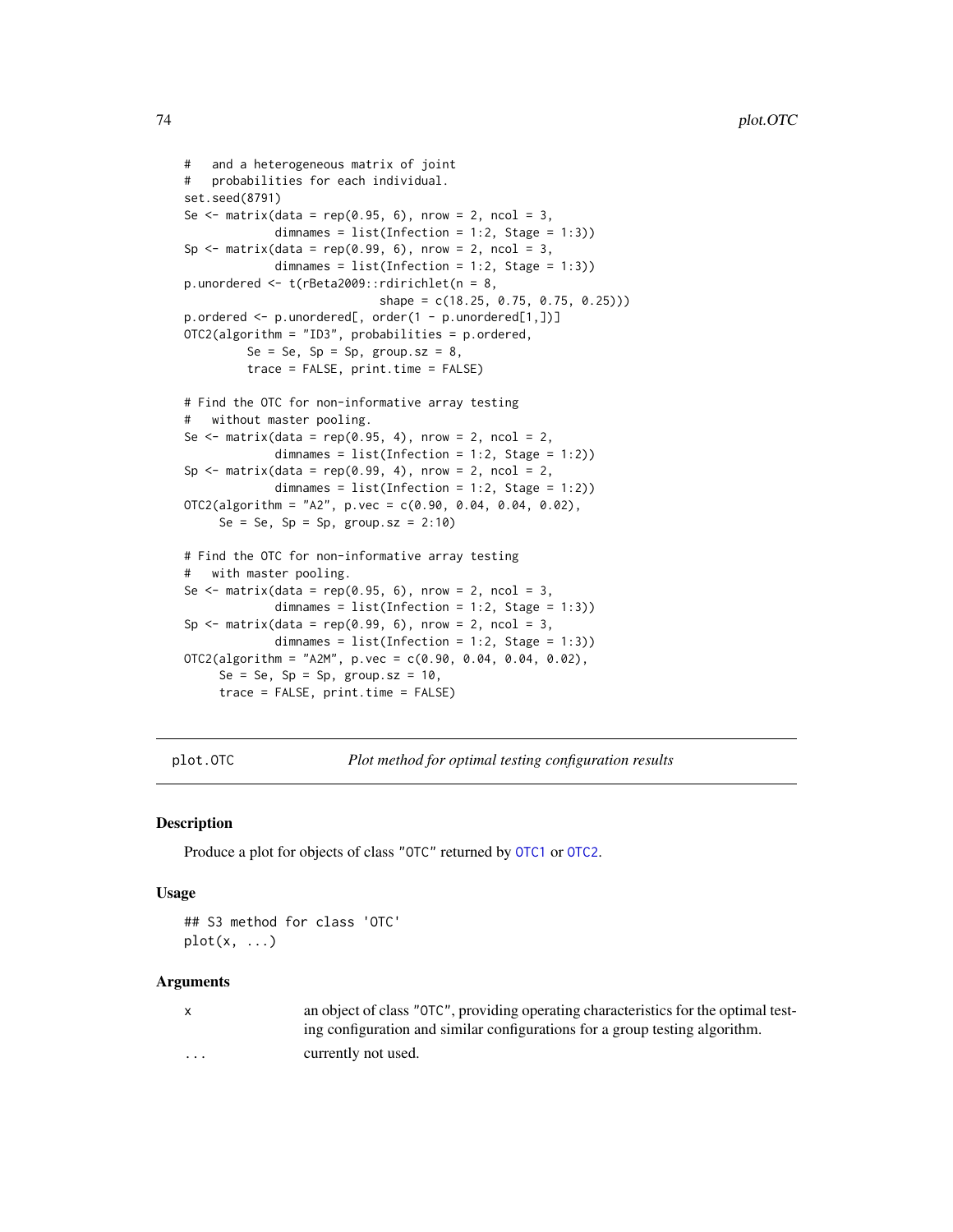#### plot.OTC 75

#### Details

This function produces a plot for objects of class "OTC" returned by [OTC1](#page-61-0) or [OTC2](#page-67-0). It plots the expected number of tests per individual for each similar testing configuration in the object.

In addition to the OTC, the [OTC1](#page-61-0) and [OTC2](#page-67-0) functions provide operating characteristics for other configurations corresponding to each initial group size provided by the user. For algorithms where there is only one configuration for each initial group size (non-informative two-stage hierarchical and all array testing algorithms), results for each initial group size are plotted. For algorithms where there is more than one possible configuration for each initial group size (informative twostage hierarchical and all three-stage hierarchical algorithms), the results corresponding to the best configuration for each initial group size are plotted.

If a single value is provided for the group.sz argument in the [OTC1](#page-61-0) or [OTC2](#page-67-0) functions, no plot will be produced.

The plot is produced using the ggplot2 package. Customization features from ggplot2 are available once the package is loaded. Examples are shown in the 'Examples' section.

#### Value

A plot of the expected number of tests per individual for similar configurations provided in the object.

#### Author(s)

Brianna D. Hitt

#### See Also

[OTC1](#page-61-0) and [OTC2](#page-67-0) for creating an object of class "OTC".

```
# Find the optimal testing configuration for
# non-informative two-stage hierarchical testing.
res1 <- OTC1(algorithm = "D2", p = 0.01, Se = 0.99, Sp = 0.99,group.sz = 3:100, obj.fn = c("ET", "MAR", "GR1"),
             weights = matrix(data = c(1, 1), nrow = 1, ncol = 2))
plot(res1)
# Customize the plot using the ggplot2 package.
library(ggplot2)
plot(res1) + ylim(0,1) +ggtitle("Similar configurations for Dorfman testing") +
  theme(plot.title = element_text(hjust = 0.5))
# Find the optimal testing configuration for
# informative three-stage hierarchical testing
res2 <- OTC1(algorithm = "ID3", p = 0.025,
             Se = c(0.95, 0.95, 0.99), Sp = c(0.96, 0.96, 0.98),
             group.sz = 3:15, obj.fn = "ET", alpha = 2)
```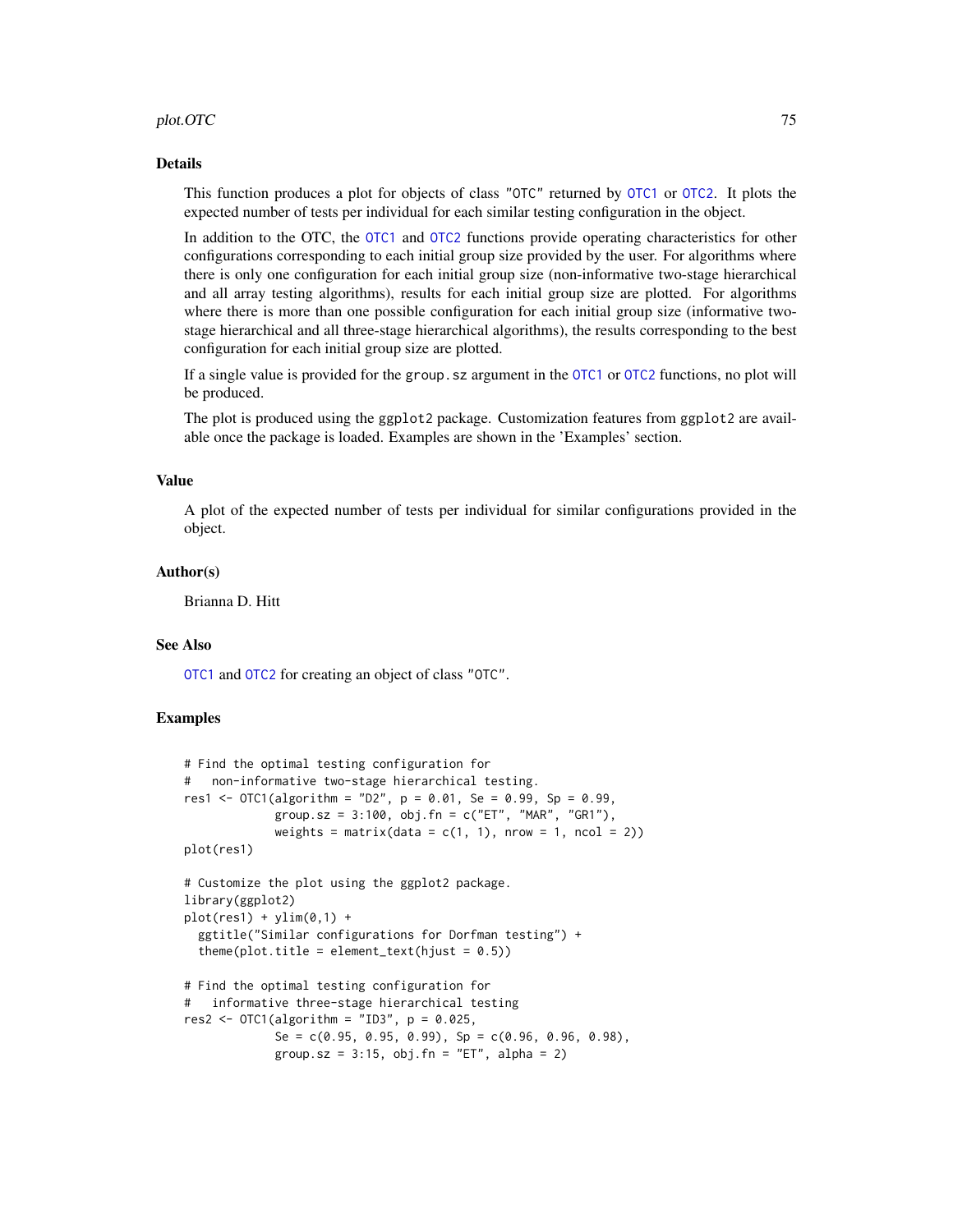#### plot(res2)

```
# Find the optimal testing configuration for
# informative array testing without master pooling.
res3 <- OTC1(algorithms = "IA2", p = 0.09, alpha = 2,Se = 0.90, Sp = 0.90, group.sz = 3:20, obj.fn = "ET")
plot(res3)
# Find the optimal testing configuration for
# informative two-stage hierarchical testing.
Se <- matrix(data = c(rep(0.95, 2), rep(0.99, 2)),nrow = 2, ncol = 2, byrow = FALSE)
Sp <- matrix(data = c(rep(0.96, 2), rep(0.98, 2)),nrow = 2, ncol = 2, byrow = FALSE)
res4 <- OTC2(algorithm = "ID2", alpha = c(18.25, 0.75, 0.75, 0.25),
                Se = Se, Sp = Sp, group.sz = 12:20)
plot(res4)
# Find the optimal testing configuration for
# non-informative array testing with master pooling.
res5 <- OTC2(algorithm = "A2M", p.vec = c(0.90, 0.04, 0.04, 0.02),
             Se = rep(0.99, 2), Sp = rep(0.99, 2), group.sz = 3:20)
plot(res5)
```
pmf *Access the testing probability mass function returned from an object*

#### Description

pmf is a generic function that extracts the probability mass function from an object (if available) that contains information aboout a testing configuration.

## Usage

pmf(object, ...)

#### Arguments

| object | An object from which the probability mass function is to be extracted. |
|--------|------------------------------------------------------------------------|
| .      | Additional arguments to be passed to pmf.                              |

#### Author(s)

Christopher R. Bilder

#### See Also

[pmf.halving](#page-76-0) and [pmf.Sterrett](#page-77-0)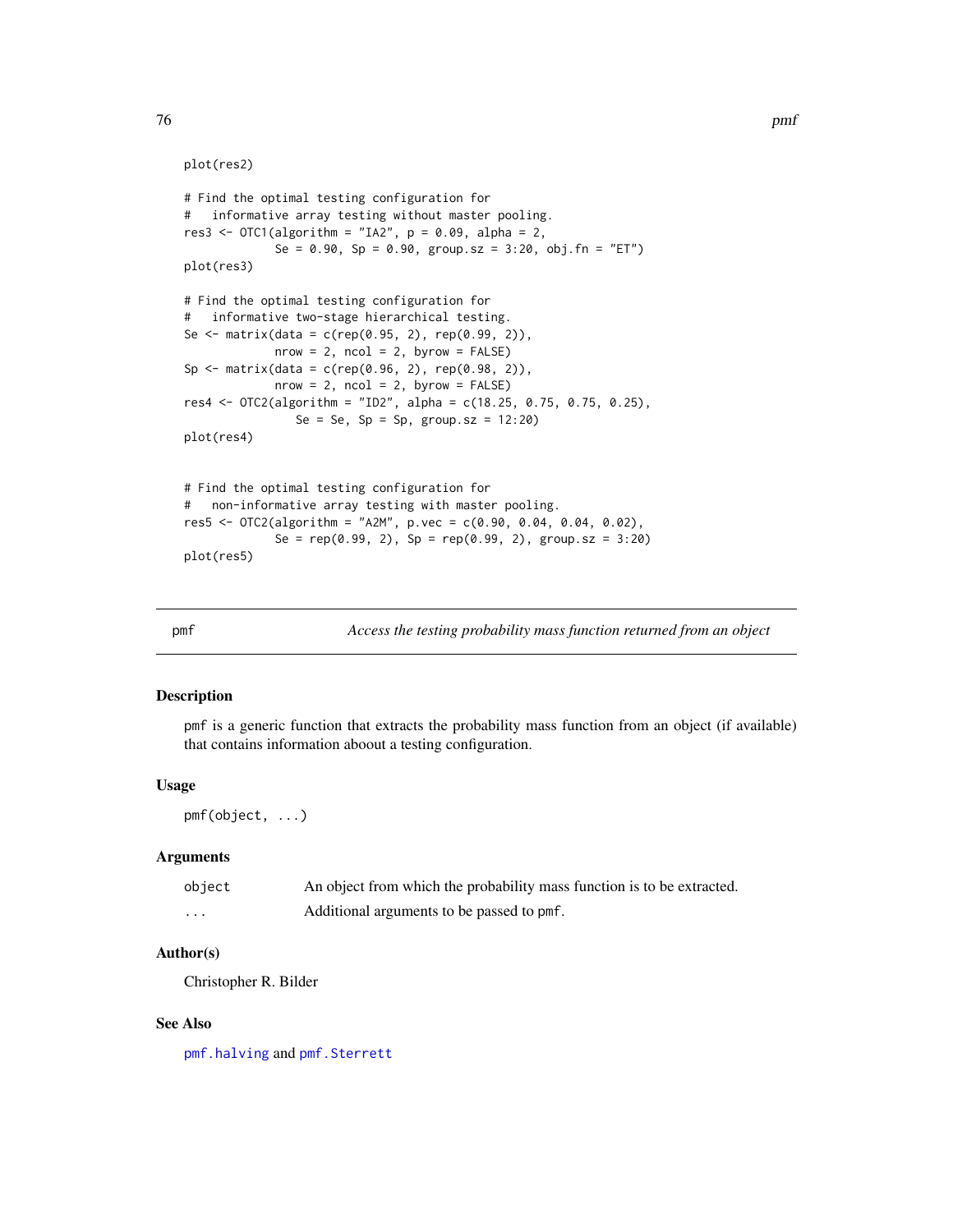# pmf.halving 77

# Examples

```
res <- halving(p = rep(0.01, 10), Sp = 1, Se = 1,
               stages = 2, order.p = TRUE)
pmf.halving(res)
```
<span id="page-76-0"></span>pmf.halving *Extract probability mass function (PMF) from group testing results*

# Description

Extract the probability mass function from group testing results for the halving algorithm (objects of class "halving" returned by [halving](#page-42-0)).

#### Usage

```
## S3 method for class 'halving'
pmf(object, ...)
```
# Arguments

| object  | An object of class "halving", created by halving, from which the PMF is to be<br>extracted. |
|---------|---------------------------------------------------------------------------------------------|
| $\cdot$ | currently not used.                                                                         |

# Value

Data frame containing the probability mass function extracted from the object object.

# Author(s)

Brianna D. Hitt

```
res <- halving(p = rep(0.01, 10), Sp = 1, Se = 1,
              stages = 2, order.p = TRUE)
pmf(res)
```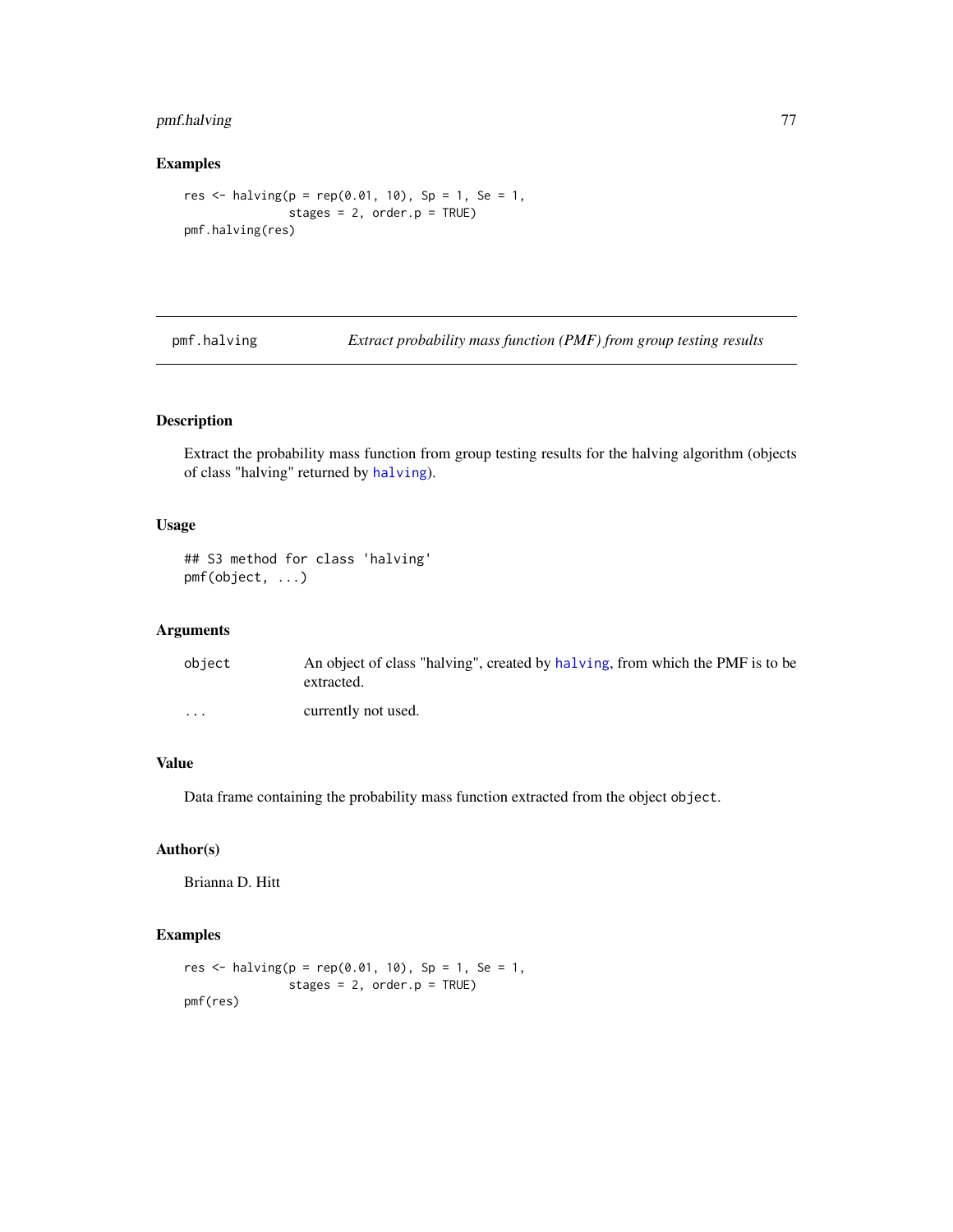<span id="page-77-0"></span>

Extract the probability mass function from group testing results for the Sterrett algorithm (objects of class "Sterrett" returned by [Sterrett](#page-96-0)).

# Usage

```
## S3 method for class 'Sterrett'
pmf(object, ...)
```
# Arguments

| object                  | An object of class "Sterrett", created by Sterrett, from which the PMF is to be<br>extracted. |
|-------------------------|-----------------------------------------------------------------------------------------------|
| $\cdot$ $\cdot$ $\cdot$ | currently not used.                                                                           |

# Value

Data frame containing the probability mass function extracted from the object object.

# Author(s)

Brianna D. Hitt

# Examples

```
set.seed(1231)
p.vec \leq rbeta(n = 8, shape1 = 1, shape2 = 10)
res \le- Sterrett(p = p.vec, Sp = 0.90, Se = 0.95)
pmf(res)
```
<span id="page-77-1"></span>predict.gtReg *Predict method for* gtReg

# Description

Obtains predictions for individual observations and optionally computes the standard errors of those predictions from objects of class "gtReg" returned by [gtReg](#page-30-0).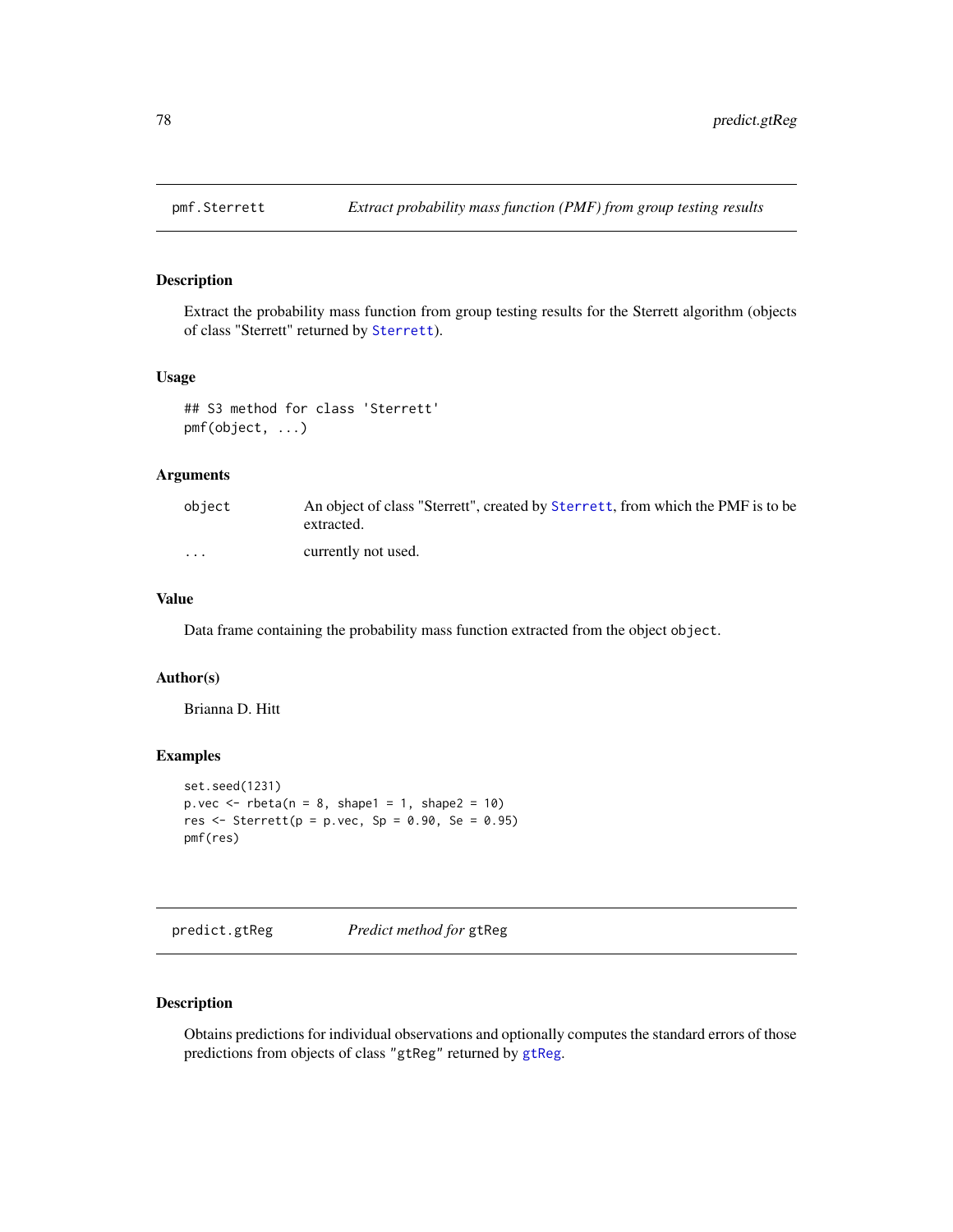# predict.gtReg 79

# Usage

```
## S3 method for class 'gtReg'
predict(
 object,
  newdata,
  type = c("link", "response"),
  se.fit = FALSE,conf.level = NULL,
  na.action = na.pass,
  ...
)
```
# Arguments

| object     | a fitted object of class "gtReg".                                                                                                                                                                                                                                                                                                     |
|------------|---------------------------------------------------------------------------------------------------------------------------------------------------------------------------------------------------------------------------------------------------------------------------------------------------------------------------------------|
| newdata    | an optional data frame in which to look for variables with which to predict. If<br>omitted, the fitted linear predictors are used.                                                                                                                                                                                                    |
| type       | the type of prediction required. The "link" option is on the scale of the linear<br>predictors. The "response" option is on the scale of the response variable.<br>Thus, for the logit model, the "link" predictions are of log-odds (probabilities<br>on the logit scale) and type $=$ "response" gives the predicted probabilities. |
| se.fit     | a logical value indicating whether standard errors are required.                                                                                                                                                                                                                                                                      |
| conf.level | the confidence level of the interval for the predicted values.                                                                                                                                                                                                                                                                        |
| na.action  | a function determining what should be done with missing values in newdata.<br>The default is to predict NA.                                                                                                                                                                                                                           |
| $\cdots$   | currently not used.                                                                                                                                                                                                                                                                                                                   |
|            |                                                                                                                                                                                                                                                                                                                                       |

# Details

If newdata is omitted, the predictions are based on the data used for the fit. When newdata is present and contains missing values, how the missing values will be dealt with is determined by the na.action argument. In this case, if na.action = na.omit, omitted cases will not appear, whereas if na.action = na.exclude, omitted cases will appear (in predictions and standard errors) with value NA.

# Value

If se = FALSE, a vector or matrix of predictions. If se = TRUE, a list containing:

| fit    | predictions.                                                                                            |
|--------|---------------------------------------------------------------------------------------------------------|
| se.fit | estimated standard errors.                                                                              |
| lower  | the lower bound of the confidence interval, if calculated (i.e., conf. level is<br>specified).          |
| upper  | the upper bound of the confidence interval, if calculated ( <i>i.e.</i> , conf. level is<br>specified). |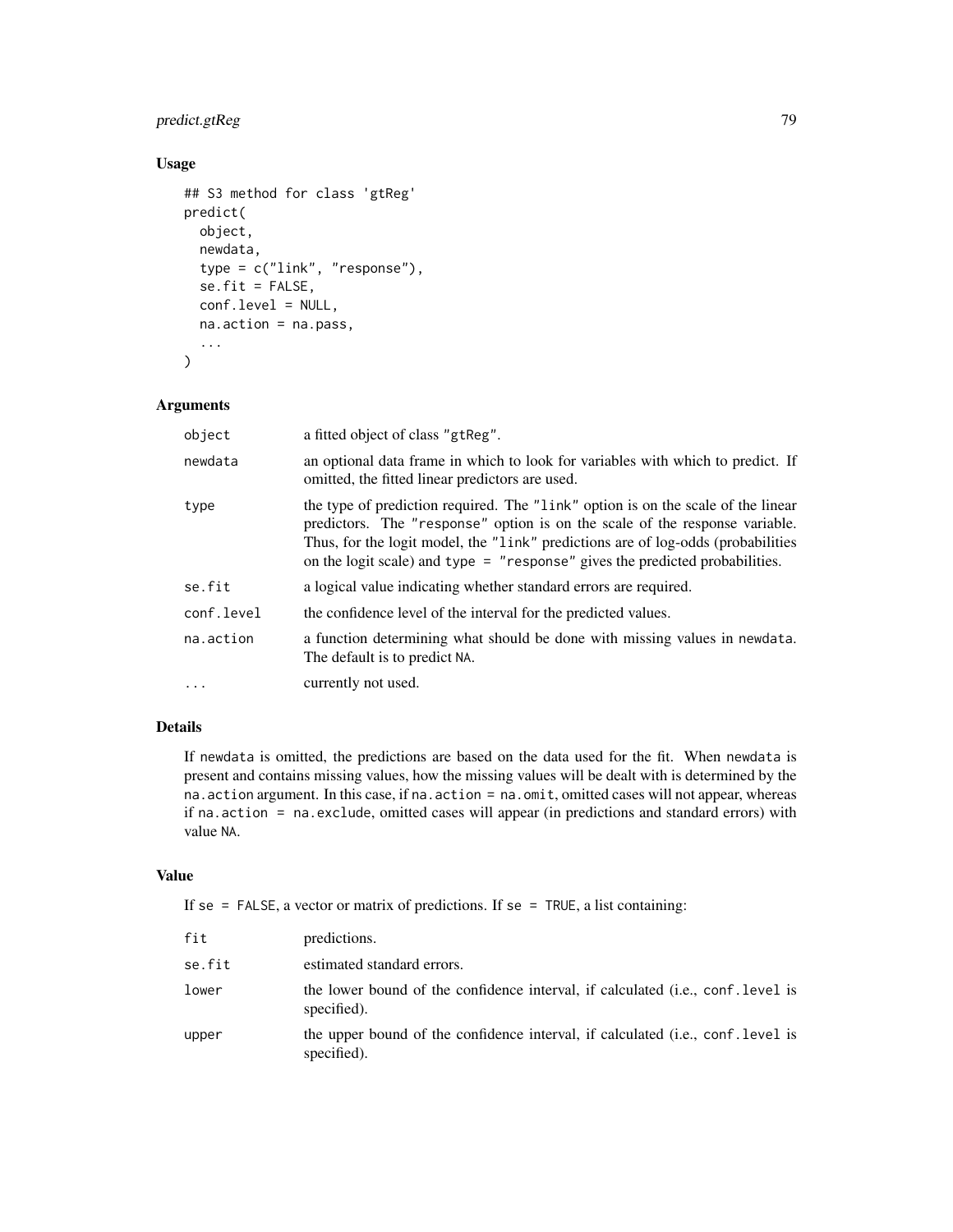#### Author(s)

Boan Zhang

#### Examples

```
data(hivsurv)
fit1 <- gtReg(formula = groupres \sim AGE + EDUC.,
              data = hivsurv, groupn = gnum,
              sens = 0.9, spec = 0.9,
              linkf = "logit", method = "V")
pred.data \leq data.frame(AGE = c(15, 25, 30),
                        EDUC. = c(1, 3, 2)predict(object = fit1, newdata = pred.data,type = "link", se.fit = TRUE)predict(object = fit1, newdata = pred.data,
        type = "response", se.fit = TRUE,
        conf. level = 0.9predict(object = fit1, type = "response",
        se.fit = TRUE, conf. level = 0.9)
```
print.designEst *Print method for objects of class "designEst"*

#### Description

Print method for objects of class "designEst" created by [designEst](#page-14-0).

# Usage

```
## S3 method for class 'designEst'
print(x, \ldots)
```
#### **Arguments**

|                         | an object of class "designEst" created by designEst.                           |
|-------------------------|--------------------------------------------------------------------------------|
| $\cdot$ $\cdot$ $\cdot$ | additional arguments to be passed to print. Currently only digits to be passed |
|                         | to signif for appropriate rounding.                                            |

#### Value

A print out detailing whether the bias restriction was violated, whether the maximum allowed group size was reached, and the minimum MSE and associated group size, expected value, variance, and bias.

# Author(s)

Brianna D. Hitt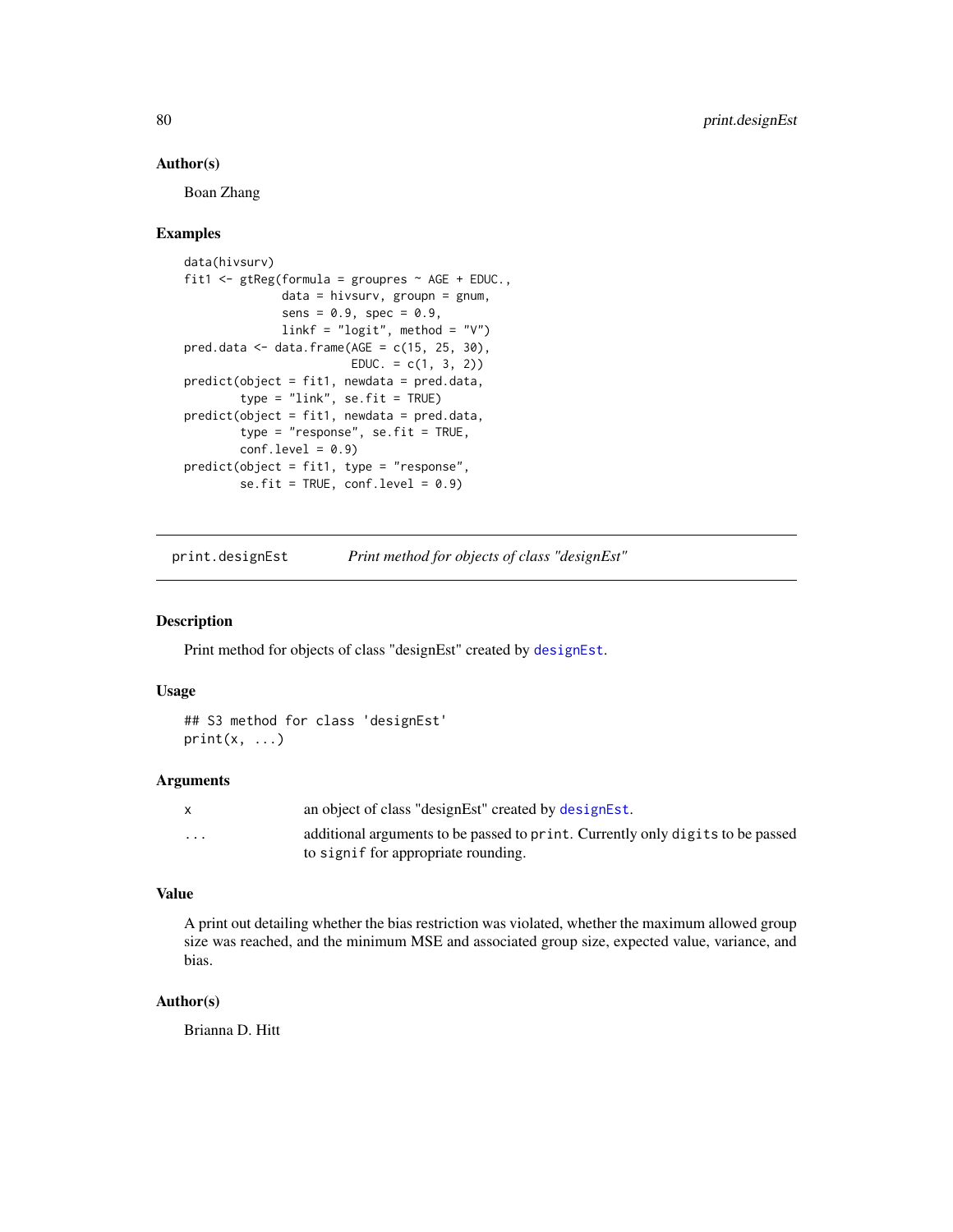print.designPower *Print method for objects of class "designPower"*

#### Description

Print method for objects of class "designPower" created by [designPower](#page-16-0).

# Usage

```
## S3 method for class 'designPower'
print(x, \ldots)
```
#### Arguments

|          | an object of class "designPower" created by designPower.                       |
|----------|--------------------------------------------------------------------------------|
| $\cdots$ | additional arguments to be passed to print. Currently only digits to be passed |
|          | to signif for appropriate rounding.                                            |

#### Value

A print out detailing whether or not power was reached in the range of values (n or s) provided, the maximal power reached in the range of values, the alternative hypothesis, and the assumed true proportion.

# Author(s)

This function was originally written as print.bgtDesign by Frank Schaarschmidt for the binGroup package. Minor modifications were made for inclusion in the binGroup2 package.

print.gtReg *Print method for* gtReg

#### Description

Print method for objects obtained by [gtReg](#page-30-0).

#### Usage

```
## S3 method for class 'gtReg'
print(x, digits = max(3, getOption("digits") - 3), ...)
```

| $\mathsf{x}$ | An object of class "gtReg" created by gtReg. |
|--------------|----------------------------------------------|
| digits       | digits for rounding.                         |
| $\cdot$      | currently not used.                          |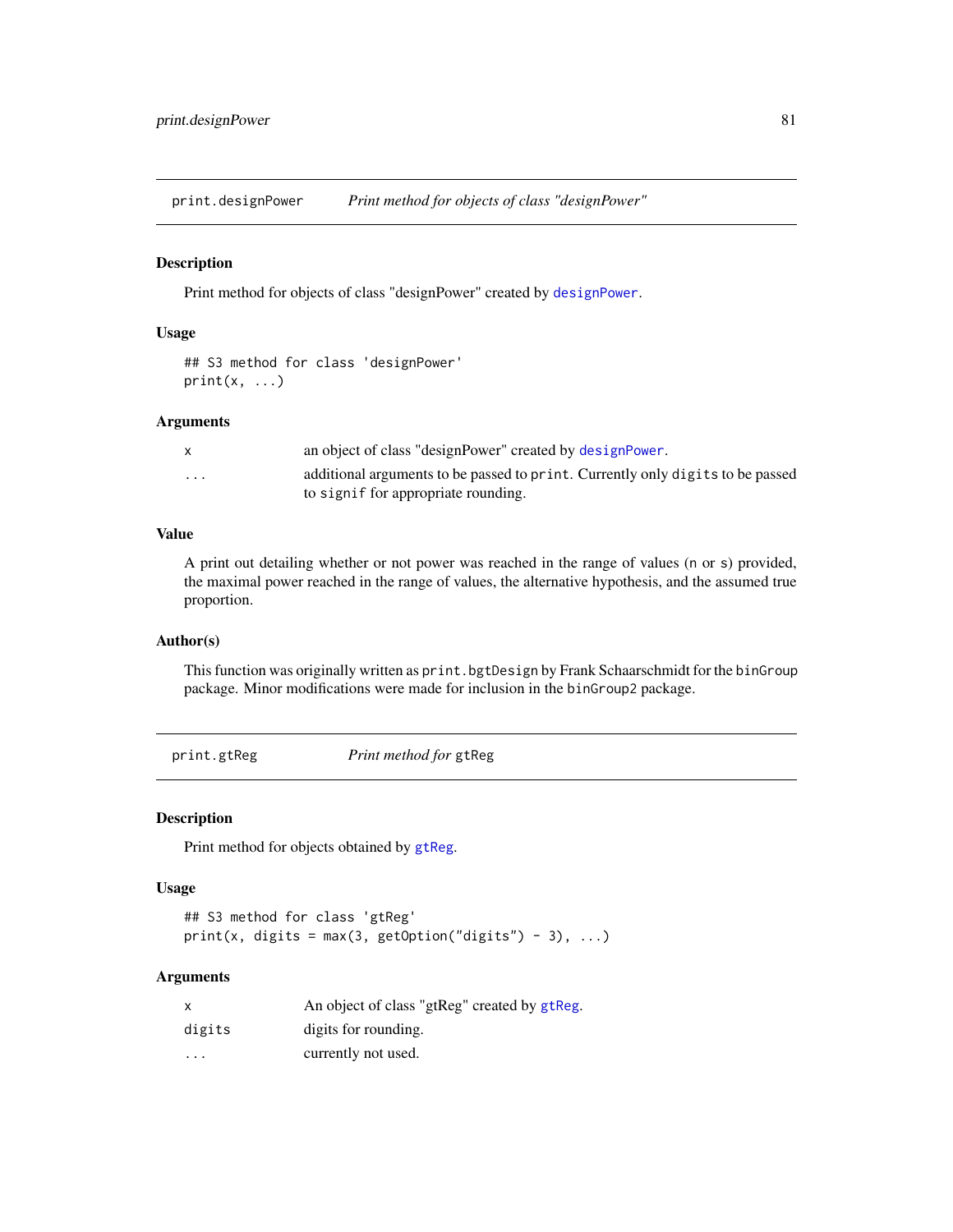# Value

A print out of the function call, coefficients, and the null and residual deviance and degrees of freedom.

#### Author(s)

This function was originally written by Boan Zhang as the print.gt function for the binGroup package. Minor modifications were made for inclusion in the binGroup2 package.

print.gtTest *Print method for objects of class "gtTest"*

# Description

Print method for objects of class "gtTest" created by the [gtTest](#page-39-0) function.

#### Usage

```
## S3 method for class 'gtTest'
print(x, \ldots)
```
# Arguments

|          | An object of class "gtTest" (gtTest).                                          |
|----------|--------------------------------------------------------------------------------|
| $\cdots$ | Additional arguments to be passed to print. Currently only digits to be passed |
|          | to signif for appropriate rounding.                                            |

# Value

A print out of the p-value and point estimate resulting from [gtTest](#page-39-0).

#### Author(s)

This function was originally written as print.bgtTest by Brad Biggerstaff for the binGroup package. Minor modifications were made for inclusion of the function in the binGroup2 package.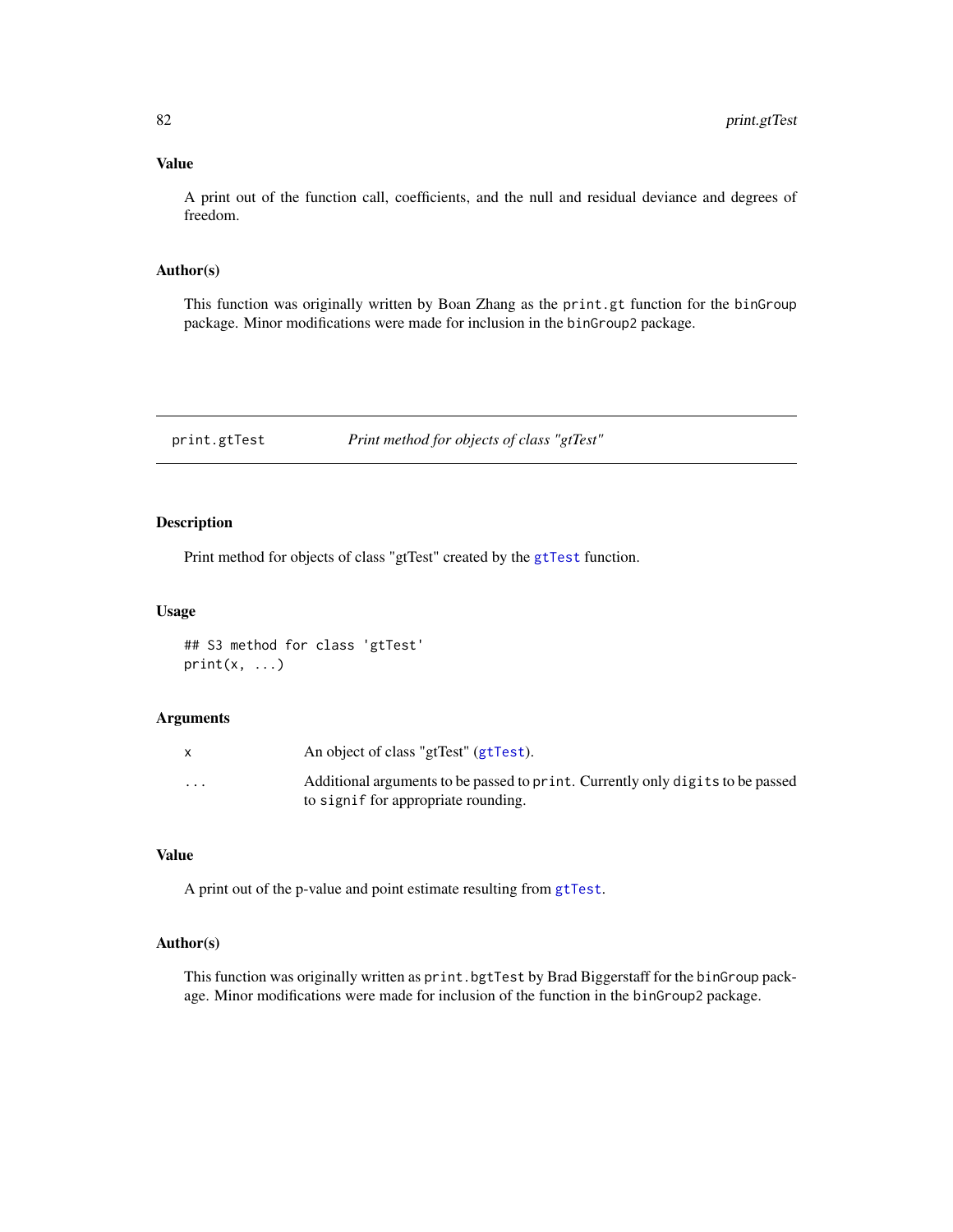Print method for objects of class "halving" created by the [halving](#page-42-0) function.

# Usage

```
## S3 method for class 'halving'
print(x, \ldots)
```
#### Arguments

|                         | An object of class "halving" (halving).                                        |
|-------------------------|--------------------------------------------------------------------------------|
| $\cdot$ $\cdot$ $\cdot$ | Additional arguments to be passed to print. Currently only digits to be passed |
|                         | to signif for appropriate rounding.                                            |

# Value

A print out of the PMF, expected testing expenditure and variance of testing expenditure resulting from [halving](#page-42-0).

# Author(s)

Brianna D. Hitt

print.opChar *Print method for operating characteristics results*

# Description

Print method for objects of class "opChar" returned by [operatingCharacteristics1](#page-47-0) (opChar1) or [operatingCharacteristics2](#page-53-0) (opChar2).

# Usage

```
## S3 method for class 'opChar'
print(x, \ldots)
```
- x an object of class "opChar", providing the calculated operating characteristics for a group testing algorithm.
- ... Additional arguments to be passed to print (e.g., digits to be passed to round for appropriate rounding).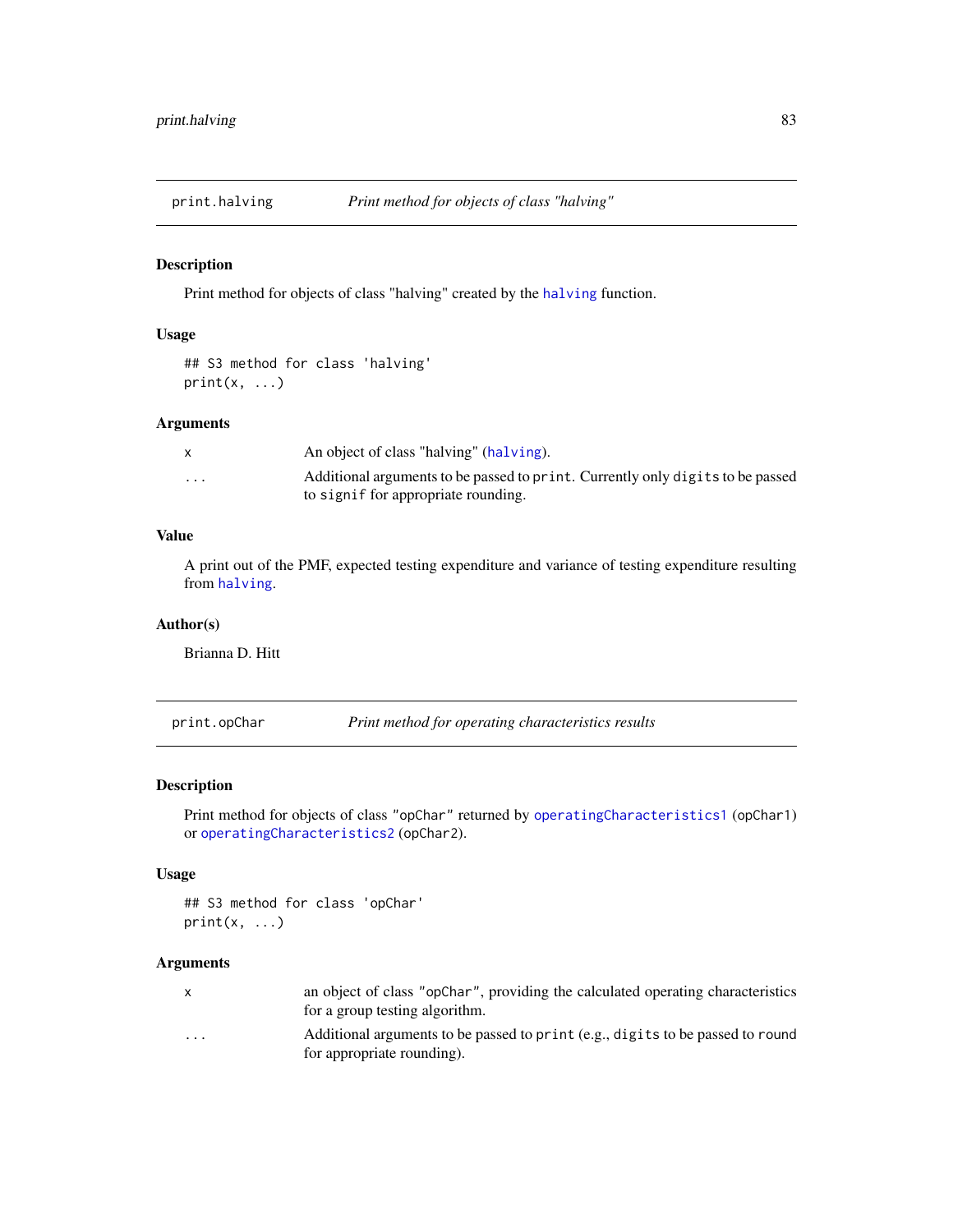# Value

A print out of the algorithm, testing configuration, expected number of tests, expected number of tests per individual, and accuracy measures for individuals and for the overall algorithm.

#### Author(s)

Brianna D. Hitt

print.OTC *Print method for optimal testing configuration results*

# Description

Print method for objects of class "OTC" returned by [OTC1](#page-61-0) or [OTC2](#page-67-0).

#### Usage

## S3 method for class 'OTC'  $print(x, \ldots)$ 

# Arguments

| X        | an object of class "OTC", providing the optimal testing configuration results for<br>a group testing algorithm. |
|----------|-----------------------------------------------------------------------------------------------------------------|
| $\cdots$ | Additional arguments to be passed to print (e.g., digits to be passed to round<br>for appropriate rounding).    |

# Value

A print out of the algorithm, testing configuration, expected number of tests, expected number of tests per individual, and accuracy measures for individuals and for the overall algorithm.

#### Author(s)

Brianna D. Hitt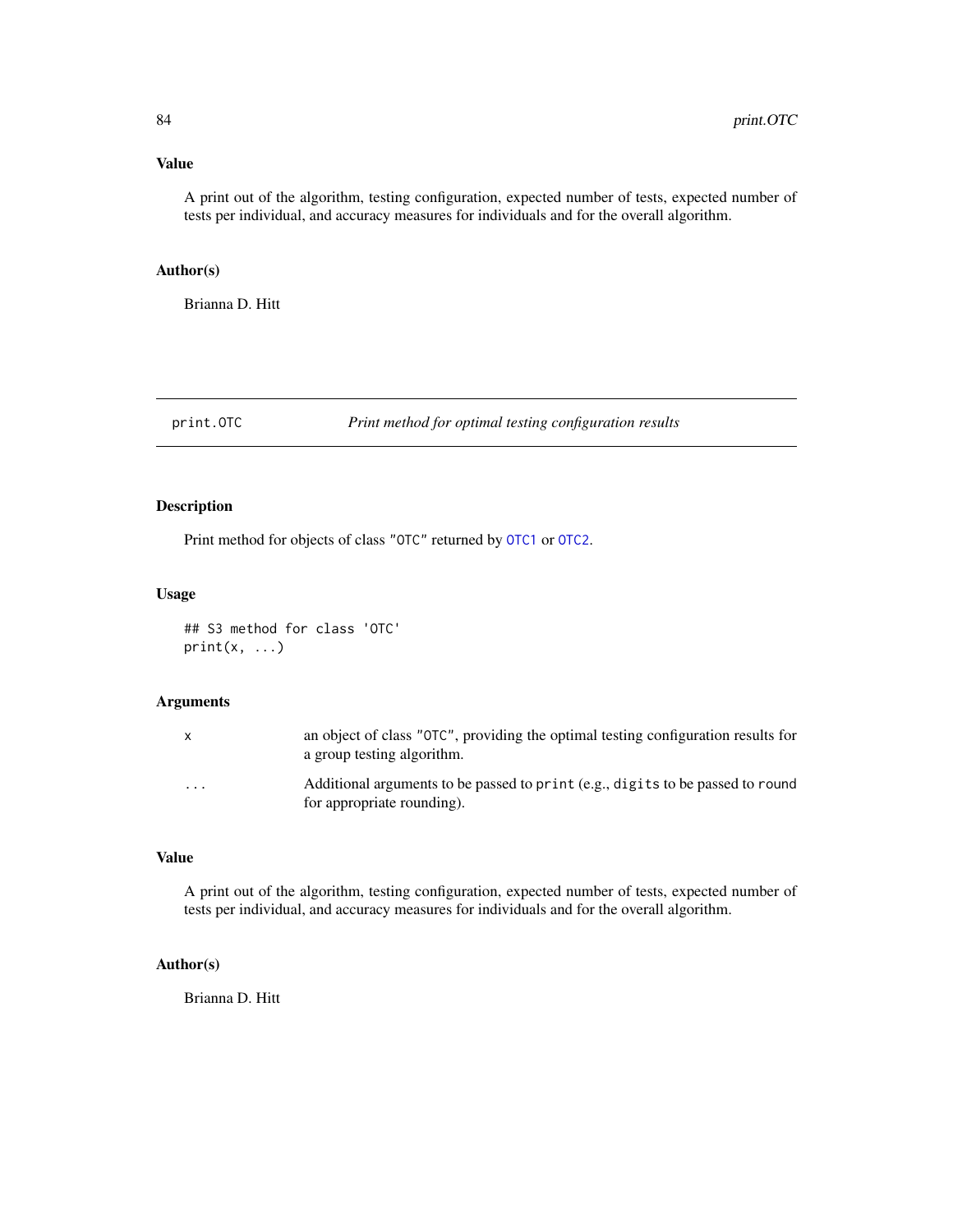print.predict.gtReg *Print method for* predict.gtReg

#### Description

Print method for objects obtained by [predict.gtReg](#page-77-1).

# Usage

```
## S3 method for class 'predict.gtReg'
print(x, digits = max(3, getOption("digits") - 3), ...)
```
#### Arguments

| X       | An object of class "predict.gtReg" created by predict.gtReg. |
|---------|--------------------------------------------------------------|
| digits  | digits for rounding.                                         |
| $\cdot$ | not currently used.                                          |

# Value

A matrix of predictions with rows corresponding to each observation in newdata (if provided) or each observation in the data set used for the fit. The columns correspond to the predictions (fit), the estimated standard errors (se.fit), the lower bound of the confidence interval (lower), and the upper bound of the confidence interval (upper). If conf.level is not specified, the lower and upper columns will not be included. If se = FALSE, the se.fit column will not be included.

# Author(s)

Brianna Hitt

print.propCI *Print method for objects of class "propCI"*

#### Description

Print method for objects of class "propCI" created by the [propCI](#page-88-0) function.

#### Usage

## S3 method for class 'propCI'  $print(x, \ldots)$ 

| X        | An object of class "propCI" (propCI).       |
|----------|---------------------------------------------|
| $\cdots$ | Additional arguments to be passed to print. |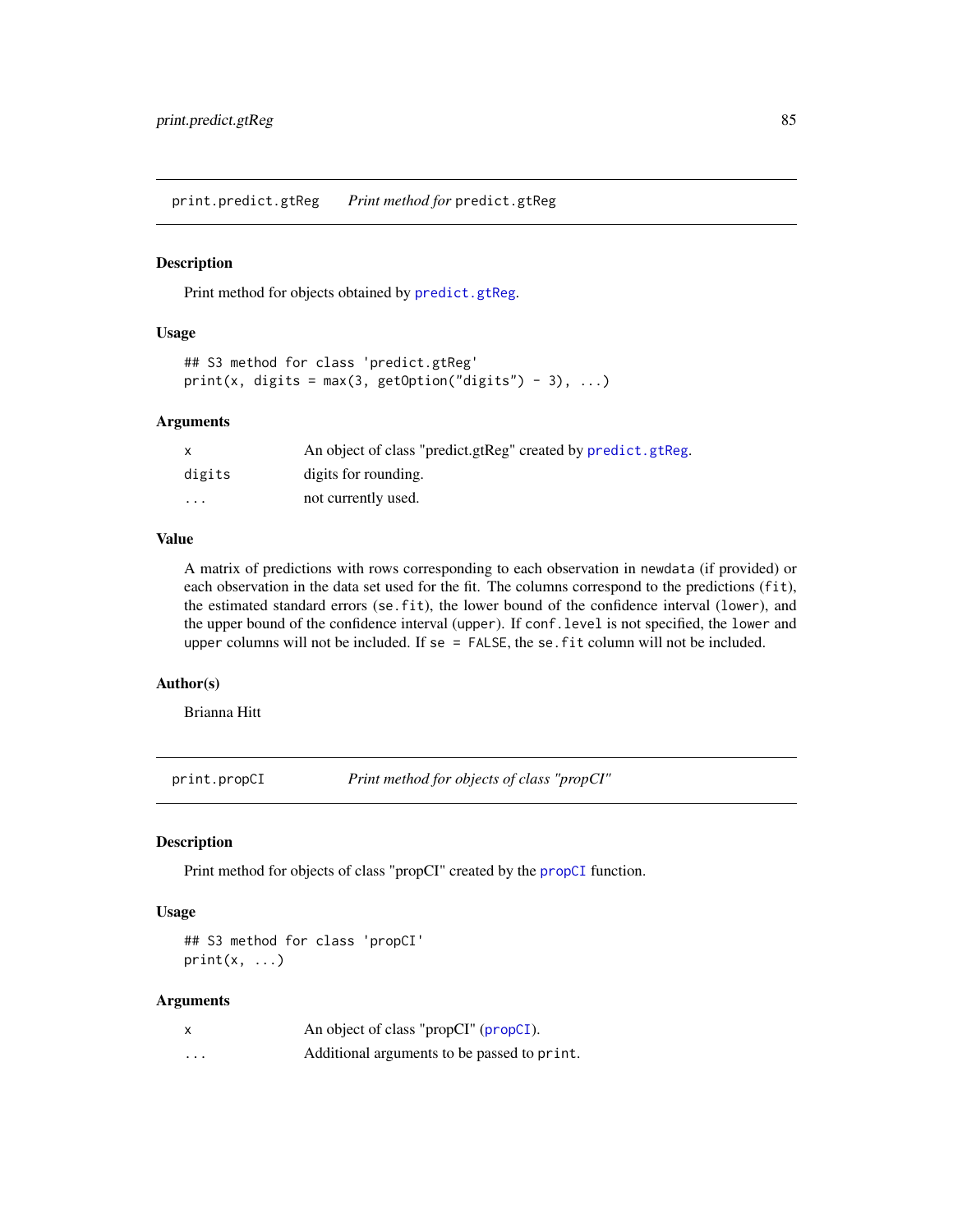A print out of the point estimate and confidence interval found with [propCI](#page-88-0).

### Author(s)

This function is a combination of print.poolbindiff and print.bgt, written by Brad Biggerstaff for the binGroup package. Minor modifications were made for inclusion of the function in the binGroup2 package.

print.propDiffCI *Print method for objects of class "propDiffCI"*

# Description

Print method for objects of class "propDiffCI" created by the [propDiffCI](#page-92-0) function.

#### Usage

```
## S3 method for class 'propDiffCI'
print(x, \ldots)
```
#### Arguments

| $\times$ | An object of class "propDiffCI" (propDiffCI). |
|----------|-----------------------------------------------|
| $\cdots$ | Additional arguments to be passed to print.   |

#### Value

A print out of the point estimate and confidence interval found with [propDiffCI](#page-92-0).

## Author(s)

This function was originally written as print.poolbindiff by Brad Biggerstaff for the binGroup package. Minor modifications were made for inclusion of the function in the binGroup2 package.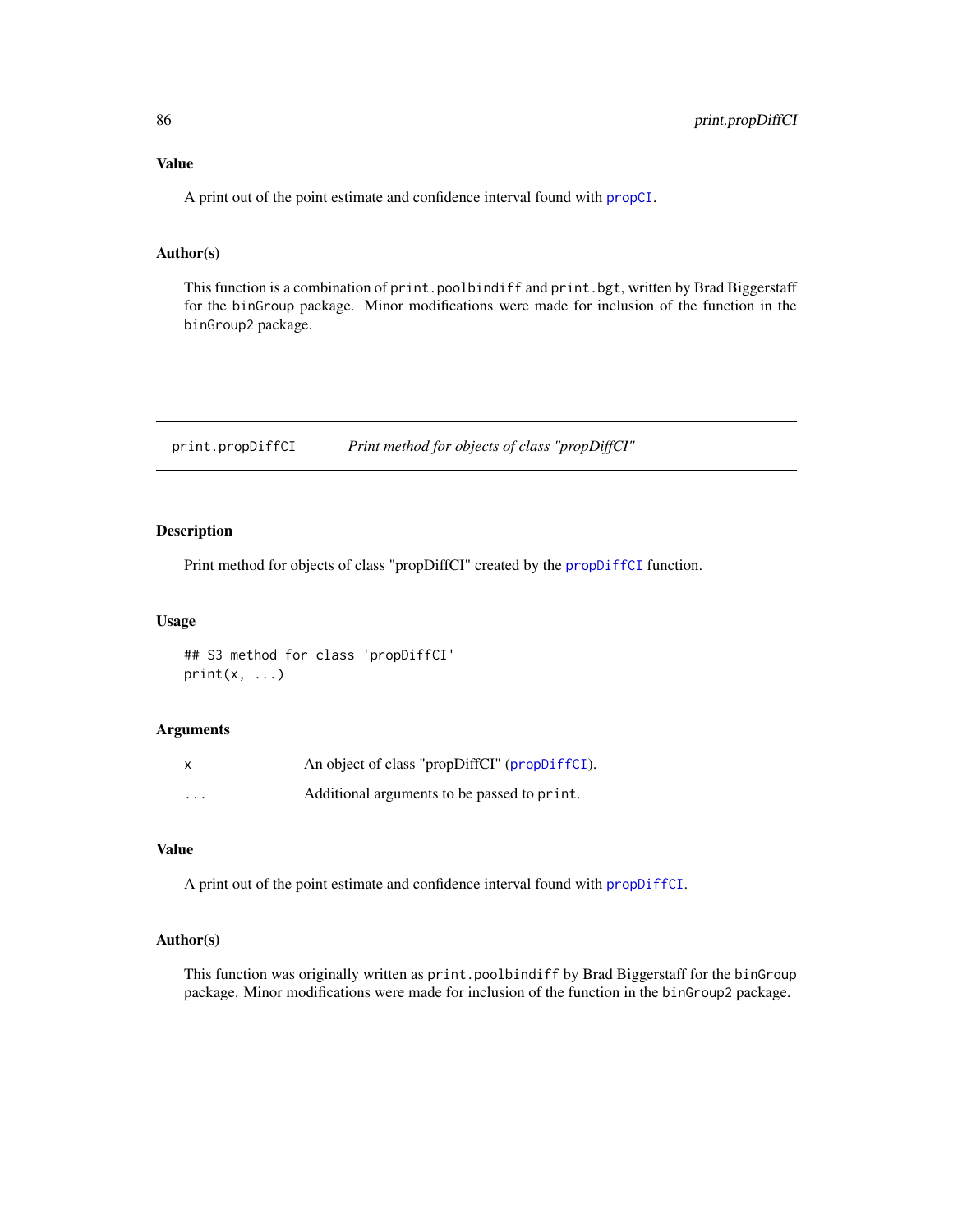print.Sterrett *Print method for objects of class "Sterrett"*

# Description

Print method for objects of class "Sterrett" created by the [Sterrett](#page-96-0) function.

#### Usage

```
## S3 method for class 'Sterrett'
print(x, \ldots)
```
#### Arguments

|          | An object of class "Sterrett" (Sterrett).                                                                             |
|----------|-----------------------------------------------------------------------------------------------------------------------|
| $\cdots$ | Additional arguments to be passed to print. Currently only digits to be passed<br>to signif for appropriate rounding. |

# Value

A print out of the PMF, expected testing expenditure and variance of testing expenditure resulting from [Sterrett](#page-96-0).

# Author(s)

Brianna D. Hitt

print.summary.gtReg *Print method for* summary.gtReg

# Description

Print method for objects obtained by [summary.gtReg](#page-98-0).

#### Usage

```
## S3 method for class 'summary.gtReg'
print(
 x,
  digits = max(3, getOption("digits") - 3),signif.stars = getOption("show.signif.stars"),
  ...
\mathcal{E}
```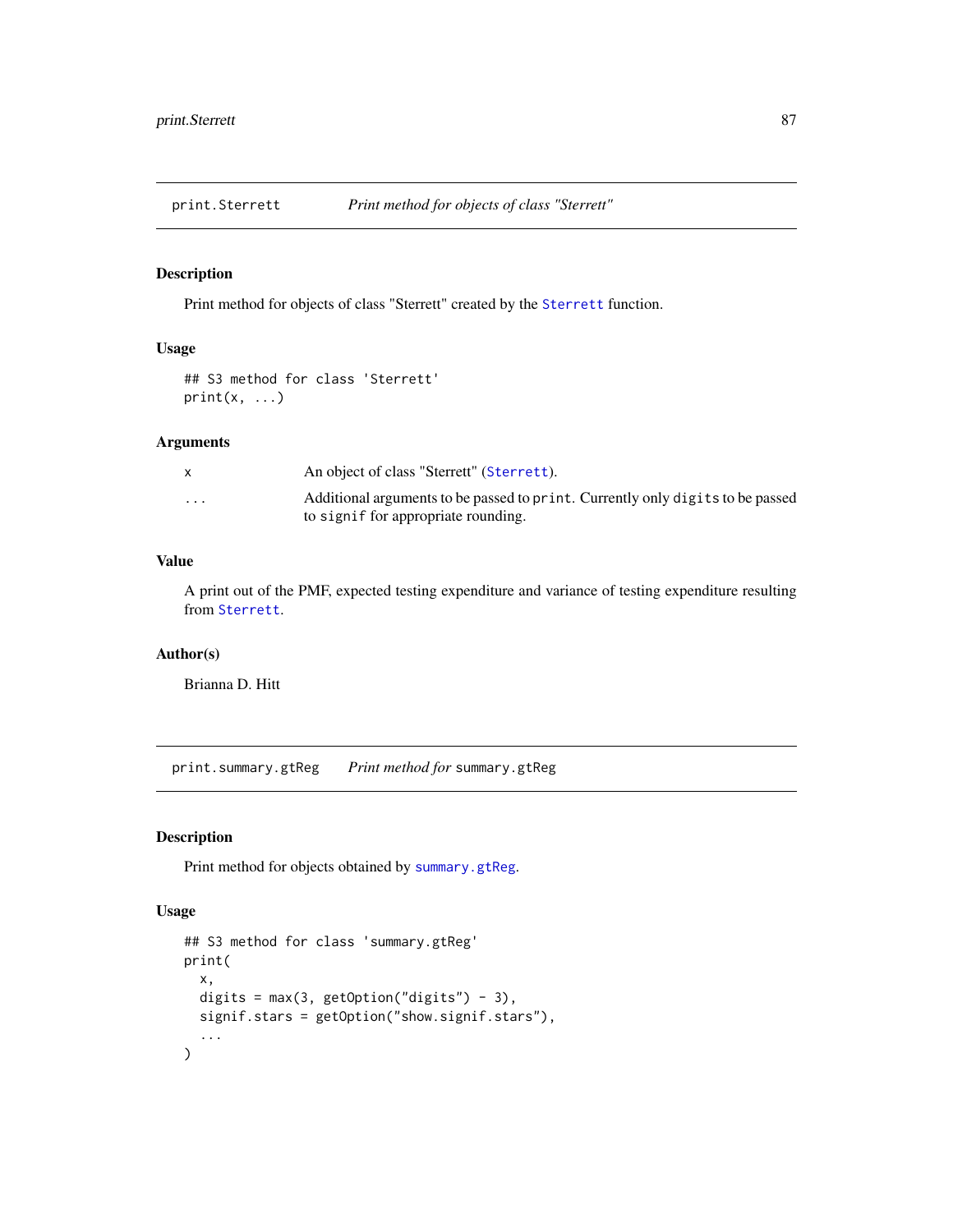88 print.TOD

#### Arguments

| X            | An object of class "summary.gtReg" created by summary.gtReg.           |
|--------------|------------------------------------------------------------------------|
| digits       | digits for rounding.                                                   |
| signif.stars | a logical value indicating whether significance stars should be shown. |
| $\cdot$      | Additional arguments to be passed to printCoefmat.                     |

# Value

A print out of the function call, deviance residuals (for simple pooling and halving only), coefficients, null and residual deviance and degrees of freedom (for simple pooling only), AIC (for simple pooling and halving only), number of Gibbs samples (for array testing only), and the number of iterations.

#### Author(s)

This function combines code from print.summary.gt and print.summary.gt.mp, written by Boan Zhang for the binGroup package. Minor modifications were made for inclusion in the binGroup2 package.

print.TOD *Print method for* TOD

# Description

Print method for objects obtained by [TOD](#page-105-0).

#### Usage

```
## S3 method for class 'TOD'
print(x, \ldots)
```
### Arguments

| X | An object of class "TOD" created by TOD. |
|---|------------------------------------------|
| . | not currently used.                      |

# Value

A print out of configuration and operating characteristics found with [TOD](#page-105-0).

# Author(s)

Chris Bilder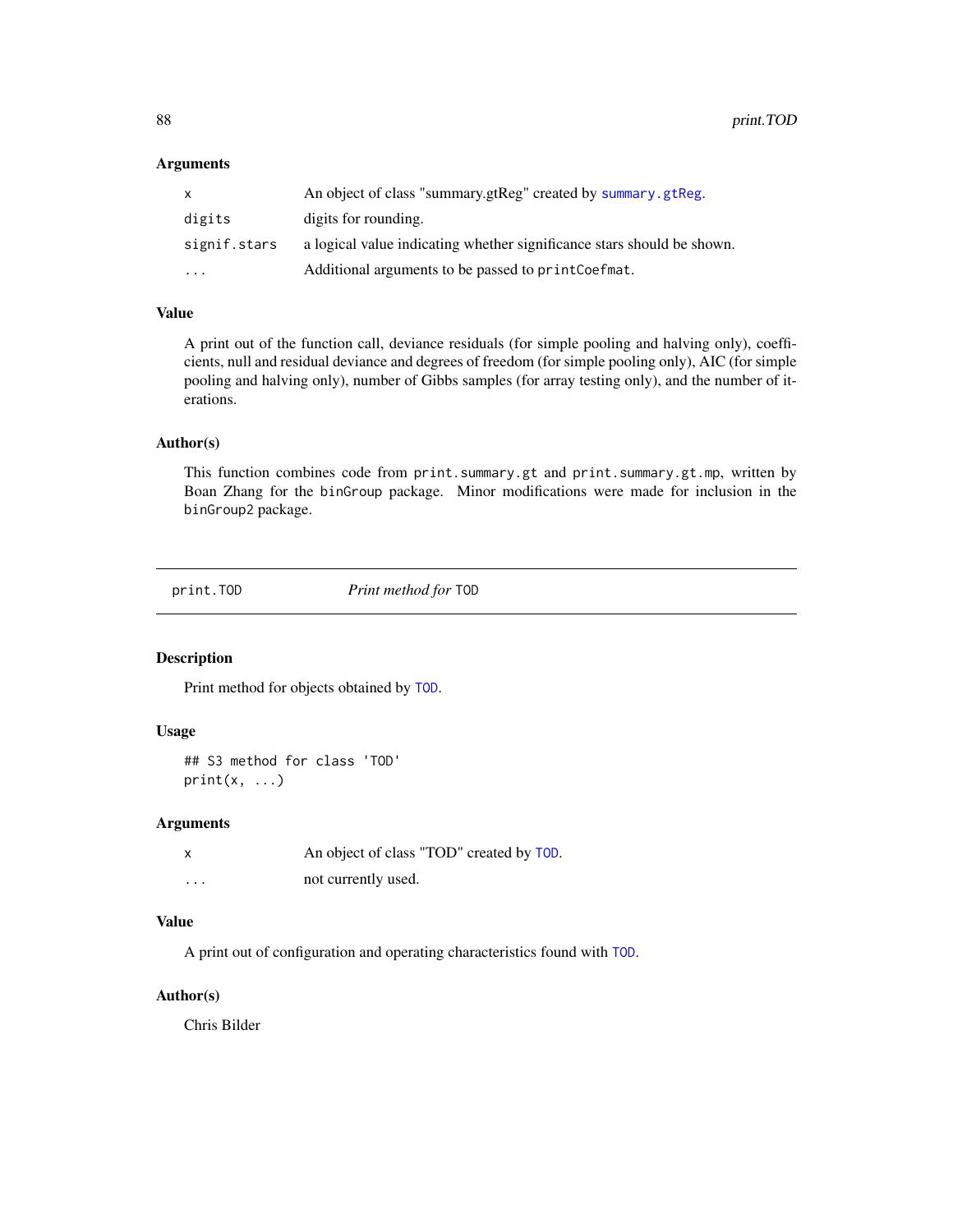<span id="page-88-0"></span>

Calculates point estimates and confidence intervals for a single proportion with group testing data. Methods are available for groups of equal or different sizes.

# Usage

```
propCI(
 x,
 m,
 n,
 pt.method = "mle",
 ci.method,
 conf. level = 0.95,alternative = "two.sided",
 maxiter = 100,
  tol = .Machine$double.eps^0.5
)
```

| X         | integer specifying the number of positive groups when groups are of equal size,<br>or a vector specifying the number of positive groups among the n groups tested<br>when group sizes differ. If the latter, this vector must be of the same length as<br>the m and n arguments.                                                                                                                                                                                                                                                                                                                                                                                                                                                                             |
|-----------|--------------------------------------------------------------------------------------------------------------------------------------------------------------------------------------------------------------------------------------------------------------------------------------------------------------------------------------------------------------------------------------------------------------------------------------------------------------------------------------------------------------------------------------------------------------------------------------------------------------------------------------------------------------------------------------------------------------------------------------------------------------|
| m         | integer specifying the common size of groups when groups are of equal size,<br>or a vector specifying the group sizes when group sizes differ. If the latter, this<br>vector must be of the same length as the x and n arguments.                                                                                                                                                                                                                                                                                                                                                                                                                                                                                                                            |
| n         | integer specifying the number of groups when these groups are of equal size,<br>or a vector specifying the corresponding number of groups of the sizes m when<br>group sizes differ. If the latter, this vector must be of the same length as the x<br>and m arguments.                                                                                                                                                                                                                                                                                                                                                                                                                                                                                      |
| pt.method | character string specifying the point estimate to compute. Options include "Firth"<br>for the bias-preventative, "Gart" and "bc-mle" for the bias-corrected MLE<br>(where the latter allows for backward compatibility), and "mle" for the MLE.                                                                                                                                                                                                                                                                                                                                                                                                                                                                                                              |
| ci.method | character string specifying the confidence interval to compute. Options include<br>"AC" for the Agresti-Coull interval, "bc-skew-score" for the bias- and skewness-<br>corrected interval, "Blaker" for the Blaker interval, "CP" for the Clopper-Pearson<br>interval, "exact" for the exact interval as given by Hepworth (1996), "lrt" for<br>the likelihood ratio test interval, "score" for the Wilson score interval, "skew-<br>score" for the skewness-corrected interval, "soc" for the second-order corrected<br>interval, and "Wald" for the Wald interval. Note that the Agresti-Coull, Blaker,<br>Clopper-Pearson, and second-order corrected intervals can only be calculated<br>when x, m, and n are given as integers (equal group size case). |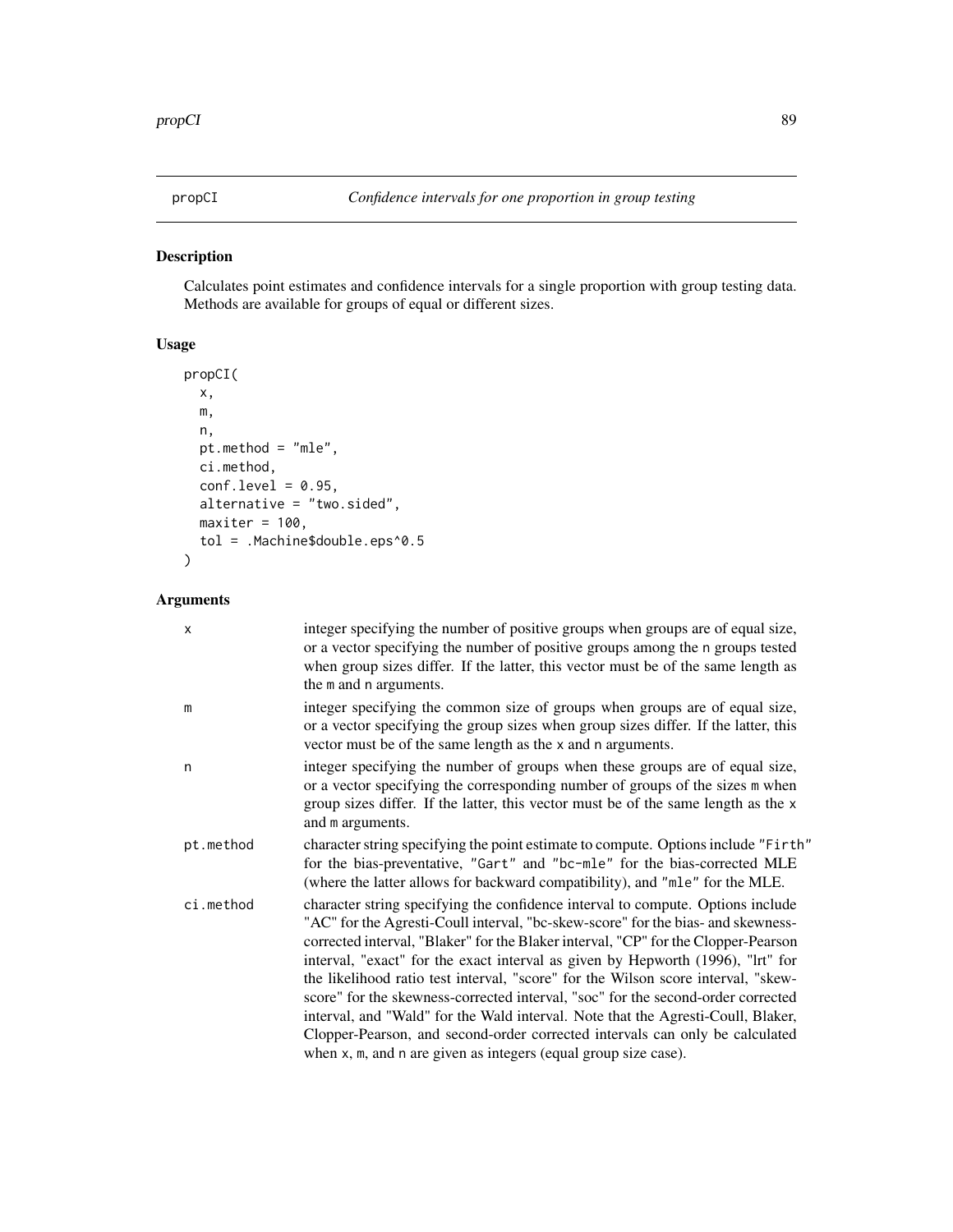| conf.level  | confidence level of the interval.                                                                                                   |
|-------------|-------------------------------------------------------------------------------------------------------------------------------------|
| alternative | character string defining the alternative hypothesis, either "two.sided", "less",<br>or "greater".                                  |
| maxiter     | the maximum number of steps in the iteration of confidence limits, for use only<br>with the "exact" method when group sizes differ. |
| tol         | the accuracy required for iterations in internal functions, for use with asymptotic<br>intervals when group sizes differ only.      |

### Details

Confidence interval methods include the Agresti-Coull (ci.method =  $"AC"$ ), bias- and skewnesscorrected (ci.method = "bc-skew-score"), Blaker (ci.method = "Blaker"), Clopper-Pearson (ci.method = "CP"), exact (ci.method = "exact"), likelihood ratio test (ci.method = "lrt"), Wilson score (ci.method = "score"), skewness-corrected (ci.method = "skew-score"), secondorder corrected (ci.method = "soc"), and Wald (ci.method = "Wald") intervals. The Agresti-Coull, Blaker, Clopper-Pearson, and second-order corrected intervals are available only for the equal group size case.

Point estimates available include the MLE ( $pt$  method = "mle"), bias-corrected MLE ( $pt$  method  $=$  "Gart" or pt.method  $=$  "bc-mle"), and bias-preventative (pt.method  $=$  "Firth"). Only the MLE method is available when calculating the Clopper-Pearson, Blaker, Agresti-Coull, secondorder corrected, or exact intervals.

Equal group sizes: Computation of confidence intervals for group testing with equal group sizes are described in Tebbs & Bilder (2004) and Schaarschmidt (2007).

Unequal group sizes: While the exact method is available when group sizes differ, the algorithm becomes computationally very expensive if the number of different groups, n, becomes larger than three. See Hepworth (1996) for additional details on the exact method and other methods for constructing confidence intervals in group testing situations. For computational details and simulation results of the remaining methods, see Biggerstaff (2008). See Hepworth & Biggerstaff (2017) for recommendations on the best point estimator methods.

## Value

A list containing:

| conf.int    | a confidence interval for the proportion.               |
|-------------|---------------------------------------------------------|
| estimate    | the point estimator of the proportion.                  |
| pt.method   | the method used for point estimation.                   |
| ci.method   | the method used for confidence interval estimation.     |
| conf.level  | the confidence level of the interval.                   |
| alternative | the alternative specified by the user.                  |
| X           | the number of positive groups.                          |
| m           | the group sizes.                                        |
| n           | the numbers of groups with corresponding group sizes m. |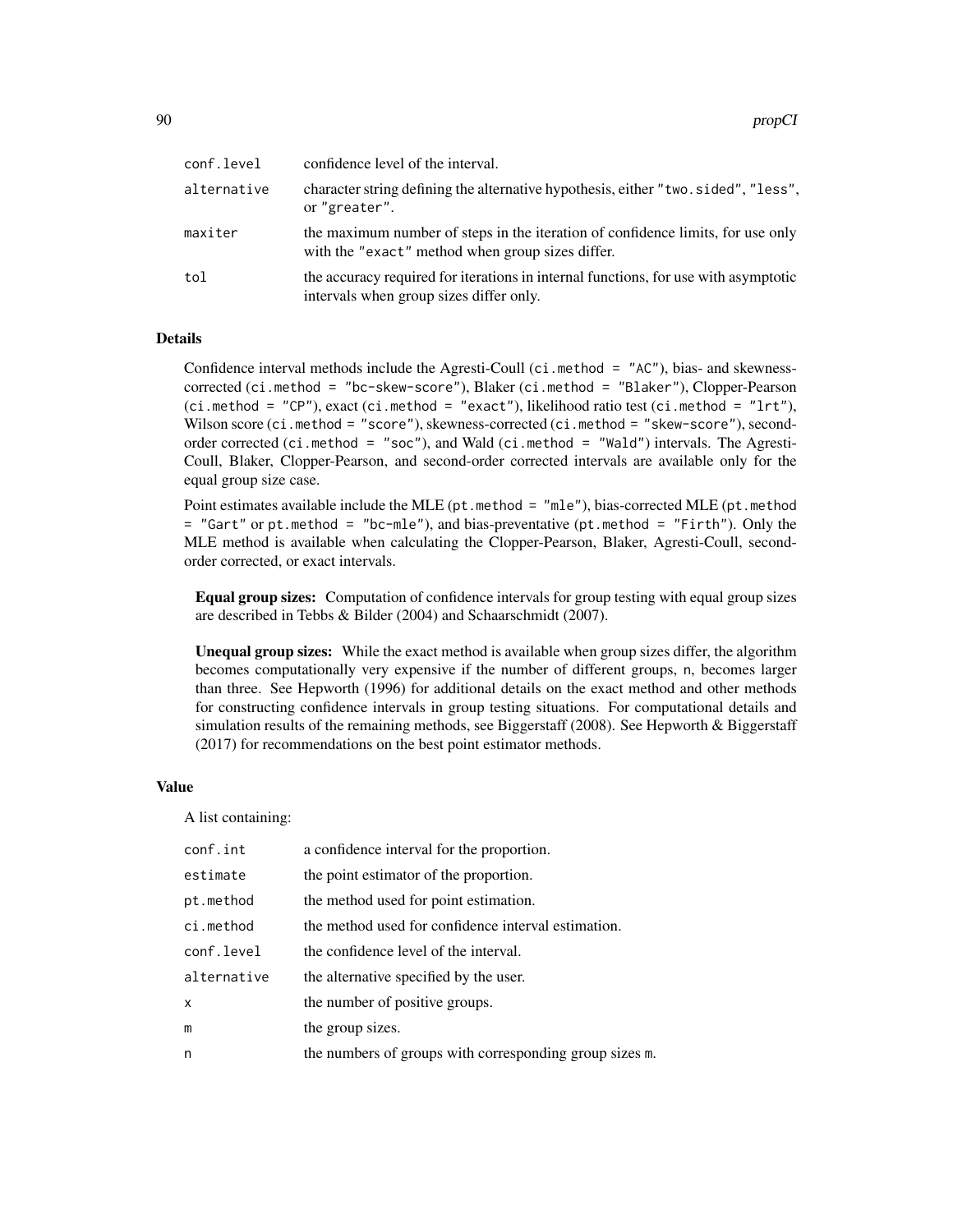#### propCI 91

#### Author(s)

This function is a combination of bgtCI and bgtvs written by Frank Schaarschmidt and pooledBin written by Brad Biggerstaff for the binGroup package. Minor modifications have been made for inclusion of the functions in the binGroup2 package.

#### References

Biggerstaff, B. (2008). "Confidence intervals for the difference of proportions estimated from pooled samples." *Journal of Agricultural, Biological, and Environmental Statistics*, 13, 478–496.

Hepworth, G. (1996). "Exact confidence intervals for proportions estimated by group testing." *Biometrics*, 52, 1134–1146.

Hepworth, G., Biggerstaff, B. (2017). "Bias correction in estimating proportions by pooled testing." *Journal of Agricultural, Biological, and Environmental Statistics*, 22, 602–614.

Schaarschmidt, F. (2007). "Experimental design for one-sided confidence intervals or hypothesis tests in binomial group testing." *Communications in Biometry and Crop Science*, 2, 32–40. ISSN 1896-0782.

Tebbs, J., Bilder, C. (2004). "Confidence interval procedures for the probability of disease transmission in multiple-vector-transfer designs." *Journal of Agricultural, Biological, and Environmental Statistics*, 9, 75–90.

### See Also

[propDiffCI](#page-92-0) for confidence intervals for the difference of proportions in group testing, [gtTest](#page-39-0) for hypothesis tests in group testing, [gtPower](#page-28-0) for power calculations in group testing, and [binom.test](#page-0-0) for an exact confidence interval and test.

Other estimation functions: [designEst\(](#page-14-0)), [designPower\(](#page-16-0)), [gtPower\(](#page-28-0)), [gtTest\(](#page-39-0)), [gtWidth\(](#page-41-0)), [propDiffCI\(](#page-92-0))

```
# Example from Tebbs and Bilder (2004):
# 3 groups out of 24 test positively;
# each group has a size of 7.
# Clopper-Pearson interval:
propCI(x = 3, m = 7, n = 24, ci.method = "CP",conf.level = 0.95, alternative = "two.sided")
# Clopper-Pearson interval with the bias-corrected
# MLE (\kbd{pt.method = "Gart"}).
propCI(x = 3, m = 7, n = 24, pt. method = "Gart",ci.method = "CP", conf.level = 0.95,
      alternative = "two.sided")
# One-sided Clopper-Pearson interval:
propCI(x = 3, m = 7, n = 24, ci.method = "CP",conf. level = 0.95, alternative = "less")# Blaker interval:
propCI(x = 3, m = 7, n = 24, ci.method = "Blacker",
```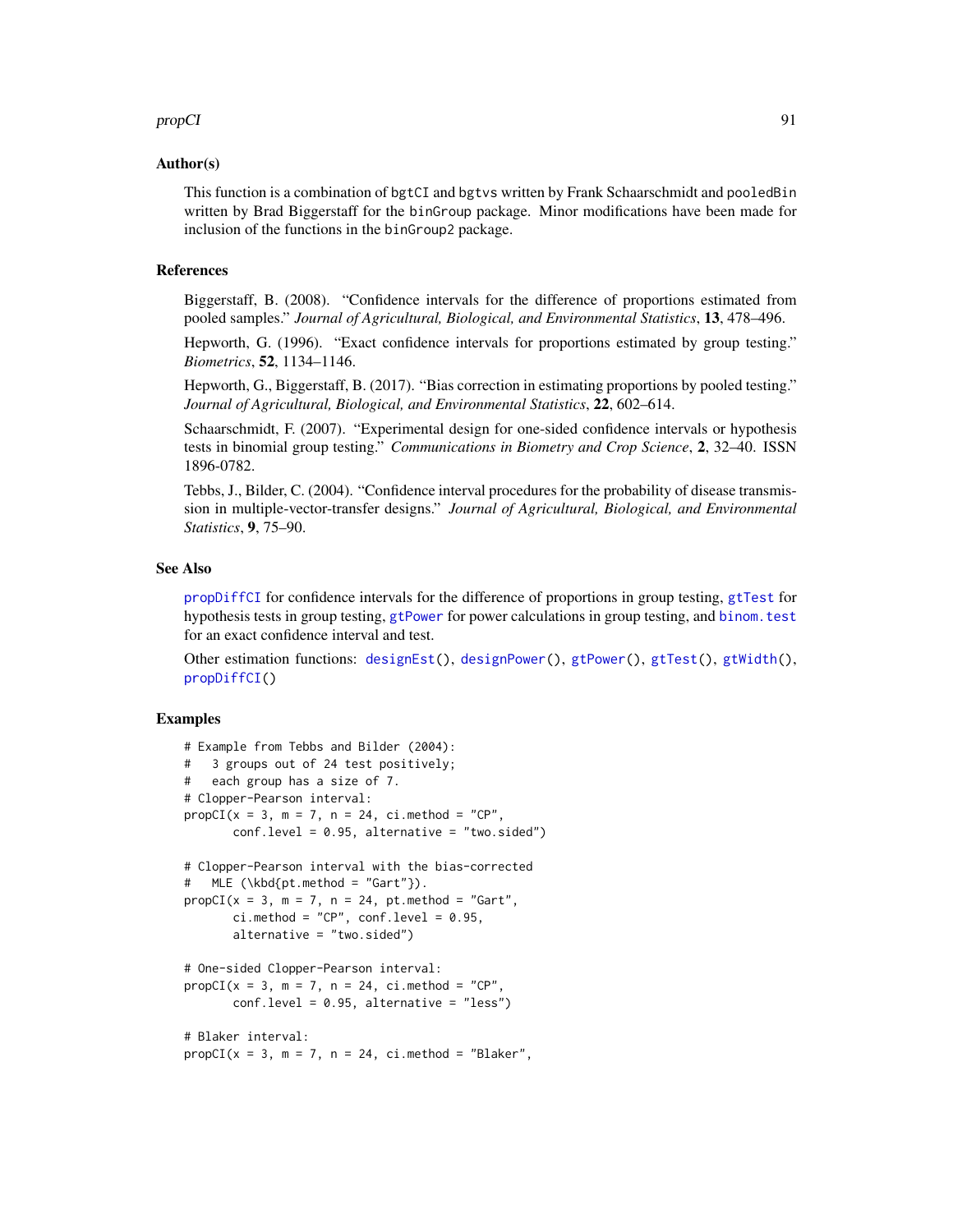```
conf.level = 0.95, alternative = "two.sided")
# Wilson score interval:
propCI(x = 3, m = 7, n = 24, ci.method = "score",conf.level = 0.95, alternative = "two.sided")
# Calculate confidence intervals with a group size of 1.
   These match those found using the binom.confint()
    function from the binom package.
propCI(x = 4, m = 1, n = 10, pt. method = "mle",ci.method = "AC")
propCI(x = 4, m = 1, n = 10, pt. method = "mle",ci.method = "score")
propCI(x = 4, m = 1, n = 10, pt. method = "mle",ci.method = "Wald")
# Example from Hepworth (1996, table 5):
# 1 group out of 2 tests positively with
# groups of size 5; also,
# 2 groups out of 3 test positively with
# groups of size 2.
propCI(x = c(1,2), m = c(5,2), n = c(2,3), ci.method = "exact")# Bias-preventative point estimate (\kbd{pt.method = "Firth"})
# with an exact confidence interval.
propCI(x = c(1,2), m = c(5,2), n = c(2,3),
       pt.method = "Firth", ci.method = "exact")
# Recalculate the example given in
# Hepworth (1996), table 5:
propCI(x = c(0,0), m = c(5,2), n = c(2,3), ci.method = "exact")propCI(x = c(0,1), m = c(5,2), n = c(2,3), ci.method = "exact")propCI(x = c(0, 2), m = c(5, 2), n = c(2, 3), ci.method = "exact")propCI(x = c(0,3), m = c(5,2), n = c(2,3), ci.method = "exact")propCI(x = c(1, \emptyset), m = c(5, 2), n = c(2, 3), ci.method = "exact")propCI(x = c(1,1), m = c(5,2), n = c(2,3), ci.method = "exact")propCI(x = c(1,2), m = c(5,2), n = c(2,3), ci.method = "exact")propCI(x = c(1,3), m = c(5,2), n = c(2,3), ci.method = "exact")propCI(x = c(2, 0), m = c(5, 2), n = c(2, 3), ci.method = "exact")propCI(x = c(2,1), m = c(5,2), n = c(2,3), ci.method = "exact")propCI(x = c(2,2), m = c(5,2), n = c(2,3), ci.method = "exact")propCI(x = c(2,3), m = c(5,2), n = c(2,3), ci.method = "exact")# Example with multiple groups of various sizes:
# 0 out of 5 groups test positively with
# groups of size 1 (individual testing);
# 0 out of 5 groups test positively with
# groups of size 5;
# 1 out of 5 groups test positively with
# groups of size 10; and
# 2 out of 5 groups test positively with
   groups of size 50.
x1 \leftarrow c(0, 0, 1, 2)
```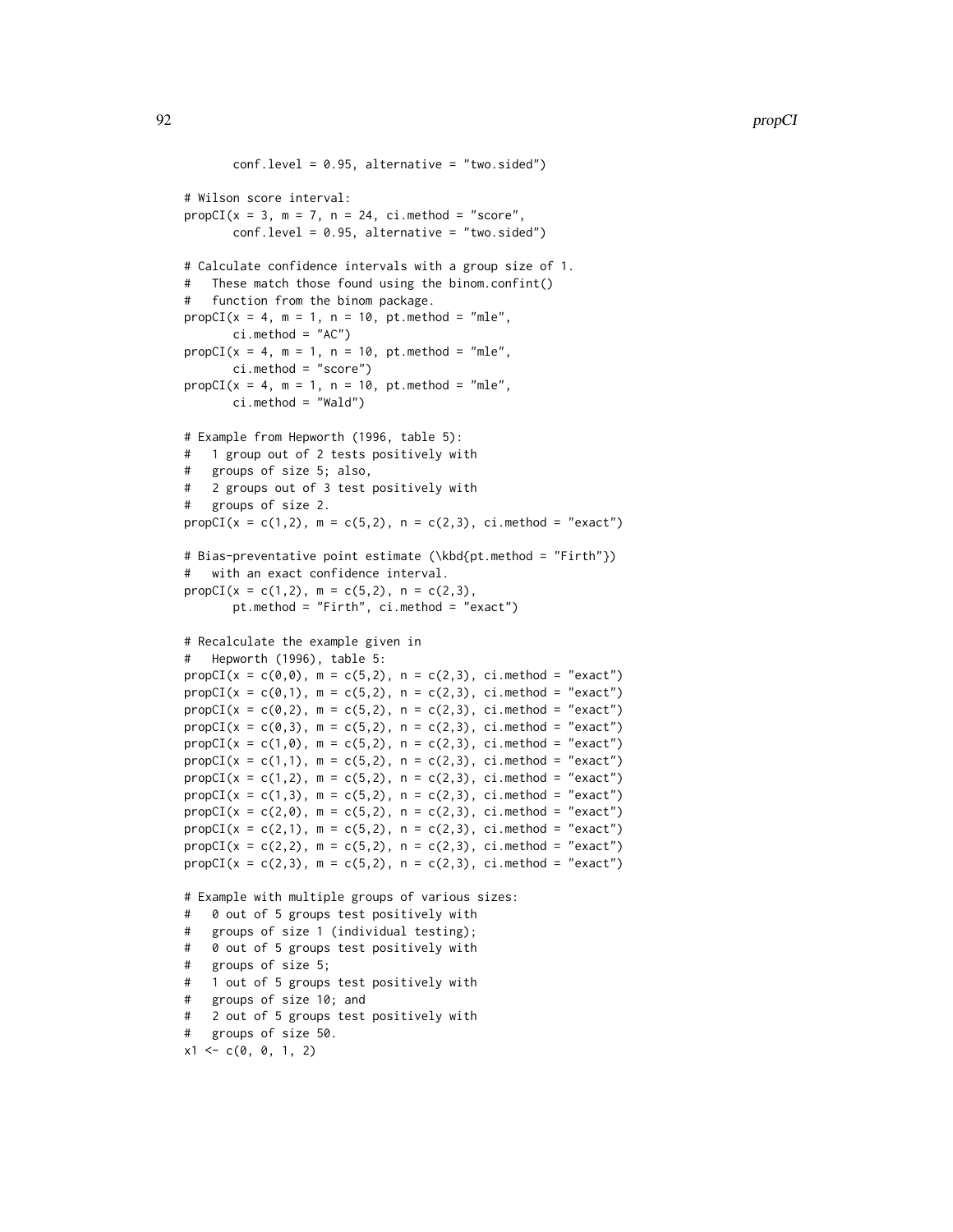# propDiffCI 93

```
m1 \leq -c(1, 5, 10, 50)n1 \leftarrow c(5, 5, 5, 5)propCI(x = x1, m = m1, n = n1, pt. method = "Gart",ci.method = "skew-score")
propCI(x = x1, m = m1, n = n1, pt. method = "Gart",ci.method = "score")
# Reproducing estimates from Table 1 in
# Hepworth & Biggerstaff (2017):
propCI(x = c(1, 2), m = c(20, 5), n = c(8, 8),
       pt.method = "Firth", ci.method = "lrt")
propCI(x = c(7, 8), m = c(20, 5), n = c(8, 8),
       pt.method = "Firth", ci.method = "lrt")
```
<span id="page-92-0"></span>propDiffCI *Confidence intervals for the difference of proportions in group testing*

# Description

Calculates confidence intervals for the difference of two proportions based on group testing data.

# Usage

```
propDiffCI(
  x1,
  m1,
 x2,
 m2,
 n1 = rep(1, length(x1)),n2 = rep(1, length(x2)),pt.method = c("Firth", "Gart", "bc-mle", "mle"),
  ci.method = c("skew-score", "bc-skew-score", "score", "lrt", "Wald"),
  conf. level = 0.95,
  tol = .Machine$double.eps^0.5
\lambda
```

| $\times$ 1     | vector specifying the observed number of positive groups among the number of<br>groups tested (n1) in population 1. |
|----------------|---------------------------------------------------------------------------------------------------------------------|
| m1             | vector of corresponding group sizes in population 1. Must have the same length<br>as x1.                            |
| x2             | vector specifying the observed number of positive groups among the number of<br>groups tested (n2) in population 2. |
| m <sub>2</sub> | vector of corresponding group sizes in population 2. Must have the same length<br>as $x2$ .                         |
| n1             | vector of the corresponding number of groups with sizes m1.                                                         |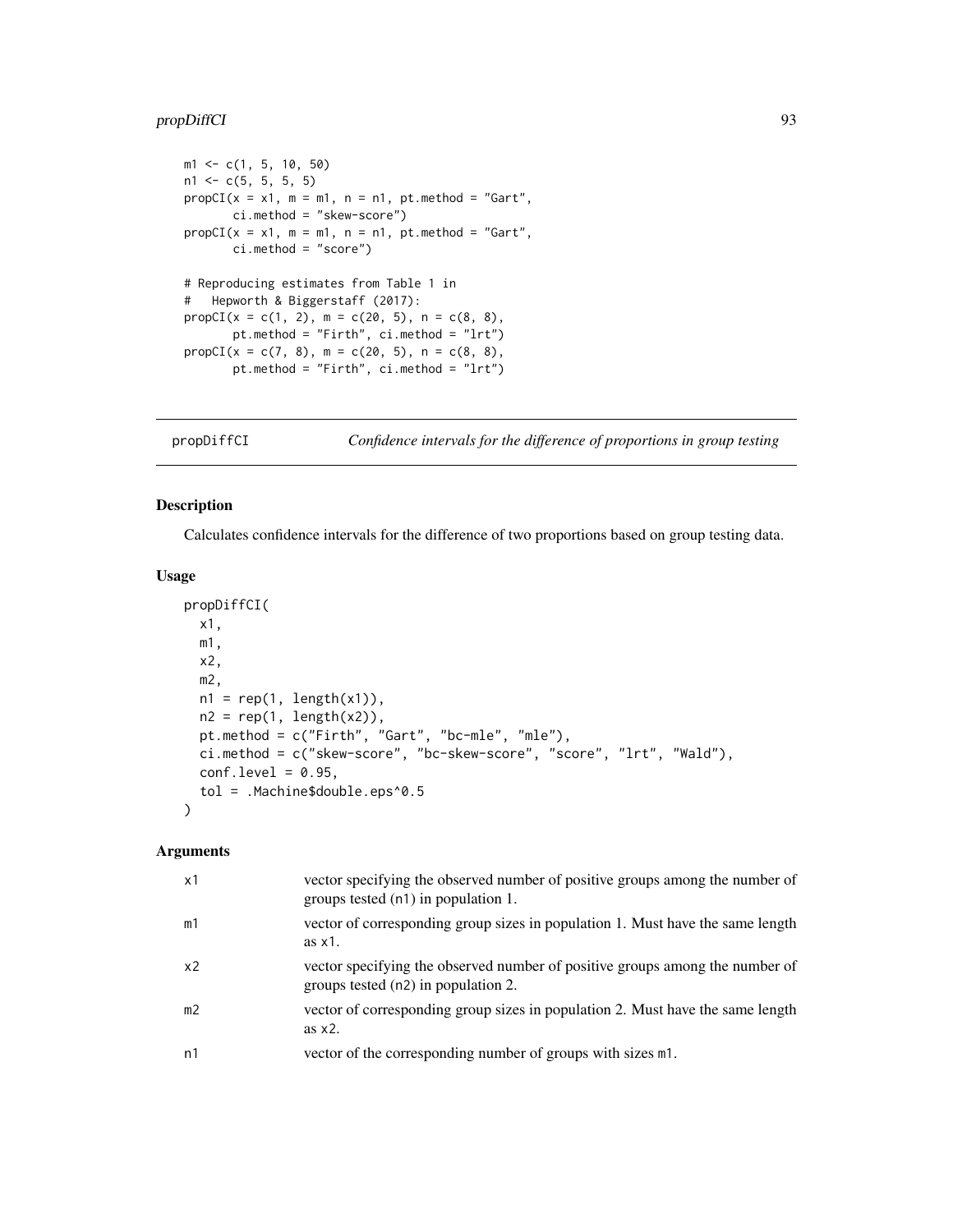| n <sub>2</sub>    | vector of the corresponding number of groups with sizes m2.                                                                                                                                                                                                                                                                                             |
|-------------------|---------------------------------------------------------------------------------------------------------------------------------------------------------------------------------------------------------------------------------------------------------------------------------------------------------------------------------------------------------|
| pt.method         | character string specifying the point estimator to compute. Options include<br>"Firth" for the bias-preventative estimator (Hepworth $\&$ Biggerstaff, 2017),<br>the default "Gart" for the bias-corrected MLE (Biggerstaff, 2008), "bc-mle"<br>(same as "Gart" for backward compatibility), and "mle" for the MLE.                                     |
| ci.method         | character string specifying the confidence interval to compute. Options include<br>"skew-score" for the skewness-corrected, "score" for the score (the default),<br>"bc-skew-score" for the bias- and skewness-corrected, "1rt" for the likeli-<br>hood ratio test, and "Wald" for the Wald interval. See Biggerstaff (2008) for<br>additional details. |
| conf.level<br>tol | confidence level of the interval.<br>the accuracy required for iterations in internal functions.                                                                                                                                                                                                                                                        |

# Details

Confidence interval methods include the Wilson score (ci.method = "score"), skewness-corrected score (ci.method = "skew-score"), bias- and skewness-corrected score (ci.method = "bc-skew-score"), likelihood ratio test (ci.method = "lrt"), and Wald (ci.method = "Wald") interval. For computational details, simulation results, and recommendations on confidence interval methods, see Biggerstaff (2008).

Point estimates available include the MLE ( $pt$  method = "mle"), bias-corrected MLE ( $pt$  method = "Gart" or pt.method = "bc-mle"), and bias-preventative (pt.method = "Firth"). For additional details and recommendations on point estimation, see Hepworth and Biggerstaff (2017).

## Value

A list containing:

| d              | the estimated difference of proportions.                                 |
|----------------|--------------------------------------------------------------------------|
| 1c1            | the lower confidence limit.                                              |
| ucl            | the upper confidence limit.                                              |
| pt.method      | the method used for point estimation.                                    |
| ci.method      | the method used for confidence interval estimation.                      |
| conf.level     | the confidence level of the interval.                                    |
| x1             | the numbers of positive groups in population 1.                          |
| m1             | the sizes of the groups in population 1.                                 |
| n1             | the numbers of groups with corresponding group sizes m1 in population 1. |
| x <sub>2</sub> | the numbers of positive groups in population 2.                          |
| m <sub>2</sub> | the sizes of the groups in population 2.                                 |
| n2             | the numbers of groups with corresponding group sizes m2 in population 2. |

# Author(s)

This function was originally written as the pooledBinDiff function by Brad Biggerstaff for the binGroup package. Minor modifications were made for inclusion of the function in the binGroup2 package.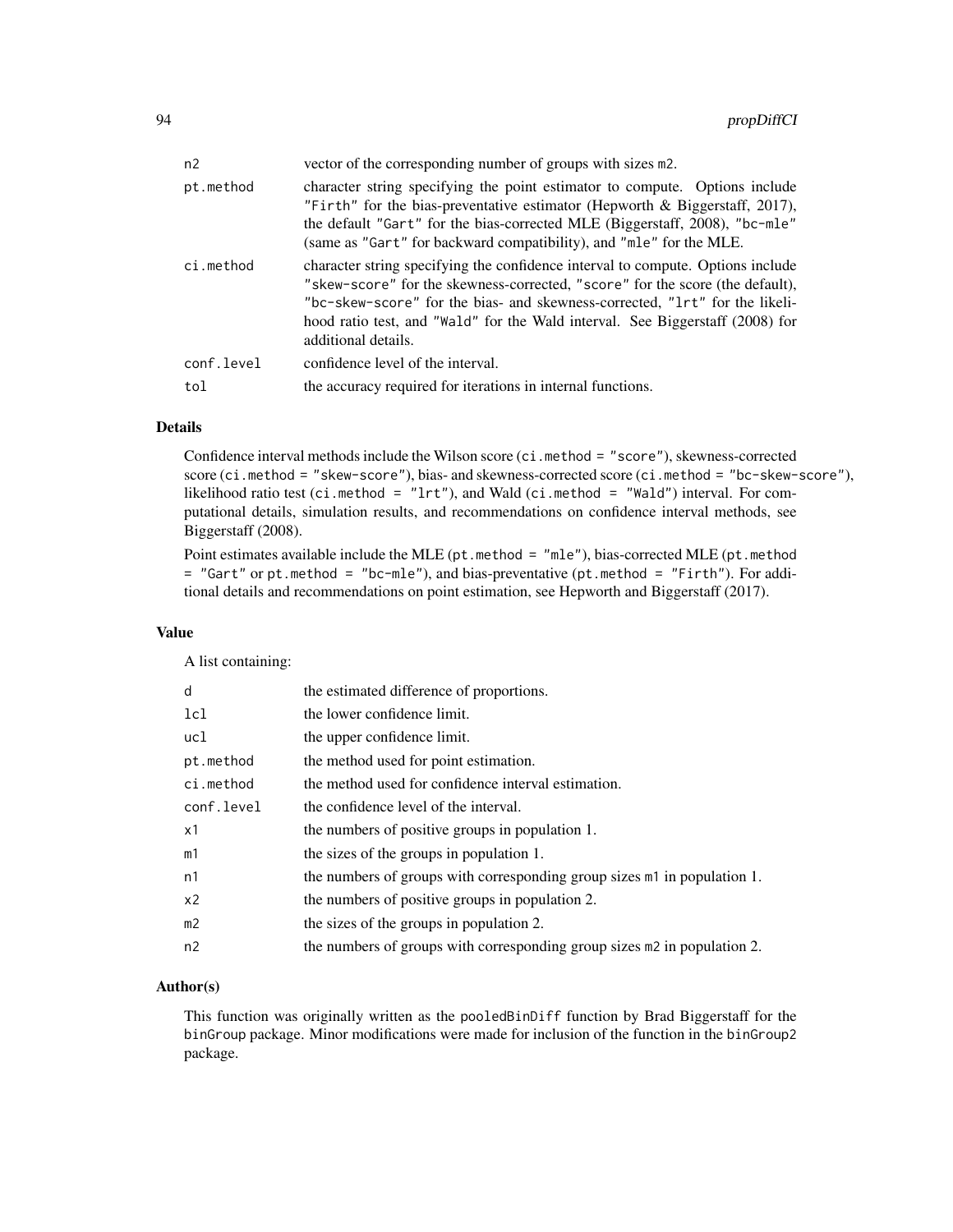# propDiffCI 95

# References

Biggerstaff, B. (2008). "Confidence intervals for the difference of proportions estimated from pooled samples." *Journal of Agricultural, Biological, and Environmental Statistics*, 13, 478–496.

Hepworth, G., Biggerstaff, B. (2017). "Bias correction in estimating proportions by pooled testing." *Journal of Agricultural, Biological, and Environmental Statistics*, 22, 602–614.

# See Also

[propCI](#page-88-0) for confidence intervals for one proportion in group testing, [gtTest](#page-39-0) for hypothesis tests in group testing, and [gtPower](#page-28-0) for power calculations in group testing.

Other estimation functions: [designEst\(](#page-14-0)), [designPower\(](#page-16-0)), [gtPower\(](#page-28-0)), [gtTest\(](#page-39-0)), [gtWidth\(](#page-41-0)), [propCI\(](#page-88-0))

```
# Estimate the prevalence in two populations
# with multiple groups of various sizes:
# Population 1:
# 0 out of 5 groups test positively with
# groups of size 1 (individual testing);
# 0 out of 5 groups test positively with
# groups of size 5;
# 1 out of 5 groups test positively with
# groups of size 10; and
# 2 out of 5 groups test positively with
# groups of size 50.
# Population 2:
# 0 out of 5 groups test positively with
# groups of size 1 (individual testing);
# 1 out of 5 groups test positively with
# groups of size 5;
# 0 out of 5 groups test positively with
# groups of size 10; and
# 4 out of 5 groups test positively with
# groups of size 50.
x1 \leftarrow c(0, 0, 1, 2)m \leq c(1, 5, 10, 50)n \leq -c(5, 5, 5, 5)x2 \leq -c(0, 1, 0, 4)propDiffCI(x1 = x1, m1 = m, x2 = x2, m2 = m, n1 = n, n2 = n,
           pt.method = "Gart", ci.method = "score")
# Compare recommended methods:
propDiffCI(x1 = x1, m1 = m, x2 = x2, m2 = m, n1 = n, n2 = n,
           pt.method = "mle", ci.method = "lrt")
propDiffCI(x1 = x1, m1 = m, x2 = x2, m2 = m, n1 = n, n2 = n,
           pt.method = "mle", ci.method = "score")
propDiffCI(x1 = x1, m1 = m, x2 = x2, m2 = m, n1 = n, n2 = n,
           pt.method = "mle", ci.method = "skew-score")
```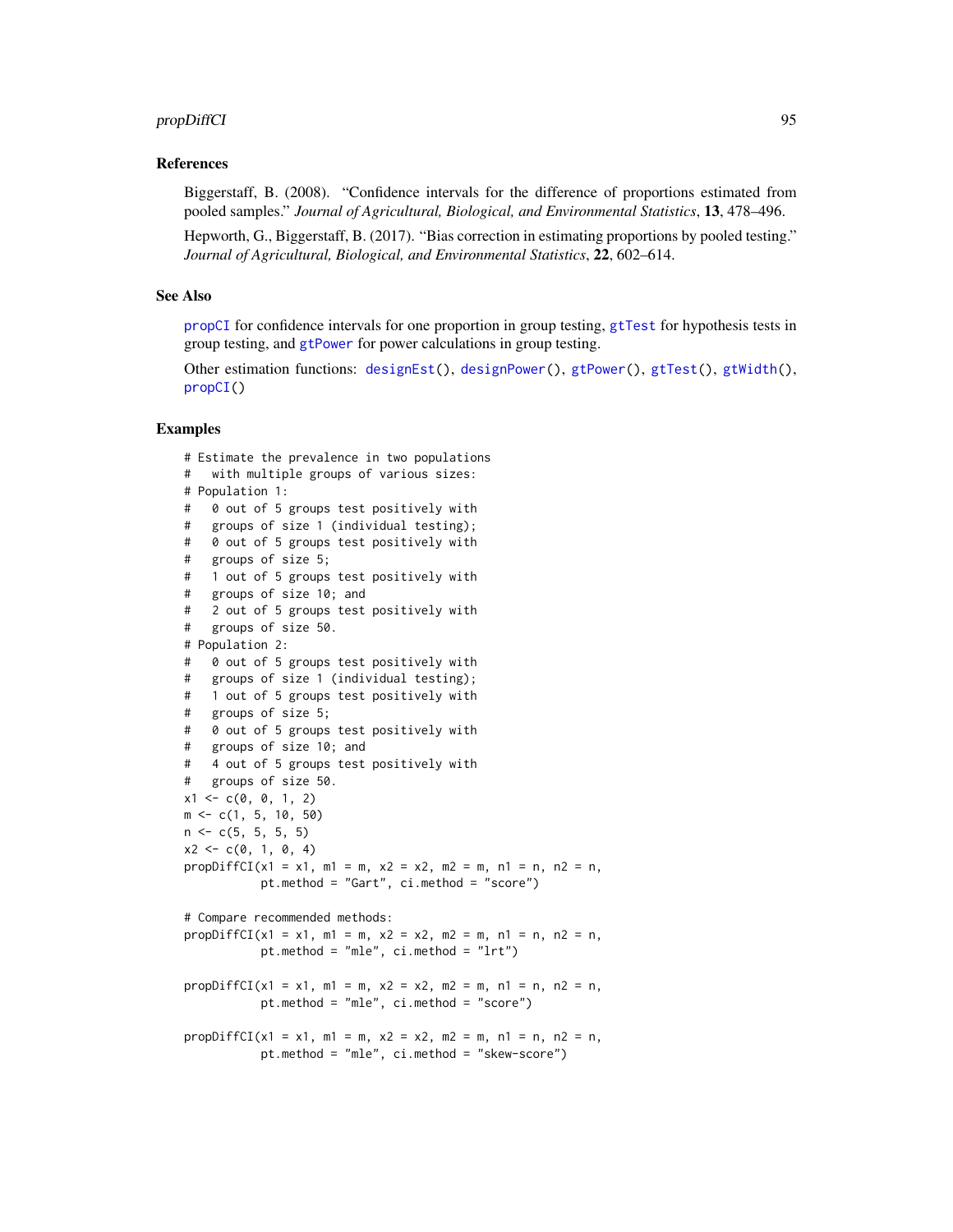Extract model residuals from objects of class "gtReg" returned by [gtReg](#page-30-0).

# Usage

```
## S3 method for class 'gtReg'
residuals(object, type = c("deviance", "pearson", "response"), ...)
```
# Arguments

| object    | An object of class "gtReg", created by gtReg, from which the model residuals<br>are to be extracted.                |
|-----------|---------------------------------------------------------------------------------------------------------------------|
| type      | The type of residuals which should be returned. Options include "deviance"<br>(default), "pearson", and "response". |
| $\ddotsc$ | currently not used.                                                                                                 |

# Value

Residuals of group responses extracted from the object object.

# Author(s)

This function was originally written by Boan Zhang as the residuals.gt function for the binGroup package.

```
data(hivsurv)
fit1 <- gtReg(formula = groupres \sim AGE \star EDUC.,
              data = hivsurv, groupn = gnum,
              linkf = "probit")
residuals(object = fit1, type = "pearson")
residuals(object = fit1, type = "deviance")
```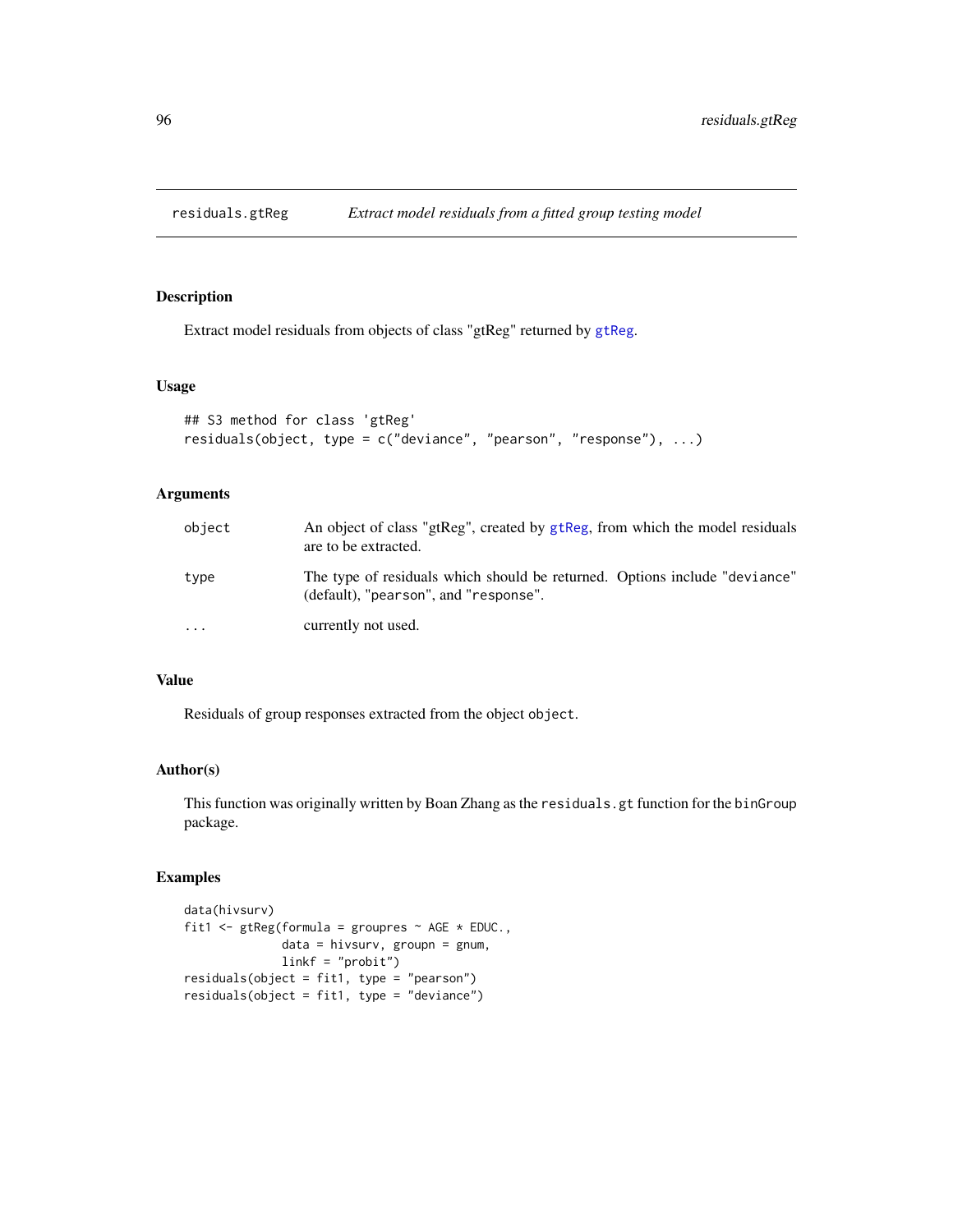<span id="page-96-0"></span>

Summary measures for Sterrett algorithms.

### Usage

```
Sterrett(
  p,
  Sp,
  Se,
  plot = FALSE,
  plot.cut.dorf = FALSE,
  cond.prob.plot = FALSE,
  font.name = "sans"
)
```
#### Arguments

| p             | a vector of individual risk probabilities.                                                                                                |
|---------------|-------------------------------------------------------------------------------------------------------------------------------------------|
| Sp            | the specificity of the diagnostic test.                                                                                                   |
| Se            | the sensitivity of the diagnostic test.                                                                                                   |
| plot          | logical; if TRUE, a plot of the informative Sterrett CDFs will be displayed.<br>Further details are given under 'Details'.                |
| plot.cut.dorf | logical; if TRUE, the cut-tree for Dorfman testing will be displayed. Further<br>details are given under 'Details'.                       |
|               | cond.prob.plot logical; if TRUE, a second axis for the conditional probability plot will be dis-<br>played on the right side of the plot. |
| font.name     | the name of the font to be used in plots.                                                                                                 |

# Details

This function calculates summary measures for informative Sterrett algorithms. Informative algorithms include one-stage informative Sterrett (1SIS), two-stage informative Sterrett (2SIS), full informative Sterrett (FIS), and Dorfman (two-stage hierarchical testing).

The mean and standard deviation of the number of tests, probability mass function (PMF), and cumulative distribution function (CDF) are calculated for all informative Sterrett algorithms and Dorfman testing. Conditional PMFs and conditional moments are calculated for all informative Sterrett algorithms. Subtracting the mean number of tests for two procedures gives the area difference between their CDFs. This area difference is calculated for each pairwise comparison of 1SIS, 2SIS, FIS, and Dorfman testing. CDF plots provide a visualization of how probabilities are distributed over the number of tests. CDFs that increase more rapidly to 1 correspond to more efficient retesting procedures.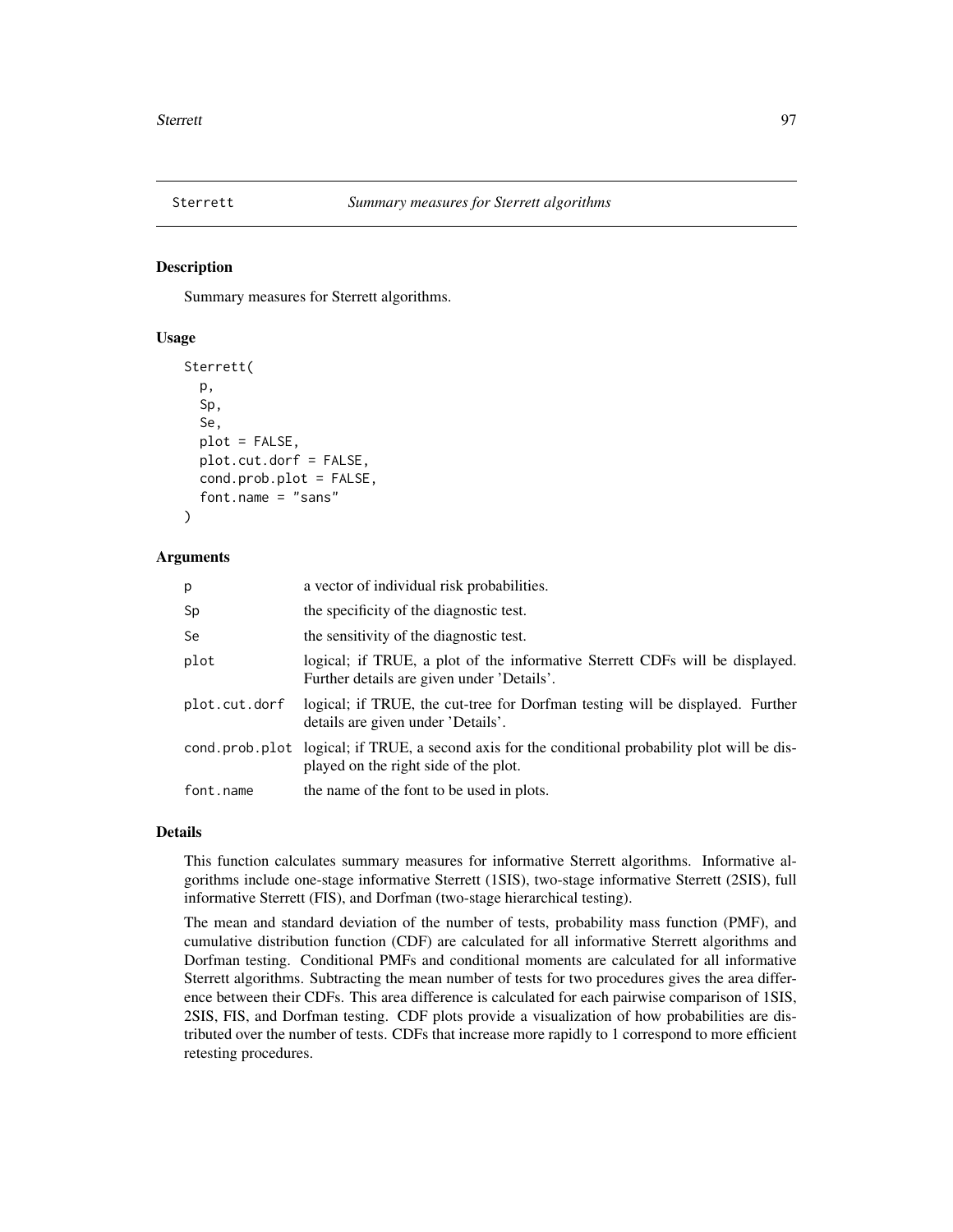Non-informative Sterrett (NIS) decodes positive groups by retesting individuals at random, so there are I! different possible NIS implementations. CDFs are found by permuting the elements in the vector of individual risk probabilities and using the FIS CDF expression without reordering the individual probabilities. That is, the FIS procedure uses the most efficient NIS implementation, which is to retest individuals in order of descending probabilities. When implementing the informative Sterrett algorithms with a large number of individuals, an algorithm is used to compute the PMF for the number of tests under FIS. This is done automatically by Sterrett for  $I > 12$ . The algorithm is described in detail in the Appendix of Bilder et al. (2010).

#### Value

A list containing:

| mean.sd       | a data frame containing the mean and standard deviation of the expected number<br>of tests for one-stage informative Sterrett (1SIS), two-stage informative Sterrett<br>(2SIS), full informative Sterrett (FIS), and Dorfman testing.                                     |
|---------------|---------------------------------------------------------------------------------------------------------------------------------------------------------------------------------------------------------------------------------------------------------------------------|
| <b>PMF</b>    | a data frame containing the probability mass function for the number of tests<br>possible for one-stage informative Sterrett (1SIS), two-stage informative Sterrett<br>(2SIS), full informative Sterrett (FIS), and Dorfman testing.                                      |
| <b>CDF</b>    | a data frame containing the cumulative distribution function for the number of<br>tests possible for one-stage informative Sterrett (1SIS), two-stage informative<br>Sterrett (2SIS), full informative Sterrett (FIS), and Dorfman testing.                               |
| cond.PMF      | a data frame containing the conditional probability mass function for the number<br>of tests possible for one-stage informative Sterrett (1SIS), two-stage informative<br>Sterrett (2SIS), and full informative Sterrett (FIS) testing.                                   |
| cond.moments  | a data frame containing the mean and standard deviation of the conditional mo-<br>ments for one-stage informative Sterrett (1SIS), two-stage informative Sterrett<br>(2SIS), and full informative Sterrett (FIS) testing.                                                 |
| save.diff.CDF | a data frame containing the sum of the differences in the cumulative distribution<br>function for each pairwise comparison of one-stage informative Sterrett (1SIS),<br>two-stage informative Sterrett (2SIS), full informative Sterrett (FIS), and Dorf-<br>man testing. |
| p             | a vector containing the probabilities of positivity for each individual.                                                                                                                                                                                                  |

# Author(s)

This function was originally written as info.gt by Christopher Bilder for Bilder et al. (2010). The function was obtained from <http://chrisbilder.com/grouptesting/>. Minor modifications were made for inclusion of the function in the binGroup2 package.

#### References

Bilder, C., Tebbs, J., Chen, P. (2010). "Informative retesting." *Journal of the American Statistical Association*, 105, 942–955.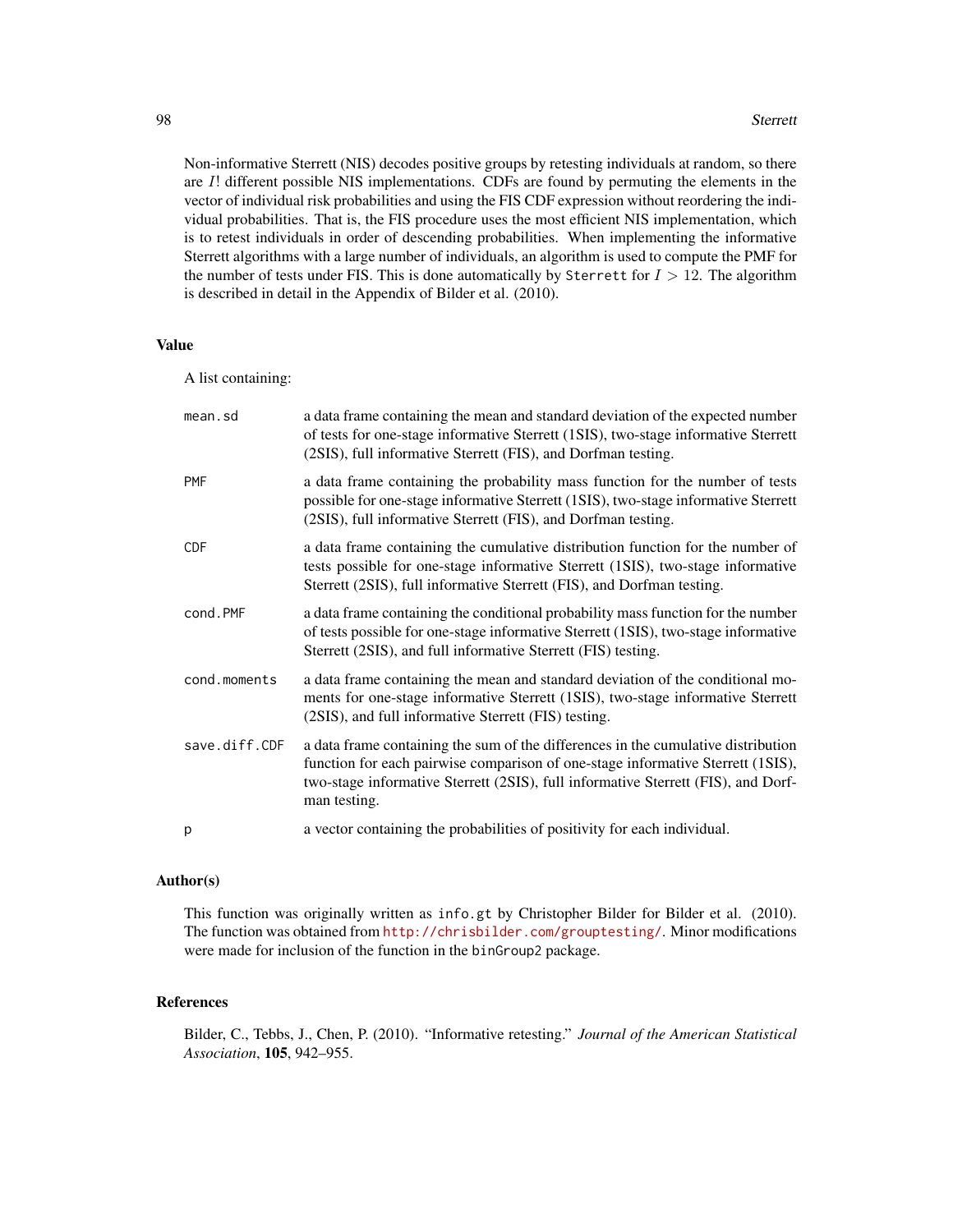# summary.gtReg 99

#### See Also

[expectOrderBeta](#page-19-0) for generating a vector of individual risk probabilities for informative group testing and [opChar1](#page-47-1) for calculating operating characteristics with hierarchical and array-based group testing algorithms.

Other operating characteristic functions: [TOD\(](#page-105-0)), [halving\(](#page-42-0)), [operatingCharacteristics1\(](#page-47-0)), [operatingCharacteristics2\(](#page-53-0))

```
# Example 1: FIS provides the smallest mean
# number of tests and the smallest standard
# deviation. 2SIS has slightly larger mean
# and standard deviation than FIS, but
# its performance is comparable, indicating
# 2SIS may be preferred because it is
# easier to implement.
set.seed(1231)
p. vec1 <- rbeta(n = 8, shape1 = 1, shape2 = 10)
save.it1 <- Sterrett(p = p.vec1, Sp = 0.90, Se = 0.95)
save.it1
# Example 2: One individual is "high risk" and
# the others are "low risk". Since there is
# only one high-risk individual, the three
# informative Sterrett procedures perform
# similarly. All three informative Sterrett
# procedures offer large improvements over
# Dorfman testing.
p. \text{vec2} < -c(\text{rep}(x = 0.01, \text{ times} = 9), 0.5)save.it2 <- Sterrett(p = p.vec2, Sp = 0.99, Se = 0.99)
save.it2
# Example 3: Two individuals are at higher
# risk than the others. All three informative
# Sterrett procedures provide large
# improvements over Dorfman testing.
# Due to the large initial group size, an
# algorithm (described in the Appendix of
# Bilder et al. (2010)) is used for FIS.
# The Sterrett() function does this
# automatically for I>12.
p. vec3 <- c(rep(x = 0.01, times = 98), 0.1, 0.1)
save.it3 <- Sterrett(p = p.vec3, Sp = 0.99, Se = 0.99)
save.it3
```
<span id="page-98-0"></span>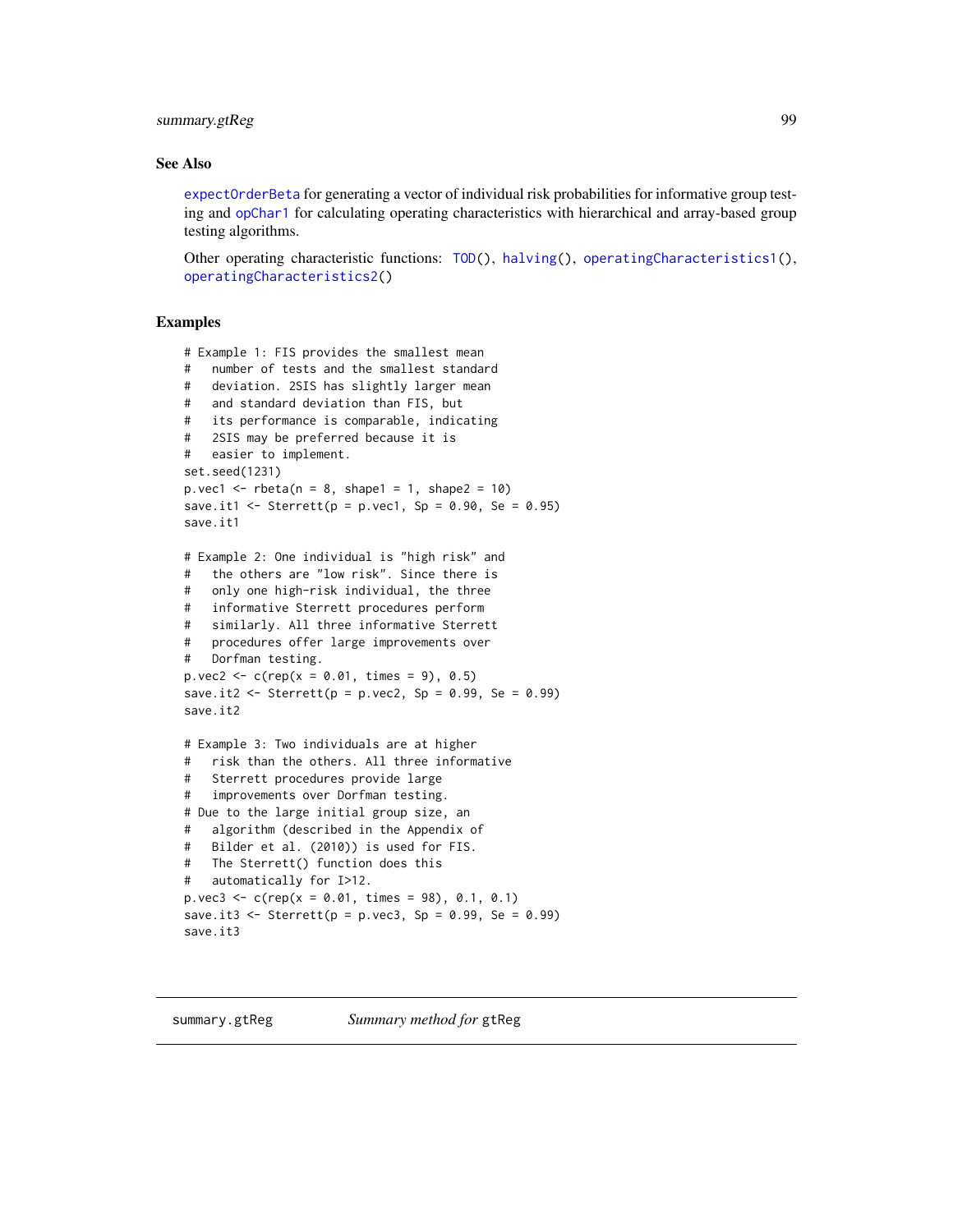Produce a summary list for objects of class "[gtReg](#page-30-0)" returned by gtReg.

#### Usage

## S3 method for class 'gtReg' summary(object, ...)

### Arguments

| object   | a fitted object of class "gtReg". |
|----------|-----------------------------------|
| $\cdots$ | currently not used.               |

# Details

The coefficients component of the results gives a matrix containing the estimated coefficients and their estimated standard errors. The third column is their ratio, labeled z ratio using Wald tests. A fourth column gives the two-tailed p-value corresponding to the z-ratio based on a Wald test. Note that it is possible that there are no residual degrees of freedom from which to estimate, in which case the estimate is NaN.

# Value

summary.gtReg returns an object of class "summary.gtReg", a list containing:

| call              | the component from object.                                                                                  |
|-------------------|-------------------------------------------------------------------------------------------------------------|
| link              | the component from object.                                                                                  |
| deviance          | the component from object, for simple pooling (type $=$ "sp" in gtReg) only.                                |
| aic               | the component from object, for simple pooling (type = $"sp"$ in gtReg) only.                                |
| df.residual       | the component from object, for simple pooling (type = " $sp$ " in gtReg) only.                              |
| null.deviance     | the component from object, for simple pooling (type = " $sp$ " in gtReg) only.                              |
| df.null           | the component from object, for simple pooling (type = " $sp$ " in gtReg) only.                              |
| deviance.resid    | the deviance residuals, for simple pooling (type $=$ "sp" in gtReg) only.                                   |
| coefficients      | the matrix of coefficients, standard errors, z-values, and p-values. Aliased coef-<br>ficients are omitted. |
| counts            | the component from object.                                                                                  |
| method            | the component from object, for simple pooling (type $=$ "sp" in gtReg) only.                                |
| Gibbs.sample.size |                                                                                                             |
|                   | the component from object, for array testing (type = "array" in $g$ tReg) only.                             |
| cov.mat           | the estimated covariance matrix of the estimated coefficients.                                              |

# Author(s)

The majority of this function was originally written as summary.gt and summary.gt.mp by Boan Zhang for the binGroup package. Minor modifications were made to the function for inclusion in the binGroup2 package.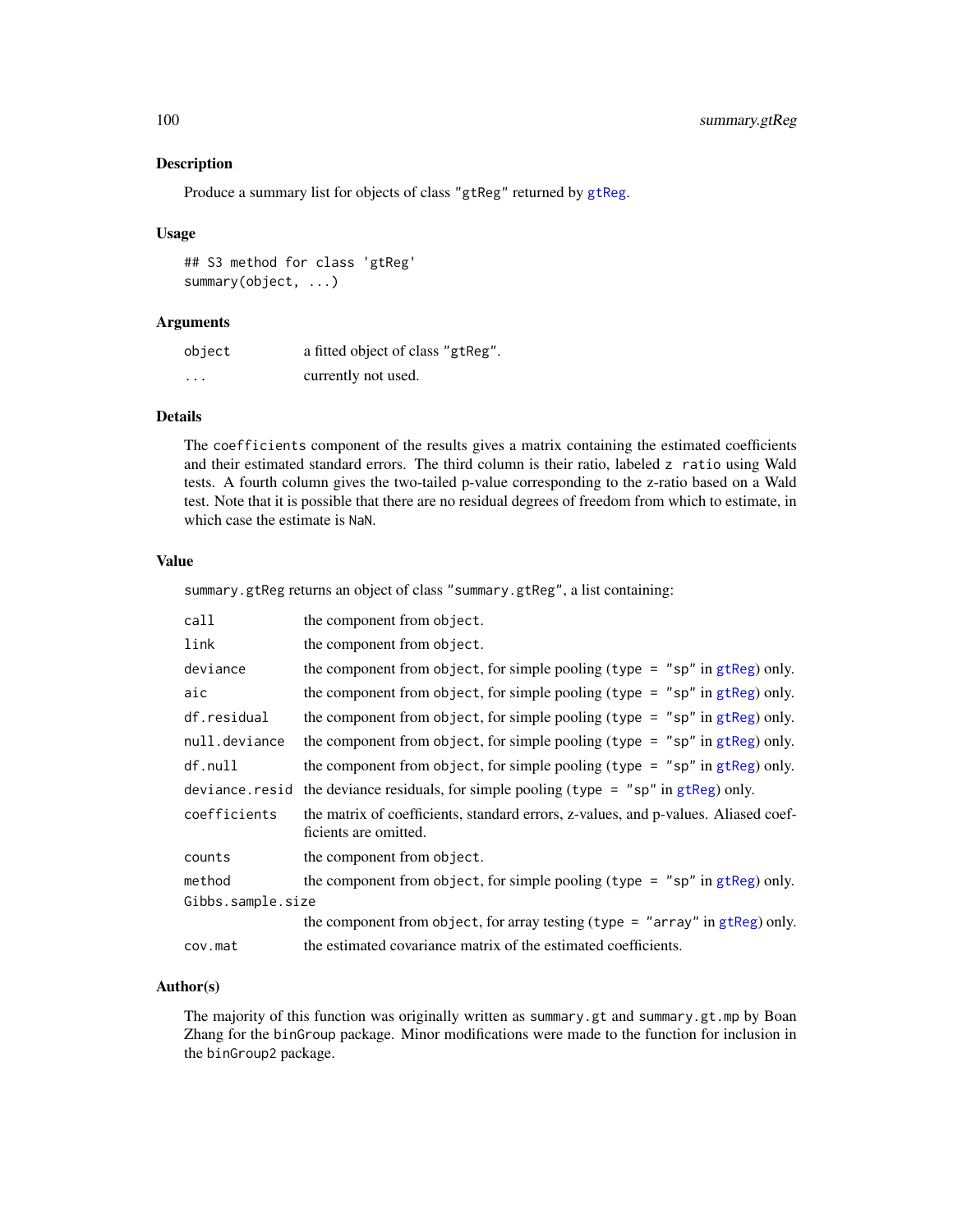# summary.opChar 101

# See Also

[gtReg](#page-30-0) for creating an object of class "gtReg".

#### Examples

```
data(hivsurv)
fit1 <- gtReg(type = "sp",
              formula = groupres \sim AGE + EDUC.,
              data = hivsurv, groupn = gnum,
              sens = 0.9, spec = 0.9,
              method = "Xie")
summary(fit1)
# 5x6 and 4x5 array
set.seed(9128)
sa2a \leq gtSim(type = "array", par = c(-7, 0.1),
              size1 = c(5, 4), size2 = c(6, 5),sens = 0.95, spec = 0.95)
sa2 <- sa2a$dframe
fit2 <- gtReg(type = "array",
              formula = cbind(col.resp, row.resp) ~ x,data = sa2, coln = coln, rown = rown,
              arrayn = arrayn, sens = 0.95, spec = 0.95,
              linkf = "logit", n.gibbs = 1000, tol = 0.005)
summary(fit2)
```
summary.opChar *Summary method for operating characteristics results*

### Description

Produce a summary list for objects of class "opChar" returned by [operatingCharacteristics1](#page-47-0) (opChar1) or [operatingCharacteristics2](#page-53-0) (opChar2).

#### Usage

```
## S3 method for class 'opChar'
summary(object, ...)
```

| object               | an object of class "opChar", providing the calculated operating characteristics |
|----------------------|---------------------------------------------------------------------------------|
|                      | for a group testing algorithm.                                                  |
| $\ddot{\phantom{0}}$ | currently not used.                                                             |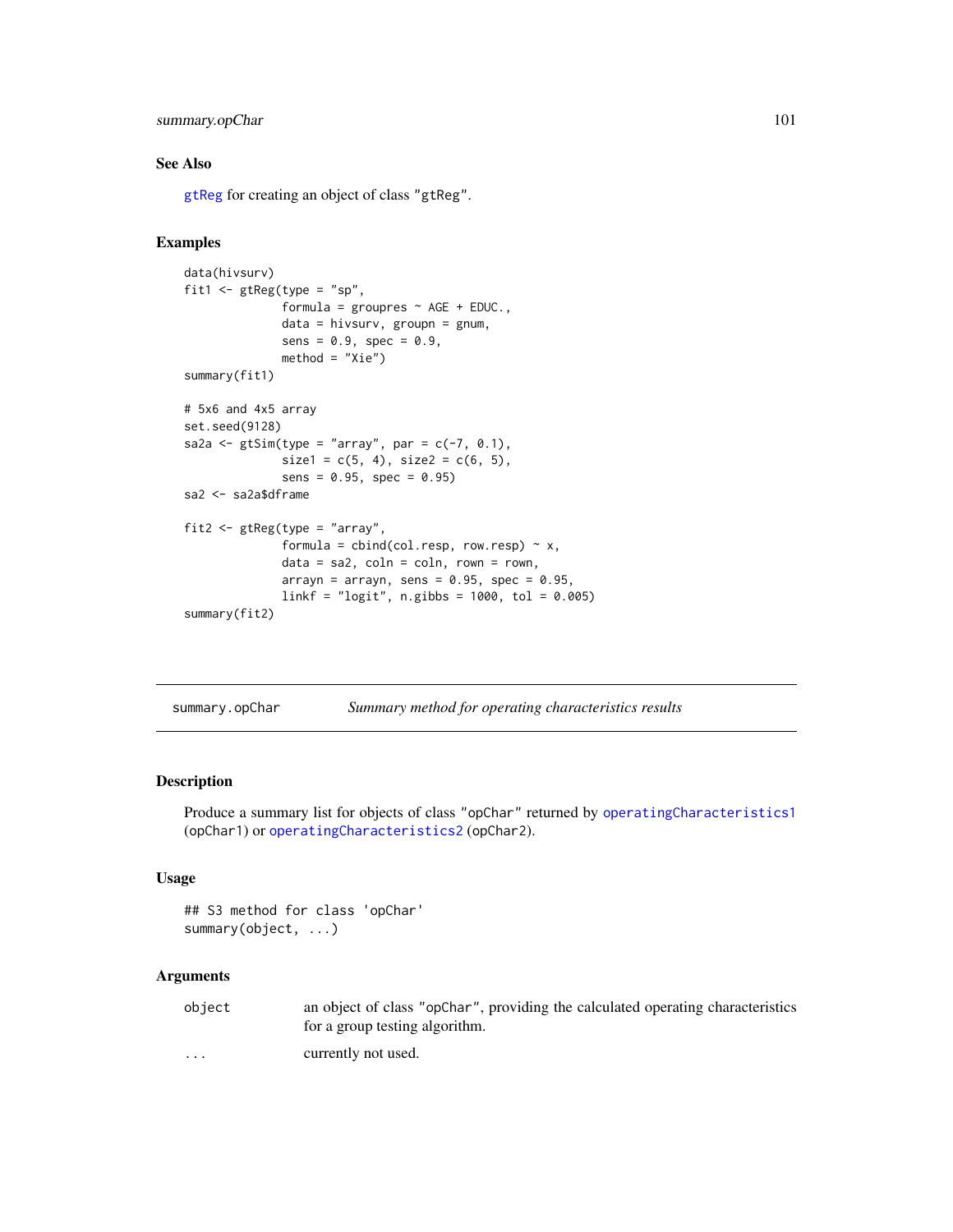# Details

This function produces a summary list for objects of class "opChar" returned by [operatingCharacteristics1](#page-47-0) (opChar1) or [operatingCharacteristics2](#page-53-0) (opChar2). It formats the testing configuration, expected number of tests, expected number of tests per individual, and accuracy measures.

The Configuration component of the result gives the testing configuration, which may include the group sizes for each stage of a hierarchical testing algorithm or the row/column size and array size for an array testing algorithm. The Tests component of the result gives the expected number of tests and the expected number of tests per individual for the algorithm.

The Accuracy component gives the individual accuracy measures for each individual in object and the overall accuracy measures for the algorithm. Accuracy measures included are the pooling sensitivity, pooling specificity, pooling positive predictive value, and pooling negative predictive value. The overall accuracy measures displayed are weighted averages of the corresponding individual accuracy measures for all individuals in the algorithm. Expressions for these averages are provided in the Supplementary Material for Hitt et al. (2019). For more information, see the Details' section for the [operatingCharacteristics1](#page-47-0) (opChar1) or [operatingCharacteristics2](#page-53-0) (opChar2) function.

# Value

summary.opChar returns an object of class "summary.opChar", a list containing:

| Algorithm<br>Configuration | character string specifying the name of the group testing algorithm.<br>matrix detailing the configuration from object. For hierarchical testing, this<br>includes the group sizes for each stage of testing. For array testing, this includes<br>the array dimension (row/column size) and the array size (the total number of<br>individuals in the array). |
|----------------------------|---------------------------------------------------------------------------------------------------------------------------------------------------------------------------------------------------------------------------------------------------------------------------------------------------------------------------------------------------------------|
| Tests                      | matrix detailing the expected number of tests and expected number of tests per<br>individual from object                                                                                                                                                                                                                                                      |
|                            |                                                                                                                                                                                                                                                                                                                                                               |
| Accuracy                   | a list containing:                                                                                                                                                                                                                                                                                                                                            |
|                            | <b>Individual</b> matrix detailing the accuracy measures for each individual from<br>object (for objects returned by opChar1).                                                                                                                                                                                                                                |
|                            | <b>Disease 1 Individual</b> matrix detailing the accuracy measures pertaining to dis-<br>ease 1 for each individual from object (for objects returned by opChar2).                                                                                                                                                                                            |
|                            | Disease 2 Individual matrix detailing the accuracy measures pertaining to dis-<br>ease 2 for each individual from object (for objects returned by opChar2).                                                                                                                                                                                                   |
|                            | <b>Overall</b> matrix detailing the overall accuracy measures for the algorithm from<br>object.                                                                                                                                                                                                                                                               |

### Author(s)

Brianna D. Hitt

#### See Also

[operatingCharacteristics1](#page-47-0) (opChar1) and [operatingCharacteristics2](#page-53-0) (opChar2) for creating an object of class "opChar".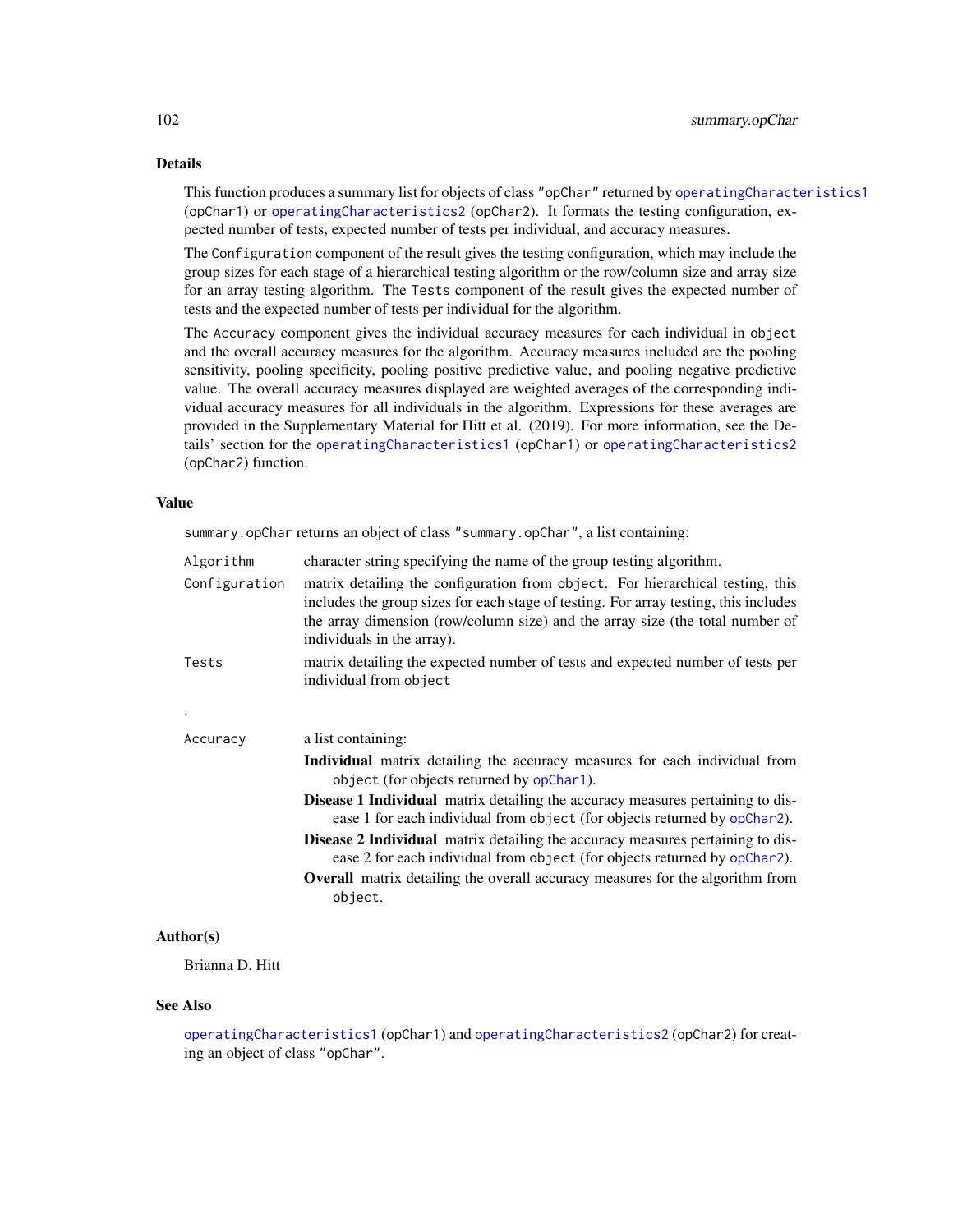# summary.OTC 103

#### Examples

```
# Calculate the operating characteristics for
# non-informative four-stage hierarchical testing.
config.mat \leq matrix(data = c(rep(1, 24), rep(1, 16),
                              rep(2, 8), rep(1, 8),rep(2, 8), rep(3, 4),
                              rep(4, 2), rep(5, 2), 1:24),
                     nrow = 4, ncol = 24, byrow = TRUE)
calc1 <- opChar1(algorithm = "D4", p = 0.01,
                 Se = 0.99, Sp = 0.99,
                 hier.config = config.mat,
                 a = c(1, 9, 17, 21, 23)summary(calc1)
# Calculate the operating characteristics for
# informative array testing without master pooling.
calc2 \leq opChar1(algorithm = "IA2", p = 0.025, alpha = 0.5,
                 Se = 0.95, Sp = 0.99, rowcol.sz = 10)
summary(calc2)
# Calculate the operating characteristics for
# informative two-stage hierarchical testing
# with a multiplex assay for two diseases.
config.mat \leq matrix(data = c(rep(1, 5), rep(2, 4),
                              1, 1:10),
                     nrow = 2, ncol = 10, byrow = TRUE)
Se <- matrix(data = c(rep(0.95, 2), rep(0.99, 2)),nrow = 2, ncol = 2, byrow = FALSE)
Sp <- matrix(data = c(rep(0.96, 2), rep(0.98, 2)),nrow = 2, ncol = 2, byrow = FALSE)
calc3 <- opChar2(algorithm = "ID2",
                 alpha = c(18.25, 0.75, 0.75, 0.25),
                 Se = Se, Sp = Sp,
                 hier.config = config.mat)
summary(calc3)
# Calculate the operating characteristics for
# non-informative array testing with master pooling
# with a multiplex assay for two diseases.
calc4 <- opChar2(algorithm = "A2M",
                 p.vec = c(0.92, 0.05, 0.02, 0.01),
                 Se = rep(0.95, 2), Sp = rep(0.99, 2),
                 rowcol.sz = 8)
summary(calc4)
```
summary.OTC *Summary method for optimal testing configuration results*

#### **Description**

Produce a summary list for objects of class "OTC" returned by [OTC1](#page-61-0) or [OTC2](#page-67-0).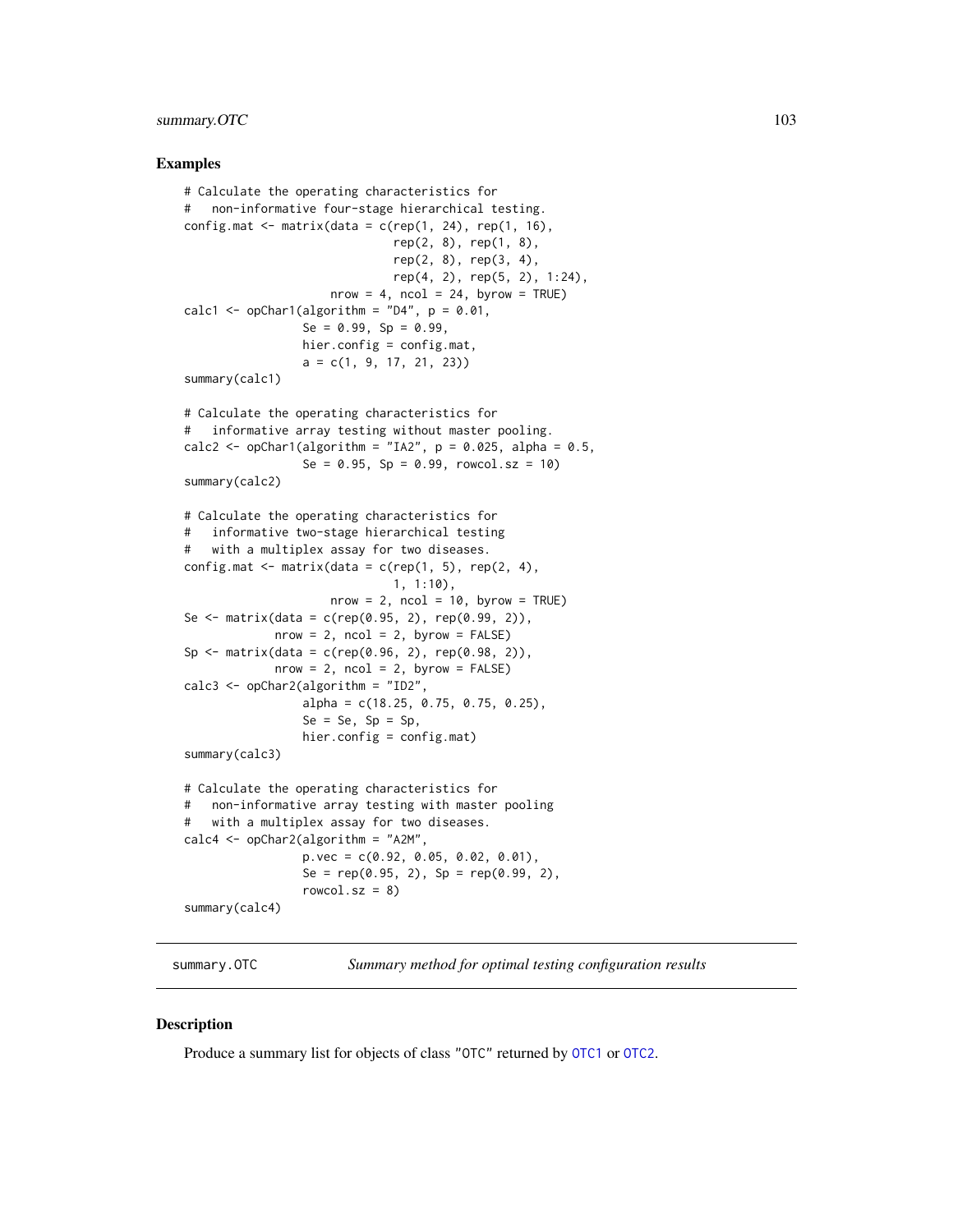### Usage

```
## S3 method for class 'OTC'
summary(object, ...)
```
# Arguments

| object               | an object of class "OTC", providing the optimal testing configuration and asso-<br>ciated operating characteristics for a group testing algorithm. |
|----------------------|----------------------------------------------------------------------------------------------------------------------------------------------------|
| $\ddot{\phantom{0}}$ | currently not used.                                                                                                                                |

# Details

This function produces a summary list for objects of class "OTC" returned by [OTC1](#page-61-0) or [OTC2](#page-67-0). It formats the optimal testing configuration, expected number of tests, expected number of tests per individual, and accuracy measures. A summary of the results from [OTC1](#page-61-0) includes results for all objective functions specified by the user.

The OTC component of the result gives the optimal testing configuration, which may include the group sizes for each stage of a hierarchical testing algorithm or the row/column size and array size for an array testing algorithm. The Tests component of the result gives the expected number of tests and the expected number of tests per individual for the algorithm.

The Accuracy component gives the overall accuracy measures for the algorithm. Accuracy measures included are the pooling sensitivity, pooling specificity, pooling positive predictive value, and pooling negative predictive value. These values are weighted averages of the corresponding individual accuracy measures for all individuals in the algorithm. Expressions for these averages are provided in the Supplementary Material for Hitt et al. (2019). For more information, see the 'Details' section for the [OTC1](#page-61-0) or [OTC2](#page-67-0) function.

### Value

summary.OTC returns an object of class "summary.OTC", a list containing:

| Algorithm | character string specifying the name of the group testing algorithm.                                                                                                                                                                                                                                  |
|-----------|-------------------------------------------------------------------------------------------------------------------------------------------------------------------------------------------------------------------------------------------------------------------------------------------------------|
| 0TC       | matrix detailing the optimal testing configuration from object. For hierarchical<br>testing, this includes the group sizes for each stage of testing. For array testing,<br>this includes the array dimension (row/column size) and the array size (the total<br>number of individuals in the array). |
| Tests     | matrix detailing the expected number of tests and expected number of tests per<br>individual from object.                                                                                                                                                                                             |
| Accuracy  | matrix detailing the overall accuracy measures for the algorithm, including the<br>pooling sensitivity, pooling specificity, pooling positive predictive value, and<br>pooling negative predictive value for the algorithm from object. Further details<br>are found in the 'Details' section.        |

# Author(s)

Brianna D. Hitt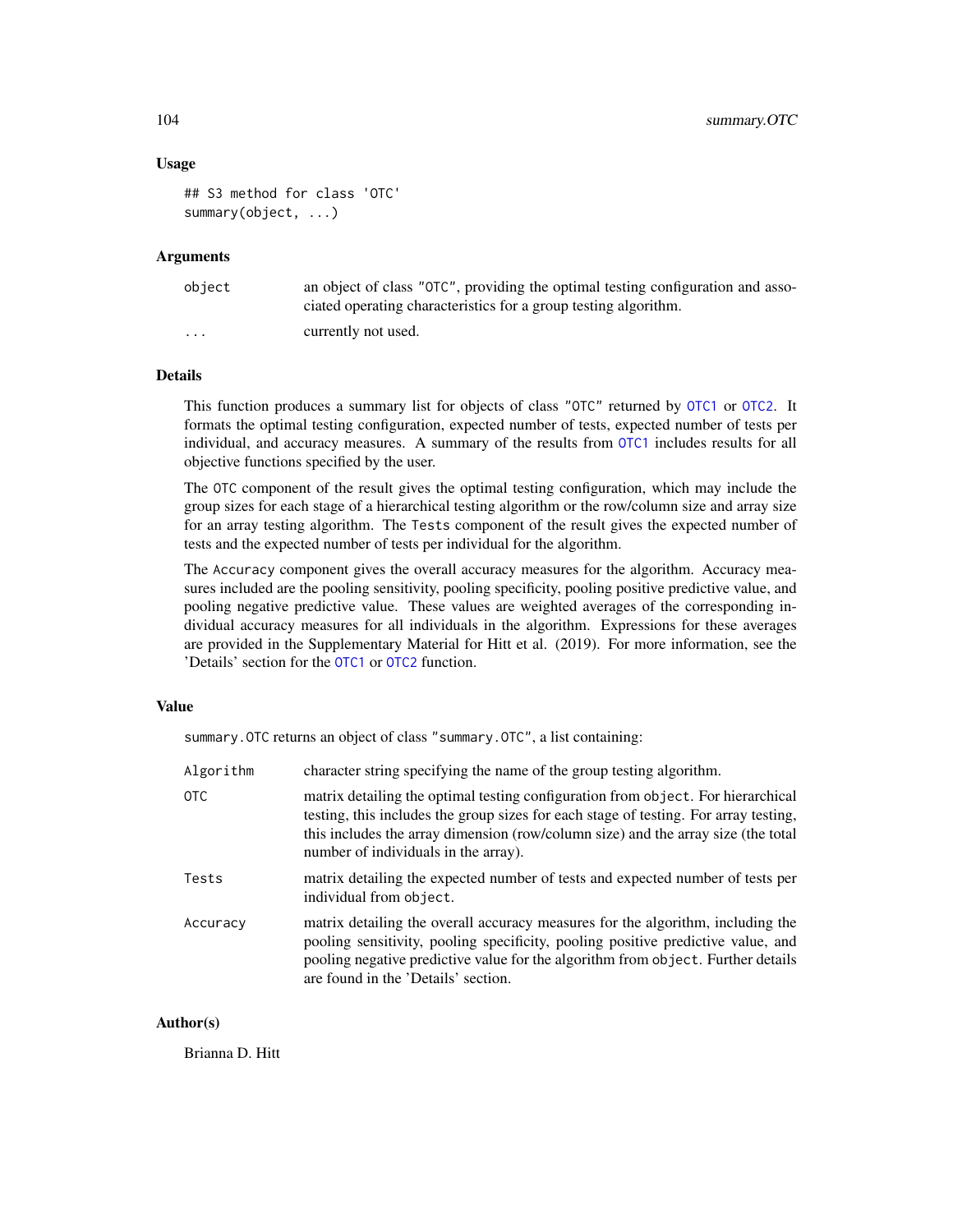# summary.OTC 105

### See Also

[OTC1](#page-61-0) and [OTC2](#page-67-0) for creating an object of class "OTC".

```
# Find the optimal testing configuration for
# non-informative two-stage hierarchical testing.
res1 <- OTC1(algorithm = "D2", p = 0.01, Se = 0.99, Sp = 0.99,
             group.sz = 2:100, obj.fn = c("ET", "MAR", "GR1"),
             weights = matrix(data = c(1,1), nrow = 1, ncol = 2))
summary(res1)
# Find the optimal testing configuration for
# informative three-stage hierarchical testing
res2 \leq OTC1(algorithm = "ID3", p = 0.025,
             Se = c(0.95, 0.95, 0.99), Sp = c(0.96, 0.96, 0.98),
             group.sz = 3:10, obj.fn = c("ET", "MAR"), alpha = 2)summary(res2)
# Find the optimal testing configuration for
# informative array testing without master pooling.
res3 <- OTC1(algorithm = "IA2", p = 0.05, alpha = 2,
             Se = 0.90, Sp = 0.90, group.sz = 2:15,
             obj.fn = "ET")summary(res3)
# Find the optimal testing configuraiton for
# informative two-stage hierarchical testing.
Se <- matrix(data = c(rep(0.95, 2), rep(0.99, 2)),nrow = 2, ncol = 2, byrow = FALSE)
Sp <- matrix(data = c(rep(0.96, 2), rep(0.98, 2)),nrow = 2, ncol = 2, byrow = FALSE)
res4 \leq - OTC2(algorithm = "ID2",
             alpha = c(18.25, 0.75, 0.75, 0.25),
             Se = Se, Sp = Sp, group.sz = 8)
summary(res4)
# Find the optimal testing configuration for
# non-informative three-stage hierarchical testing.
Se \le matrix(data = c(rep(0.95, 6)), nrow = 2, ncol = 3)
Sp \le matrix(data = c(rep(0.99, 6)), nrow = 2, ncol = 3)
res5 \leq 0TC2(algorithm = "D3",
             p.vec = c(0.95, 0.0275, 0.0175, 0.005),
             Se = Se, Sp = Sp, group.sz = 5:12)
summary(res5)
# Find the optimal testing configuration for
# non-informative array testing with master pooling.
res6 <- OTC2(algorithm = "A2M", p.vec = c(0.90, 0.04, 0.04, 0.02),
             Se = rep(0.99, 2), Sp = rep(0.99, 2), group.sz = 2:12)
summary(res6)
```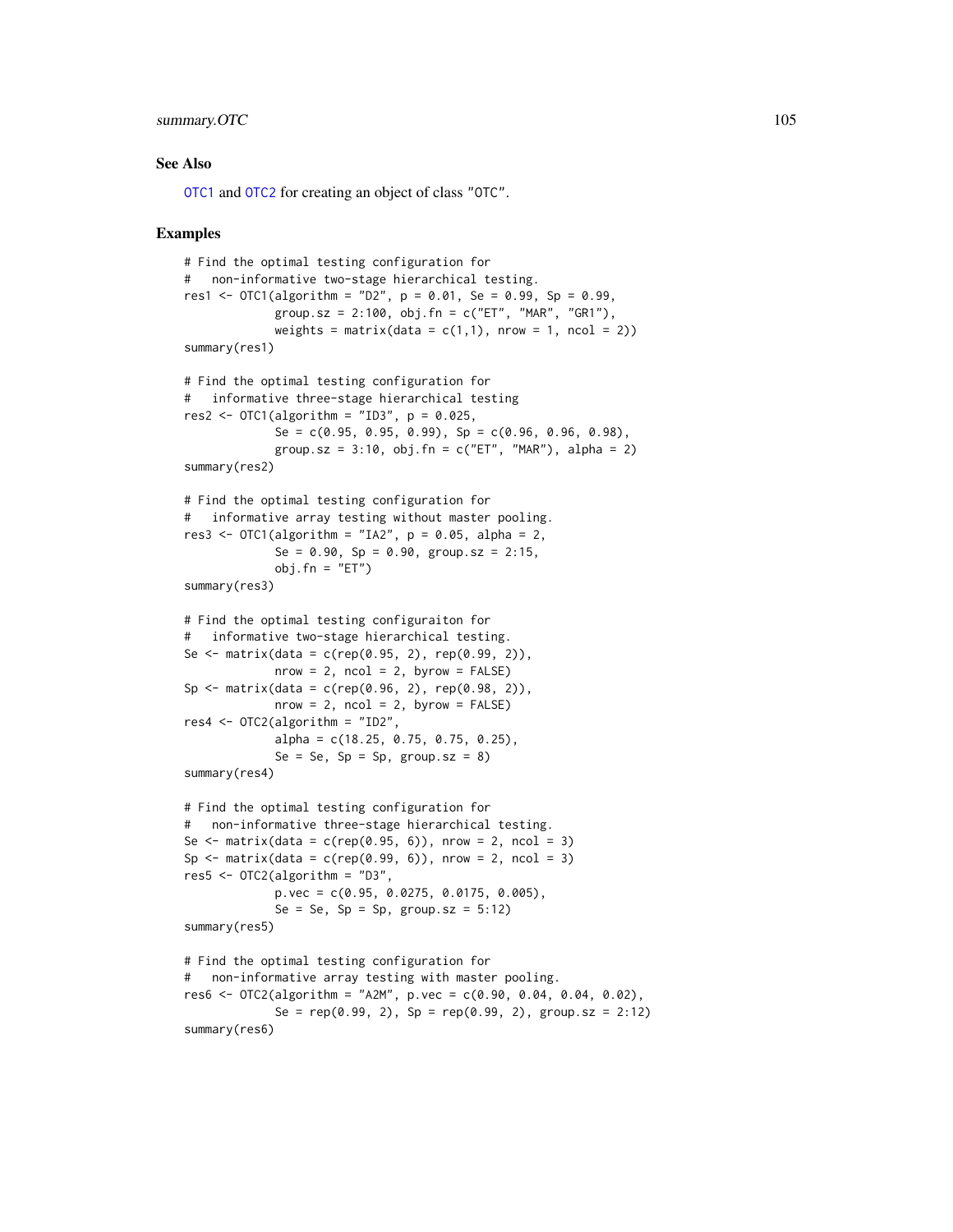Summary measures for the Thresholded Optimal Dorfman (TOD) algorithm.

*gorithm*

#### Usage

```
TOD(p,vec, Se, Sp, max = 15, init.group.sz = NULL, threshold = NULL)
```
### Arguments

| p.vec         | a vector of individual risk probabilities.                                                                                                  |
|---------------|---------------------------------------------------------------------------------------------------------------------------------------------|
| Se            | sensitivity of the diagnostic test.                                                                                                         |
| Sp            | specificity of the diagnostic test.                                                                                                         |
| max           | the maximum allowable group size. Further details are given under 'Details'.                                                                |
| init.group.sz | the initial group size used for TOD, if threshold is not specified. Further details<br>are given under 'Details'.                           |
| threshold     | the threshold value for TOD. If a threshold is not specified, one is found algo-<br>rithmically. Further details are given under 'Details'. |

# Details

This function finds the characteristics of an informative two-stage hierarchical (Dorfman) decoding process. Characteristics found include the expected expenditure of the decoding process, the variance of the expenditure of the decoding process, and the pooling sensitivity, pooling specificity, pooling positive predictive value, and pooling negative predictive value for each individual and for the overall algorithm. Calculations of these characteristics are done using equations presented in McMahan et al. (2012).

Thresholded Optimal Dorfman (TOD) is an informative Dorfman algorithm in which all  $N$  individuals are partitioned into two classes, low-risk and high-risk individuals. The threshold can be specified using the optional threshold argument. Alternatively, the TOD algorithm can identify the optimal threshold value. The low-risk individuals are tested using an optimal common pool size, and the high-risk individuals are tested individually. If desired, the user can add the constraint of a maximum allowable group size (max), so that each group will contain no more than the maximum allowable number of individuals.

The displayed overall pooling sensitivity, pooling specificity, pooling positive predictive value, and pooling negative predictive value are weighted averages of the corresponding individual accuracy measures for all individuals within the initial group (or block) for a hierarchical algorithm, or within the entire array for an array-based algorithm. Expressions for these averages are provided in the Supplementary Material for Hitt et al. (2019). These expressions are based on accuracy definitions given by Altman and Bland (1994a, 1994b).

<span id="page-105-0"></span>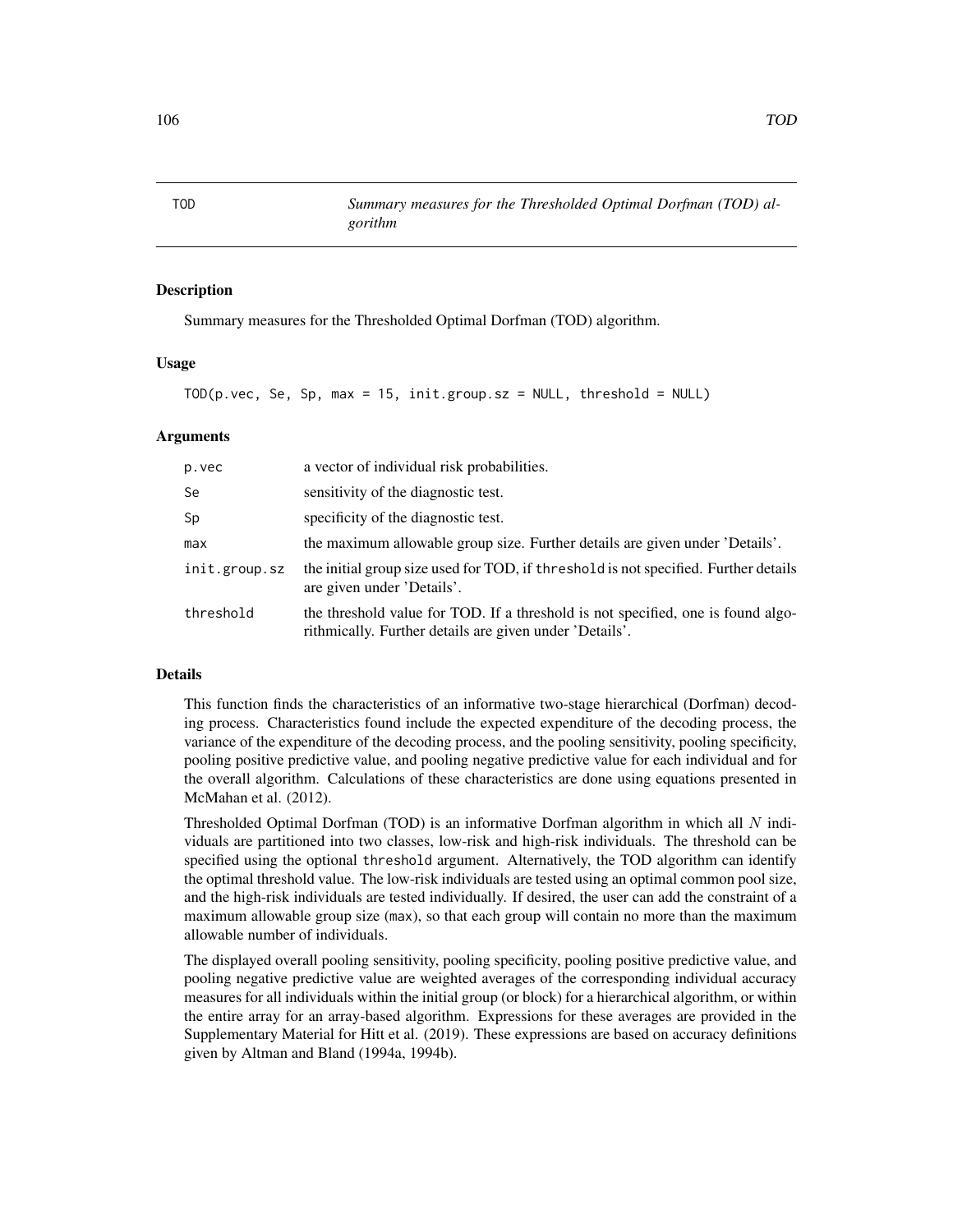# Value

A list containing:

| prob       | the vector of individual risk probabilities, as specified by the user.                                                                                                                                                                                                                                                                                                                                                                                                                                                            |
|------------|-----------------------------------------------------------------------------------------------------------------------------------------------------------------------------------------------------------------------------------------------------------------------------------------------------------------------------------------------------------------------------------------------------------------------------------------------------------------------------------------------------------------------------------|
| Se         | the sensitivity of the diagnostic test, as specified by the user.                                                                                                                                                                                                                                                                                                                                                                                                                                                                 |
| Sp         | the specificity of the diagnostic test, as specified by the user.                                                                                                                                                                                                                                                                                                                                                                                                                                                                 |
| group.sz   | the initial group size used for TOD, if applicable.                                                                                                                                                                                                                                                                                                                                                                                                                                                                               |
| thresh.val | the threshold value used for TOD, if applicable.                                                                                                                                                                                                                                                                                                                                                                                                                                                                                  |
| <b>OTC</b> | a list specifying elements of the optimal testing configuration, which may in-<br>clude:                                                                                                                                                                                                                                                                                                                                                                                                                                          |
|            | <b>Block.sz</b> the block size/initial group size for informative Dorfman testing, which<br>is not tested.                                                                                                                                                                                                                                                                                                                                                                                                                        |
|            | <b>pool.szs</b> group sizes for the first stage of testing for informative Dorfman test-<br>ing.                                                                                                                                                                                                                                                                                                                                                                                                                                  |
| ЕT         | the expected testing expenditure to decode all individuals in the algorithm.                                                                                                                                                                                                                                                                                                                                                                                                                                                      |
| Var        | the variance of the testing expenditure to decode all individuals in the algorithm.                                                                                                                                                                                                                                                                                                                                                                                                                                               |
| Accuracy   | a list containing:                                                                                                                                                                                                                                                                                                                                                                                                                                                                                                                |
|            | Individual a matrix of accuracy measures for each individual. The rows corre-<br>spond to each unique set of accuracy measures in the algorithm. Individuals<br>with the same set of accuracy measures are displayed together in a single<br>row of the matrix. The columns correspond to the pool index, the individ-<br>ual risk probability, and the pooling sensitivity, pooling specificity, pooling<br>positive predictive value, and pooling negative predictive value for the in-<br>dividuals in each row of the matrix. |
|            | Overall a matrix of overall accuracy measures for the algorithm. The columns<br>correspond to the pooling sensitivity, pooling specificity, pooling positive<br>predictive value, and pooling negative predictive value for the overall algo-<br>rithm. Further details are given under 'Details'.                                                                                                                                                                                                                                |

# Author(s)

Brianna D. Hitt

# References

Altman, D., Bland, J. (1994). "Diagnostic tests 1: Sensitivity and specificity." *BMJ*, 308, 1552.

Altman, D., Bland, J. (1994). "Diagnostic tests 2: Predictive values." *BMJ*, 309, 102.

Hitt, B., Bilder, C., Tebbs, J., McMahan, C. (2019). "The objective function controversy for group testing: Much ado about nothing?" *Statistics in Medicine*, 38, 4912–4923.

McMahan, C., Tebbs, J., Bilder, C. (2012a). "Informative Dorfman Screening." *Biometrics*, 68, 287–296.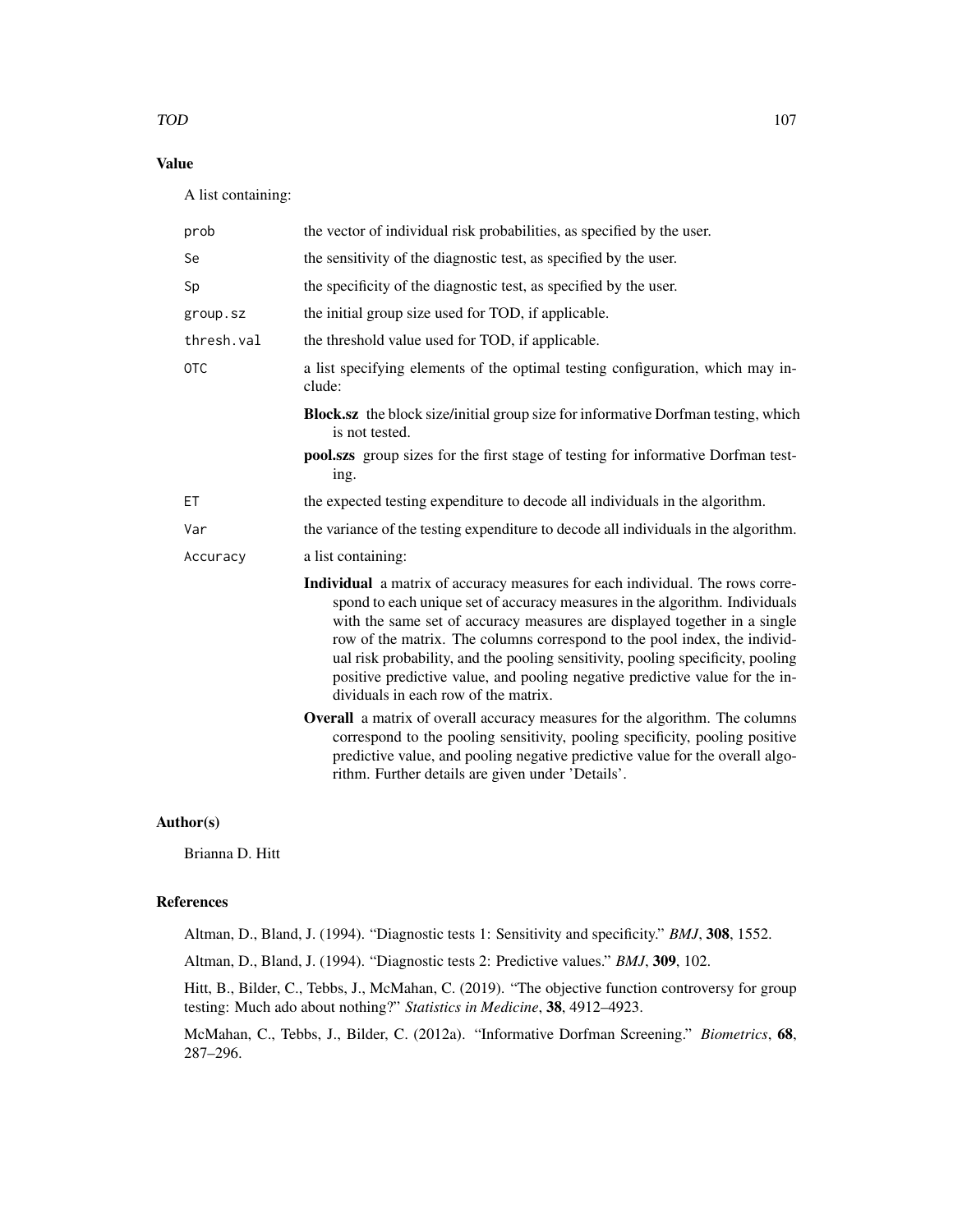# See Also

[expectOrderBeta](#page-19-0) for generating a vector of individual risk probabilities.

Other operating characteristic functions: [Sterrett\(](#page-96-0)), [halving\(](#page-42-0)), [operatingCharacteristics1\(](#page-47-0)), [operatingCharacteristics2\(](#page-53-0))

```
# Example 1: Find the characteristics of an informative
# Dorfman algorithm, using the TOD procedure.
set.seed(1002)
p.vec \leq expectOrderBeta(p = 0.01, alpha = 2, size = 20)
TOD(p = p. vec, Se = 0.95, Sp = 0.95, max = 5,
    threshold = 0.015)
# Example 2: Find the threshold value for the TOD
# procedure algorithmically. Then, find
# characteristics of the algorithm.
TOD(p = p. vec, Se = 0.95, Sp = 0.95, max = 5,
    init.group.sz = 10)
```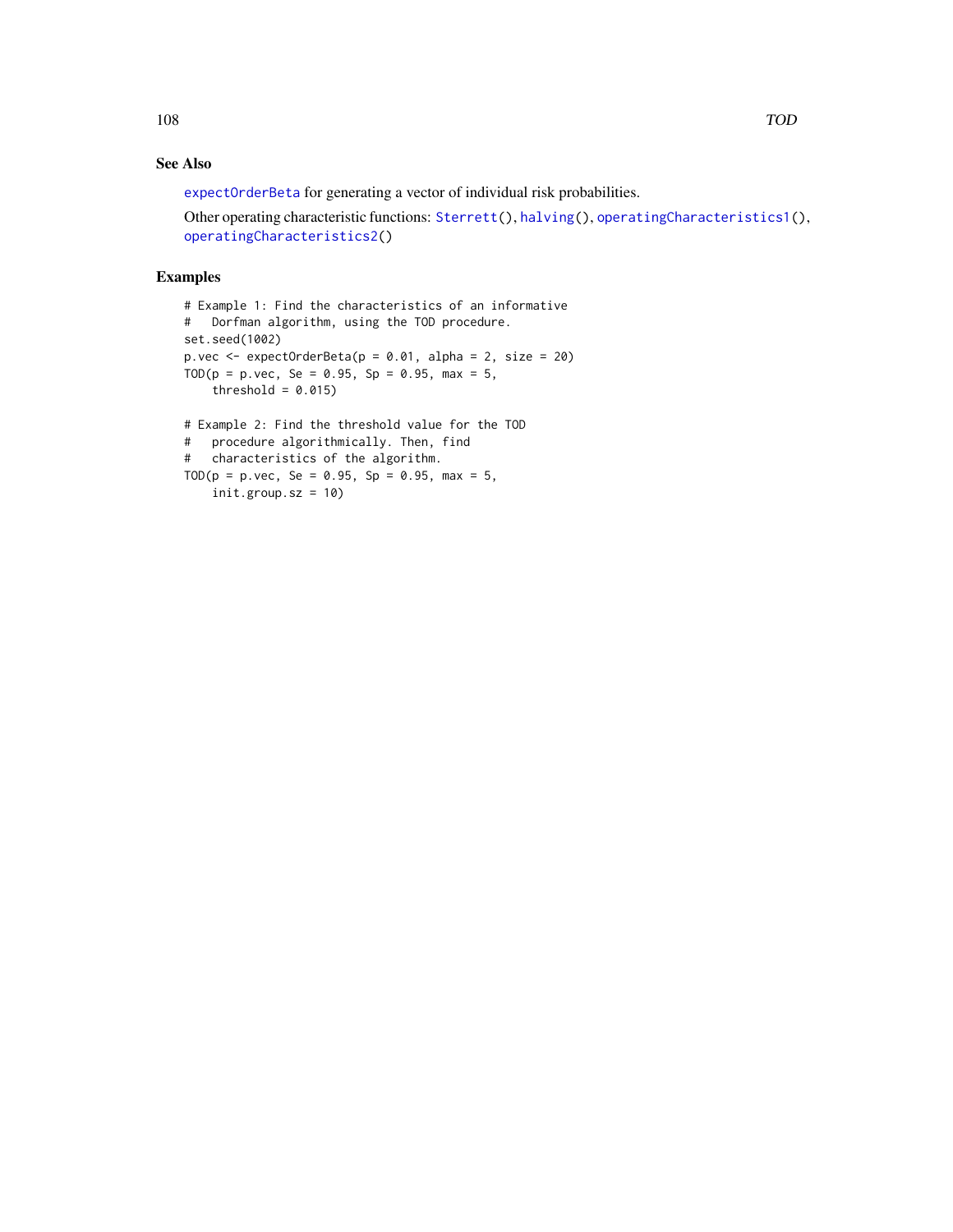## **Index**

∗ OTC functions OTC1, [62](#page-61-0) OTC2, [68](#page-67-0) ∗ datasets hivsurv, [45](#page-44-0) ∗ estimation functions designEst, [15](#page-14-0) designPower, [17](#page-16-0) gtPower, [29](#page-28-0) gtTest, [40](#page-39-0) gtWidth, [42](#page-41-0) propCI, [89](#page-88-0) propDiffCI, [93](#page-92-0) ∗ multiplex assay functions operatingCharacteristics2, [54](#page-53-0) ∗ multiplex testing functions OTC2, [68](#page-67-0) ∗ operating characteristic functions halving, [43](#page-42-0) operatingCharacteristics1, [48](#page-47-0) operatingCharacteristics2, [54](#page-53-0) Sterrett, [97](#page-96-0) TOD, [106](#page-105-0) Accuracy, [3](#page-2-0) binGroup2, [4](#page-3-0) binGroup2-package *(*binGroup2*)*, [4](#page-3-0)

binom.test, *[91](#page-90-0)*

coef.gtReg, [10](#page-9-0) coefficients.gtReg *(*coef.gtReg*)*, [10](#page-9-0) CompareConfig, [11](#page-10-0) Config, [12](#page-11-0) Config.opChar, *[13](#page-12-0)*, [13](#page-12-0) Config.OTC, *[13](#page-12-0)*, [14](#page-13-0)

designEst, *[6](#page-5-0)*, [15,](#page-14-0) *[19](#page-18-0)*, *[30](#page-29-0)*, *[41](#page-40-0)*, *[43](#page-42-0)*, *[80](#page-79-0)*, *[91](#page-90-0)*, *[95](#page-94-0)* designPower, *[6](#page-5-0)*, *[16](#page-15-0)*, [17,](#page-16-0) *[30](#page-29-0)*, *[41](#page-40-0)*, *[43](#page-42-0)*, *[81](#page-80-0)*, *[91](#page-90-0)*, *[95](#page-94-0)* expectOrderBeta, [20,](#page-19-0) *[44](#page-43-0)*, *[48](#page-47-0)[–51](#page-50-0)*, *[63](#page-62-0)[–65](#page-64-0)*, *[99](#page-98-0)*, *[108](#page-107-0)* ExpTests, [22](#page-21-0) ExpTests.halving, [23](#page-22-0) ExpTests.opChar, *[22](#page-21-0)*, [24](#page-23-0) ExpTests.OTC, *[22](#page-21-0)*, [25](#page-24-0) ExpTests.Sterrett, [26](#page-25-0) ExpTests.TOD, [27](#page-26-0) formula.gtReg, [28](#page-27-0) gtPower, *[5](#page-4-0)*, *[16](#page-15-0)*, *[18,](#page-17-0) [19](#page-18-0)*, [29,](#page-28-0) *[41](#page-40-0)*, *[43](#page-42-0)*, *[91](#page-90-0)*, *[95](#page-94-0)* gtReg, *[6](#page-5-0)*, *[10,](#page-9-0) [11](#page-10-0)*, *[28](#page-27-0)*, [31,](#page-30-0) *[36,](#page-35-0) [37](#page-36-0)*, *[39](#page-38-0)*, *[78](#page-77-0)*, *[81](#page-80-0)*, *[96](#page-95-0)*, *[100,](#page-99-0) [101](#page-100-0)* gtRegControl, *[32](#page-31-0)*, [36](#page-35-0) gtSim, *[6](#page-5-0)*, *[35](#page-34-0)*, [37](#page-36-0) gtTest, *[5](#page-4-0)*, *[16](#page-15-0)*, *[19](#page-18-0)*, *[30](#page-29-0)*, [40,](#page-39-0) *[43](#page-42-0)*, *[82](#page-81-0)*, *[91](#page-90-0)*, *[95](#page-94-0)* gtWidth, *[5](#page-4-0)*, *[16](#page-15-0)*, *[19](#page-18-0)*, *[30](#page-29-0)*, *[41](#page-40-0)*, [42,](#page-41-0) *[91](#page-90-0)*, *[95](#page-94-0)* halving, *[23](#page-22-0)*, [43,](#page-42-0) *[53](#page-52-0)*, *[59](#page-58-0)*, *[77](#page-76-0)*, *[83](#page-82-0)*, *[99](#page-98-0)*, *[108](#page-107-0)* hivsurv, [45](#page-44-0) IndProb, [46](#page-45-0) informativeArrayProb, *[21](#page-20-0)*, [47](#page-46-0) opChar1, *[4,](#page-3-0) [5](#page-4-0)*, *[65](#page-64-0)*, *[99](#page-98-0)*, *[102](#page-101-0)* opChar1 *(*operatingCharacteristics1*)*, [48](#page-47-0) opChar2, *[4,](#page-3-0) [5](#page-4-0)*, *[71](#page-70-0)*, *[102](#page-101-0)* opChar2 *(*operatingCharacteristics2*)*, [54](#page-53-0) operatingCharacteristics1, *[3](#page-2-0)*, *[5](#page-4-0)*, *[11](#page-10-0)*, *[13](#page-12-0)*, *[24](#page-23-0)*, *[44](#page-43-0)*, *[46](#page-45-0)*, [48,](#page-47-0) *[59](#page-58-0)*, *[65](#page-64-0)*, *[83](#page-82-0)*, *[99](#page-98-0)*, *[101,](#page-100-0) [102](#page-101-0)*, *[108](#page-107-0)* operatingCharacteristics2, *[3](#page-2-0)*, *[5](#page-4-0)*, *[11](#page-10-0)*, *[13](#page-12-0)*, *[24](#page-23-0)*, *[44](#page-43-0)*, *[46](#page-45-0)*, *[53](#page-52-0)*, [54,](#page-53-0) *[71](#page-70-0)*, *[83](#page-82-0)*, *[99](#page-98-0)*, *[101,](#page-100-0) [102](#page-101-0)*, *[108](#page-107-0)* OTC1, *[5](#page-4-0)*, *[14](#page-13-0)*, *[25](#page-24-0)*, [62,](#page-61-0) *[73](#page-72-0)[–75](#page-74-0)*, *[84](#page-83-0)*, *[103](#page-102-0)[–105](#page-104-0)* OTC2, *[5](#page-4-0)*, *[14](#page-13-0)*, *[25](#page-24-0)*, *[67](#page-66-0)*, [68,](#page-67-0) *[74,](#page-73-0) [75](#page-74-0)*, *[84](#page-83-0)*, *[103](#page-102-0)[–105](#page-104-0)* plot.OTC, [74](#page-73-0) pmf, [76](#page-75-0)

pmf.halving, *[76](#page-75-0)*, [77](#page-76-0)